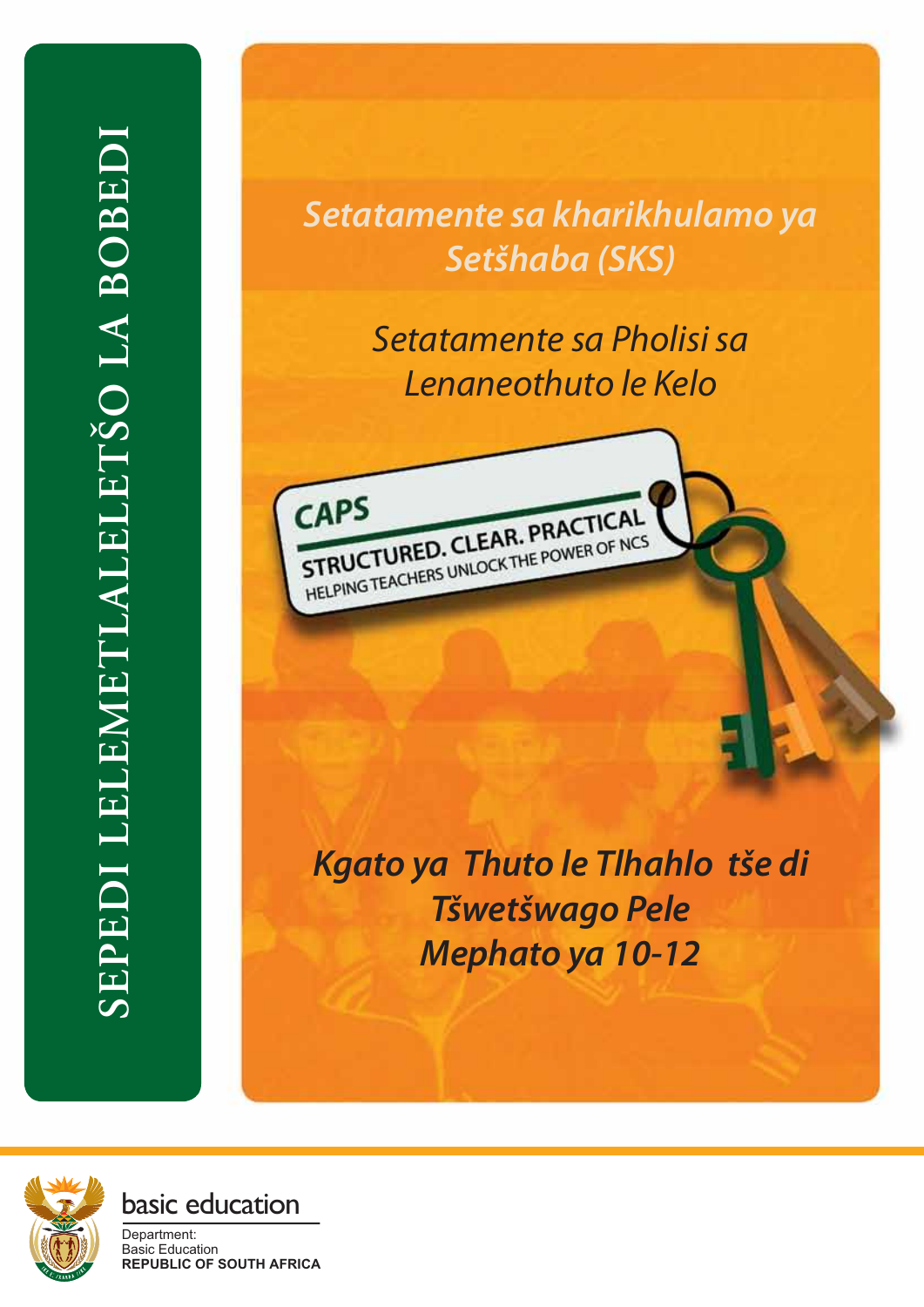

# basic education

Department: **Basic Education REPUBLIC OF SOUTH AFRICA** 

# **SETATAMENTE SA PHOLISI SA LENANEOTHUTO LE KELO MEPHATO YA 10-12**

# **SEPEDI LELEMETLALELETŠO LA BOBEDI**

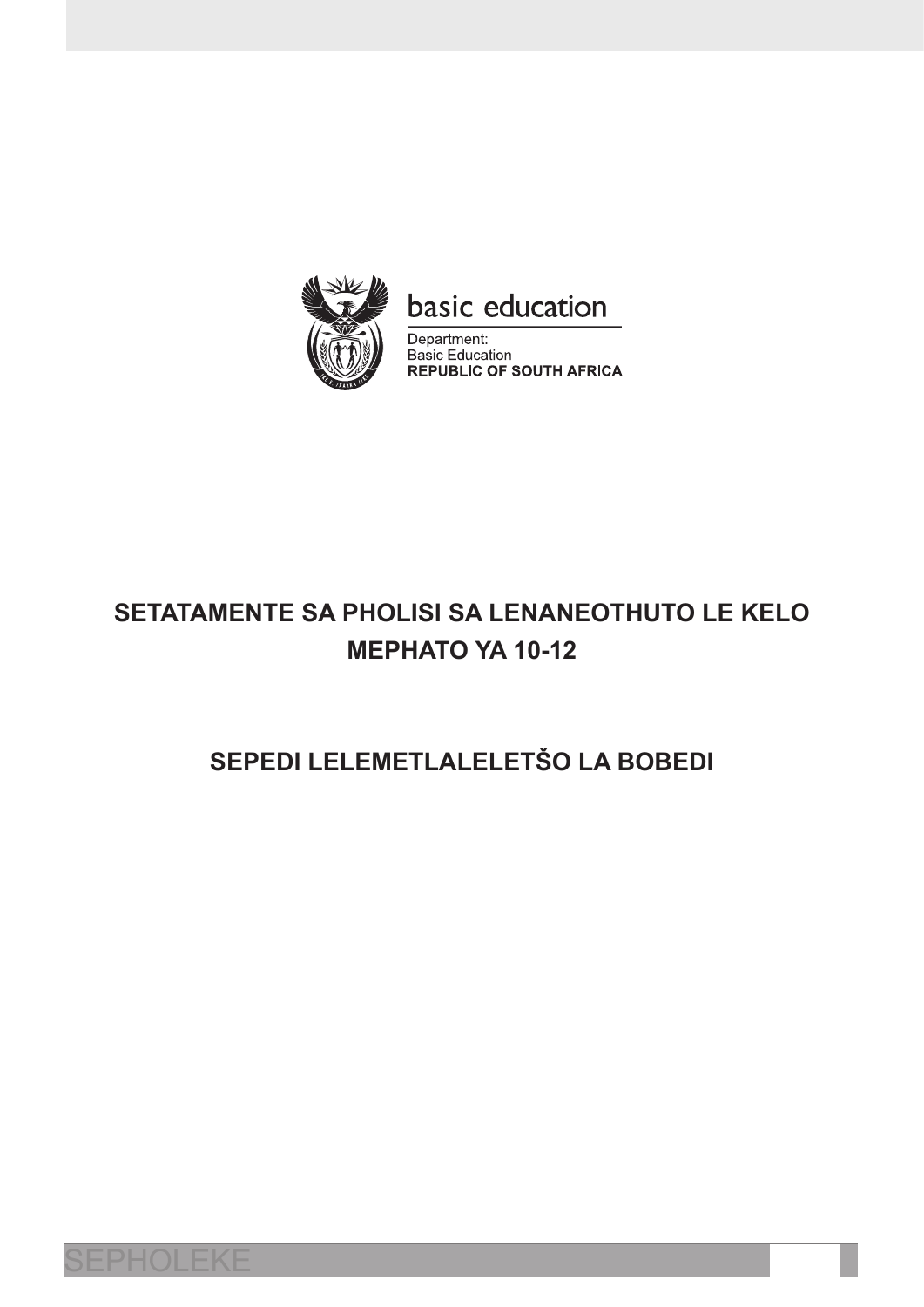## **DISCLAIMER**

In view of the stringent time requirements encountered by the Department of Basic Education to effect the necessary editorial changes and layout to the Curriculum and Assessment Policy Statements and the supplementary policy documents, possible errors may occur in the said documents placed on the official departmental websites.

There may also be vernacular inconsistencies in the language documents at Home-, First and Second Additional Language levels which have been translated in the various African Languages. Please note that the content of the documents translated and versioned in the African Languages are correct as they are based on the English generic language documents at all three language levels to be implemented in all four school phases.

If any editorial, layout or vernacular inconsistencies are detected, the user is kindly requested to bring this to the attention of the Department of Basic Education.

E-mail: capslangcomments@dbe.gov.za or fax (012) 328 9828

#### **Department of Basic Education**

222 Struben Street Private Bag X895 Pretoria 0001 South Africa Tel: +27 12 357 3000 Fax: +27 12 323 0601

120 Plein Street Private Bag X9023 Cape Town 8000 South Africa Tel: +27 21 465 1701 Fax: +27 21 461 8110 Website: http://www.education.gov.za

#### **© 2011 Department of Basic Education**

#### **Isbn: 978-1-4315-0558-6**

Design and Layout by: Ndabase Printing Solution Printed by: Government Printing Works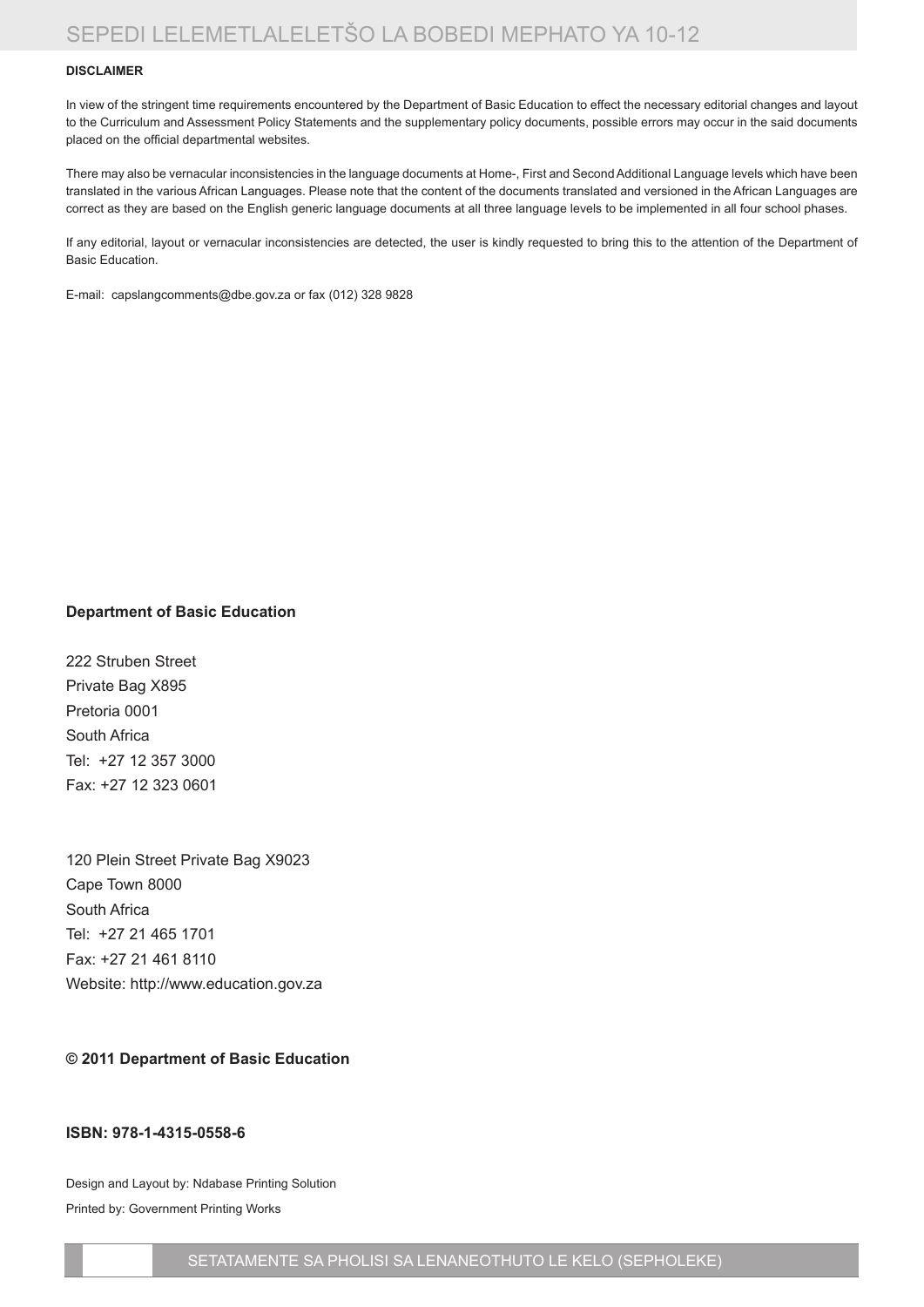# FOREWORD by the minister



Our national curriculum is the culmination of our efforts over a period of seventeen years to transform the curriculum bequeathed to us by apartheid. From the start of democracy we have built our curriculum on the values that inspired our Constitution (Act 108 of 1996). The Preamble to the Constitution states that the aims of the Constitution are to:

- heal the divisions of the past and establish a society based on democratic values, social justice and fundamental human rights;
- improve the quality of life of all citizens and free the potential of each person;
- **•**  lay the foundations for a democratic and open society in which government is based on the will of the people and every citizen is equally protected by law; and
- **•**  build a united and democratic South Africa able to take its rightful place as a sovereign state in the family of nations.

Education and the curriculum have an important role to play in realising these aims.

In 1997 we introduced outcomes-based education to overcome the curricular divisions of the past, but the experience of implementation prompted a review in 2000. This led to the first curriculum revision: the *Revised National Curriculum Statement Grades R-9* and the *National Curriculum Statement Grades 10-12* (2002).

Ongoing implementation challenges resulted in another review in 2009 and we revised the *Revised National Curriculum Statement* (2002) and the *National Curriculum Statement Grades 10-12* to produce this document.

From 2012 the two National Curriculum Statements, for *Grades R-9* and *Grades 10-12* respectively, are combined in a single document and will simply be known as the *National Curriculum Statement Grades R-12.* The *National Curriculum Statement for Grades R-12* builds on the previous curriculum but also updates it and aims to provide clearer specification of what is to be taught and learnt on a term-by-term basis.

The *National Curriculum Statement Grades R-12* represents a policy statement for learning and teaching in South African schools and comprises of the following:

- (a) Curriculum and Assessment Policy Statements (CAPS) for all approved subjects listed in this document;
- (b) *National policy pertaining to the programme and promotion requirements of the National Curriculum Statement Grades R-12*; and
- (c) *National Protocol for Assessment Grades R-12.*

exgety

**MRS ANGIE MOTSHEKGA, MP MINISTER OF BASIC EDUCATION**

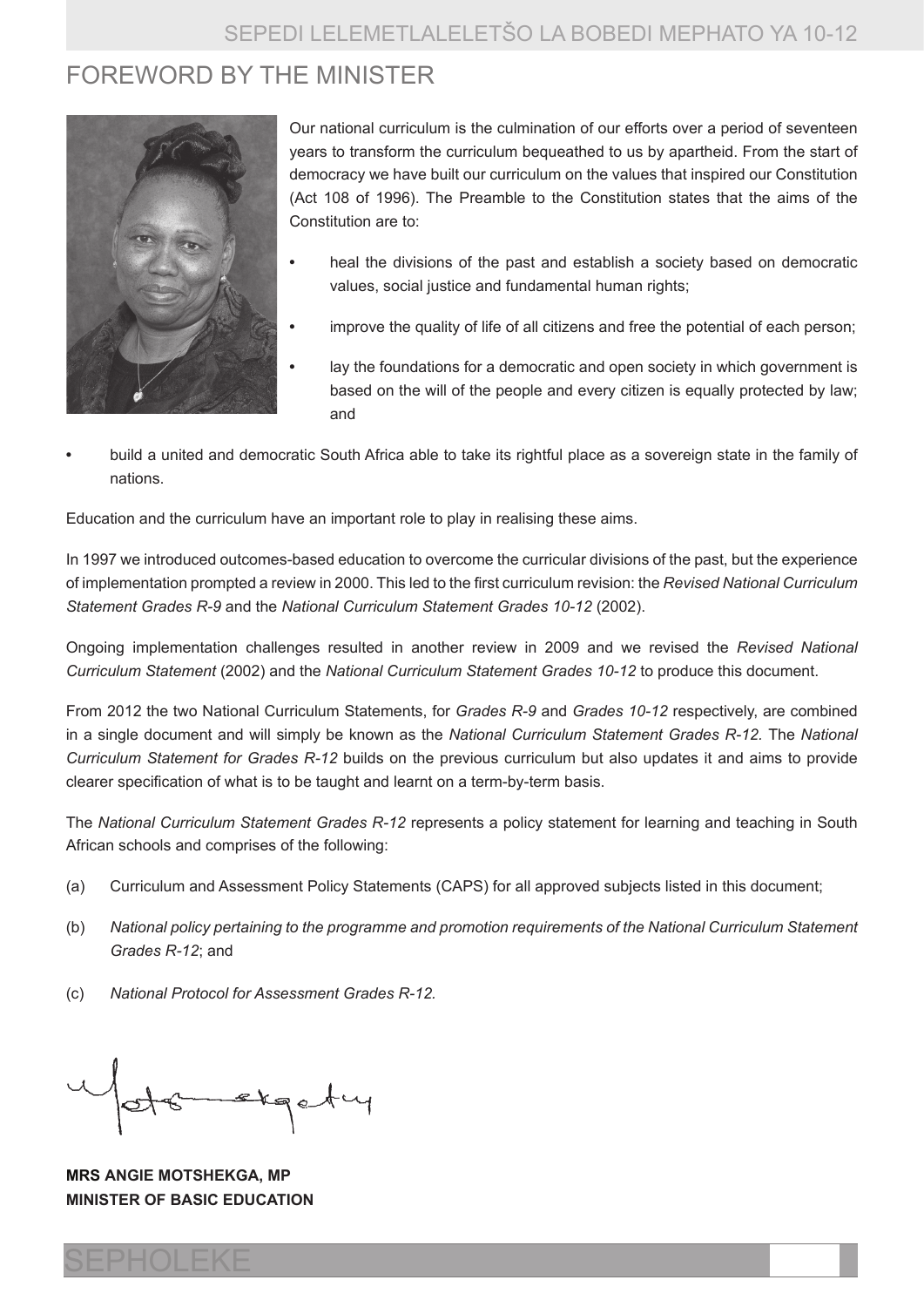SETATAMENTE SA PHOLISI SA LENANEOTHUTO LE KELO (SEPHOLEKE)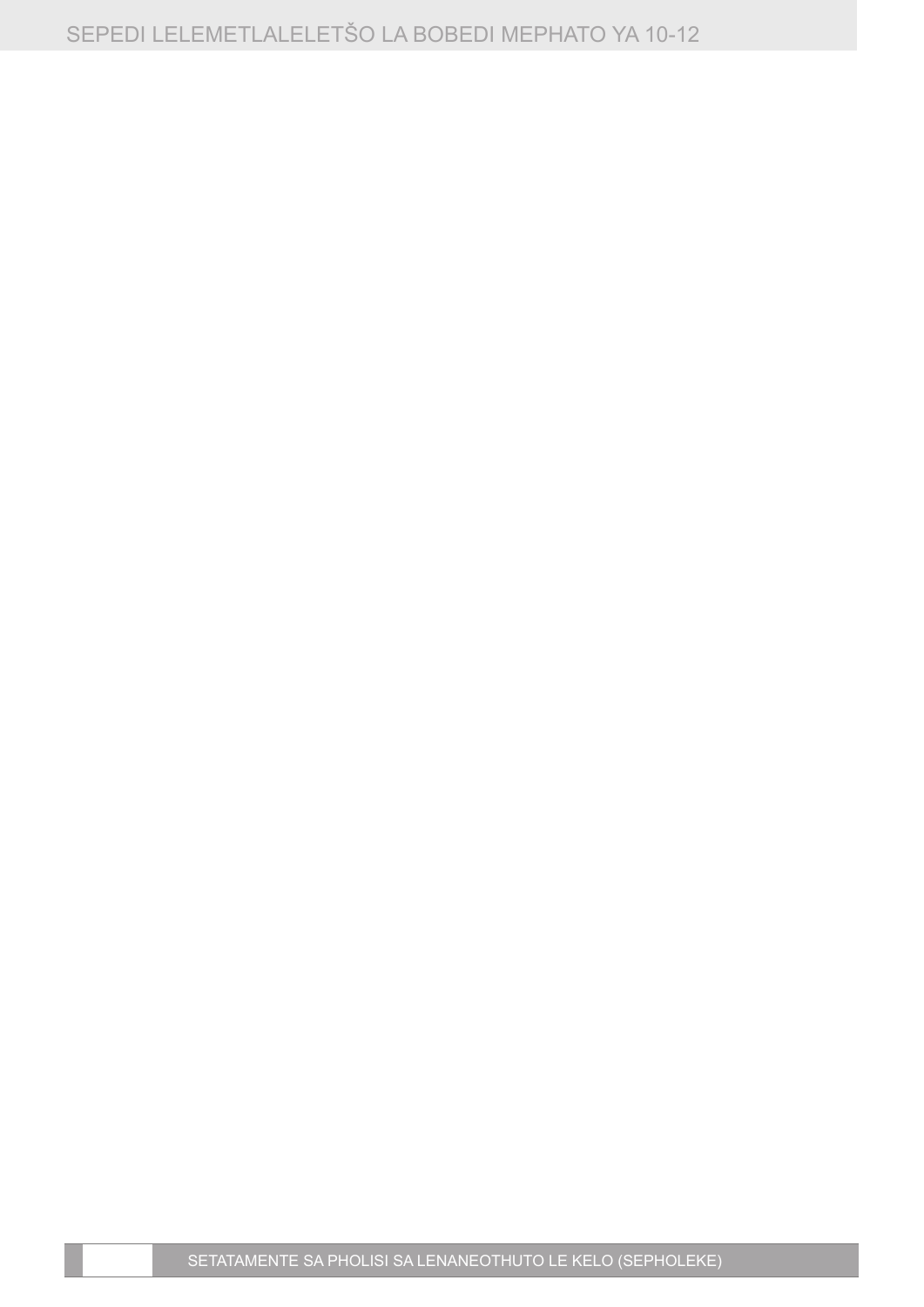# **DITENG**

|      | KAROLO YA 1: MATSENO GO SETATAMENTE SA PHOLISI SA LENANEOTHUTO LE KELO 3 |  |
|------|--------------------------------------------------------------------------|--|
| 1.1  |                                                                          |  |
| 1.2  |                                                                          |  |
| 1.3  |                                                                          |  |
| 1.4  |                                                                          |  |
|      |                                                                          |  |
|      |                                                                          |  |
|      |                                                                          |  |
|      |                                                                          |  |
|      |                                                                          |  |
| 2.1  |                                                                          |  |
| 2.2  |                                                                          |  |
| 2.3  |                                                                          |  |
| 2.4  |                                                                          |  |
|      |                                                                          |  |
| 2.5  |                                                                          |  |
| 2.6  |                                                                          |  |
| 2.7  |                                                                          |  |
|      |                                                                          |  |
| 3.1  |                                                                          |  |
| 3.2  |                                                                          |  |
| 3.3  |                                                                          |  |
| 3.4  |                                                                          |  |
| 3.5. |                                                                          |  |
|      |                                                                          |  |
|      |                                                                          |  |
|      |                                                                          |  |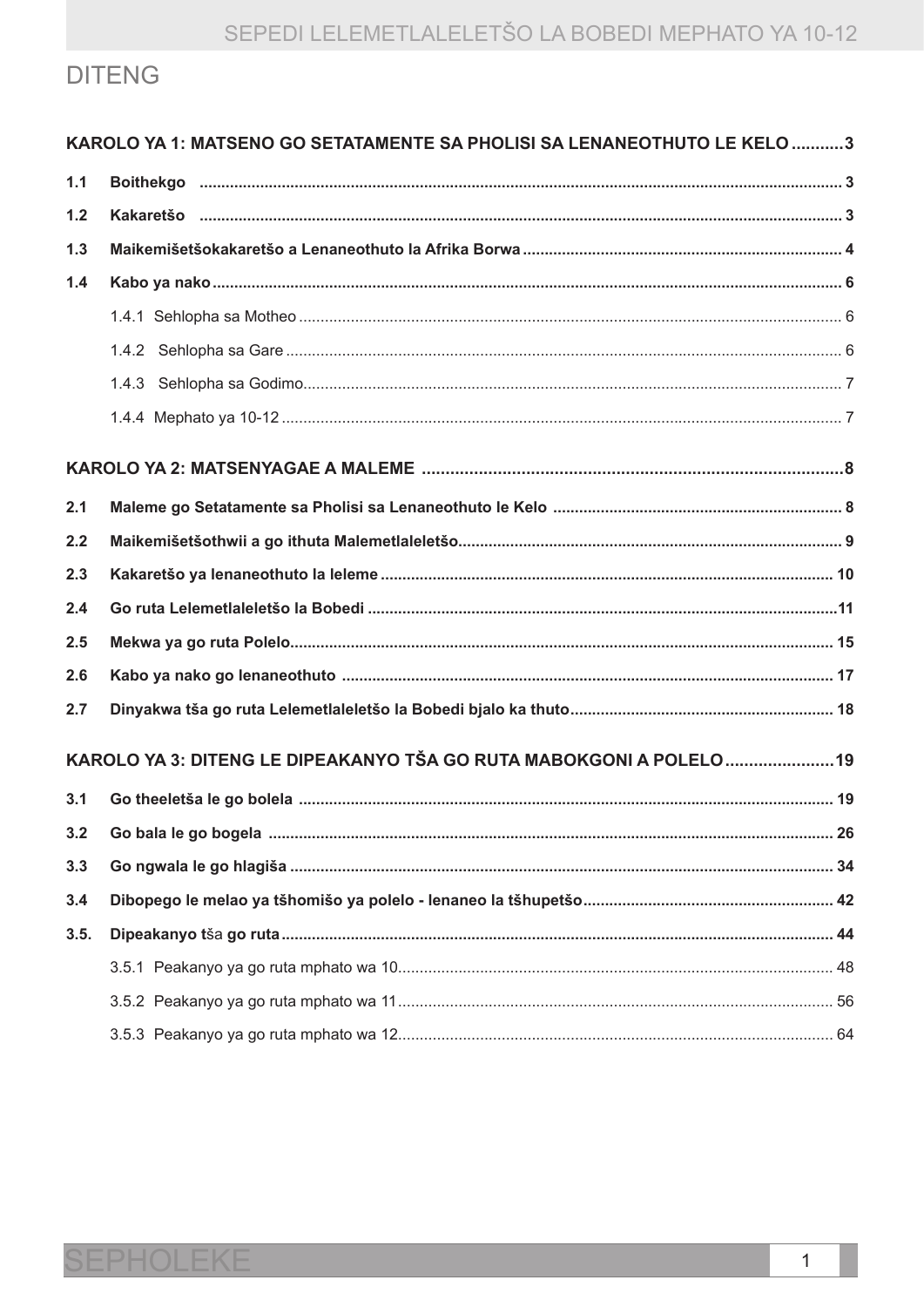| 4.1 |  |
|-----|--|
| 4.2 |  |
| 4.3 |  |
| 4.4 |  |
|     |  |
|     |  |
| 4.5 |  |
| 4.6 |  |
|     |  |
|     |  |
| 4.7 |  |
|     |  |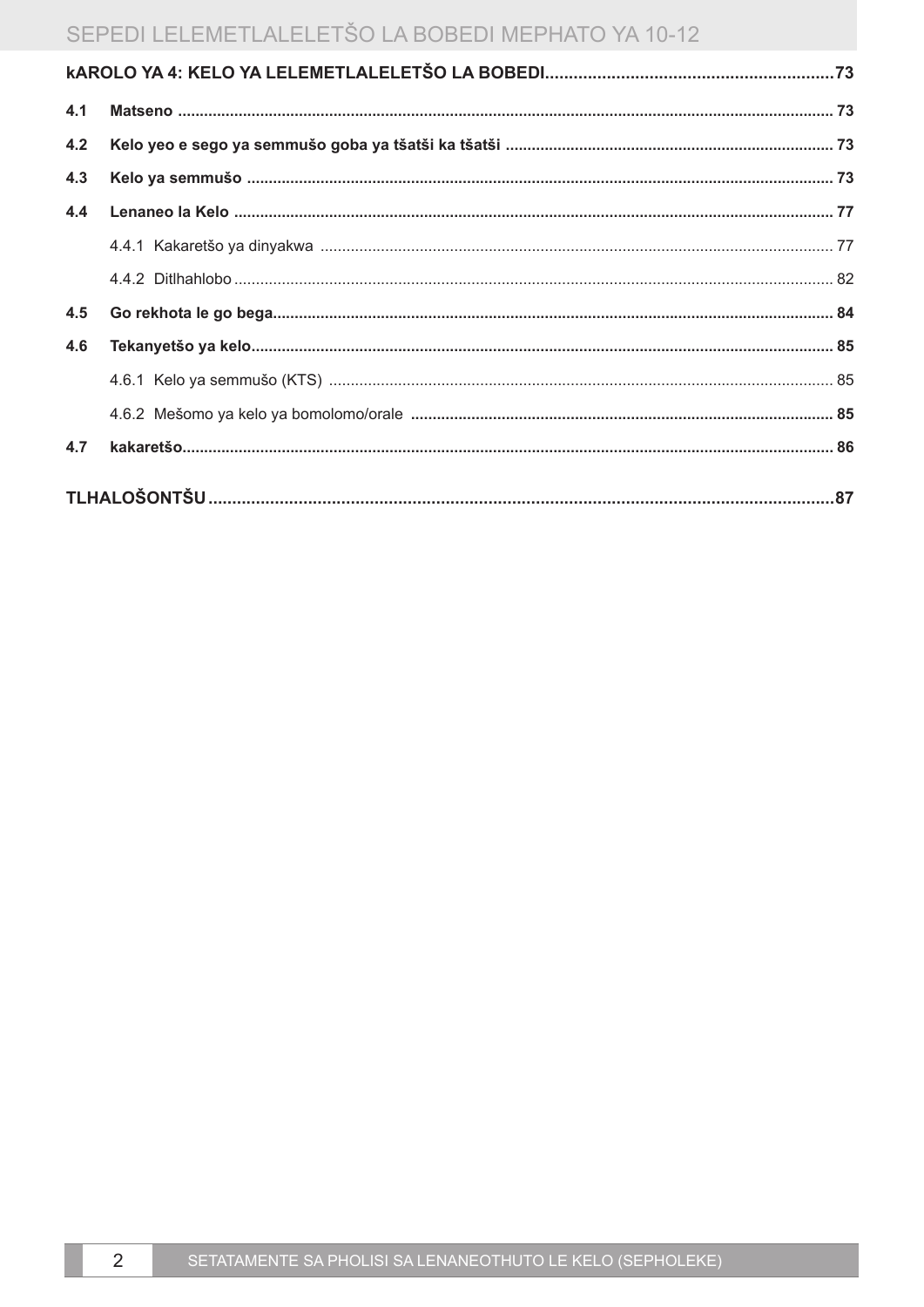# KAROLO ya 1: MATSENO GO SETATAMENTE SA PHOLISI SA LENA-NEOTHUTO LE KELO

## **1.1 Boithekgo**

*Setatamente sa Kharikhulamo ya Setšhaba Mephato ya* R-12 *(SKS)* se laetša pholisi ya lenaneothuto le kelo dikolong.

Go kaonafatša phethagatšo, Setatamente sa Kharikhulamo ya Setšhaba se ile sa fetošwa, gomme diphetogo tšeo di tla phethagatšwa ka Pherekgong 2012. Tokomane e tee ya botlalo ya Pholisi ya Lenaneothuto le Kelo, e hlametšwe thuto ye nngwe le ye nngwe go tšea sebaka sa Ditatamente tša Thuto, Ditšhupatsela tša Lenaneo la go ithuta le Ditšhupatsela tša Kelo ya Thuto ka go Mephato ya R-12.

## **1.2 Kakaretšo**

- (a) Setatamente sa Kharikhulamo ya Setšhaba sa Mephato ya *R-12 (January 2012)* se emela setatamente sa pholisi ya go ithuta le go ruta dikolong tša Afrika Borwa gomme se hlamilwe ka tše di latelago:
	- (i) Ditatamente tša Pholisi ya Lenaneothuto le Kelo tša thuto ye nngwe le ye nngwe ye e dumeletšwego;
	- (ii) Tokomane ya pholisi, *National policy pertaining to the programme and promotion requirements of the National Curriculum Statement sa Mephato ya R-12* le
	- (iii) Tokomane ya pholisi, *National Protocol for Assessment Grades R-12 (January 2012).*
- (b) *Setatamente sa Kharikhulamo ya Setšhaba sa Mephato ya R-12 (January 2012) se tšea sebaka sa ditatamente tše pedi tša Kharikhulamo ya Setšhaba tšeo di šomišwago ga bjale, e lego:* 
	- (i) *Setatamente sa Kharikhulamo ya Setšhaba se se Boeleditšwego sa Mephato ya R-9, Government Gazette No. 23406 of* 31 May 2002*,* le
	- (ii) *Setatamente sa Kharikhulamo ya Setšhaba Mephato ya 10-12, Government Gazettes, No. 25545 of 6 October 2003* and *No. 27594* of 17 May 2005
- (c) Ditatamente tša lenaneothuto la setšhaba tše di akantšwego go temanatlaleletšo (b) (i) le (ii), di hlangwa ke ditokomane tša pholisi tše di latelago, tšeo di tla forohlwago ka tatelano ke Setatamente sa Kharikhulamo ya Setšhaba sa Mephato ya R-12 (January 2012) mo lebakeng la 2012-2014:
	- (i) Lekala la go ithuta/Ditatamente tša Thuto, Ditšhupatsela tša Lenaneo la go ithuta le Ditšhupatsela tša Kelo ya Thuto tša Mephato ya R-9 le Mephato ya 10-12;
	- (ii) Tokomane ya pholisi, *National Policy on assessment and qualifications for schools in the General Education and Training Band,* ye e kwalakwaditšwego ka go *Government Notice No. 124* go *Government Gazette No. 29626* of 12 February 2007;
	- (iii) Tokomane ya pholisi, the *National Senior Certificate: A qualification at Level 4 on the National Qualifications Framework (NQF)*, ye e kwalakwaditšwego ka go *Government Gazette No. 27819* of 20 July 2005;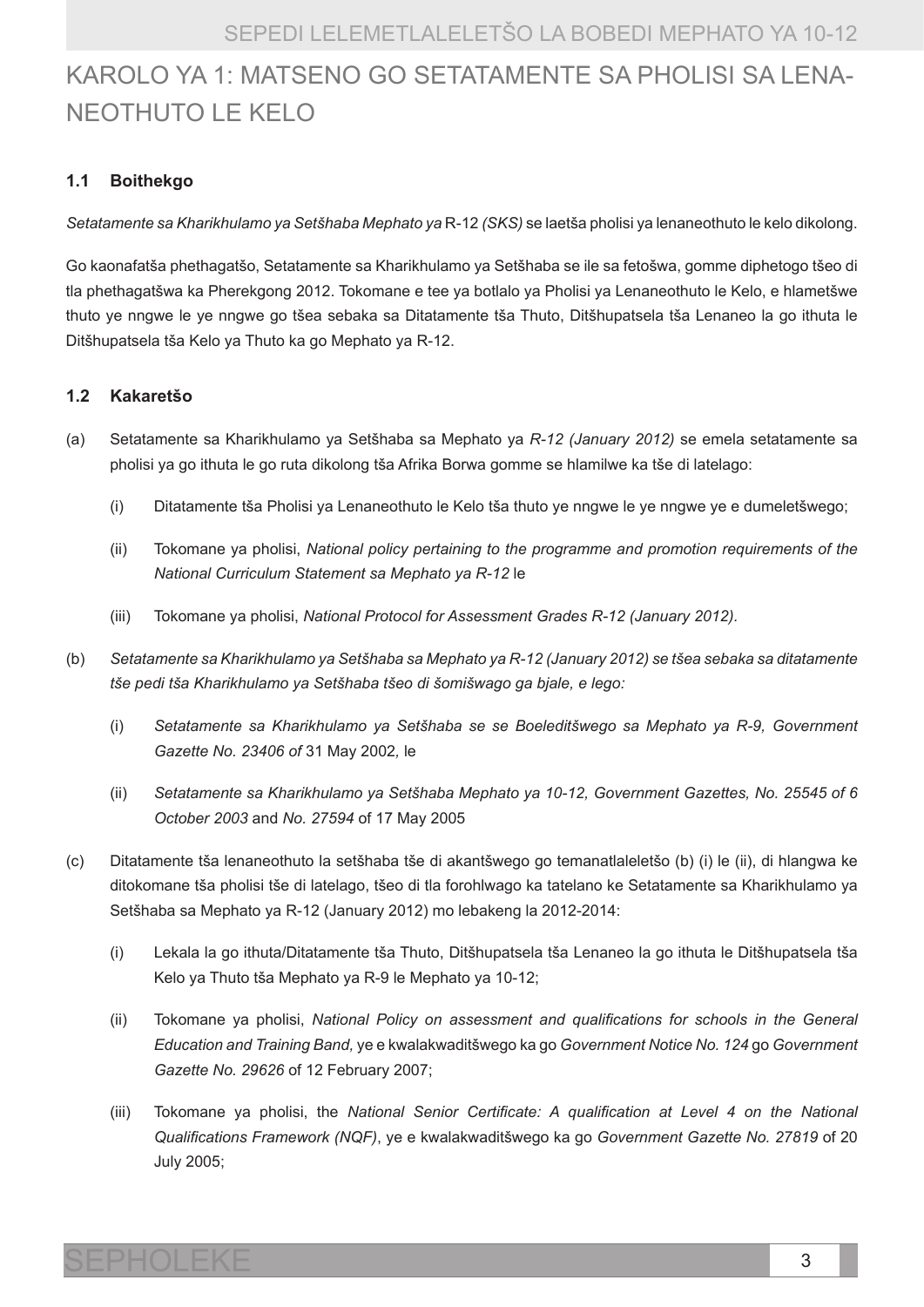- (iv) Tokomane ya Pholisi, Phetošo ya tokomane ya pholisi, *National Senior Certificate*: *A qualification at Level 4 on the National Qualifications Framework (NQF),* mabapi le barutwana ba ditlhoko tše di kgethegilego, tše di phatlaladitšwego ka go *Government Gazette, No.29466* of 11 December 2006, e akareditšwe ka gare ga tokomane ya pholisi, pholisi ya Setšhaba ye e bolelago ka lenaneo le dinyakwa tša tlhatlošo tša Setatamente sa Kharikhulamo ya Setšhaba sa Mephato ya R-12; le
- (v) Tokomane ya Pholisi, Phetošo ya tokomane ya pholisi, *National Senior Certificate*: *A qualification at Level 4 on the National Qualifications Framework (NQF),* mabapi le *the National Protocol for Assessment (Mephato ya R-12)*, ye e kwalakwaditšwego ka go *Government Notice No.1267 go Government Gazette No. 29467* of 11 December 2006.
- (d) Tokomane ya pholisi, *National policy pertaining to the programme and promotion requirements of the National Curriculum Statement Grades R -12,* le dikarolo tša Pholisi ya Lenaneothuto le Kelo bjalo ka ge di lemogwa ka Dikgaolong tša 2, 3 le 4 tša tokomane ye, di bopa ditlwaelo le maemo a godimo a *Setatamente sa Kharikhulamo ya Setšhaba ya Mephato ya R-12;* Ka fao, mabapi le *karolo ya 6A ya South African Schools Act, 1996 (Act No. 84 of 1996,)* e tla hlamela Tona ya Kgoro ya Thuto ya Motheo, motheo go laetša bonyane bja dipoelo le maemo, gammogo le ditshepetšo le ditsela tša go ela bokgoni bja morutwana tše di tla swanelago dikolo tša mmušo le tša go ikema ka botšona.

## **1.3 Maikemišetšokakaretšo a Lenaneothuto la Afrika Borwa**

- *(a) Setatamente sa Kharikhulamo ya Setšhaba sa Mephato ya R-12* se fa tlhalošo ya tsebo, mabokgoni le meetlo yeo e swanetšego go rutwa mo dikolong tša Afrika Borwa. Lenaneothuto le, le ikemišeditše go netefatša go re barutwana ba humana le go šomiša tsebo le mabokgoni ka tsela yeo e kwešišegago mo maphelong a bona. Ka go realo, lenaneothuto le hlatloša tsebo ka dikamano tša tikologo ya selegae, mola le šeditše kamego ya ditaelo tša boditšhaba.
- (b) Setatamente sa Kharikhulamo ya Setšhaba sa Mephato ya R-12 se ikemišeditše go tšweletša merero ya:
	- ya hlama barutwana, go sa šetšwe maemo a ekonomi malapeng a gabobona, morafe, bong, go itekanela mmeleng goba bokgoni, ka tsebo, mabokgoni le meetlo ya go tšweletša boitshepo le go tšea karolo ga maleba mo setšhabeng bjalo ka badudi ba naga ye e lokologilego;
	- go bula menyako ya thuto ya maemo a godimo;
	- go kgonagatša diphetogo tša barutwana go tšwa go dihlongwa tša thuto go ya go lefase la mešomo; le
	- go fa bengmešomo profaele ye e lekanego ya bokgoni bja morutwana.
- (c) Setatamente sa Kharikhulamo ya Setšhaba sa Mephato ya R-12 se theilwe godimo ga metheo ye e latelago:
	- Phetošo ya leago: go netefatša gore go se lekalekane ga maemo a thuto ya maloba go a lokišwa, le gore makala ka moka a badudi a hwetša dibaka tša go lekana tša go ithuta;
	- Go ithuta ka mafolofolo le ka tsinkelo: go hlohleletša go ithuta ka mafolofolo le ka tsinkelo, go phala go re ba ithuta ka go swara ka hlogo le go se tsinkele dinnete tše di filwego;
	- Tsebo ya maemo a godimo le mabokgoni a maemo a godimo: tsebo le mabokgoni a bonyane bja go lekanela ao a swanetšego go fihlelelwa mphatong wo mongwe le wo mongwe, a laeditšwe le go thewa godimo, maemo a phihlelelo dithutong ka moka;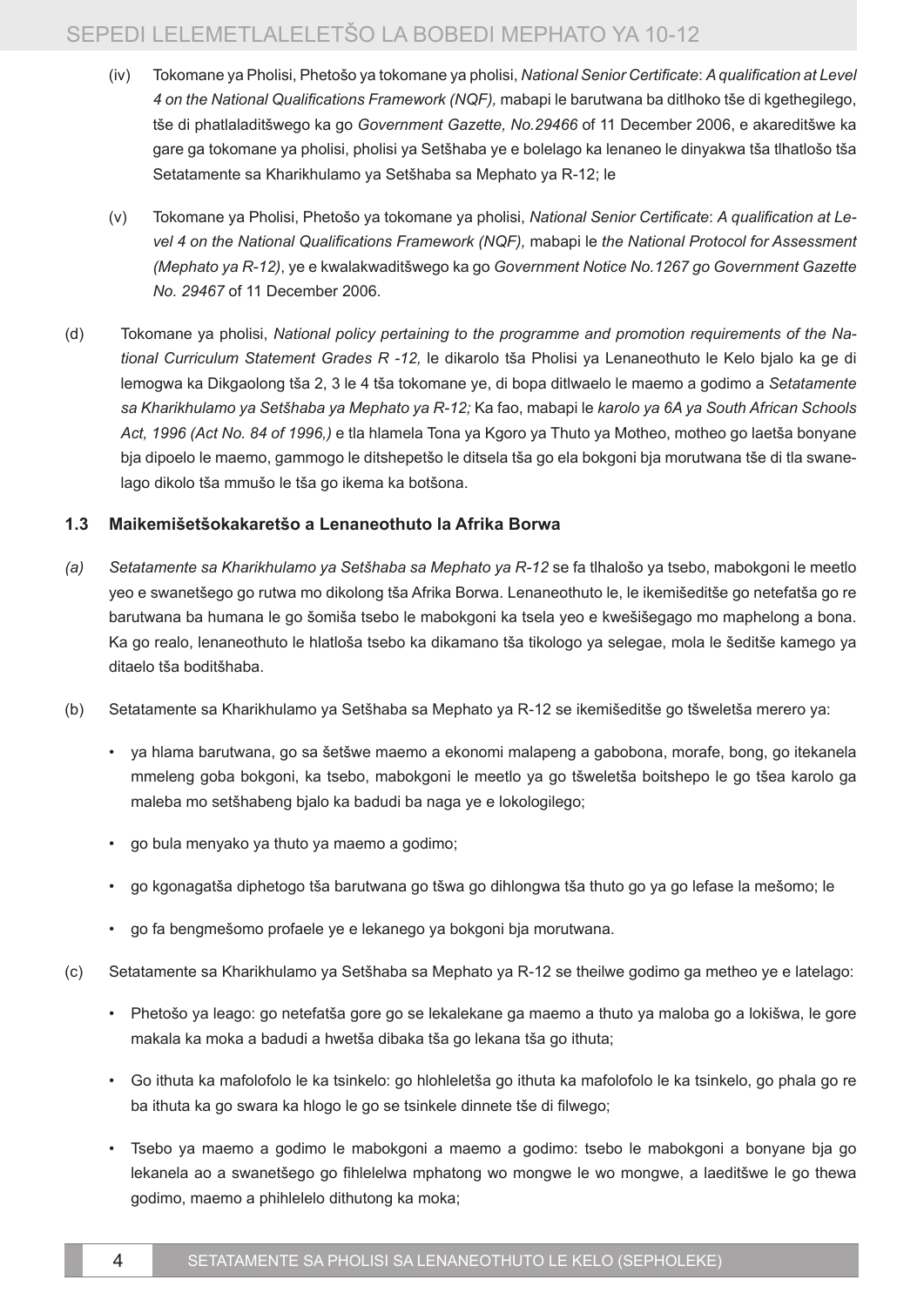- Kgatelopele: diteng le dikamano tša mphato wo mongwe le wo mongwe di laetša kgatelopele go tloga go tše bonolo go ya go tša go raragana;
- Ditokelo tša botho, boakaretši, toka ya tikologo le leago: go tsentšha metheo le ditlwaetšo tša toka ya leago le ya tikologo le ditokelo tša botho bjalo ka ge di hlalošitšwe ka go Molaotheo wa Repabliki ya Afrika Borwa. Setatamente sa Kharikhulamo ya Setšhaba sa Mephato ya R-12 se šetša ditaba tša go fapana go swana le bodiidi, go se lekalekane, morafe, bong, leleme, bogolo, go se itekanele le mabaka a mangwe;
- Go bona mohola wa dithulaganyo tša tsebo ya setšo: go amogela le go dumela gore naga ye e na le histori ye e humilego le bohwa tšeo e lego diabi tše bohlokwa kgodišong ya meetlo ye e tšwelelago go molaotheo; le
- Kamogelego, boleng le bokgoni: go aba thuto ye e bapetšegago le ya dinaga tše dingwe, go ya ka boleng, bophara le botebo.
- (d) Setatamente sa Kharikhulamo ya Setšhaba sa Mephato ya R-12 se ikemišeditše go tšweletša barutwana ba go kgona go:
	- lemoga le go rarolla mathata le go tšea diphetho ka go nagana ka tsinkelo le boitlhamelo bjo bo tseneletšego;
	- šoma ka bokgwari ba le noši gammogo le ba bangwe bjalo ka maloko a sehlopha;
	- rulaganya le go kgona go itaola mešongwaneng ya bona ka maikarabelo le ka bokgwari;
	- kgoboketša, sekaseka, rulaganya le go lekola tshedimošo ka tsinkelo;
	- kgokagana ka bokgwari le ba bangwe ka go diriša diswantšho tša go bonwa, dikai le/goba mabokgoni a polelo mo mekgweng ya go fapafapana;
	- diriša saense le theknolotši ka bokgwari le ka tsinkelo ba bontšha maikarabelo mabapi le tikologo le maphelo a ba bangwe; le
	- laetša kwešišo ya lefase bjalo ka sehlaga sa dithulaganyo tša go nyalelana ka go lemoga gore dikamano tša tharollo ya mathata ga di tšwelele di le ka botšona fela.
- (e) Boakaretši bo swanetše go ba kgwekgwe ya thulaganyo, peakanyo le go ruta ga sekolo se sengwe le se sengwe. Se se ka phethagala ge fela barutiši ba na le kwešišo ya maleba ya go lemoga le go fediša mapheko a go ithuta, le go beakanyetša go se swane.

Senotlelo go laola boakaretši ke go netefatša gore mapheko a a lemogwa le go elwa šedi ke mafapa a thekgo kamoka a maleba tikologong ya sekolo; go akaretša barutiši, Dihlopha tša Thekgo tša Selete, Dihlopha tša thekgo ya Dihlongwa; batswadi le Dikolo tše di Kgethegilego bjalo ka Disenthara tša Methopo. Go fediša mapheko a go ithuta ka phapošing, barutiši ba swanetše go šomiša mekgwanakgwana ye e fapanego ya mananeothuto bjalo ka yeo e akareditšwego ka go Department of Basic Education's Guidelines for inclusive Teaching and Learning (2010).

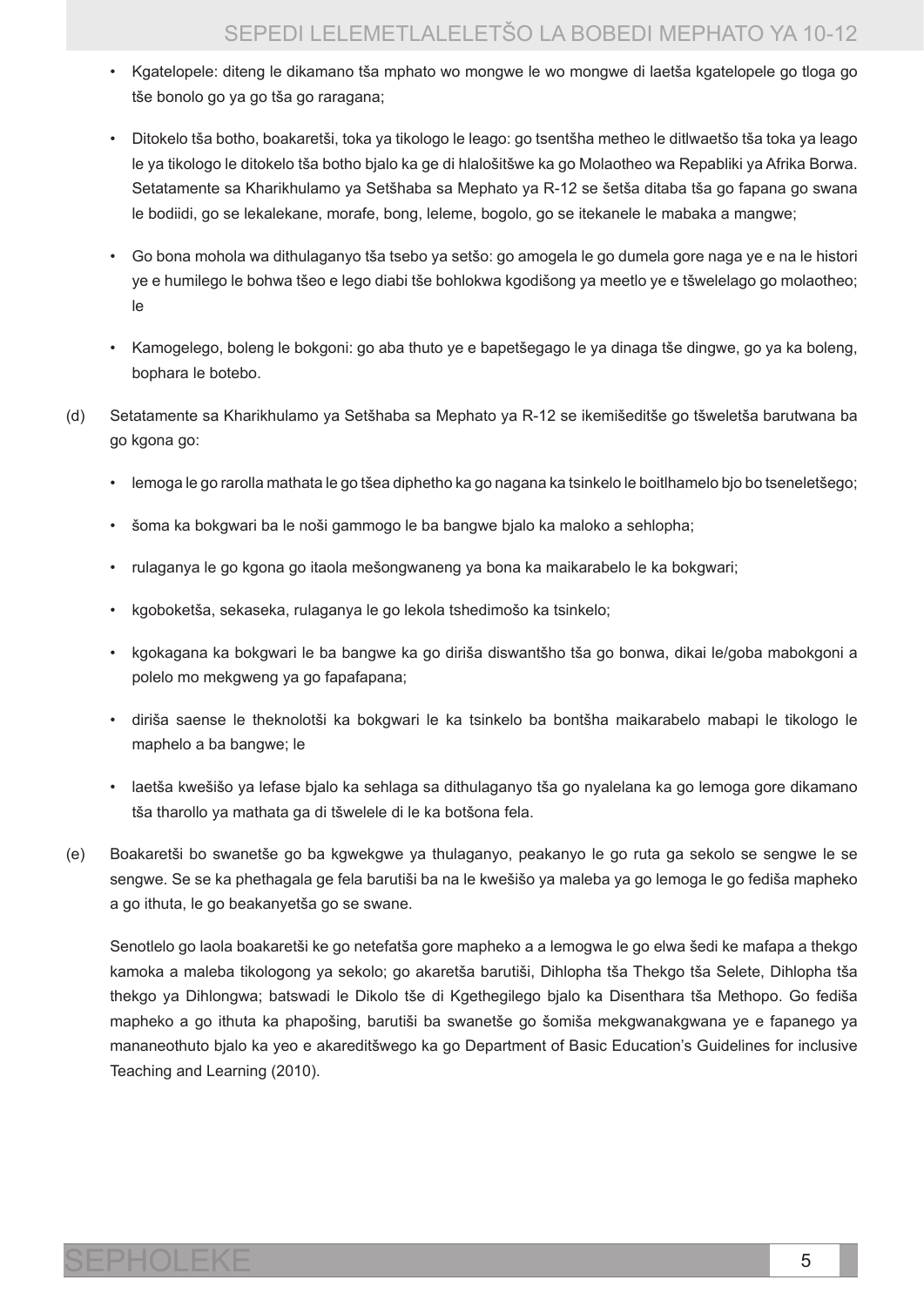## **1.4 Kabo ya Nako**

## **1.4.1 Sehlopha sa Motheo**

|  |  |  | (a) Taetšo ya nako ya go ruta ye e abetšwego dithuto tša Sehlopha sa Motheo ke ye e latelago: |  |
|--|--|--|-----------------------------------------------------------------------------------------------|--|
|--|--|--|-----------------------------------------------------------------------------------------------|--|

| <b>THUTO</b>              | <b>MPHATO WA R</b><br>(DIIRI) | <b>MEPHATO YA 1-2</b><br>(DIIRI) | <b>MPHATO WA3</b><br>(DIIRI) |
|---------------------------|-------------------------------|----------------------------------|------------------------------|
| Leleme la Gae             | 10                            | 7/8                              | 7/8                          |
| Lelemetlaleletšo la Pele  |                               | 2/3                              | 3/4                          |
| Mmetse                    | 7                             | 7                                | 7                            |
| Mabokgoni a Bophelo       | 6                             | 6                                | 7                            |
| • Tsebo ya go Thoma       | (1)                           | (1)                              | (2)                          |
| • Bokgabo bja Boitlhamelo | (2)                           | (2)                              | (2)                          |
| • Thutatšhidullammele     | (2)                           | (2)                              | (2)                          |
| • Thutaphelo              | (1)                           | (1)                              | (1)                          |
| <b>PALOMOKA</b>           | 23                            | 23                               | 25                           |

(b) Taetšo ya nako ya go ruta ya Mephato ya R, 1 le 2 ke diiri tše 23, go Mphato wa 3 ke diiri tše 25.

- (c) Nako ye e abetšwego thuto ya Maleme go Mephato ya R-2 ke diiri tše 10 mola Mphato wa 3 o abetšwe diiri tše 11. Leleme la Gae le abetšwe bontši bja diiri tše 8 le bonyane bja diiri tše 7, mola Lelemetlaleletšo le abetšwe bonyane bja diiri tše 2 le bontši bja diiri tše 3 go Mephato ya 1-2. Go Mphato wa 3 le bontši bja diiri tše 8 le bonyane bja diiri tše 7 bo abetšwe Leleme la Gae gomme bonyane bja diiri tše 3 bontši bja diiri tše 4 bo abetšwe Lelemetlaleletšo la Pele.
- (d) Go thuto ya Mabokgoni a Bophelo, Tsebo ya go Thoma e abetšwe iri ye 1 ka go Mephato ya R 2 le diiri tše 2 go ya le ka fao go laeditšwego ka diiri ka mašakaneng go Mphato wa 3.

#### **1.4.2 Sehlopha sa Gare**

(a) Taetšo ya nako ya go ruta ye e abetšwego dithuto tša Sehlopha sa Gare ke ye e latelago:

| <b>THUTO</b>              | <b>DIIRI</b> |
|---------------------------|--------------|
| Leleme la Gae             | 6            |
| Lelemetlaleletšo la Pele  | 5            |
| Mmetse                    | 6            |
| Saense le Theknolotši     | 3,5          |
| Disaense tša Leago        | 3            |
| Mabokgoni a Bophelo       | 4            |
| · Bokgabo bja Boitlhamelo | (1,5)        |
| • Thutatšhidullammele     | (1)          |
| Thutaphelo<br>$\bullet$   | (1,5)        |
| <b>PALOMOKA</b>           | 27,5         |

Dikolo tše di rutago lelemetlaleletšo goba bonyane lelemetlaleletšo la Bobedi, di ka dira bjalo ge fela di ka dira dipeakanyo tša go oketša kabo ya nako ya go ruta go yeo e šetšego e abetšwe go diiri tše 27.5.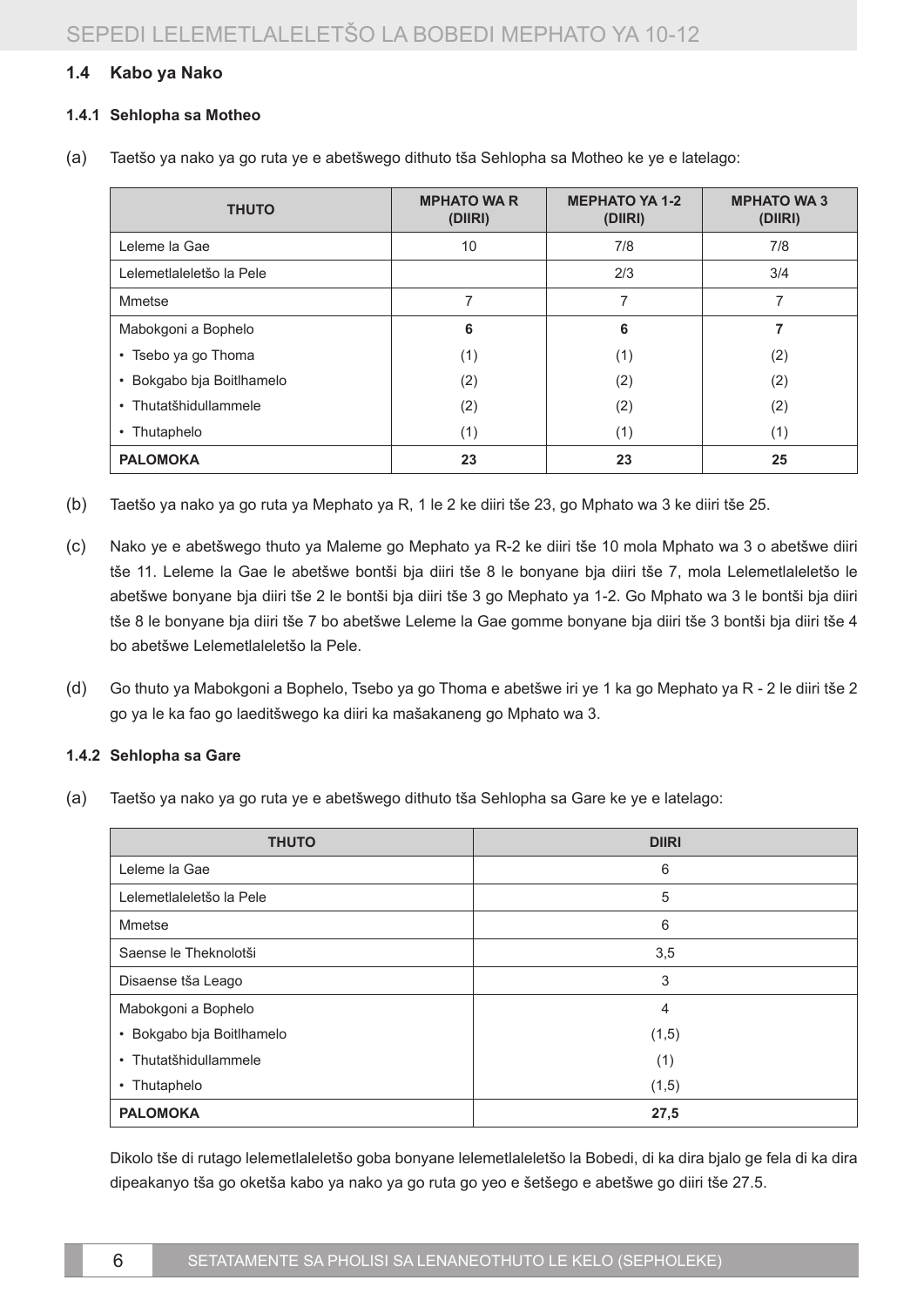## **1.4.3 Sehlopha sa Godimo**

(a) Taetšo ya nako ya go ruta ye e abetšwego dithuto tša Sehlopha sa Godimo ke ye e latelago:

| <b>THUTO</b>                  | <b>DIIRI</b>   |
|-------------------------------|----------------|
| Leleme la Gae                 | 5              |
| Lelemetlaleletšo la Pele      | 4              |
| Mmetse                        | 4,5            |
| Saense                        | 3              |
| Disaense tša Leago            | 3              |
| Theknolotši                   | 2              |
| Disaense tša Ekonomi le Taolo | $\overline{2}$ |
| Tsebišo ya Bophelo            | 2              |
| Bokgabo bja Boitlhamelo       | 2              |
| <b>PALOMOKA</b>               | 27,5           |

Dikolo tše di rutago lelemetlaleletšo goba bonyane lelemetlaleletšo la Bobedi, di ka dira bjalo ge fela di ka dira dipeakanyo tša go oketša kabo ya nako ya go ruta go yeo e šetšego e abetšwe go diiri tše 27.5.

#### **1.4.4 Mephato ya 10-12**

(a) Taetšo ya nako ya go ruta ye e abetšwego dithuto tša Mephato ya 10-12 ke ye e latelago:

| <b>THUTO</b>                                                                                                                                                                                                                                                                                                                                                                                  | KABO YA NAKO KA BEKE (DIIRI) |
|-----------------------------------------------------------------------------------------------------------------------------------------------------------------------------------------------------------------------------------------------------------------------------------------------------------------------------------------------------------------------------------------------|------------------------------|
| Leleme la Gae                                                                                                                                                                                                                                                                                                                                                                                 | 4.5                          |
| Lelemetlaleletšo la Pele                                                                                                                                                                                                                                                                                                                                                                      | 4.5                          |
| Mmetse                                                                                                                                                                                                                                                                                                                                                                                        | 4.5                          |
| Tsebišo ya Bophelo                                                                                                                                                                                                                                                                                                                                                                            | $\mathbf{2}$                 |
| Bonyane bia dithuto tše dingwe le tše dingwe tše tharo bio<br>bo kgethilwego go tšwa go Sehlopha sa B Semamatletšwa<br>B, Dinkatlapana B1-B8 tša tokomane ya pholisi, National<br>policy pertaining to the programme and promotion<br>requirements of the National Curriculum Statement Grades<br>R-12, go va le ka tšweletšo ye e laeditšwego go temana ya<br>28 ya tokomane ya pholisi yeo. | 12 (diiri tše 3x4)           |
| <b>PALOMOKA</b>                                                                                                                                                                                                                                                                                                                                                                               | 27,5                         |

Nako ye e abilwego ka beke e ka dirišetšwa fela bonyane dinyakwa tša dithuto tša SKS bjalo ka ge di laeditšwe ka godimo, gomme e ka no se šomišetšwe dithuto tše dingwe le tše dingwe tša tlaleletšo tšeo di okeditšwego go lenaneo la bonyane bja dithuto. Ge morutwana a rata go ingwadišetša dithuto tše dingwe, nako ya go ruta dithuto tšeo e swanetše go oketšwa.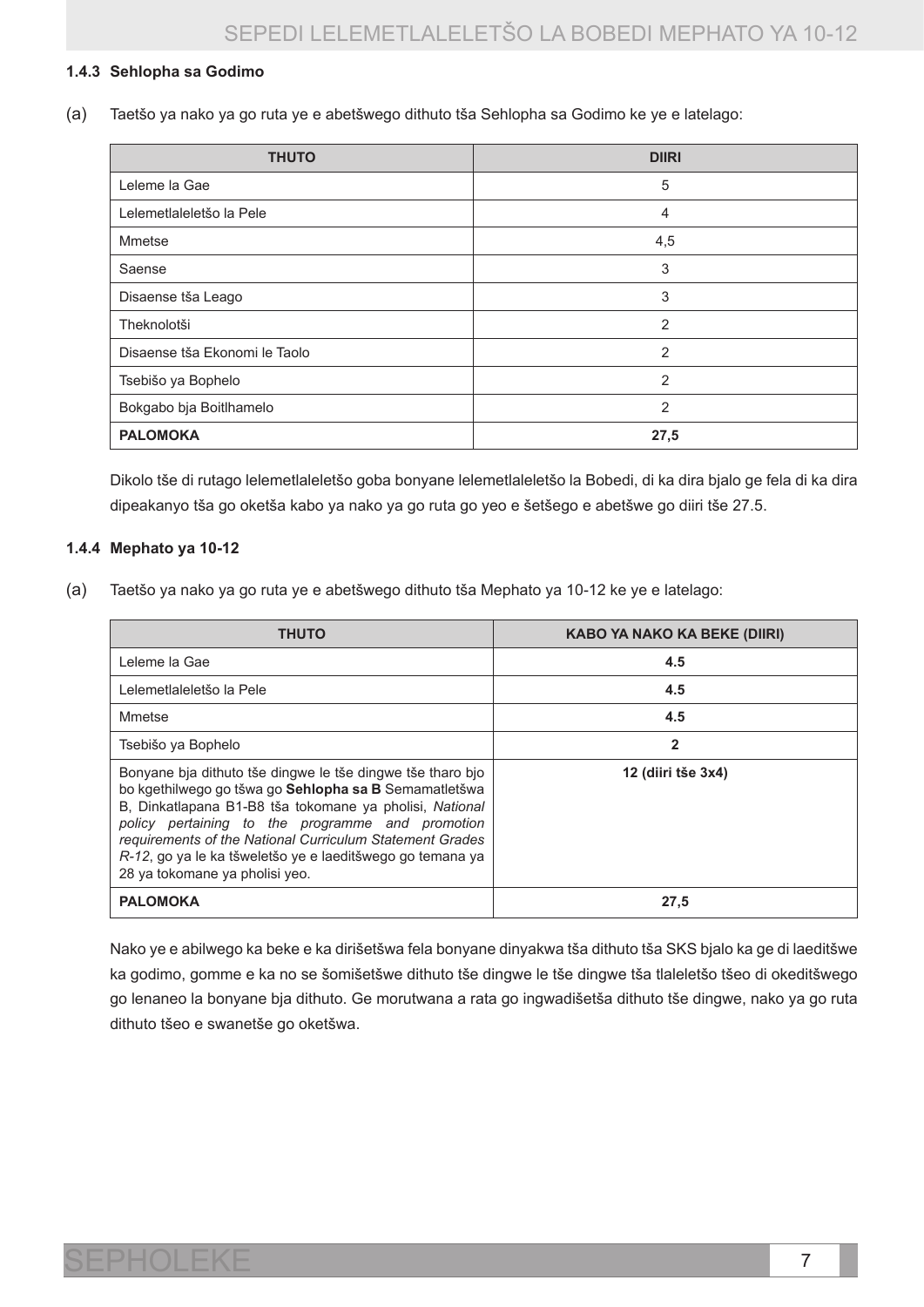### **2.1 Maleme go Setatamente sa Pholisi sa Lenaneothuto le Kelo**

Leleme ke sedirišwa sa go hlohla monagano le kgokagano. Gape ke tsela yeo ka yona batho ba abelanago setšo le botaki go kwešiša lefase le ba phelago go lona bokaone. Go ithuta go šomiša leleme ka bokgwari go kgontšha barutwana go nagana le go ikgobokeletša tsebo, go itlhaloša, go tšweletša maikutlo le dikgopolo, go dirišana le ba bangwe le go laola maphelo a bona mo lefaseng. Go fa barutwana diswantšho le dikgopolo tše di šišitšego le tša go tia tše maatla tše di ka dirago gore lefase la bona le be kaone go feta ka fao le lego ka gona. Polelo e kgona go hlama le go hlatholla phapano ya merafe le tswalano ya leago, gape ke ka polelo ge tlhamego e kgona go nolofatšwa, katološwa le go betlwa.

#### **Maemo a Leleme**

Go ithuta leleme Mephatong ya 10-12 go akaretša maleme ka moka a semmušo a Afrika Borwa, e lego, Afrikaans, English, isiNdebele, isiXhosa, isiZulu, Sepedi, Sesotho, Setswana, Siswati, Tshivenda, Xitsonga - gammogo le Maleme ao a sego a semmušo, e lego Arabic, French, German, Gujarati, Hebrew, Hindi, Italian, Latin, Modern Greek, Portuguese, Spanish, Tamali, Telugu, Urdu. Maleme ka moka a semmušo a ka rutwa maemong a Leleme la Gae, Lelemetlaleletšo la Pele, goba Lelemetlaleletšo la Bobedi. Maleme ka moka ao a sego a semmušo a rutwa maemong a Leleme la Bobedi.

Leleme la Gae ke leleme la mathomo leo barutwana ba rutwago lona, mola Lelemetlaleletšo la Pele e le leleme le ba ithutago lona go tlaleletša go leleme la bona la gae. Lelemetlaleletšo la Bobedi ke leleme la go tlaleletša ge ba dutše ba tšwetša dithuto pele, le go ba thuša go katološa kgokagana le malementši. Leleme le ka šomišwa ka gare ga setšhaba goba setšo go godiša kago ya naga le kwešišano ya mehuta ya ditšo. Le ge go le bjalo, dikolo tše dintši tša Afrika Borwa ga di rute maleme a gae a barutwana ba bangwe, di no ba le leleme le tee goba a mabedi ao a rutwago maemong a Leleme la Gae. Ka lebaka leo, maina a Leleme la Gae, Lelemetlaleletšo la Pele le Lelemetlaleletšo la Bobedi, a hlaloša maemo a bokgoni ao leleme le rutwago ka ona, e sego leleme la letswele (Gae) goba leo le ithutilwego (go swana le malemetlaleletšo). Mo sebakeng sa merero ya pholisi ye, tšhupetšo ye nngwe le ye nngwe ya Leleme la Gae e swanetše go kwešišwa e šupa maemo e sego leleme ka bolona.

**Maemo a Leleme la Gae** a neela barutwana ka bokgoni bjo bo tseneletšego bja polelo bjo bo laetšago mabokgoni a kgokagano ya motheo, le ba bangwe ao a lego bohlokwa go tša leago le mabokgoni a thutokwešišo ao a ba thušago go ithuta go kgabaganya lenaneothuto. Mo maemong a a polelo, go gatelelwa go rutwa mabokgoni a go theeletša, go bolela, go bala le go ngwala. Maemo a a thuša barutwana ka dingwalo, bokgabo, le bokgoni bjo bo tla ba kgontšhago go hlama gape, go gopola le go matlafatša kwešišo ya bona ya lefase leo ba dulago go lona. Le ge go le bjalo, tiišetšo le kabo ya meputso ya go theeletša le go bolela go thoma Mphatong wa 7 go ya godimo e ka fase ga ya go bala le go ngwala, ka gobane tsebotlhaka/litheresi ya barutwana e nyaka go godišwa ge ba dutše ba itokišetša dithuto tša go tšwela pele le tša godimo le lefase la mošomo.

**Maemo a Lelemetlalelešo la Pele** a gopolela gore ga se gore barutwana ba na le tsebo ya leleme leo ge ba fihla sekolong. Nepišo mo mengwageng ya mathomo ya sekolo e lebišišwe go tšwetšopele ya bokgoni bja barutwana bja go kwešiša le go bolela polelo-mabokgoni a motheo a go kgokagana le ba bangwe. Mo Mephatong ya 2 le 3, barutwana ba thoma go aga bomolomo le mabokgoni a bona a go bala le go ngwala godimo ga motheo wa bomolomo/ orale. Ba kgona gape go šomiša mabokgoni a bomolomo le a go bala le go ngwala ao ba šetšego ba ithutile ona ka Leleme la Gae la bona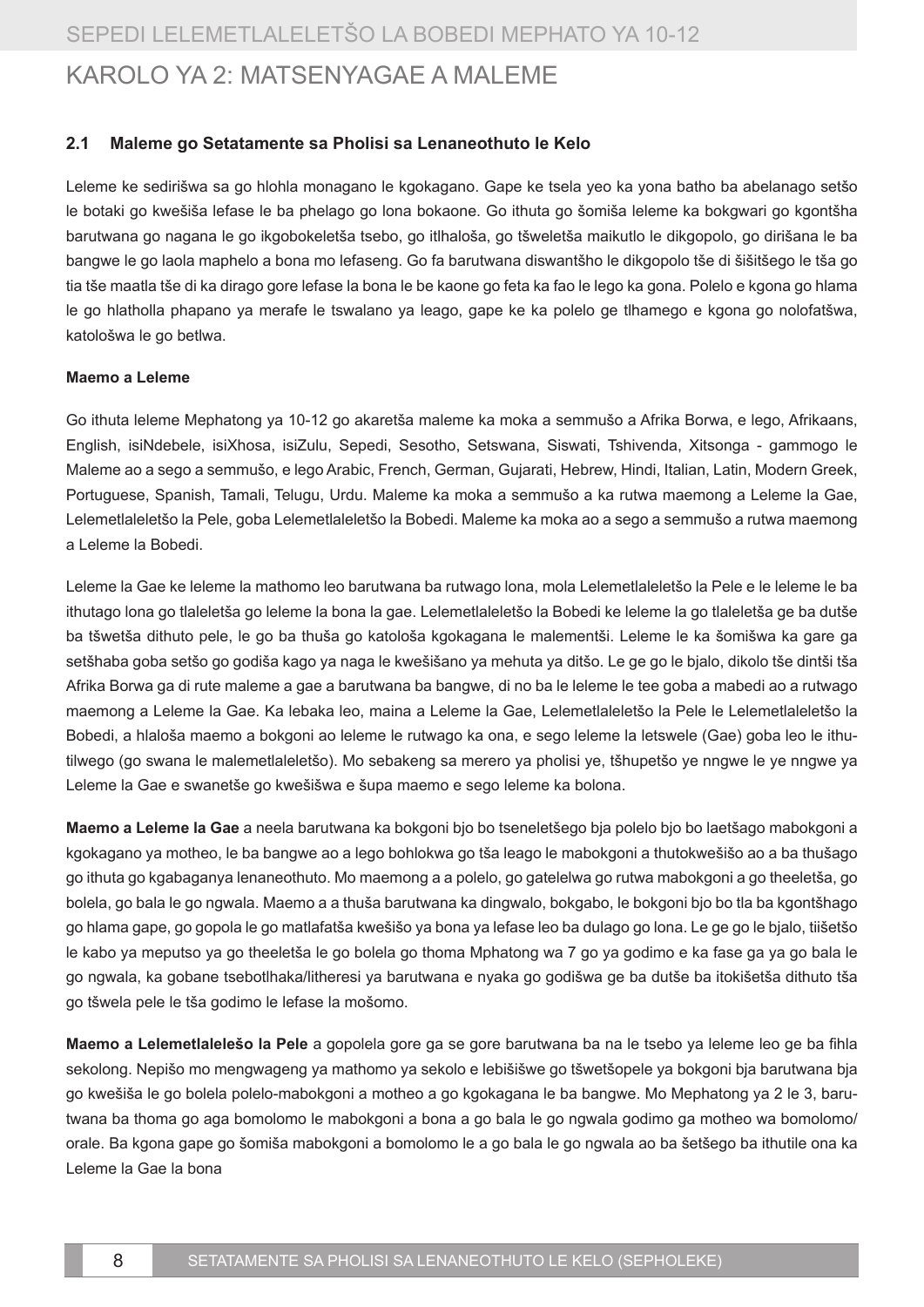Mo go Sehlopha sa Gare le sa Godimo, barutwana ba tšwela pele go matlafatša mabokgoni a bona a go theeletša, go bolela, go bala le go ngwala. Ka lebaka leo, kgatelelo ye ntši e bewa mo go šomišweng ga Lelemetlaleletšo la Pele ka nepo ya go tšwetšapele bokgoni bja go gopola le go fahlela. Ba swaragana gape kudu le ditšweletšwa tša dingwalo mme ba thoma go ba le tlhabollo ya bokgabo le bokgoni bja go ikgopolela ka Lelemetlaleletšo la bona.

Ka nako yeo barutwana ba fihla go Mphato wa 10, ba swanetše go ba le bokgoni bja go bolela Lelemetlaleletšo la Pele, go ya le ka mabokgoni a motheo a go kgokagana le ba bangwe le mabokgoni a thutokwešišo ao a ba thušago go ithuta. Le ge go le bjalo, bonnete ke go re barutwana ba bantši go fihla gabjale ga ba kgone go kgokagana gabotse ka Lelemetlaleletšo la Pele. Tlhohlo go Mephato ya 10-12, ke go fa barutwana thekgo, le go ba fa lenaneothuto leo le ba kgontšhago go fihlelela maemo a a nyakegago a Mphato wa 12. Maemo a, a swanetše go ba ka tsela yeo barutwana ba ka kgonago go šomiša Lelemetlaleletšo la Pele la bona ka bokgoni bja maemo a godimo go ba lokišetša thuto ya go tšwela pele goba ya ka godimo goba lefase la mešomo.

**Maemo a Lelemetlaleletšo la Bobedi** a gopolela gore ga se gore barutwana ba na le tsebo ya leleme leo ge ba fihla sekolong. Nepišo mo mengwageng ya mathomo ya sekolo e lebišišwe go tšwetšopele ya bokgoni bja barutwana bja go kwešiša le go bolela polelo-mabokgoni a motheo a go kgokagana le ba bangwe. Mo Mephatong ya 4-6, barutwana ba thoma go aga bomolomo le mabokgoni a bona a go bala le go ngwala godimo ga motheo wa bomolomo/ orale. Ba kgona gape go šomiša mabokgoni a bomolomo le a go bala le go ngwala ao ba šetšego ba ithutile ona ka Leleme la Gae la bona.

Mephatong ya 7-9, barutwana ba tšwela pele go maatlafatša mabokgoni a go theeletša le go bolela mola ba dutše ba godiša mabokgoni a bona a go bala le go ngwala.

Ka nako yeo barutwana ba fihla go Mphato wa 10, ba swanetše go ba ba kgona go kgokagana ka Lelemetlaleletšo la Bobedi, go ya le ka mabokgoni a motheo a go kgokagana le ba bangwe le mabokgoni a thutokwešišo ao a ba thušago go ithuta. Le ge go le bjalo, bonnete ke go re barutwana ba bantši go fihla gabjale ga ba kgone go kgokagana gabotse ka Lelemetlaleletšo la Pele. Tlhohlo go Mephato ya 10-12, ke go fa barutwana thekgo, le go ba fa lenaneothuto leo le ba kgontšhago go fihlelela maemo a a nyakegago a Mphato wa 12. Maemo a, a swanetše go ba ka tsela yeo barutwana ba ka kgonago go šomiša Lelemetlaleletšo la Pele la bona ka bokgoni bja maemo a godimo go ba lokišetša thuto ya go tšwela pele goba ya ka godimo goba lefase la mešomo.

## **2.2 Maikemišetšothwii a go ithuta Maleme**

Go ithuta Leleme la Bobedi go swanetše go kgontšha barutwana go:

- ba le mabokgoni a polelo ao a nyakegago go kgokagana ka nepagalo ba šeditše leleme le le šomišwago le baamogedi ba tshedimošo, morero le kamano;
- theeletša, bolela, bala/bogela le go ngwala/hlagiša polelo ka boitshepo le kgahlego. Mabokgoni le meetlo ye a bopa motheo wa go ithuta wa bophelo ka moka;
- hlatholla le go lokafatša, ka bomolomo le ka go ngwala, dikgopolo tša bona, tebelelo le maikutlo ka boitshepo gore ba tle ba kgone go ikemela le go nagana ka go fetleka;
- šomiša polelo le boikgopolelo bja bona go inyakolla le go fatišiša ka ditšo tše di fapanego le lefase le le ba dikologilego. Se se tla ba thuša go hlatholla maitemogelo le tše ba di hweditšego ka ga lefase ge ba bolela le ge ba ngwala;

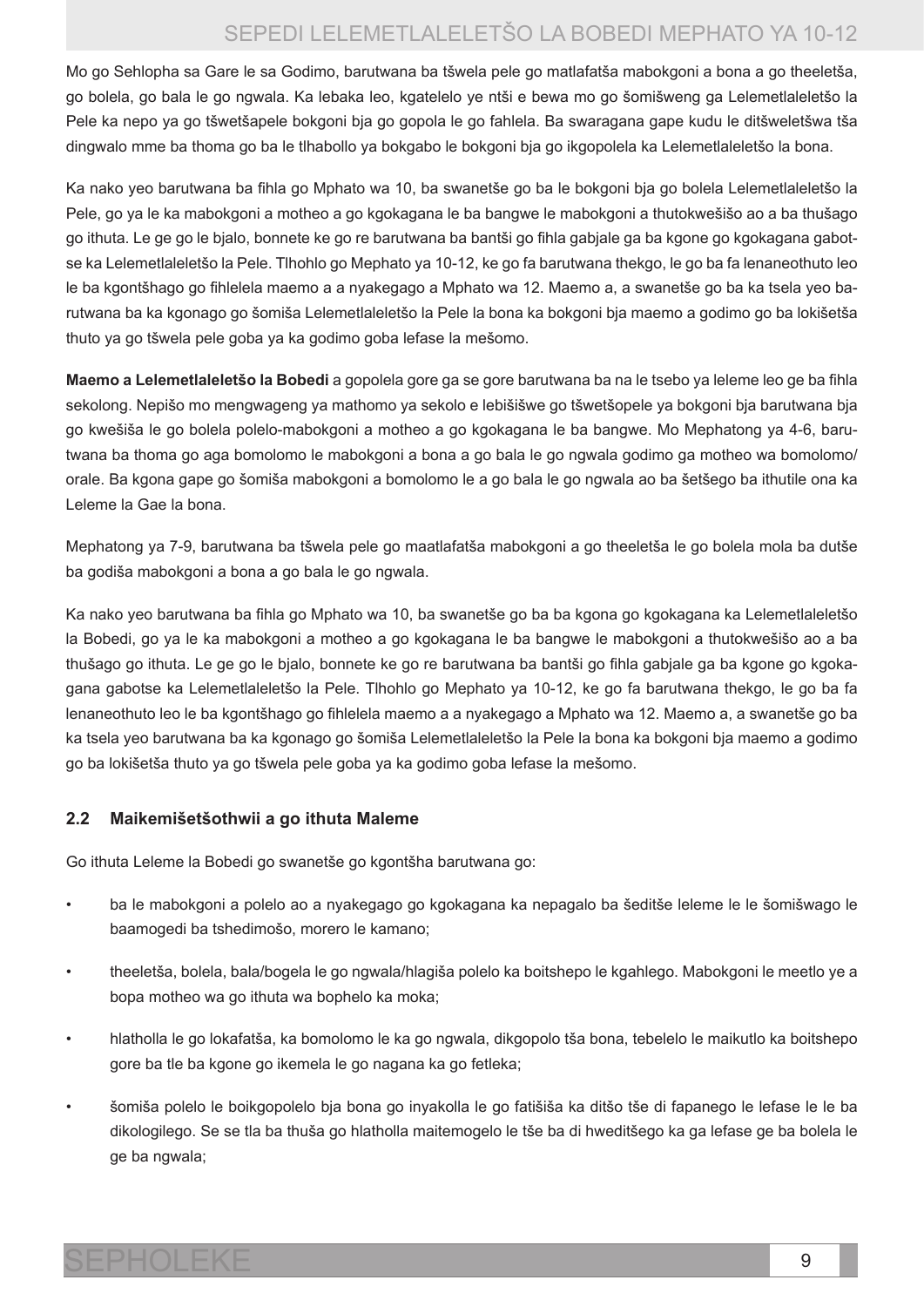- $\bullet$ • šomiša polelo go hwetša le go laola tshedimošo ya go ithuta go molokoloko wo o nabilego wa dikamano tše dingwe. Tshedimošo ya go bala le go ngwala ke bokgoni bja bohlokwa go 'tshedimošo ya mongwaga ' ka ge e bopa motheo wa go ithuta wa bophelo ka moka; le
- šomiša polelo bjalo ka setlabakelo sa go nagana ka tsinkelo le boitlhamelo; tšweletša dikakanyo tša bona go direrwa tša mehuta; go tsenelelana ka molokoloko wo o nabilego wa ditšweletšwa; go hlotla mahlakore, mehola le maatla a tswalano ao a tsupetšwego ka gare ga ditšweletšwa; le go bala ditšweletšwa go ya ka merero ye e fapanego, bjalo ka boipshino, nyakišišo le tshekaseko..

## **2.3. Kakaretšo ya lenaneothuto la leleme**

## **Lenaneothuto le beakantšwe go ya ka mabokgoni le diteng tše di latelago:**

| Kakaretšo ya mabokgoni a polelo le diteng                                                                               |                                                                                    |  |  |  |  |
|-------------------------------------------------------------------------------------------------------------------------|------------------------------------------------------------------------------------|--|--|--|--|
| Go theeletša le go bolela                                                                                               | Go bala le Go bogela                                                               |  |  |  |  |
| Go theeletša                                                                                                            | Magato a go bala:                                                                  |  |  |  |  |
| Magato a go theeletša:                                                                                                  | • Pele ga go bala                                                                  |  |  |  |  |
| · Pele ga go theeletša                                                                                                  | • Ka nako ya go bala                                                               |  |  |  |  |
| • Ka nako ya go theeletša                                                                                               | • Ka morago ga go bala                                                             |  |  |  |  |
| o Go theeleletša kwešišo le tshedimošo ya go ikgetha                                                                    | Go bala ka tsenelelo ditšweletšwa tša dingwalo/dipuku le tše e                     |  |  |  |  |
| o Go theeleletša go sekaseka ka tsinkelo le tekolo                                                                      | sego tša dingwalo/dipuku.                                                          |  |  |  |  |
| o Go theeleletša tsenelelano/kgokagano le ba<br>bangwe                                                                  | Katološo ya go bala le go bogela ka go ikemela                                     |  |  |  |  |
| o Go theeleletša kgahlego                                                                                               | Go ngwala le go hlagiša                                                            |  |  |  |  |
| · Ka morago ga go theeletša                                                                                             | Magato a go ngwala                                                                 |  |  |  |  |
|                                                                                                                         | • Go beakanya/Pele ga go ngwala                                                    |  |  |  |  |
| Go bolela                                                                                                               | · Go ngwala dingwalwakakanywa, go boeletša, go hlokola, go<br>phošolla, go hlagiša |  |  |  |  |
| Magato a go bolela:                                                                                                     | Dibopego le melao ya tšhomišo ya polelo ka nako ya magato a                        |  |  |  |  |
| · Go beakanya, go nyakišiša le go rulaganya dikgopolo<br>le tshedimošo                                                  | go ngwala                                                                          |  |  |  |  |
| · Go itlwaetša le go hlagiša                                                                                            | Mehuta ya ditšweletšwa - dibopego le diponagalo tša polelo                         |  |  |  |  |
| Diponagalo le melao ya ditšweletšwa tša kgokagano<br>ya bomolomo/orale                                                  |                                                                                    |  |  |  |  |
| · Polelo ye e sego ya semmušo le mošomo ka sehlo-<br>pha                                                                |                                                                                    |  |  |  |  |
| · Polelo ya semmušo le go hlagiša                                                                                       |                                                                                    |  |  |  |  |
| · Go bolelela merero/dikamano tše itšego                                                                                |                                                                                    |  |  |  |  |
| Mebolelwana ye e šomišwago poledišanong                                                                                 |                                                                                    |  |  |  |  |
| Dibopego le melao va tšhomišo va polelo                                                                                 |                                                                                    |  |  |  |  |
| Dibopego tša polelo le melao ya tšhomišo ya polelo di rutwa go dikamano tša mabokgoni a ka godimo le bjalo ka seripa sa |                                                                                    |  |  |  |  |

lenaneo la tšwetšo pele la peakanyo ya polelo. Se se swanetše go akaretša kgetho ya mantšu, mopeleto, tlhamego ya mafoko, maswaodikga, go ngwala ditemana, poeletšo ya dibopego tša thutapolelo tše di rutilwego mo mephatong ya pejana, le go rutwa ga dibopego tša polelo tše diswa (Lebelela lenaneo la kgakollo)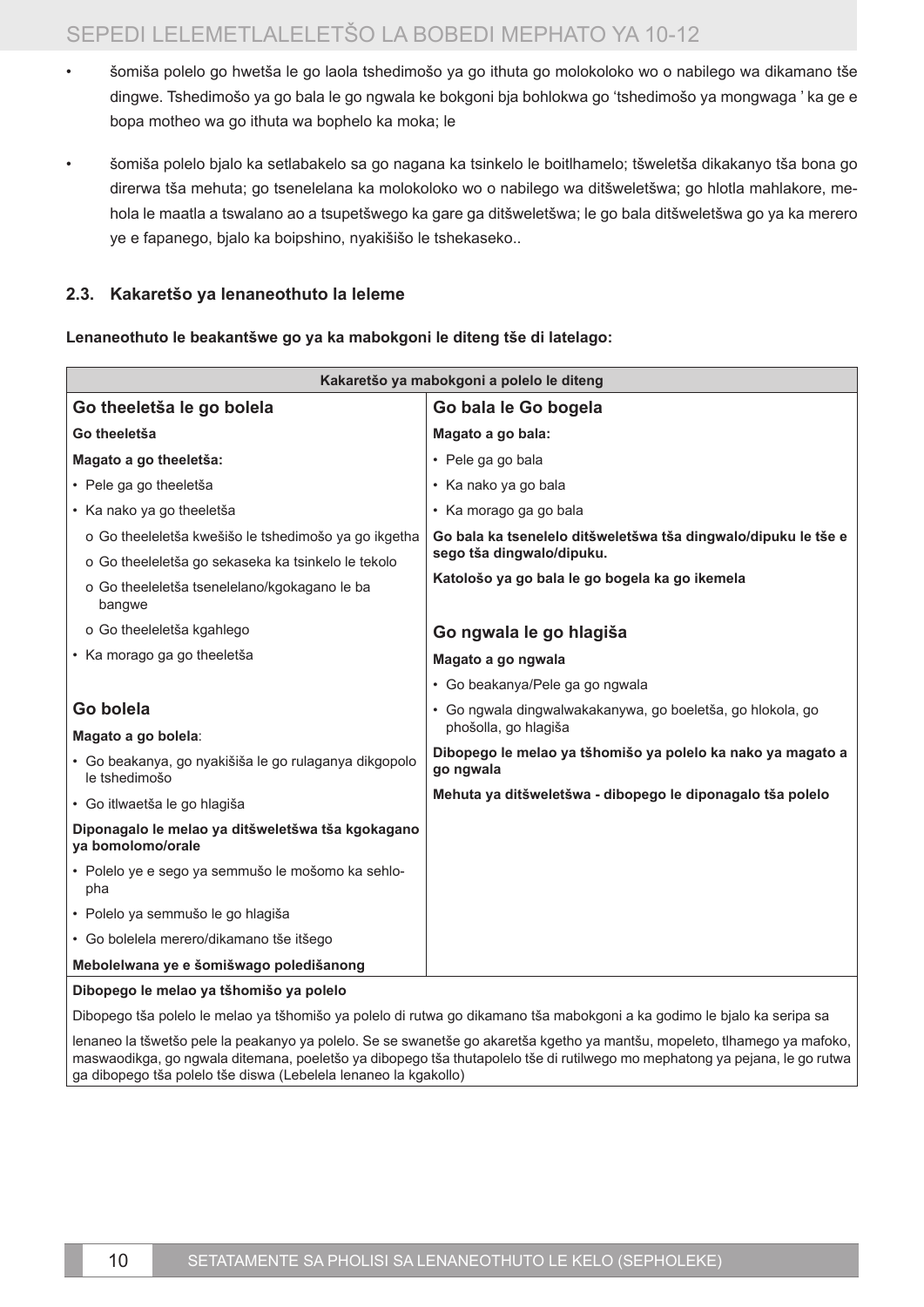## **2.4 Go ruta Lelemetlaleletšo la Bobedi**

Go ithuta lelemetlaleletšo gabotse, bana ba swanetše go tlwaetšwa go le šomiša leboelela ka mo go kgonegago. Barutiši ba swanetše go netefatša gore bana ba theeletša le go bala Lelemetlaleletšo go mabaka a mantši ka go latelana. Ba hloka dibaka tša go theeletša lelemetlaleletšo ba le theeleletša tshedimošo le kwešišo (mohlala, ditaba) le boipshino (mohlala, kanegelo goba koša). Sa bohlokwa gape ke gore ba nyaka dibaka tša go bala le go bogela tshedimošo ya Lelelemetlaleletšo (mohlala, tlhalošo le sethwalwa se se tšweletšago, go hwetša tshedimošo (mohlala. tlhalošo le sethalwa), go ipshina (kgatišobaka) le lerato la dingwalo (mohlala, sereto). Dinyakišišo di laetša gore tsela ye botse ya go tšwetša tlotlontšu ye e nabilego pele ke ya go bala ka go tsenelela. Le ge go le bjalo, go bohlokwa gore ditšweletšwa tša bomolomo, tša go ngwalwa le tša go bonwa di be maemong ao a swanetšego morutwana. Ge setšweletšwa se le bothata kudu, barutwana ba tla nolega mooko gomme ba ka se ithute selo. Karolo ye bohlokwa ya morutiši wa leleme ke go nyalantšha maemo a setšweletšwa le maemo a morutwana. Go kgabaganya Mephato ya 10-12,barutwana ba swanetše go theeletša le go bala ka tšwetšo pele ditšweletšwa še di nago le ditlhohlo.

Barutwana ba swanetše go šomiša Lelemetlaleletšo la bona gantši go mabaka a a fapanego. Ba nyaka dibaka tša go bolela Lelemetlaleletšo go kgokagano le ba bangwe (mohlala, ka poledišano), go tšwetšapele botlhami bja bona (mohlala, go diragatša sereto, go bapala karolo bj.bj.), go godiša mabokgoni a thutokwešišo (mohlala, go tšea karolo ka go dingangišano) le go beakanyetša lefelo la mošomo (mohlala, go tšea karolo go dipotšišotherišano). Se bohlokwa gape go Mephato ya 10-12, barutwana ba nyaka dibaka tša go ngwalela mabaka a kgokagano le ba bangwe (mohlala, lengwalo), go tšwetšapele bokgoni bja go ikgopolela (mohlala, kanegelo), go tšwetšapele mabokgoni a thutokwešišo (mohlala, taodišo ya ngangišano) le go beakanyetša lefase la mošomo (mohlala, go ngwala lengwalo la kgopelo le go ngwala boitsebišophelo bja maleba). Barutwana ba swanetše go kwešiša mabaka ao ba a ngwalelago le go tšwetša pele kwešišo ya baamogedi ba tshedimošo. Go kgabaganya sehlopha Mephato ya 10-12, barutwana ba swanetše go ngwala ka go tšwetša pele dingwalo tša ditlhohlo tše dintši. Go bohlokwa gore barutwana ba fiwe dipoelo tša bona tša go ngwala ka nako, gore ba kgone go tseba gore ba kaonafatša kae le gona bjang. Karolo ya bohlokwa ya morutiši ke go tšweletša pego ya dipoelo tša maemo a godimo, tšeo e lego motheo wa kelo.

Barutiši ba swanetše go godiša mekgwanakgwana ya go bala le ya go ngwala ya barutwana, gore ba kgone go ba babadi le bangwadi ba go ikemela ba bophelo ka moka. Mohlala, ba ka ruta bana go sekima le go sekena; ba ka botšiša dipotšišo tše di godiša mabokgoni a bana a go bala a peakanyo ya godimo; ba ka ruta barutwana magato a go ngwala; ba ka ruta temogo ya tšhomišo ya polelo ka tsinkelo; ba ka neelana ka dipoelo tše di thušago barutwana go ba le tsebo ya bokgoni le bofokodi bja bona le kwešišo ya gore ba gatela pele bjang.

Barutwana ba swanetše go tseba metheo ya polelo: thutapolelo, tlotlontšu, mopeleto, le maswaodikga. Ka kakaretšo, barutiši ba tla šogana le mahlakore ao a polelo ka go kamano. Mohlala, ba ka dira gore barutwana ba lemoge sebopego le diponagalo tša tlhalošo (e ngwadilwe ka lebjale; go ka šomišwa tirwa; makopanyi a go swana le 'ka go re' le 'bjale' a ka šomišwa). Le ge go le bjalo, go na le sebaka sa go ruta thwii/ka ponagalo metheo, mohlala, ge barutwana ba dira diphošo kgafetšakgafetša ka mo lehlakoreng le le itšeng la thutapolelo, go tla ba bohlokwa go ruta se thwii le go fa barutwana sebaka sa go itlwaetša se. Go bohlokwa go gopola gore karolo ya go ruta thutapolelo ke go thekga tšhomišo ye e nepagetšego ya polelo, le gore ga e na mohola ge e rutwa bjalo ka melao yeo e sa amantšhwago.

Ge barutiši ba beakanya dithutišo tša dibeke tše pedi, ba swanetše go logagantšha mabokgoni a polelo, mmogo le metheo ya polelo. Ba swanetše go kgetha mohuta wa setšweletšwa le sererwa se se kgahlago barutwana; Go ithuta go ka fihlelelwa ge bana ba ka hlohloletšwa. Mohlala, sererwa sa taodišotlhaloši e ka ba 'Mpho ye ke sa tšwago go e amogela' Barutiši ba ka ruta sererwa ka go theeletša le/goba go bala, ba godiša tsebo ya polelo le tlotlontšu ye e nepagetšego ya go bolela. Mohlala, barutwana ba ka bala diathikele tše di hlagišago dikgopolo tša go fapana ka ga 'thuto ya mahala',gomme ba ka kgona go ngangišana ka seo. Ge barutwana ba tlwaetše polelo ye e swanetšego sererwa se, ba ka dira mošomo wa go ngwala, go swana le taodišo ya ngangišano. Se se ka tšweletša dibaka tše di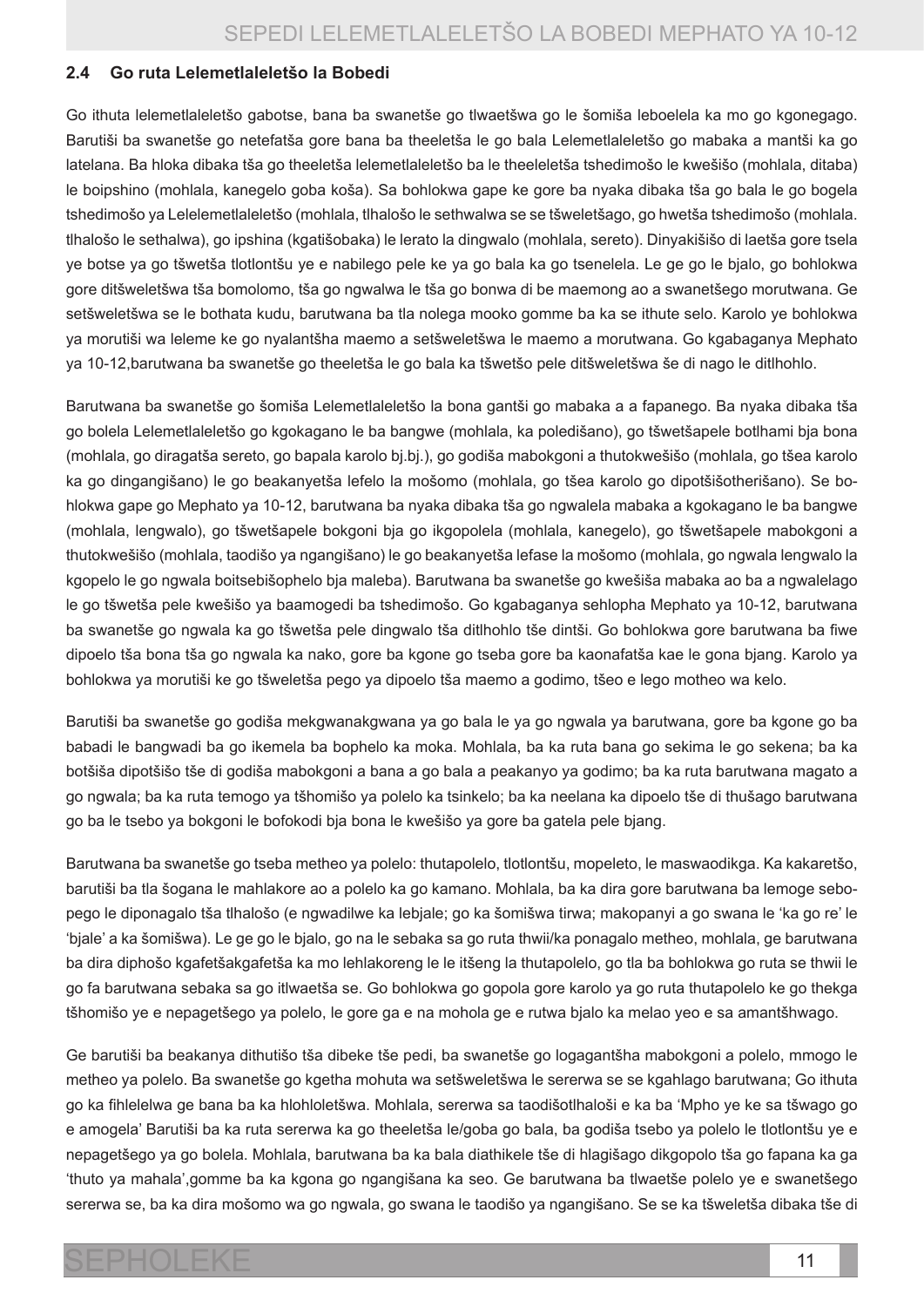oketšegilego tša go šoma ka polelo. Barutiši ba swanetše go neelana ka dipoelo go tshepetšo ka moka le mošomo wa kelo ya maleba mafelelong.

Go Mephato ya 10-12 go bohlokwa gore:

- go be le nepišo ye kgolo ya go bala le go ngwala;
- go be le thekgo ye e tšwetšago pele kgodišo ya tlotlontšu, go hlama ditemana le mafoko le thutapolelo;
- barutwana ba šome ka mehuta ya ditšweletšwa, gomme ditšweletšwa tše di swanetše go gola/oketšega ka bothata ge di šutha go tšwa go mphato go ya go wo mongwe;
- barutwana ba itokišeditše tšhomišo ya Lelemetlaleletšo la bona bjalo ka leleme la go ithuta le go ruta
- barutwana ba itokišeditše tlhahlobo ya mafelelong a Mphato wa 12 gabotse.

## **Go Theeletša le go bolela**

Bokgoni bja go theeletša le go bolela gabotse bo bohlokwa go tswalano ya kgokagano le ba bangwe le go ithuta ka katlego go kgabaganya lenaneothuto. Ka mošomongwana wo o nepišitšego go theeletša, barutiši ba swanetše go thuša barutwana go godiša mekgwanakgwana ye e tla ba kgontšhago go:

- kwešiša le go šomiša tshedimošo ye e hlagišitšwego ka bomolomo, mohlala, go theeletša le go bea maina go dithalwa;
- bega tshedimošo, mohlala, ka go ngwala dinoutse;
- tšea karolo ka bomolomo go kago ya tsebo, go rarolla mathata, le go hlagiša maikutlo le dikakanyo;
- kwešiša dikgopolo, dikakanyo, dikhuduego le go tšweletša bohlamo bja ba bangwe;
- mo go lego bohlokwa, go hlohla mahlakore a ba bangwe le go nyakolla ka tsela yeo mehola le ditswalano ka maatla di hlagišwago ka gona ka bomolomo.

Barutwana go Mephato ya 10-12 ba tla hlatloša mabokgoni a bona a bomolomo ao ba a hweditšego mephatong ya ka fase, gomme ba tla ba le boitshepo le boikarabelo bjo bo tseneletšego. Kwešišo ya bona ya seo se bonwago e le sa maleba e tla oketšega. Mo barutwana ba sa kgonego go tsenelelana le baboledi ba leleme, ba swanetše go itlwaetša mekgwa ya go fapana ya polelo ya semmušo le yeo e sego ya semmušo ka phapošing. Morutiši o tla swanela ke go godiša tlotlontšu le dibopego tša polelo tše di lego bohlokwa gore barutwana ba kgone go dira se. Go bolela e ka ba mothopo wa dipelaelo go baboledi ba Lelemetlaleletšo ka fao tikologo ya phapoši e swanetše go fa barutwana thekgo. Direrwa tša maleba tše di kgahlišago di ka thuša go fediša go hloka boitshepo goba kgakanego. Mekgwa ya go ruta yeo e hlohleletšago bana go tšea karolo ka go botšiša le go araba dipotšišo, gomme kahlaahlo e tla thuša go dira gore barutwana ba lokologe go mešongwana le mešomo ya semmušo ya go ngwala.

Lenaneo la go bolela/theeletša le swanetše go logagantšwa le mabokgoni a mangwe. Barutwana ba swanetše go tlwaetšwa tlotlontšu ye mpsha, dibopego le mehuta ya dingwalo pele ba ka di tšweletša. Ba swanetše go theeletša le go bala ditšweletšwa tše di šupetšago dibopego le tlotlontšu yeo ba swanetšego go e šomiša ge ba bolela le go ngwala, gape ba nyaka dibaka tša go itlwaetša.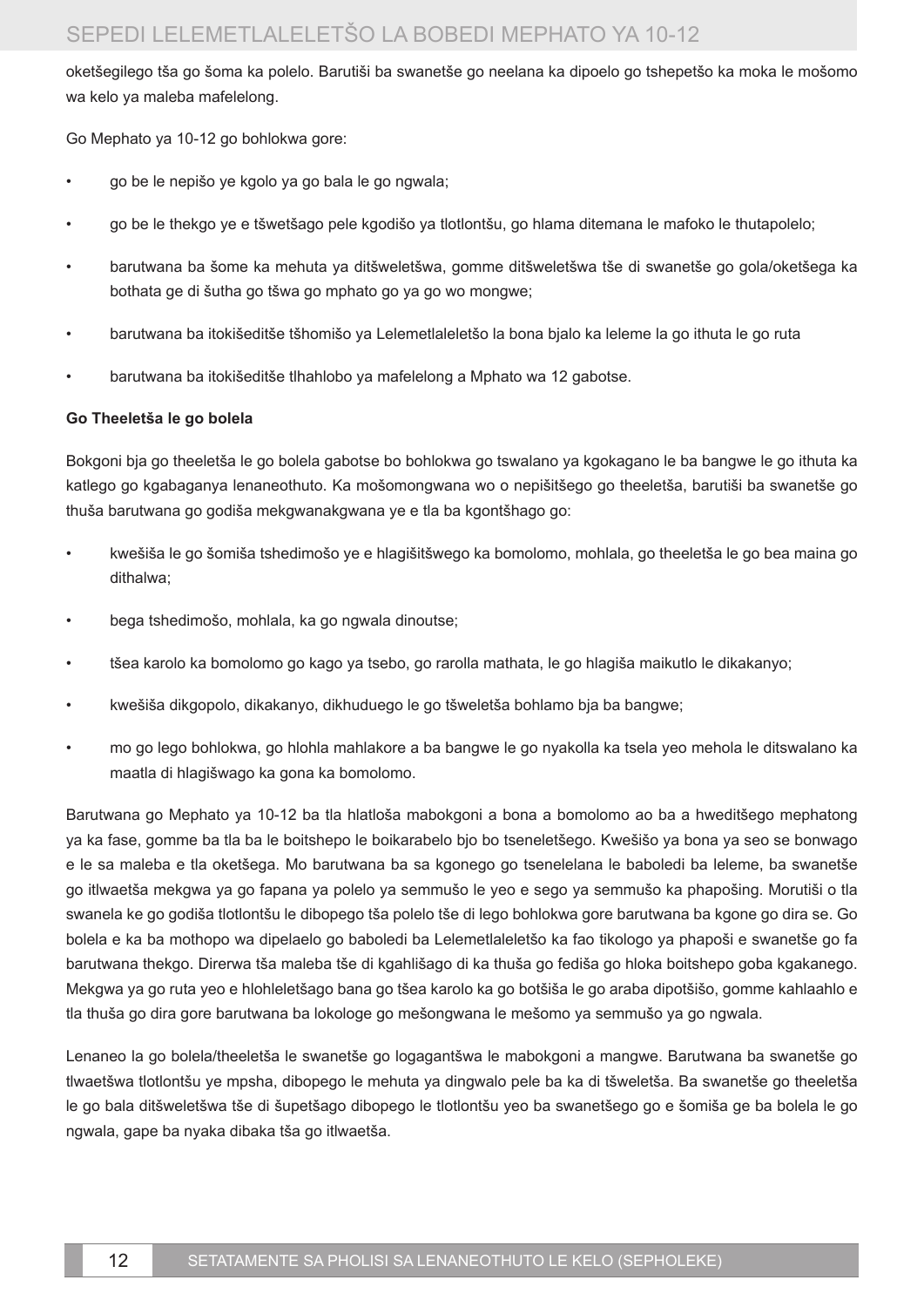Go Mephato ya 10-12, barutiši ba swanetše go ruta go theeletša bjalo ka mošongwana wa dikgato tše tharo:

- **• Pele ga go theeletša**
- **• Ka nako ya go theeletša**
- **• Ka morago ga go theeletša**
- Go bolela go tšwelela ka tsela yeo e sego ya semmušo ka phapošing, mohlala, go mošomo wa sehlopha. Barutwana ba nyaka dibaka go itlwaetša dipoledišano tše e sego tša semmušo tšeo ba ka no se bego le tšona ka mo phapošing. Morutiši o swanetše go fa taelo go go bala le go hlagiša ga semmušo, mohlala, polelo ye e itokišeditšwego le yeo e sa itokišetšwago, go balela godimo, potšišotherišano, ngangišano, bj.bj. Gantši se se dirwa ka tshepetšo ya magato a mabedi;
- Go beakanya, go nyakišiša le go rulaganya dikgopolo le tshedimošo
- Go hlagiša: laetša temogo ya baamogedi ba tshedimošo le dikamano; tšhomišo ya dibopego tša polelo le melao ye e nepagetšego; hlagišo ye botse; tšhomišo ya dithekniki tša polelo le tšeo e sego tša polelo ka nepagalo bj.bj.

## **Go bala le Go bogela**

Barutwana go Mphato wa 10, ba swanetše go ba babadi ba ba ikemetšego ba go ba le boitshepo ka Lelemetlaleletšo la Pele la bona, ba ikgethelele dingwalo go ithabiša. Le ge go le bjalo, se se ka se be bjalo go barutwana ka moka. Ge ngwaga o thoma, go bohlokwa, go ela kwešišo ya barutwana ya go bala le go beakanya go ruta ka tshwanelo.

Go Mephato ya 10-12, barutiši ba swanetše go ruta go bala bjalo ka mošongwana wa dikgato tše tharo:

- **• Pele ga go bala**
- **• Ka nako ya o bala**
- **• Ka morago ga go bala**

Ditšweletšwa tše di šomišwago go bala di ka šomiswa gape bjalo ka ditšhupetšo tša go ngwala. Mohlala, barutwana ba ka bala setšweletšwa sa go ahlaahla/poledišano ka sererwa, ' Bjala bo tliša masetlapelo mo mothong' - Na bo swanetše go iletšwa?' Ba ka bala setšweletšwa ba šomiša mokgwa wa dikgato tše tharo. Mo kgatong ya go bala, ba ka sekaseka sebopego le diponagalo tša polelo tša mohuta wa setšweletšwa. Mo go thutišo ya go ngwala, ba ka ngwala setšweletšwa sa bona sa go ahlaahla/poledišano ka sererwa se se fapanego.

Go lenaneothuto le go na le ditebanyo tše tharo tša go fapana tša go bala:

Sa pele, barutwana ba tla itlwaetša go balela kwešišo le ka tsenelelo dingwalo tše kopana, go tšea dinoutse, kakaretšo le temogo ya polelo ka tsinkelo. Dingwalo tše di tšwa go mehuta ya go fapafapana ya methopo ya go bonwa le ya go ngwalwa gomme di ka akaretša tšeo di ntšhitšwego go dipadi, dikanegelo le diathikele, dipapatšo, dikerafo, dikhathuni, diswantšho goba tshwantšhetšo dikgao. Go ditšweletšwa tša go ngwalwa, barutwana ba swanetše go itlwaetša le go šomiša mabokgoni a go sekima le go sekena le go bala ka tsenelelo. Tlhokomelo ya kgethego e ka fiwa diponagalo tša polelo tša ditšweletšwa tše go tšweletša thuto ya togaganyo ya polelo. Mohlala, ge kholomo ya go fa dikeletšo e kgethelwa go bala ka tsenelelo, diaethemo tša polelo ye e logagantšwego di ka ba mathuši (nka bj.bj).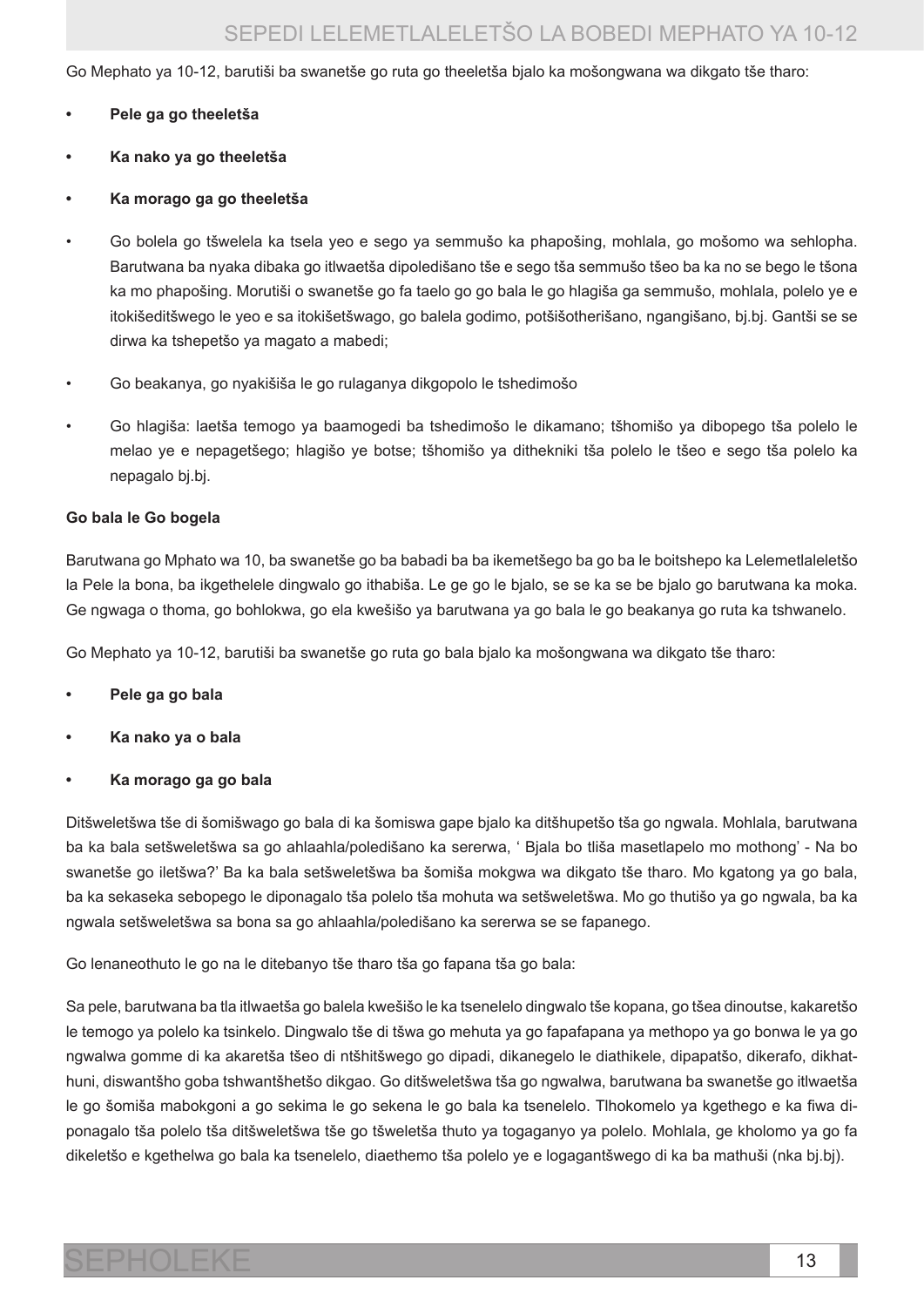Sa bobedi, barutwana ba tla ithuta dipuku tše di kgethilwego, tše di nepišitšwego go kgahlego le bja bokgabo le setšo bja dingwalo go swana le direto, dipapadi, difilimi, dikanegelo le dikanegelokopana. Go ithuta dipuku tše di kgethilwego go dira gore barutwana ba tsenelele ka bohlamo ditšweletšwa tše bohlokwa tša bokgabo le setšo le kgahlego go utolla bonnete bja bona ka tsenelelo ye. Go ithuta dipuku tše di kgethilwego go tla ruta barutwana polelo ya go sepelelana le tikologo mareo a sethekniki ao a šomišwago go tshekatsheko ya dingwalo, mohlala, "thulaganyo" le "moanegwa" go dikanegelo goba "go tšeela kgole ka khamera" ya filimi. Polelo ya go sepelelana le tikologo e kgontšha barutwana go utolla kwešišo ya bona ya setšweletšwa ka botebo, gomme ga a ithutelwe go re a tsebje fela. Polelo ya go sepelelana le tikologo e swanetše go tswalana kudu le setšweletšwa seo se rutwago, mohlala, motho a ka kgetha kanegelo e sego sereto, go ahlaahla "thulaganyo". Go Mephato ya 10-12 barutwana ba swanetše go ithuta mehuta ya go fapana ya ditšweletšwa tša dingwalo. Mohlala, morutiši a ka kgetha mehuta ya go fapana ya direto mo lebakeng la mengwaga ye mebedi (Mephato ya 10-11), dikanegelokopana go tšwa dinageng tša go fapana, dikanegelo le dipapadi tša go tšwa go dinako tša go fapana goba difilimi ka barulaganyi ba go fapana. Ka go Mphato wa 12 barutwana ba tla ithuta dipuku tše di kgethilwego tša setšhaba.

Hlokomela: Mo Mephatong ya 10-11 thuto ya filimi e ka rutwa go oketša tsebo fela. Dikolo tšeo di tšeago kgetho ye, di swanetše go neelana ka theknolotši yeo e nyakegago go ruta filimi le setšweletšwa sa go kwewa le go bonwa.

Sa boraro, barutwana ba swanetše go tšea karolo go go bala ka tsenelelo ditšweletšwa tše di fapanego tša go ngwalwa le tša go bonwa. Ba swanetše go tseba gore ba ka hwetša bjang phapoši, sekolo goba makgobapuku a setšhaba le difilimi le inthanete. Barutiši ba swanetše go hlahla barutwana ka go kgetha dingwalo tša maemo a maleba tšeo di kgahlišago le go fihlelelega. Go etela bokgobapuku, dihlopha tša go bala dipuku, makgobapuku a phapoši, dikgatišobaka tšeo di neetšwego goba tšeo di ngwadišitšwego le dikuranta ka phapošing go thekga lehlakore le la lenaneo la go bala.

## **Go ngwala le go hlagiša**

Mo mathomong a ngwaga, go bohlokwa go lekola go ngwala ga barutwana. Barutiši ba ka hwetša gore ba swanetše go swayaswaya metheo ye mengwe ya go ngwala. mohlala, sebopego sa temana, sebopego sa lefoko le maswaodikga. Go ka ba bohlokwa go tšwela pele go fa barutwana tlhahlo le go ba tlwaetša ngwaga ka moka.

Legato la pele la go ruta koketšo ya go ngwala ke go kgetha mohuta wa setšweletšwa sa maleba. Barutiši ba swanetše go kgethela mephato yeo ba e rutago mehuta ya ditšweletšwa mo maemong a maleba a ditlhohlo. Mehuta ye mengwe ya ditšweletšwa e loketše go ngwalwa ga ditšweletšwa tše kopana, mohlala, lengwalo goba emeili. Mehuta ye mengwe ya ditšweletšwa, go swana le ditaodišo tša dikgopolo le tša ngangišano, ke tša maleba kudu ge go nyakega ditšweletšwa tše telele. Barutwana ba swanetše go ngwala mehuta ya ditšweletšwa ba di ngwalela mabaka a go fapana: tša thuto, tša boitlhamelo, kgokagano le batho ba bangwe le tša go tswalana le mošomo. Barutiši ba swanetše go netefatša gore ba akaretša mehuta ya ditšweletšwa tšeo di lego bohlokwa go dithutišo tše dingwe, mohlala, dipego tša tshedimošo, ditlhalošo, ditaodišo tša dikgopolo le tša ngangišano.

Barutiši ba swanetše go beakanya ka tsela yeo ba ka rutago mohuta wa ditšweletšwa wo ba o kgethilego. Se se tla akaretša magato a go swana le a a latelago:

- go ruta sererwa, mohlala, "O se ke wa šomiša diokobatši" go kanegelo ya dikgopolo; se se tla akaretša go ruta tlotlontšu ye mpsha yeo e swanetšego sererwa le maemo;
- go lebelela mohlala wa taodišo ya go kgodiša ka sererwa se se fapanego le go sekaseka sebopego le diponagalo tša polelo;
- go ahlaahla morero, baamogedi ba tshedimošo le dikamano tšeo di laetšago setaele le retšistara;.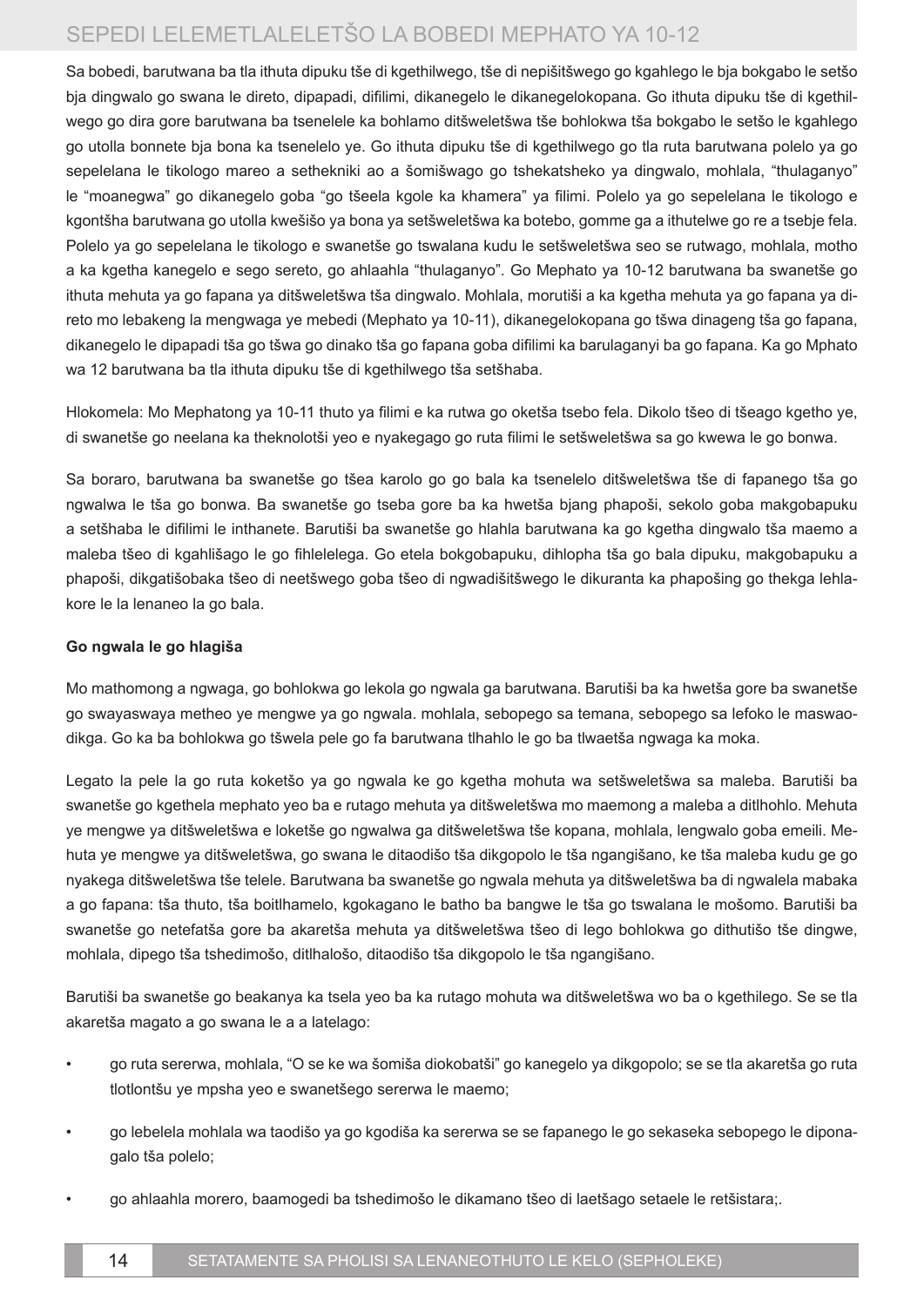- go ahlaahla mokgwa wo morutiši le barutwana ba tla o šomišago go lekola taodišo ya dikgopolo;
- go abelana dikgopolo le go dira dinyakišišo ka sererwa; le ke lebaka le lengwe la go godiša tlotlontšu
- go akanya taodišo le go hwetša dipoelo go tšwa go dithaka le/goba morutiši;
- go boeletša, go hlokola le go phošolla taodišo; go lekola le go phošolla thutapolelo, mopeleto le maswaodikga.

Gore barutwana ba ngwale gabotse, ba nyaka tsebo ya mehuta ya go fapana ya ditšweletšwa, tlotlontšu yeo e nabilego, taolo ye botse ya thutapolelo ya Sepedi (Sesotho sa Leboa), mopeleto le maswaodikga; le kwešišo ka tsinkelo ya dipoelo tša kgonagalo tša mengwalo ya bona.

### **Dibopego le melao ya tšhomišo ya polelo**

Mabokgoni a go theeletša, go bolela, go bala le go ngwala a ka se diragatšwe ntle le tsebo ya sebopego sa polelo le go itlwaetša go a šomiša. Barutwana ba nyaka tlotlontšu yeo e nabilego, yeo e lego ntlha ye bohlokwa ya go kgontšha motho go bolela gabotse ka lelemetlaleletšo. Tlotlontšu ye e nabilego e bohlokwa go mabokgoni ka moka a polelo, kudu go go bala le go ngwala. Tsela ye kaone ya go kaonafatša thutapolelo le go oketša tlotlontšu ya barutwana ke ya go bala kudu ka gare le ka ntle ga phapoši. Ka ge go laeditšwe ka godimo, barutiši ba swanetše go humana lefelo la go bala ka tsenelelo go lenaneo la Lelemetlaleletšo la Pele.

Thutapolelo le tlotlontšu le tšona di swanetše go rutwa, bobedi go kamano le mešongwana ka nepišo ye itšego go mahlakore a polelo. Di ka rutwa ka go kamano bjalo ka setho sa go bala dithutišo tša go bala tekatlhaologanyo, moo go nago le nepišo ye e tšeneletšego ya temana ye kopana. Tše dingwe tša dipotšišo tšeo morutiši a swanetšego go di botšiša di tla nepiša tšhomišo ya polelo go setšweletšwa. Se se fa morutiši le barutwana sebaka sa go nyakolla ka tsela yeo thutapolelo le polelo di šomišwago ka gona. Thutapolelo le tlotlontšu di ka rutwa go kamano ya go ngwala. Mohlala, ge phapoši e sekaseka mohuta wa setšweletšwa goba puku ye e balwago go itokišetša go ngwala, ba tla lebelela sebopego le diponagalo tša sona. Ge ba ahlaahla diponagalo, ba tla lebelela kgetho ya tlotlontšu le thutapolelo, ka mantšu a mangwe, retšistara yeo e šomišitšwego. Ge barutwana ba phošolla le go rulaganya mongwalo wa bona, ba swanetše ba šomiše tsebo ya bona ya thutapolelo le tlotlontšu. Morutiši o swanetše go ba fa dipoelo gore a ba thuše go tshepetšo ye.

Go swanetše go be le mešomo yeo e nepišitšego thutapolelo le tlotlontšu fela, bjalo ka karolo ya lenaneo la peakanyo gape le go araba diphošo tše di tlwaelegilego tše di lemogilwego ke morutiši. Thutapolelo e swanetše go rutwa ka maikemišetšo; tlhalošo le sebopego di swanetše go fiwa šedi. Mohlala, tirwa e šomišwa ge sedirwa se le bohlokwa kudu go feta sediri gomme o nyaka go se dira sererwa sa lefoko, goba ge mmapadi a sa tsebje, a se bohlokwa goba go se bohlokwa go mo laetša, mohlala, 'Gauta e epilwe Gauteng' goba 'lebenkele le thobilwe ke ditsotsi.

Barutwana ba swanetše go hlohleletšwa go šomiša bobedi pukuntšu ya leleme le le tee le ya maleme a mabedi. Ba swanetše go hlohleletšwa go ngwala mantšu a maswa ao ba gahlanago nao ka pukung ya tlotlontšu le go swara ka hlogo mopeleto le tlhalošo ya ona. Poeletšo ya tlotlontšu le mopeleto ka sebopego sa meleko, dipotšišo tša go hlohla monagano bj.bj. e swanetše go ba gona ka mehla.

## **2.5 Mekgwa ya go ruta polelo**

Mekgwa ya go ruta polelo ditokomaneng tše, e theilwe godimo ga ditšweletšwa, kgokagano, togaganyo le. mokgwa wa go šomiša magato.

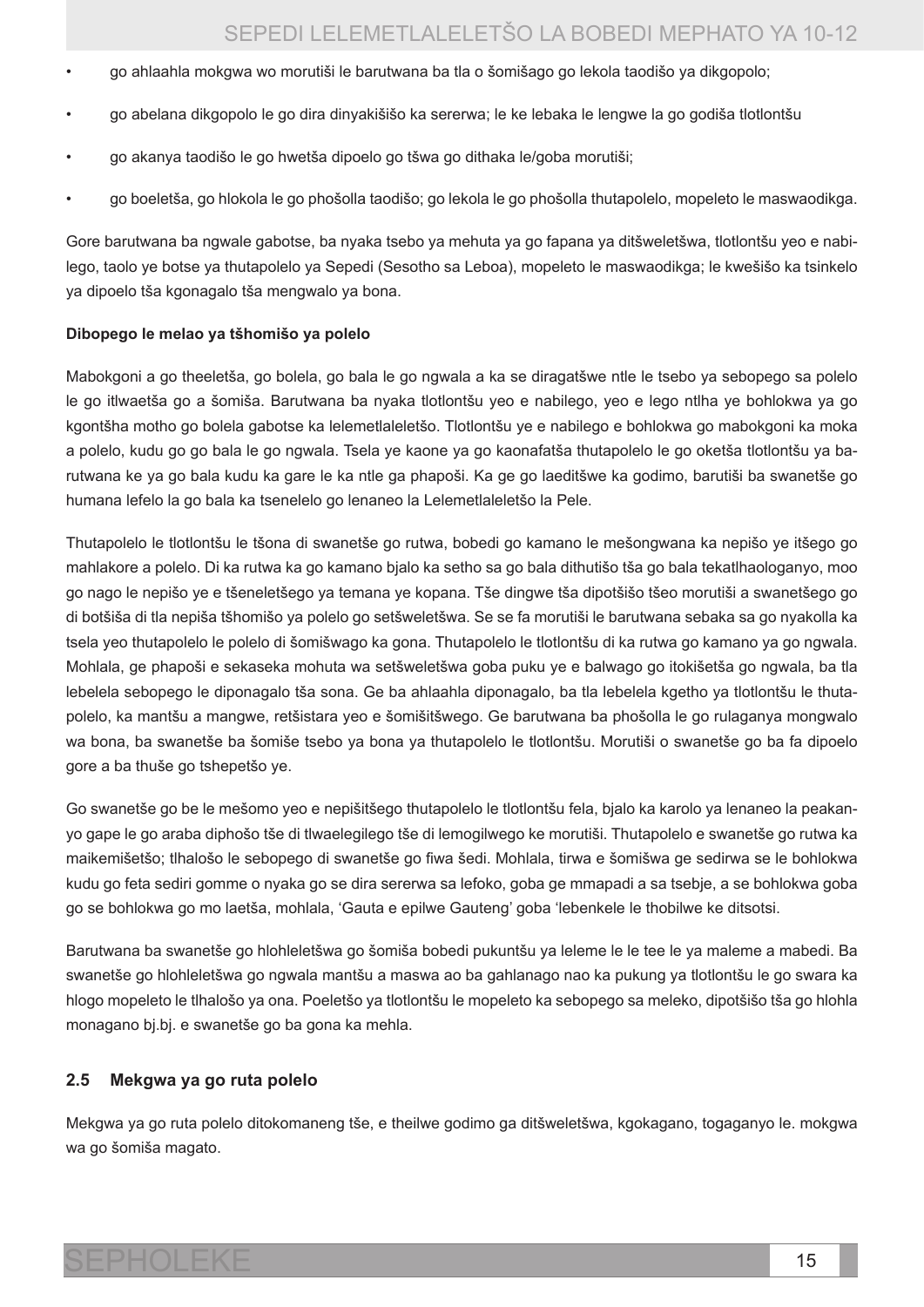**Mokgwa wa go ruta wo o theilwego godimo ga setšweletšwa** le **mokgwa wa go ruta polelo ka go e šomiša,**  bobedi e laolwa ke tšhomišo le tšweletšo ya ka mehla ya ditšweletšwa.

**Mokgwa wa go ruta wo o theilwego godimo ga setšweletšwa** o ruta barutwana go ba le bokgoni, boitshepo le go bala ka tsinkelo, go ba bangwadi, babogedi le bahlami ba ditšweletšwa. Mokgwa wo o akaretša go theeletša, go bala, go bogela le go sekaseka ditšweletšwa gore ba kwešiše ka fao di tšweleditšwego ka gona le gore na mohola wa tšona ke ofe. Ka go tsenelela ditšweletšwa ka tsinkelo, barutwana ba godiša bokgoni bja bona bja go lekola ditšweletšwa. Ditšweletšwa tša makgonthe ke mothopo wa diteng le dikamano go mokgwa wa go ithuta polelo ka mokgwa wa kgokagano, togaganyo ya thuto le go ruta maleme. **Mokgwa wa go ruta wo o theilwego godimo ga setšweletšwa** o akaretša le go tšweletša mehutahuta ya ditšweletšwa go merero ye itšego le baamogedi ba tshedimošo. Mokgwa wo o laolwa ke kwešišo ya gore na ditšweletšwa di hlamilwe bjang.

**Mokgwa wa go ruta polelo ka go e šomiša** o šišinya gore ge morutwana a ithuta polelo, a tsebišwe le go utollelwa leleme leo a ithutago lona, a be le dibaka tše ntši tša go diriša goba go tšweletša leleme leo. Barutwana ba ithuta go bala ka go bala kudu le go ngwala ka go ngwala kudu.

**Mokgwa wa go** š**omiša magato o** šomišwa ge barutwana ba bala le ge ba tšweletša ditšweletšwa tša bomolomo/ orale le tša go ngwalwa. Barutwana ba kgatha tema go magato a go fapana a go theeletša, go bolela, go bala le go ngwala. Ba swanetše go nagana ka baamogedi ba tshedimošo le morero ka nako ya magato a. Se se tla ba kgontšha go kgokagana le go tšweletša dikgopolo tša bona ka mokgwa wa tlwaelo. Mohlala, go ruta go ngwala ga se go lebane le se se tlogo tšweletšwa fela, empa go lebane gape le magato a go ngwala. Ka nako ya magato a go ngwala barutwana ba rutwa go tšweletša dikgopolo, go nagana ka morero le baamogedi ba tshedimošo, go ngwala dingwalwakakanywa, go boeletšo, go hlokola, go phošolla mošomo wa bona le go hlagiša setšweletšwa sa mafelelo seo se bolelago dikgopolo tša bona.

#### **Mekgwa ya go ruta dingwalo**

Lebaka le legolo la go bala dingwalo ka phapošing ke go godiša temogo go barutwana ya tšhomišo ye e kgethegilego ya polelo ye e hlapilego ya dingwalo, dika, dikai le mohola wa go teba go feta tše dingwe tše ba ka di balago. Mola ditšweletšwa tša dingwalo tše dintši e le tša boithabišo, kgahlego goba kutullo, bangwadi ba maikemišetšo ba hlama dipadi, dipapadi le direto ka gore ba na le dikgopolo, menagano le ditaba; metheo, ditumelo tšeo ba ratago go di abelana le babadi goba go ba utollela tšona. Tšhomišo ya bona ya polelo ka boikgopolelo ke mokgwa wo o tlaleleditšwego wa go utolla, go tiišetša le go bonagatša dikgopolo tša bona.

Go ruta dingwalo ga go bonolo, fela ga go kgonagale go di ruta ntle le ditlhathollo tša nnete tšeo di gopodišitšwego ka botlalo, le ditshwayotshwayo tša barutwana ka bobona. Ge barutwana ba ka se fiwe sebaka sa go ithuta go kwešiša ditšweletšwa tša dingwalo ka bobona, gona ba tlo ba ba se ba ithute ka botlalo Barutiši ba swanetše go fela ba fokotša ditlhathollo tša bona tša ditšweletšwa tša dingwalo, gomme ba dumelele barutwana go tšea karolo kudu ka mo go kgonegago. Tlhathollo ga e na nnete goba maaka. E nepišitše go nyakišišo ya seo se ka bago le mohola go mmadi.

Ditsela tše kaone tša go ruta dingwalo di ka akaretša dintlha tše dingwe goba ka moka tša tše di latelago:

• Leka ka gohle go bala bontši bja ditšweletšwa ka phapošing ntle le go kgaotša gore o dire mošongwana wo mongwe. Se se seke sa feta dibeke tše pedi. Go bohlokwa gore barutwana ba tsebe gore go direga eng go maemo a motheo a puku. Go tšea nako ye telele o bala setšweletšwa, go ka hlola mathata a go kwešiša mothalokanego le thulaganyo. Diphapoši tše dingwe di ka bala ditšweletšwa ntle le thušo ya mohuta woo. Seo se swanetše go hlohleletšwa. *Theto* e swanetše go rutwa, e sego *direto*. Bala tše ntši ka mo go ka kgonagalago ka phapošing, gomme o netefatše gore barutwana le bona ba ngwala direto.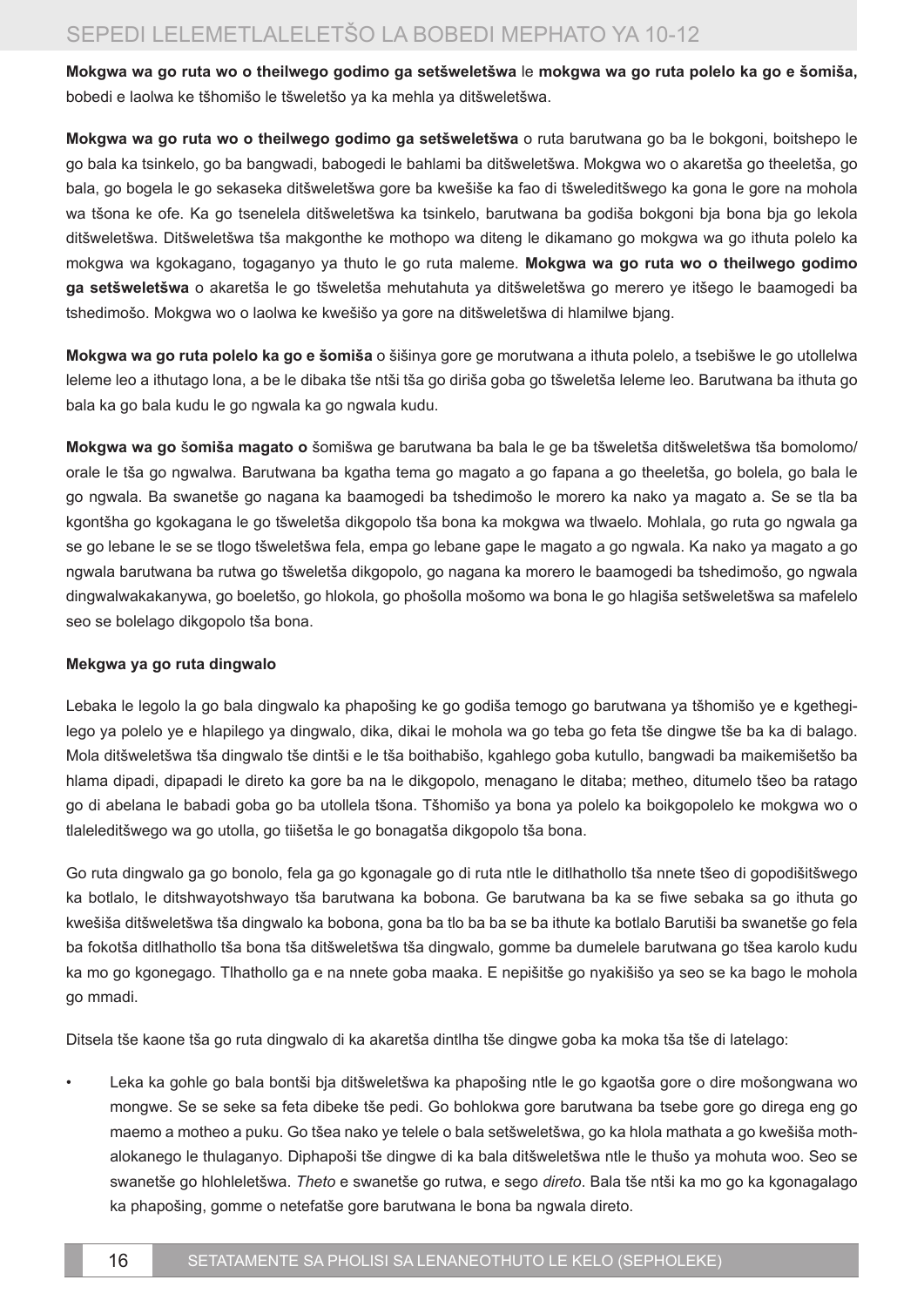- Tlhathollo ya dingwalo gabotse ke mošomo wo o lebanego le diYunibesithi, gomme barutwana mephatong ye, ga se ba swanela go ithuta tlhathollo ye e tseneletšego. Le ge go le bjalo, morero wa go ruta dingwalo ke go bontšha barutwana ka fao leleme la bona la gae le ka šomišwago ka bokgoni le boleng, bohlale, kgopolo le talente. Se se ra gore go lebeledišiša ka moo setšweletšwa se hlamilwego, se jabeditšwego, e bile se beakantšwego go hlatholla le go gatelela seo se bolelwago. Mošomo wo bjalo o ka ama go hlahloba go ba gona goba go se be gona ga tshwantšhokgopolo; mohuta wa tshwantšhokgopolo wo mongwadi a o kgethilego le gore ke go reng a kgethile wona; dibopego tša mafoko le ditemana, kalo ya direto, kgetho ya mantšu, mereo ya go tšwela pele ya setšweletšwa, tšhomišo ya sekai, modumo le mmala fao go nyakegago. Bontši bja mošomo wo bo swanetše go thewa godimo ga tšhomišo ya setšweletšwa, fela tshekatsheko ya mothalo ka mothalo wa setšweletšwa sefe goba sefe e senya boleng bja bokgoni.
- Go ngwala ga boitlhamelo go swanetše go kgomantšhwa le serutwa se sengwe le se sengwe sa setšweletšwa sa dingwalo. Mešongwana ya go ngwalwa ye e nyakago kwešišo ye e tseneletšego ya setšweletšwa se se badilwego, e tla thuša go fihlelela maemo a go itlhamela kgahlego go barutwana. Dikahlaahlo tša ka phapošing di ka ba le mohola ge barutwana ka moka ba kgatha tema. Fela dikahlaahlo tša ka phapošing tše di lebišitšwego go mešongwana ya go ngwalwa, di šoma bjalo ka morero wo o kwešišegago gomme e hola bobedi bomolomo le go ngwala.
- Sa mafelelo, go bohlokwa go laetša gore dingwalo ga se di lebane fela le dikarabo tša nnete:. Setšweletšwa ka moka se bolela se sengwe, e sego diriparipana tša sona fela; go bala setšweletšwa gabotse go akaretša setšweletšwa ka moka go tlhathollo, boitlhamelo, bowena le ditlwaetšo tša dinyakišišo.

## **2.6 Kabo ya nako go lenaneothuto**

Lenaneothuto la lelemetlaleletšo la pele le theilwe godimo ga ngwaga wa thuto wa dibeke tše 40 ka kabo ya diiri tše 4.5 ka beke. Leleme le rutwa ka leboo la dibeke tše pedi la diiri tše senyane (9). Tšhupadipaka e swanetše go fa sebaka sa dipakana tše pedi ka tatelano ka beke, gore ba kgone go fetša mešomo yeo e okeditšwego go swana le go ngwala.

| Mabokgoni                                              | Kabo ya Nako go ya ka Leboo la<br>Dibeke tše Pedi<br>(Diiri) | $\frac{9}{6}$ |
|--------------------------------------------------------|--------------------------------------------------------------|---------------|
| Go theeletša le Go bolela                              | 2                                                            | 25            |
| Go bala le Go bogela: Tekatlhaologanyo<br>le Dingwalo  | 3                                                            | 40            |
| Go ngwala le go Hlagiša                                | $\overline{2}$                                               | 25            |
| Dibopego le melao ya tšhomišo ya<br>polelo             |                                                              | 10            |
| (di logaganywa le mabokgoni a mangwe<br>a mane $(4)$ ) |                                                              |               |

Go leboo la dibeke tše pedi kabo ya nako ye e šišinywago go mabokgoni a a fapanego a polelo ke ye e latelago:

Nako ye e abetšwego go ruta/go ithuta ga tlwaelo go Mephato ya 10 le 11 ke dibeke tše 36. Dibeke tše 4 di beetšwe go ngwadiša tlhahlobo. Go Mphato wa 12 go na le dibeke tše 30 tša go ruta/go ithuta ga tlwaelo le dibeke tše 10 tša go ngwala tlhahlobo.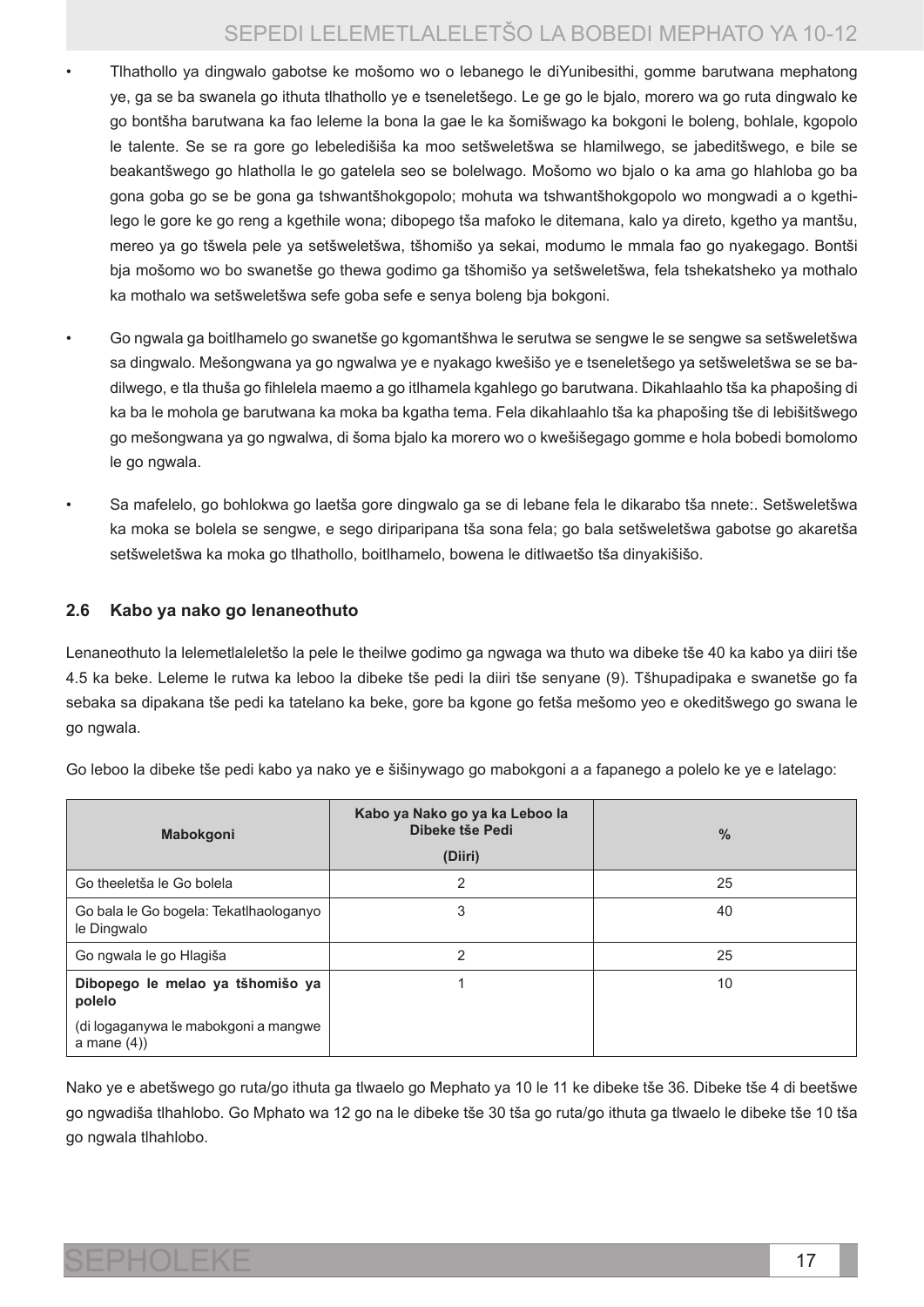## **2.7 Dinyakwa tša go ruta Lelemetlaleletšo la Bobedi bjalo ka thuto**

- Morutwana yo mongwe le yo mongwe o swanetše go ba le:
	- (a) Pukukgakollo ya polelo ye e kgethilwego
	- (b) Kgetho ya puku go tšwa go kanegelokopana/ theto/ padi ye kopana/ papadi ye kopana
	- (c) Pukuntšu ye e neelanago gape ka tshedimošo le tlhahlo ya tšhomišo ya polelo; ge go kgonagala, barutwana ba swanetše go ba le pukuntšu ya maleme a mabedi (mohlala, Sepedi/English).
	- (d) Go fihlelela dipuku tša go bala ka phapošing, sekolong le/goba bokgobapuku bja setšhaba bja go bala ka tsenelelo.
	- Morutiši o swanetše go ba le:
		- (a) Pholisi ya Setatamente sa Lenaneothuto le Kelo
		- (b) Language in Education Policy (LiEP)
		- (c) Pukukgakollo ya polelo ya go šomišwa ke barutwana le dipukukgakollo tše dingwe tša go šoma bjalo ka methopo go tlaleletša setšweletšwa se se dumeletšwego.
		- (d) Kgetho ya dipuku tša go swana le tša baithuti go tšwa go kanegelokopana/ theto/ padi ye kopana/ papadi ye kopana
		- (e) Dipukuntšu, bobedi tša go šomiša leleme le tee le maleme a mabedi, le pukuntšu ya thesorase
		- (f) Pukukgakollo ya polelo ya go tlaleletša
		- (g) Dimatheriele tša mediya: Mehuta ya dikuranta tša go fapana, dikgatišobaka, diproutšhara le maphephetsebiši
		- (h) Go fihlelela dipuku tša go bala ka phapošing, sekolong le/goba bokgobapuku bja setšhaba bja go bala ka tsenelelo.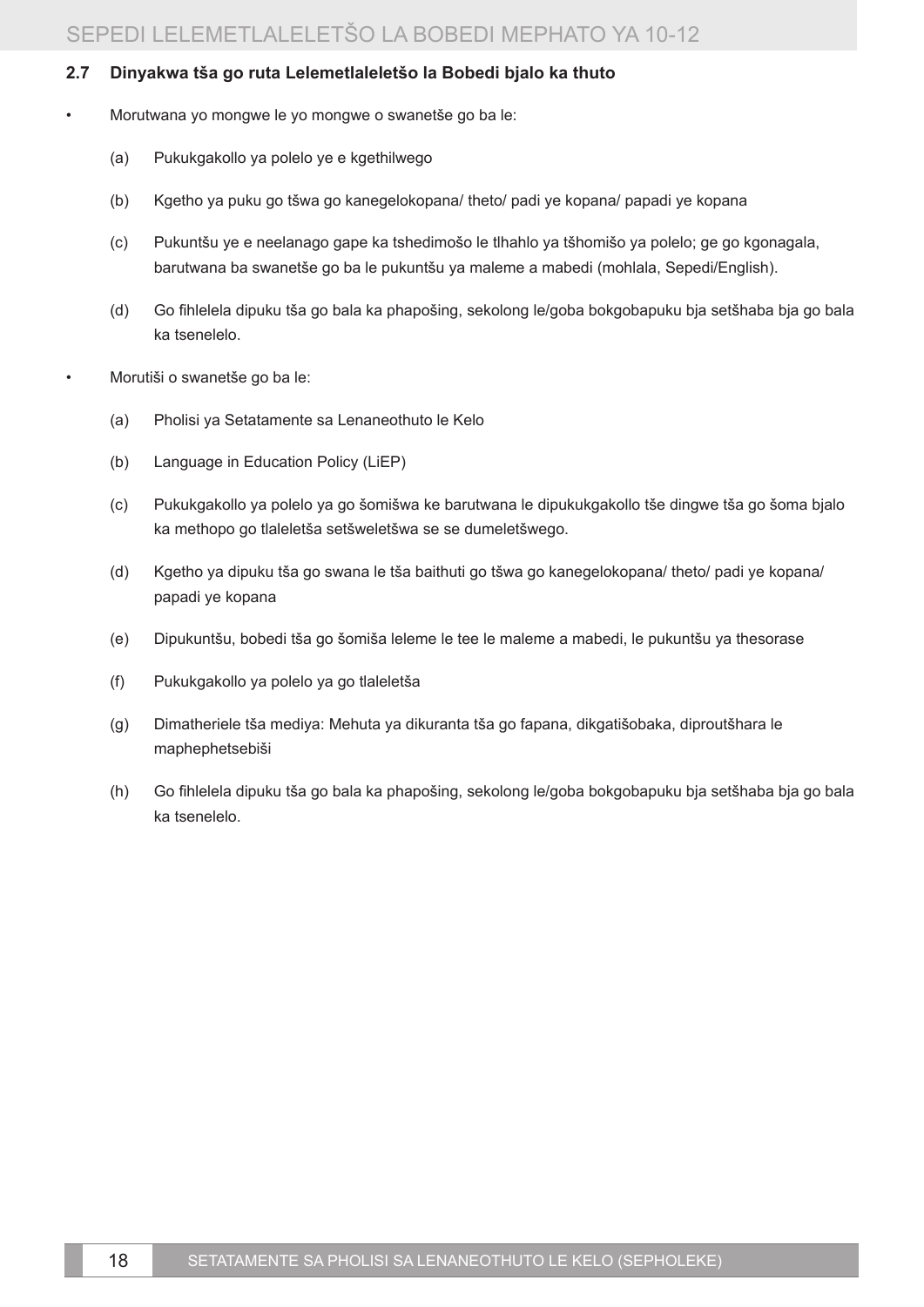# KAROLO ya 3: DITENG LE DIPEAKANYO TŠA GO RUTA MABOKGONI A LELEME

Karolo ye e arotšwe ka diripa tše PEDI, Kakaretšo ya Mabokgoni, Diteng le Mekgwanakgwana ka go lenaneothuto la Maleme le Dipeakanyo tša go Ruta.

## **3.1 GO THEELETŠA LE GO BOLELA**

Mabokgoni a Go theeletša le Go bolela a a fapana fela a šomišana mmogo. Mabokgoni a, bobedi bja ona a šomišwa ka phapošing ka go se kgaotšwe ka tsela yeo e sego ya semmušo, ka ge barutwana ba amogela le go ahlaahla tshedimošo. Mehuta ye e kgethegilego ya Go theeletša le Go bolela ga semmušo, mohlala, ngangišano, e nyaka ditaelo tše di nepišitšwego**.** Go theeletša le Go bolela ga semmušo le go go sego ga semmušo go logagantšwe le go bala, go ngwala le go itlwaetša polelo, gomme go bolela go ka fa setšweletšwa sa go ngwalwa sebopego sa bomolomo/orale (mohlala, Go bala ka go hlaboša lentšu).

## **GO THEELETŠA**

Go ruta go theeletša gantši e tla akaretša go šoma ka dielemente tša magato a go theeletša. Wo ke mošongwana wa magato a mararo ao a bontšhago mekgwanakgwana ya go ikemela ya go theeletša le go hlatholla polelo le mehuta ye mengwe ya dibopego tša go theeletšwa. Ga se magato ka moka a tshepetšo ya go theeletšwa ao a tla šomišwago mo tiragalong ye nngwe le ye nngwe. Mohlala, ge barutwana ba theeleditše tlhalošo ye e rekhotilwego, ba tla swanelwa ke go dira mošongwana wa **pele ga go theeletša** woo o ba phafošago gore go na le tlhokego ya go bala ka maikemišetšo a go nepiša go theeletša gomme se se tla ba thuša go dira nyalantšho le maitemogelo a bona. Mešongwana ya **nako ya go theeletša** e tla ba thuša go gopola dintlha ka botlalo le go lekola molaetša. Legato la **ka morago ga go theeletša** le dira gore barutwana ba fe dikarabo mabapi le se ba se kwelego dikahlaahlong.

Mešongwana ya go itlwaetša ya tekatlhaologanyo ya go theeletšwa le kelo e fa dibaka tša go ruta barutwana go theeletša.

## **Magato a go theeletša**

*Pele ga go theeletša* ke matsenyagae a barutwana go maemo a go theeletša. Legato le le tsošološa tsebo yeo barutwana ba nago nayo ka ga sererwa, gomme la ba lokišetša go theeletša.

- Tsošološa tsebo ye ba nago le yona pele ga go theeletša
- Akanya go re e ka ba setšweletšwa se bolela ka eng go tšwa go hlogo
- Swaragana le tlotlontšu ye nngwe le ye nngwe ye bohlokwa yeo barutwana ba sego ba e tlwaela.
- Morutiši a ka hlama potšišo ya go amana le pele ga go bala a nepiša šedi goba tlhokomelo ya barutwana
- Barutwana ba dule ba fahlogile ba itokišitše ka sebele, mohlala, ba be le phensele le puku yeo ba tla ngwalelago dinoutse go yona.

*Ka nako ya go theeletša* barutwana ba theeleletša merero ye e fapanego:

(Hlokomela gore ke tlwaetšo ye botse gore barutwana ba theeletše setšweletšwa makga a mmalwa, ba nepiša lehlakore le le fapanego nako le nako.)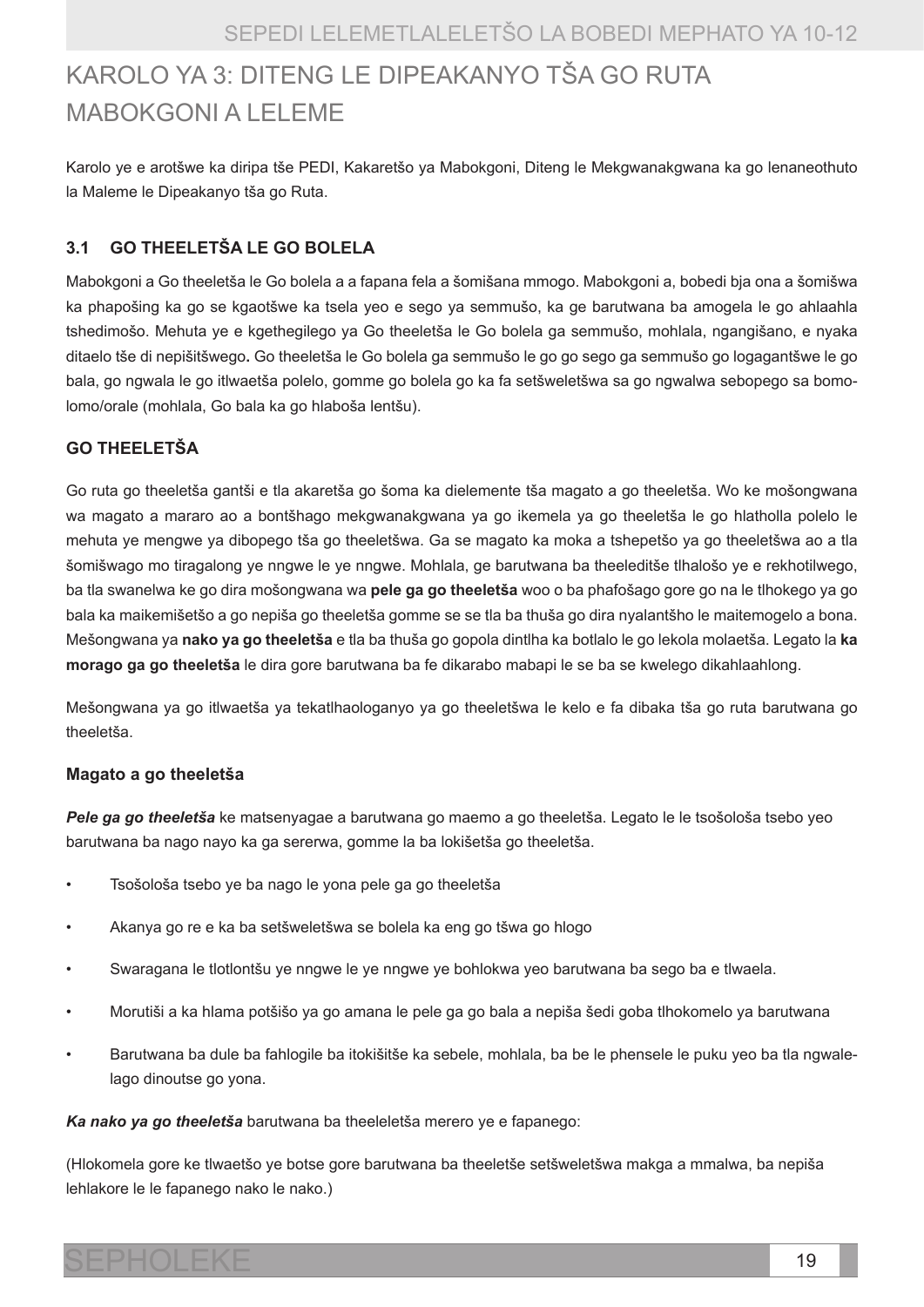#### *Go theeleletša tshedimošo ya go ikgetha*

- Nyakišiša tlhalošo lemoga dikgopolokgolo le dikgopolotlaleletšo
- Lekola leboelela kwešišo ya molaetša ka go dira dikgokagano, go dira le go kgonthišiša dikakanyo, go dira dithumo ka dintlha tše di filwego, go lekola, le go gopodišiša.Dira dinoutse tša go kwešišega; ka go ngwala kakaretšo, mmepe, hlopha, notla, anega gape, o hlaloše seo se boletšwego,
- Lemoga hlagišo ya seboledi ya tšhomišo ya polelo ya mmele.le dithuši tše dingwe tša go bonwa

## *Go theeleletša go sekaseka ka tsinkelo le tekolo*

- Laetša phapano gare ga dintlha le dikakanyo
- Hlatholla le go lekola segalo sa molaetša
- Lemoga le go hlatholla polelo ye e šomišitšwego ya go tsoša maikutlo le ya go jabetša
- Araba setšweletšwa ka tsinkelo.

#### *Go theeleletša tsenelelano/kgokagano le ba bangwe*

- Šomiša melao ya go šielana mo poledišanong goba mo mošomong wa sehlopha
- Botšiša dipotšišo go swarelela kgokagano
- Iphetolele go polelo, polelo ya dika, kopantšhomahlo le polelo ya mmele
- Laetša kgahlego le šedi ka mokgwa wa maleba ka go šomiša sefahlego, leemo le tirišo ya ditho tša mmele, bj.bj
- Diriša melao ye e nepagetšego ya go laetša botho le go hlompha ba bangwe

## *Go theeleletša kgahlego*

• Iphetolela go boleng bja bokgabo bja setšweletšwa sa bomolomo, mohlala, mošito, lebelo, mohola wa modumo, tshwantšhokgopolo, polelo ya dika tše di nyalanago le setšweletšwa

#### *Ka morago ga go theeletša* latišiša maitemogelo a go theeletša. Barutwana ba

- araba dipotšišo;
- swayaswaya dinoutse;
- akaretša;
- fetišetša tshedimošo go tšwa go bomolomo go ya go mokgwa wa go ngwalwa, mohlala, ba šomiša tshedimošo go šupetša sethalwa;
- tlemaganya tshedimošo ye mpsha le yeo ba šetšego ba e tseba;
- dira dithumo; lekola; fa kakanyo ya gagwe; araba ka tsinkelo.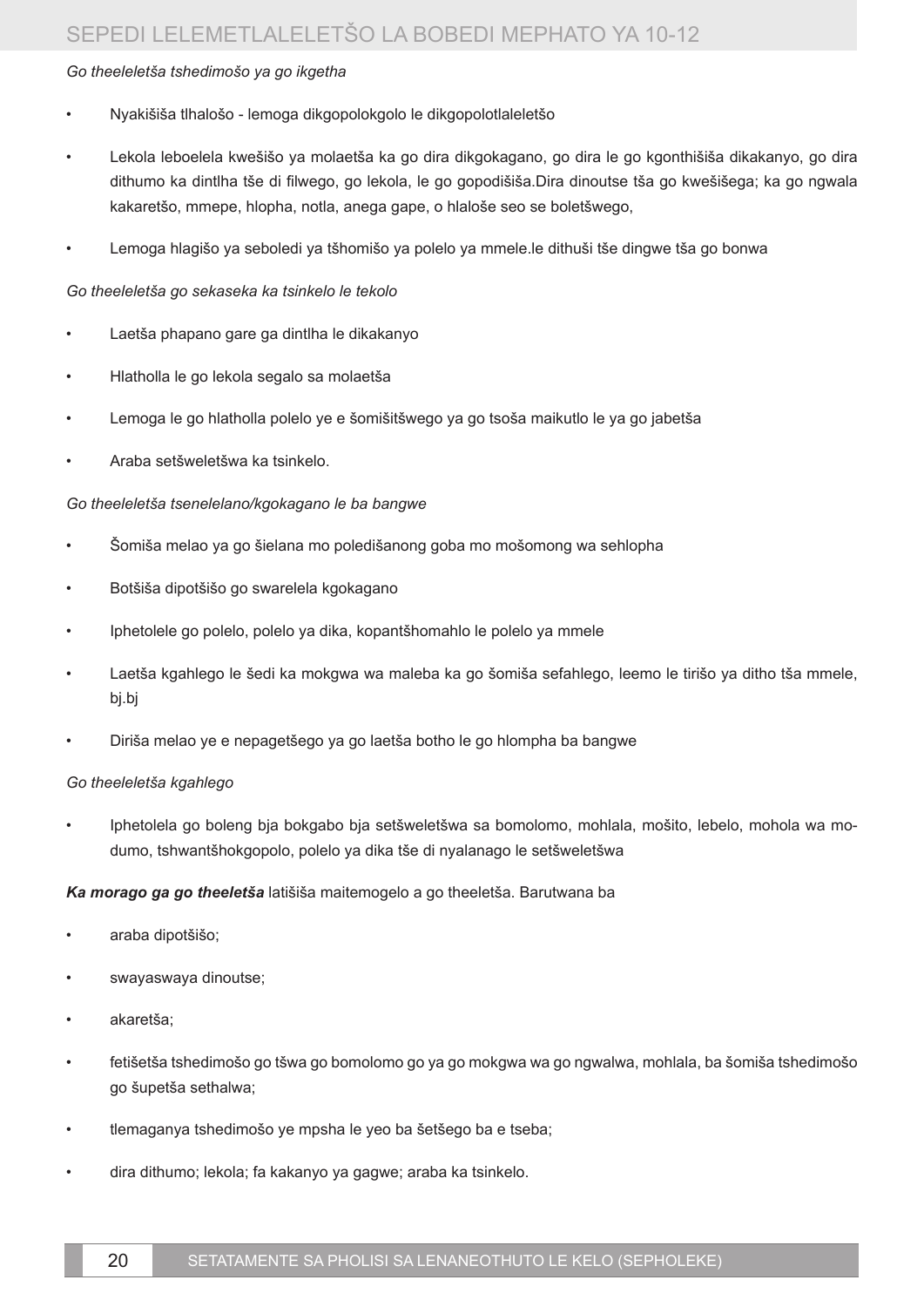## **GO BOLELA**

Go ruta go bolela e swanetše go hlokomela mehutahuta ye e nabilego ya maemo a go bolela a semmušo le ao a sego a semmušo, go tšwa go poledišano ya ka mehla go ya go ngangišano le tlhagišo ya semmušo ya tše di nyakišitšwego. Go bolela gabotse, ka thelelo, ka kgohlagano, ka boitshepo le ka nepagalo go swanetše go ba maikemišetšo a go ruta go bolela.

## **Magato a go bolela le mekgwanakgwana**

Tshepetšo ya go bolela e bopilwe ka magato a a latelago:

- Go beakanya, go nyakišiša le go rulaganya dikgopolo le tshedimošo
- Go itlwaetša le go hlagiša: go laetša temogo ya baamogedi ba tshedimošo, morero le kamano; a šomiša dibopego le melao ya tšhomišo ya polelo ka nepagalo; hlagišo ye botse, a šomiša dithekniki tša maleba tša go bolela le tša go se bolele go swana le diswantšho/dithalwa

**Polelo ye e sego ya semmu**šo **le mo**šomo **wa sehlopha (**lebelela "Diponagalo le melao ya kgokagano ya bomolomo/orale" ka fase)

## **Polelo ya semmušo le go hlagiša**

Magato a tshepetšo ya polelo ya semmušo gantši a akaretša 1) Go beakanya, go nyakišiša le go rulaganya le 2) go itlwaetša le go hlagiša. Mekgwa ya go itlwaetša le go hlagiša ga semmušo go ka akaretša go fetolelwa ga ditšweletšwa go tša go ngwalwa.

## **Go beakanya, go nyakišiša le go rulaganya**

Barutwana ba swanetše go laetša mabokgoni a go beakanya, go nyakišiša le go rulaganyetša go hlagiša ka bomolomo. Ba

- šomiša methopo le dipukukgakollo go hwetša tshedimošo le go kgetha tshedimošo;
- dira dinoutse le dikakaretšo go tšwa methopong ya maleba ye e fapanego;
- akaretša dintlha tša mehutahuta le mehlala go ya ka dinyakwa tša mošomo;
- šomiša matseno le mafelelo ka bokgwari, mohlala, ka go diriša ditsopolwa tša dingwalo, methopokgakollo ya semolao, dianektote;
- godiša dikgopolo le ngangišano: beakanya dintlha, mehlala, bj.bj. ka tatelano; efa mehuta ya bohlatse bjo bo nepagetšego, mohlala. dipalopalo, bopaki, mabaka a go ikgetha;
- šomiša didirišwa, dithuši tša go theeletšwa le/goba tša go bonwa go hlatloša nepagalo ya hlagišo ya maleba.

## **Go itlwaetša le Go hlagiša**

Barutwana ba laetša mabokgoni a go itlwaetša le a go hlagiša ka bomolomo. Ba

• Šomiša mekgwa ya maleba ya go bolela le batho (hlokomela ka tsela yeo ba bitšwago ka gona go ya ka maemo a bona)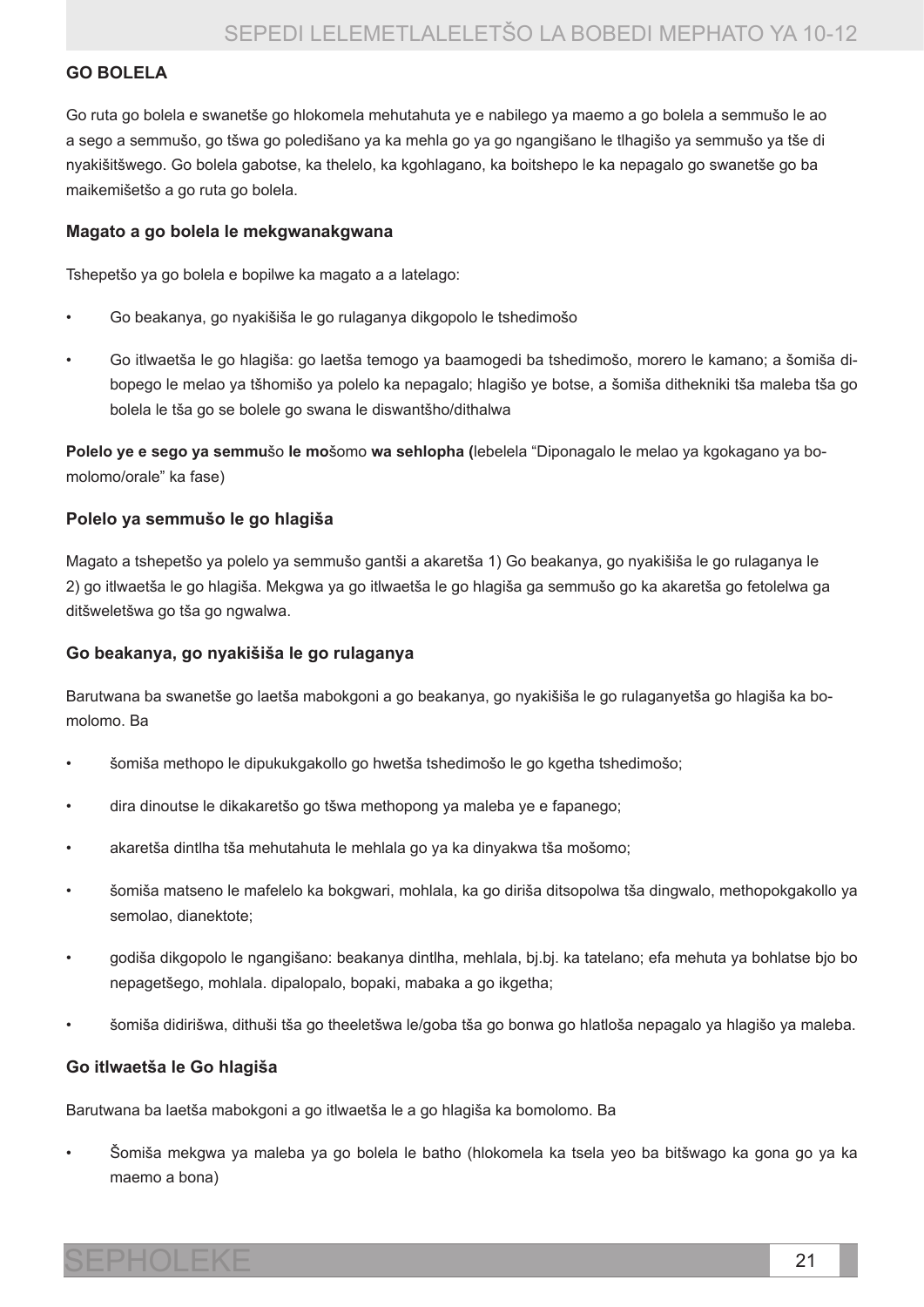- Laetša temogo ya baamogedi ba tshedimošo: makgethepolelo, poeletšo, go khutšaLaetša temogo ya maemo: polelo ya semmušo le ye e sego ya semmušo goba polelo ya sethaka Tšweletša le go thekga kakanyo ya mong go dikahlaahlo le ditherišano
- Šomiša dibopego tša polelo le melao ya maleba Šomiša dithekniki tše di nepagetšego tša bomolomo le tše e sego tša bomolomo go swana le diswantšho le dithalwa setu go gatelela tlhalošo, mohlala, segalo, tšweletšo ya lentšu / phetošontšu, bolumo/kwagatšo, lebelo, pharafreisa/go bega taba ka mantšu a gago, kopantšhomahlo, polelo ya go šomiša sefahlego, dika le mmele
- Bolela ka segalo le pitšo ya mantšu ya maleba, ya go kwagala, ye e bopetšwego go laetša tlhalošo

### **Diponagalo le melao ya ditšweletšwa tša kgokagano ya bomolomo**

|  |  |  |  |  | 1. Polelo ye e sego ya semmušo le mošomo ka sehlopha |  |  |  |  |
|--|--|--|--|--|------------------------------------------------------|--|--|--|--|
|--|--|--|--|--|------------------------------------------------------|--|--|--|--|

| Go bolela/ mohuta wa setšweletšwa<br>sa bomolomo                                                  | <b>Mohola</b>                              | <b>Diponagalo</b>                                                                                                      |  |  |  |
|---------------------------------------------------------------------------------------------------|--------------------------------------------|------------------------------------------------------------------------------------------------------------------------|--|--|--|
| Dikahlaahlo tše e sego tša semmušo /                                                              | Go abelana dikgopolo, dikakanyo le         | · Thoma le go swarelela poledišanong                                                                                   |  |  |  |
| poledišano / mošomo wa sehlopha/go<br>diragatša/potšišotherišano                                  | dintlhatebelelo le dihlopha ka noši        | · Šomiša melao ya go šielana ka<br>polelo                                                                              |  |  |  |
| Lebelela: Mebolelwana ye e<br>šomišitšwego go poledišano ya Sepedi-<br>Lenaneo la methopo ka fase |                                            | · Tlatša dikgoba le go hlohleletša<br>seboledi                                                                         |  |  |  |
|                                                                                                   |                                            | Efa hlathollo mo go hlokegago                                                                                          |  |  |  |
|                                                                                                   |                                            | · Efa, le go šireletša kakanyo; rerišana<br>ka boemo                                                                   |  |  |  |
|                                                                                                   |                                            | • Abelana ka dikgopolo le maitemogelo                                                                                  |  |  |  |
|                                                                                                   |                                            | · Botšiša le go araba dipotšišo go<br>swarelela kgokagano                                                              |  |  |  |
|                                                                                                   |                                            | Hlatloša maikemišetšo a go šoma ka<br>$\bullet$<br>sehlopha ka go tšea karolo ya boe-<br>tapele le dikarolo tše dingwe |  |  |  |
|                                                                                                   |                                            | Iphetolela go polelo, polelo ya dika<br>tša mmele, kopantšhomahlo le polelo<br>va mmele                                |  |  |  |
|                                                                                                   |                                            | · Laetša kgahlego le šedi ka nepagalo<br>ka go šomiša sefahlego, leemo le<br>polelo ya dika tša mmele                  |  |  |  |
| Go balela godimo ga go se itokišetšwe                                                             | Go abelana setšweletšwa sa go ng-<br>walwa | Bala ka thelelo le šedi go ya ka more-<br>ro le mošongwana                                                             |  |  |  |
|                                                                                                   |                                            | Bitša/ hlaboša mantšu ntle le go<br>fetoša tlhalošo                                                                    |  |  |  |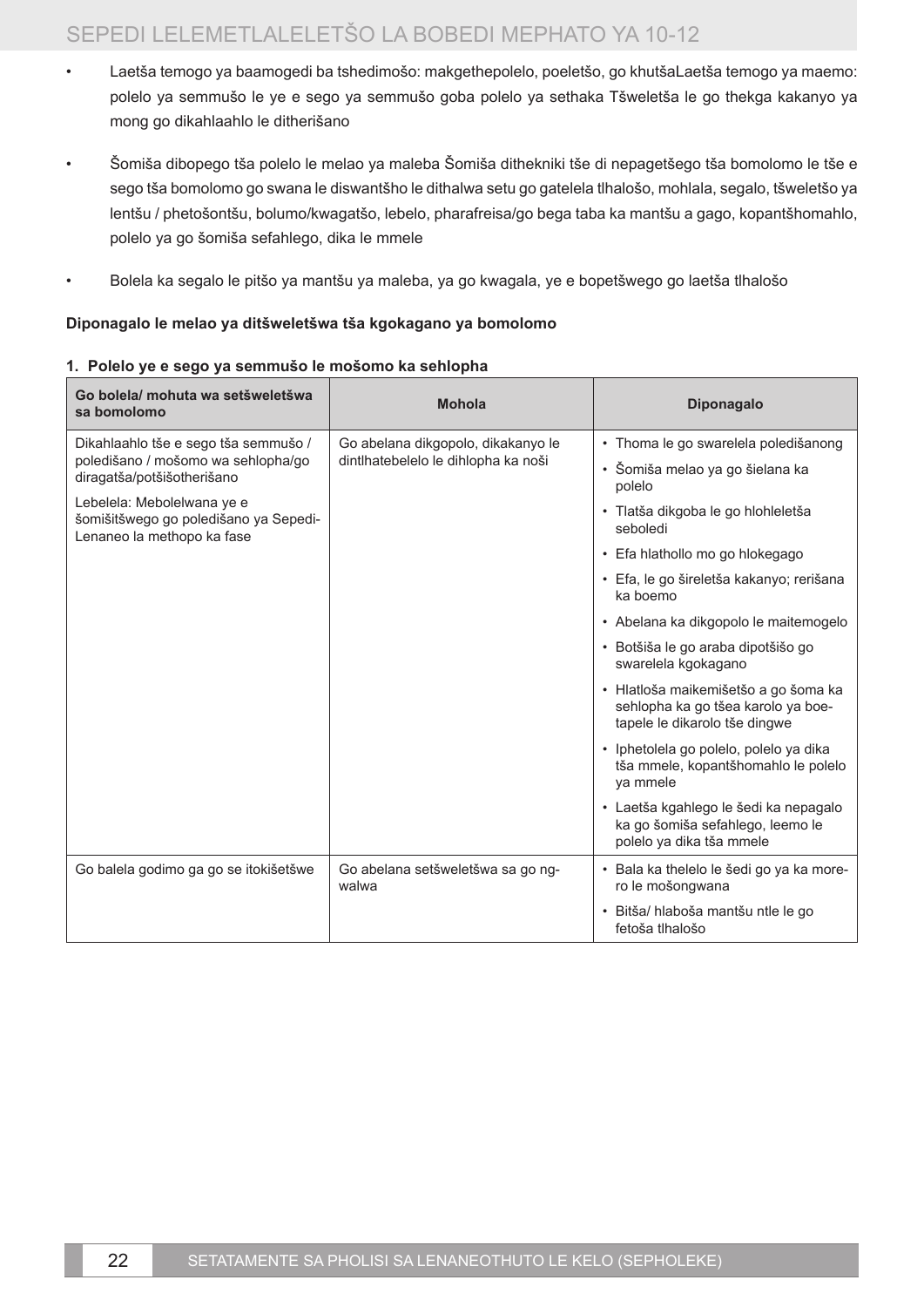| Go bolela/ mohuta wa setšweletšwa<br>sa bomolomo                                                 | <b>Mohola</b>                                                                          | <b>Diponagalo</b>                                                                                                                                    |
|--------------------------------------------------------------------------------------------------|----------------------------------------------------------------------------------------|------------------------------------------------------------------------------------------------------------------------------------------------------|
| Polelo ya go itokišetšwa ya direrwa tše                                                          | Mehuta: go ruta / hlohleletša / abe-                                                   | · Dira dinyakišišo                                                                                                                                   |
| di tlwaelegilego<br>Mohuta wo o tla laetša bohlatse bja<br>nyakišišo le thulaganyo goba peakanyo | lana le go šireletša ntlhatebelelo goba<br>kakanyo<br>Pego ya bomolomo; tshwayotshwayo | • Beakanya metheriele ka kgohlagano.<br>Kgetha le go hlabolla dikgopolokgolo<br>gomme a thekge ka mehlala                                            |
|                                                                                                  |                                                                                        | · Šomiša tlhamego ya maleba,<br>tlotlontšu, polelo le melao                                                                                          |
|                                                                                                  |                                                                                        | · Šomiša makgethepolelo, go khutša le<br>poeletšo                                                                                                    |
|                                                                                                  |                                                                                        | · Šomiša segalo, tšweletšontšu, lebelo,<br>kopantšhomahlo, leemo le polelo ya<br>dika tša mmele                                                      |
|                                                                                                  |                                                                                        | · Šomiša matseno le mafelelo ka<br>bokgwari                                                                                                          |
|                                                                                                  |                                                                                        | · Šomiša setaele le retšistara tša<br>maleba                                                                                                         |
|                                                                                                  |                                                                                        | · Akaretša ditšweletšwa tša maleba<br>tša go bonwa le tša go kwewa ebile<br>di bonwa; mohlala, diphoustara,<br>ditšhate; dithuši,, diswantšho, bj bj |
| Go balela godimo ga go itokišetšwa                                                               | Go abelana setšweletšwa sa go ng-<br>walwa ke mong goba yo mongwe; go                  | · Bala ka thelelo le šedi go ya ka more-<br>ro le mošongwana                                                                                         |
|                                                                                                  | thabiša                                                                                | · Bitša/ hlaboša mantšu ntle le go<br>fetoša tlhalošo                                                                                                |
|                                                                                                  |                                                                                        | · Laetša tlhalošo ya mantšu ka go<br>šomiša segalo, tšweletšontšu, lebelo,<br>kopantšhomahlo, leemo la mmele le<br>polelo ya dika tša mmele          |

## **2. Polelo ya semmušo le go hlagiša**

Lebelela ditshwayotshwayo tša kakaretšo tše di dirilwego mo go peakanyo le mo go go hlagiša ka godimo.

#### **3. Go bolelela merero/dikamano tše itšego**

| Go bolela/ mohuta wa setšweletšwa<br>sa bomolomo | <b>Mohola</b>                                                                                                                          | <b>Diponagalo</b>                                                                                                   |
|--------------------------------------------------|----------------------------------------------------------------------------------------------------------------------------------------|---------------------------------------------------------------------------------------------------------------------|
| Go fa ditšhupetšo                                | Go botša motho                                                                                                                         | • Gantši šomiša modirišotaelo                                                                                       |
|                                                  | gore a ka fihla bjang<br>lefelong le lengwe                                                                                            | · Šomiša mafoko a makopana a go<br>kwešišega                                                                        |
|                                                  |                                                                                                                                        | • Šomiša tateleno ka tshwanelo                                                                                      |
|                                                  |                                                                                                                                        | · Bolela ka tšhupetšo ye e itšego                                                                                   |
|                                                  |                                                                                                                                        | · Laetša monabo/bokgole bjo bo<br>akantšwego bja maleba                                                             |
|                                                  |                                                                                                                                        | Efa tshedimošo ka maswao ao a lego<br>$\bullet$<br>tseleng                                                          |
| Go fa Ditaelo                                    | Go hlatholla ka fao sedirišwa goba<br>setlabakelo se ka šomišwago ka gona,<br>go apea dijo, go lokiša tše di senyege-<br>gilego, bj bj | • Hlatholla ka fao sedirišwa goba setla-<br>bakelo se šomišwago ka gona, goba<br>ka tsela yeo o ka dirago se sengwe |
|                                                  |                                                                                                                                        | · Hlaloša ditlabakelo tše di nyakegago                                                                              |
|                                                  |                                                                                                                                        | • Efa ditaelo tša go kwešišega, tša<br>nnete gape tša tatelano ya maleba                                            |
|                                                  |                                                                                                                                        | · Šomiša tlotlontšu, mebolelwana<br>goba polelo ya sethekniki ye e<br>nepagetšego                                   |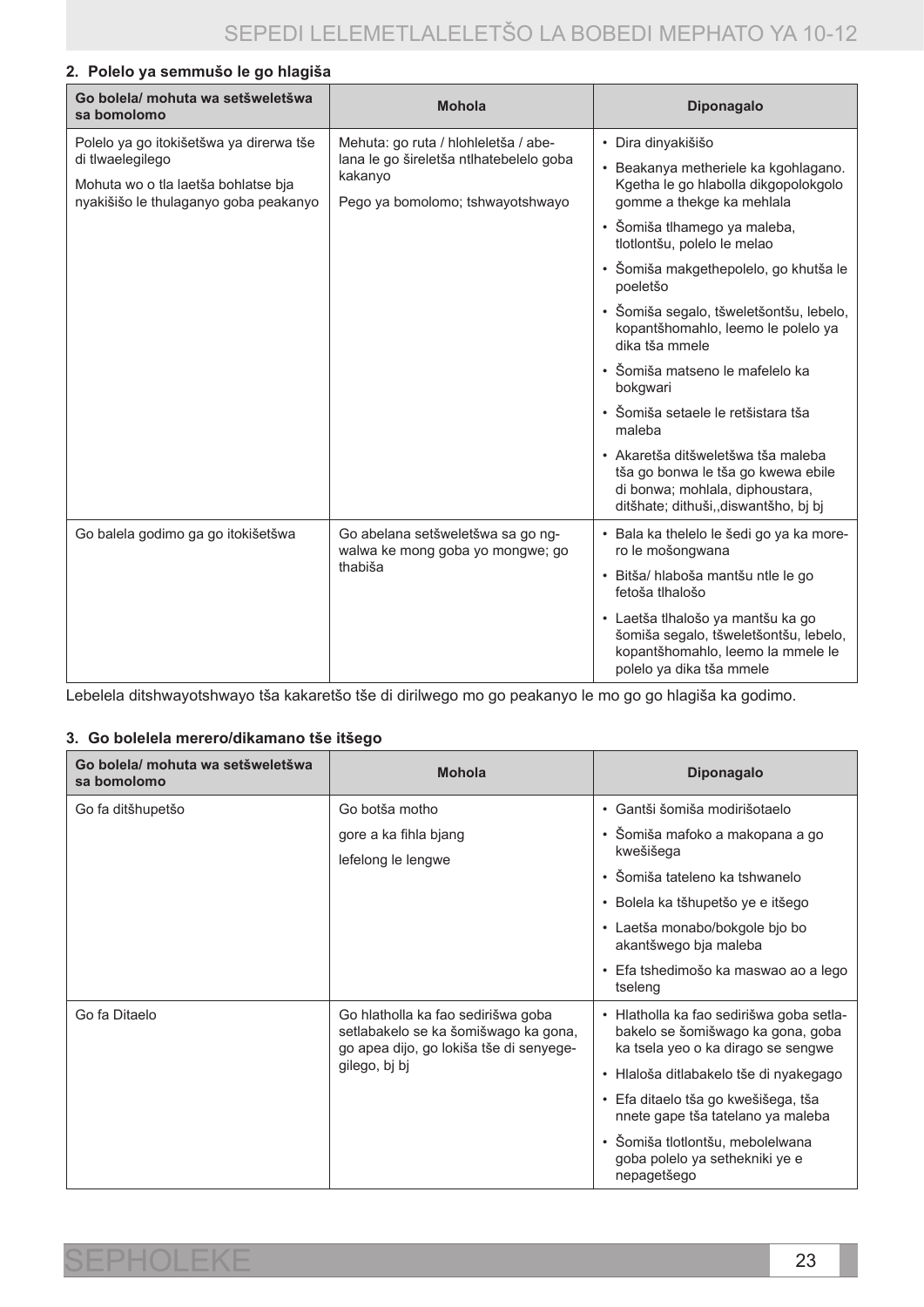#### **Mebolelwana ye e šomišwago poledišanong - Lenaneokgakollo**

| GO KGOPELA TUMELELO/ GO DIRA KGOPELO                | <b>GO TSENA GANONG</b>                           |
|-----------------------------------------------------|--------------------------------------------------|
| • Nka ?                                             | • Ntshwarele, nka?                               |
| · Go ka kgonega ge nka?                             | · Tshwarelo, na o nagana gore nka?               |
| · Go lokile ge ?                                    | · Ntshwarele, o tseba?                           |
| · Go tla loka ge?                                   | · Ga ke go kwe, na o ka nthuša? (semmušo)        |
| • Na o a belaela ge ke ?                            |                                                  |
| • Hie ntumelele ke                                  |                                                  |
| • Na o ka dumela go ?                               |                                                  |
| <b>GO THUŠA</b>                                     | <b>GO KGOPELA THUŠO</b>                          |
| • Na nka go thuša?                                  | · Na o ka nthuša ka?                             |
| • Na o nyaka se sengwe?                             | · Na o be o ka nthuša go?                        |
| · Na o hloka thušo?                                 | • Ke hloka thušo ka                              |
| • Nka go thuša ka eng lehono?                       | · Hle nthuše  (semmušo)                          |
|                                                     | • Hie nkadime diatla ka                          |
| <b>GO KGOPELA TSHWARELO</b>                         | <b>GO BELAELA/NGONGOREGA</b>                     |
| • Nxanxae                                           | • Ke maswabi go bolela se, fela                  |
| • Ke maswabi ka                                     | · Ke maswabi ka go go tshwenya, fela             |
| • Ke a itshola                                      | · Mohlomongwe o lebetše go                       |
| • Hie ntshwarele ge                                 | · Ke nagana gore o ka ba o lebetše go            |
| • Ke kgopela tshwarelo ka                           | · Ntshwarele ge e le gore ke tšwile tseleng fela |
| • Ntshwarele.                                       | · Go swanetše go bile le phošo ka                |
|                                                     | · O se ke wa nkatela mantšu ka ganong, fela      |
| <b>GO FA KELETŠO</b>                                | <b>GO KGETHA SE SE KAONE</b>                     |
| · Ga ke bone o swanetše go                          | • Na o ka rata go                                |
| • O swanetše go                                     | · Nka upša                                       |
| · Ga se wa swanela go                               | • Nkane re sa?                                   |
| · Ge nkabe ke le wena, ke be ke tla                 | • Ee, nka upša  o e bona bjang?                  |
| • Ge nkabe ke le maemong a gago, ke be ke tla       | · O bona nke re swanetše go dira eng?            |
| $\cdot$ Go kaone o                                  | · Ge nkabe e le nna ke tšeago sephetho,          |
| · O se ke wa                                        | $\cdot$ ke be ke tla                             |
| · Se sengwe le se sengwe se o ka se dirago, o se ke | · Ke nagana gore re swanetše go                  |
| <b>GO AKANYA</b>                                    | GO FA TSHEDIMOŠO YA GO AKANYWA                   |
| · Nka re o loketše go                               | $\cdot$ E ka no ba ba                            |
| $\cdot$ E ka nyaka                                  | • Ke ba bantšintši                               |
| $\bullet$ A ka ba a                                 | • Ke naganela gore ke ba ba                      |
| · Go bonagala nke                                   | • E nyakile go swana le                          |
| • Mohlomongwe o nyaka                               | • Ke mohuta wa                                   |
| • Mohlomongwe ba nyaka go                           | • Ba nyakile go                                  |
| · Gabotsebotse ga ke tsebe, fela ke nagana gore     | · Gabotsebotse ga ke tsebe, fela ke nagana gore  |
| · Ga ke na nnete, fela ke nagana                    | · Ga ke na nnete, fela ke nagana                 |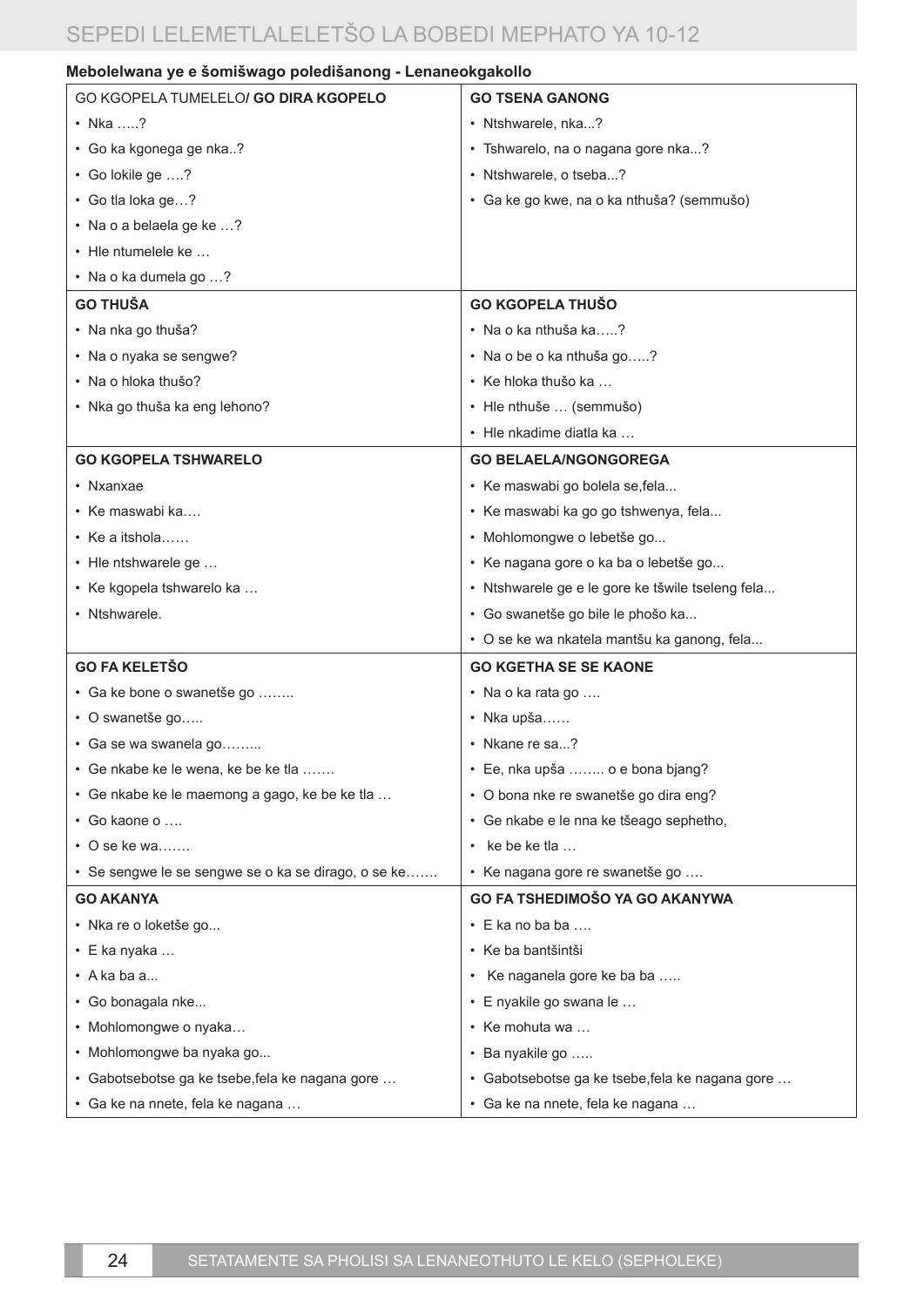| <b>GO LAELANA</b>                                                     | <b>GO ITEKOLA</b>                                    |
|-----------------------------------------------------------------------|------------------------------------------------------|
| Maeto a matelele, maikhutšo, go bethwa ke phefo                       | • Ye e šomile gabotse / e bile le botswerere ka gore |
| $\cdot$ E ba le leeto le lebotse.                                     | • Ke dirile se gabotse ka gore                       |
| • Ipshine ka maikhutšo.                                               | • Nkabe ke šomile gabotse ge nkabe ke ile ka         |
| • O sepele gabotse.                                                   | · Se se ka kaonafatšwa ka go                         |
| • Ipshine!                                                            | · Tšwelopele e a bonala/ ga e bonale ka gore         |
| • E ba le nako ye botse kua (lefelo la go swana le restoran-<br>teng) | · Se se a tšwelela ka gore                           |
| • E ba le nako ye botse ka (leina la toropo)                          |                                                      |
| DITUMEDIŠO KA MORAGO GA LEETO                                         |                                                      |
| · Na maikhutšo a gago a be a le bjang kua?                            |                                                      |
| • Na o ipshinne kua? (lefelo)?                                        |                                                      |
| • Leeto la gago le bile bjang?                                        |                                                      |

## **Botelele bjo bo šišintšwego bja ditšweletšwa tše di tlogo šomišetšwa tekatlhaologanyo ya go theeletšwa**

| <b>Ditšweletšwa</b>                                                                                                                                                                                                                                     | <b>Mphato</b>   | Botelele bja setšweletšwa                                 |
|---------------------------------------------------------------------------------------------------------------------------------------------------------------------------------------------------------------------------------------------------------|-----------------|-----------------------------------------------------------|
| • Ditšweletšwa tša bomolomo, tša go bonwa, tša go theeletšwa<br>di bonwa le tša mekgwantši tša go tšwa go mediya wa bohle/<br>setšhaba                                                                                                                  | 10              | Mantšu a 100 / motsotso wo o ka<br>bago o 1               |
| Ditšweletšwa tša go theeletšwa (Mephato ya 10 le 11 setsopolwa<br>sa tekatlhaologanyo ya go theeletšwa botelele bja metsotso ye                                                                                                                         |                 |                                                           |
| mebedi mola ka go Mphato wa 12 se tla theeletšwa botelele bja<br>metsotso ye meraro)                                                                                                                                                                    | 11              | Mantšu a 150 / metsotso ye e ka<br>bago ye $1\frac{1}{2}$ |
| • Ditšweletšwa tša botlhami                                                                                                                                                                                                                             |                 |                                                           |
| · Ditšweletšwa tša kgakollo le tša tshedimošo                                                                                                                                                                                                           | 12 <sup>2</sup> | Mantšu a 200 / metsotso ye e ka<br>bago ye 2              |
| • Ditšweletšwa tša koketšatsebo                                                                                                                                                                                                                         |                 |                                                           |
| Ditšweletšwa tša go theeletšwa ebile di bonwa (difilimi, mananeo<br>a thelebišene, mananeo le ditokumethari/taetšo ya ditiragalo tša<br>nnete, dipontšho tša diselaete, tša go gatišwa, mananeo a seyale-<br>mova/radio, dinepe, le dibideo tša mmino). |                 |                                                           |

## **Nako ye e šišintšwego ya kgokagano ya bomolomo**

| <b>Ditšweletšwa</b>                                                                                   | <b>Nako</b>                                                   |  |
|-------------------------------------------------------------------------------------------------------|---------------------------------------------------------------|--|
|                                                                                                       | Mephato ya 10 - 12                                            |  |
| Dipoledišano le dikahlaahlo tša sehlopha                                                              | Metsotso ye 10 - 30 ya sehlopha/mphato                        |  |
| Dipoledišano                                                                                          | Metsotso ye 2-3 ya bobedi/phere / Metsotso ye 4-5 ya sehlopha |  |
| Ditšhupetšo le ditaelo                                                                                | Metsotso ye 1 - 2                                             |  |
| Dipotšišotherišano                                                                                    | Metsotso ye 3 - 5 ya sehlopha                                 |  |
| Go bala ga go itokišetšwa                                                                             | Metsotso ye 1 - 2                                             |  |
| Dipolelo tša go itokišetšwa, pego, tshwayatshwayo                                                     | Metsotso ye 1 - 2                                             |  |
| Kanegelo, go anega ditiragalo                                                                         | Go fihla go metsotso ye 3                                     |  |
| Kopano le tshepedišo ya yona                                                                          | Metsotso ye e ka bago 8 - 10 ya sehlopha                      |  |
| Kgokagano ya tšatši ka tšatši ya bomolomo, mohlala, go<br>kgopela thušo, go kgopela tshwarelo, bj.bj. | Metsotso ye 1 - 2                                             |  |
| Lebelela mebolelwana ye e šomišwago dipoledišanong –<br>Lenaneokgakollo                               |                                                               |  |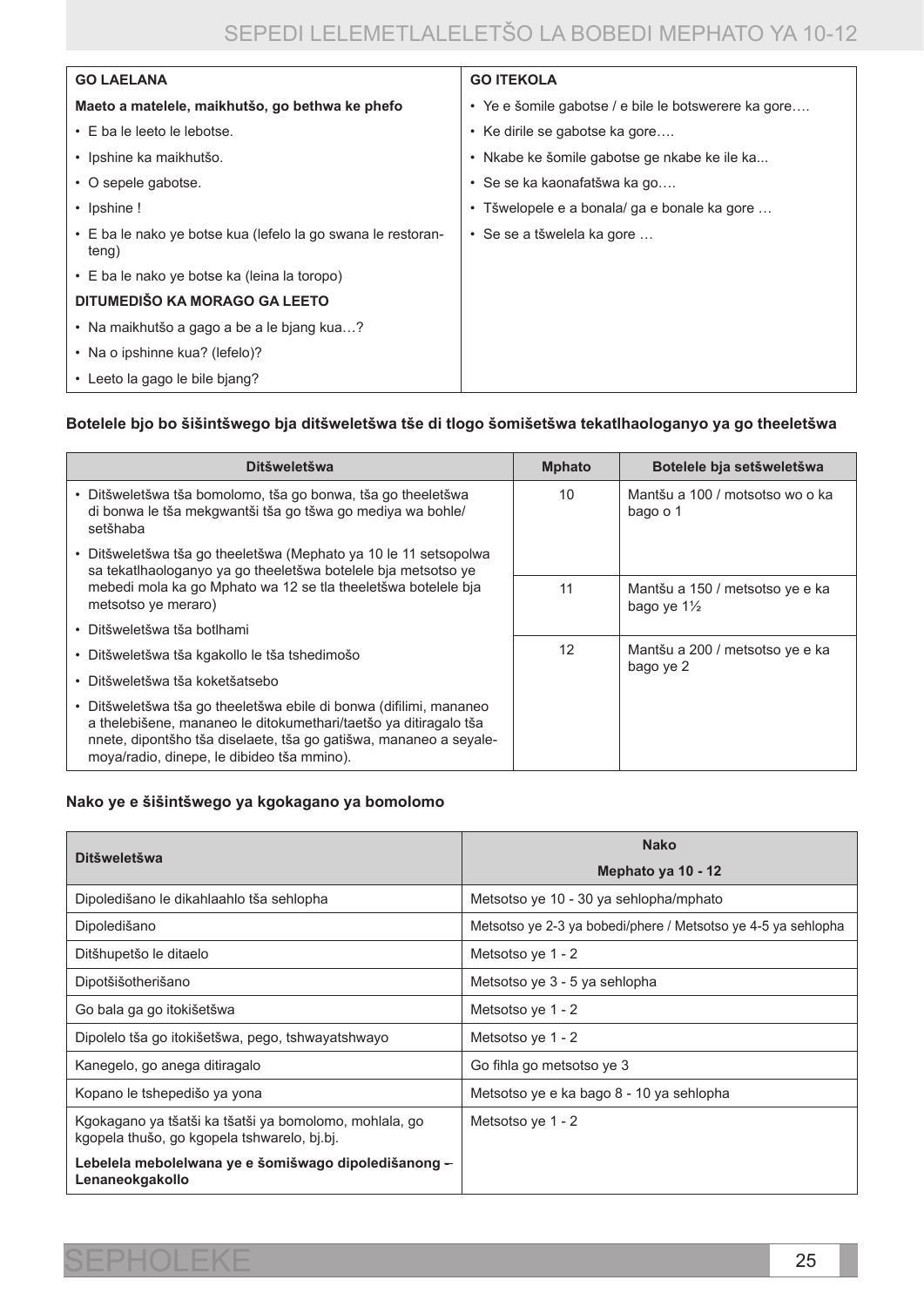## **3.2 GO BALA LE GO BOGELA**

Go bala le Go bogela go kopanya dielemente tše pedi: 1) go ithuta le go diriša mekgwanakgwana ya go hwetša tlhalošo le go kwešiša setšweletšwa 2) go ithuta le go diriša tsebo ya diponagalo tša setšweletšwa. Dikarolo tše pedi tše di swanetše go ba gona ditaelong tša go bala/ lebelela ditšweletšwa tša dingwalo le tše e sego tša dingwalo.

Diteng tša go bala le Go bogela di beakantšwe ka: 1) go balela kwešišo 2) go bala dipuku tša ka sekolong (dingwalo) le 3) go bala ga go ikemela go go katološitšwego.

### **Magato a go bala**

Taelo ya go bala e šoma ka dielemente tša magato a go bala. Ye ke tiragalo ya magato a mararo a a bontšhago mekgwanakgwana ya go ikemela ya go bala gore o kwešiše le tlhalošo ya polelo go setšweletšwa. Ga se magato ka moka ao a tla šomišwago mo mabakeng ka moka. Mohlala, ge barutwana ba bala setšweletšwa goba puku ye ba sa e tsebego, ba tla swanela ke go dira mošongwana wa **pele ga go bala** wo o ba thušago go bona diponagalo tša mohuta woo wa setšweletšwa, ya ba thuša gape le go e tswalanya le maitemogelo a bona. Mešongwana ya **go bala** e tla ba thuša go sekaseka sebopego sa yona le diponagalo tša polelo ka botlalo. Barutwana ba ka fiwa mošomo wa go ngwala setšweletšwa sa bona ka **morago ga go bala.**

*Pele ga go bala* go ruta barutwana go setšweletšwa. Go tsoša dikamano le tsebo ye e fetilego.

- Go sekima le go sekena diponagalo tša setšweletšwa: leina la puku, dihlogo, dihlogwana, mantšu a go ngwalwa ka godimo goba ka fase go hlaloša seswantšho setšweletšweng, diswantšho, dikerafo, dipapetla, dithalwa, mongwalo wo mokoto, mongwalo wa moseka/italiki, go nomora, mebepe, seka goba seswantšhwana sa go emela kgopolo ye bohlokwa, ditlhahli/ditšhupetšo tša khomphuthara, go nyaka mantšu a bohlokwa.
- Go sekima le go sekena diripa tša puku; mohlala, leina la puku, diteng, dikgaolo, tlhalošontšu, mametletšo, bj.bj
- Go akanya o šomiša tshedimošo ye e hweditšwego go tšwa go go sekima le go go sekena
- Šoma ka le tlotlontšu ye nngwe le ye nngwe ye bohlokwa ye barutwana ba ka no se e tsebego

**Ka** *nako ya go bala* go akaretša go kwešiša setšweletšwa le go hlokomela diponagalo tša polelo.

- Go tšweletša kwešišo ya setšweletšwa ka maikemišetšo le mafolofolo
- Go hwetša tlhalošo ya mantšu le diswantšho tša go se tlwaelege ka go šomiša mantšu ao a lego lefokong leo le ditšhupo tše di lego dikamanong.
- Go šomiša mekgwanakgwana ya kwešišo: go dira dikgokagano, go hlokomela kwešišo, go lekanyetša lebelo la go bala le boima bja setšweletšwa, go bala gape mo go hlokegago, go lebelela pele ka setšweletšweng go nyaka tshedimošo ye e ka thušago, go botšiša le go araba dipotšišo (go tloga go tša maemo a fase go ya go a godimo), šomiša tshwantšhokakanyo, go tšea sephetho go ya ka dintlha tšeo di filwego, go balela dikgopolokgolo, go hlokomela kgetho ya mantšu le dibopego tša polelo, go lemoga mohuta wa setšweletšwa ka sebopego le diponagalo tša polelo ya sona.
- Go dira dinoutse goba go akaretša dikgopolokgolo le dikgopolotlaleletšo.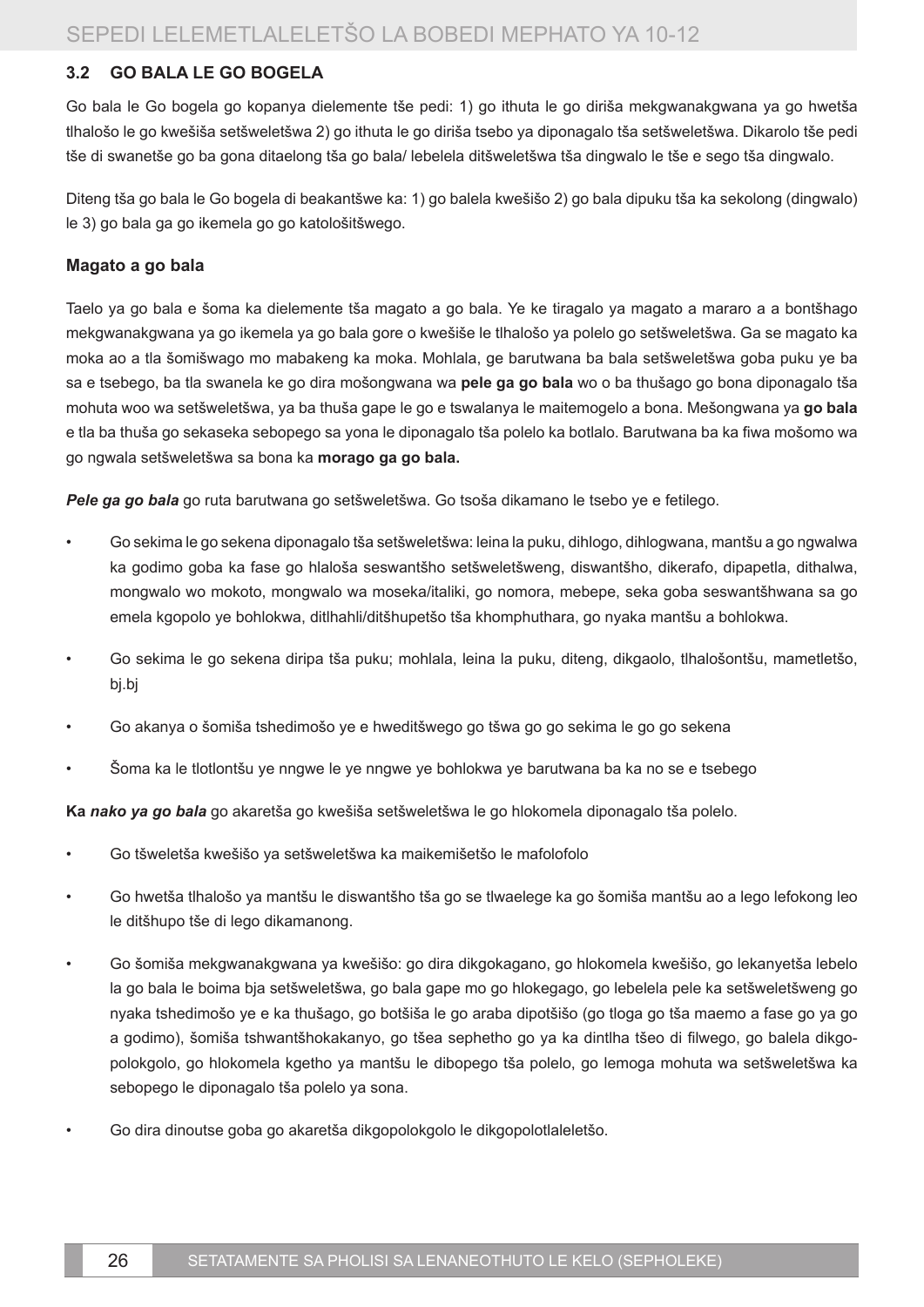## *Ka morago ga go bala* go kgontšha barutwana go lebelela le go araba setšweletšwa ka moka:

- Go araba dipotšišo tša setšweletšwa go tloga go dipotšišo tša maemo a fase go ya go tša maemo a godimo
- Go bapetša le go fapantšha; go tlemaganya
- Go lekola, go tšea sephetho le go hlagiša kgopolo ya gago
- Go ngwalolla pukwana ka go šomiša mantšu a mongwalo a bona (mo go hlokegago)

#### **Go bala ka tsenelelo ditšweletšwa tša dingwalo le tše e sego tša dingwalo**

Ka nako ya go bala mekgwanakgwana ye e latelago e swanetše go šomišwa

## *Go bala ka tsenelelo o balela KWEŠIŠO ditšweletšwa tša go ngwolwa tše kopana tsa go ngwalwa mo maemong a lentšu.*

- Barutwana ba šomiša mekgwanakgwana ya go fapana go kwešiša tlhalošo ya ditšweletšwa.
- Ba oketša tlotlontšu ka go šomiša mabokgoni a bona a go hlatholla mantšu go ya ka mo a dirišitšwego le go tšweletšwa ka gona.
- Šomiša dipukuntšu, dithesorase le dipukukgakollo tše dingwe go hwetša tlhalošo, mopeleto, tlhabošontšu, dinoko le diripa tša polelo tša mantšu a go se tlwaelege
- Lemoga tlhalošo ya dihlogontšu tša go tlwaelega (mohlala, *mo-, me*-, le-, ma-, se-, di-) le meselana ya go tlwaelega (mohlala, -ile).
- Hwetša tlhalošo ya mantšu le tswalano ya ona le mantšu a go nyalelana a go šomiša medu, meselana le dihlogo tša go swana
- Šomiša dikamano tša setšweletšwa (mohlala, go-ditlhalošo tša mafoko), ditlhahli/maswao a polelo (mohlala, fegelwana, ditsebjana) le maswao a dithalwa (go ngwala ka bokoto) go lemoga tlhalošo ya mantšu a go se tlwaelege
- Lemoga kwešišo ya dikafoko tša go tlwaelega, diema le polelo ya dika, mohlala.go swa nko
- Lemoga phapano gare ga tlhalošo ya ntšu ka ntšu le ya seka
- Lekola ka fao mantšu a go tšwa go ditšo tše dingwe a huetšago setšweletšwa (mohlala, mantšu a Seafrikanse le a English, polelo ya mmileng, dimmotwana, mareo a semorafe).
- Lemoga phapano gare ga mantšu a go hlakahlakana: ditumatshwano, mahlalošagotee (mohlala, kganya = matepe/go phadima, nkwe= ntheeletše/phoofolo*)*
- Lemoga mohlwaela wo o nabilego wa dikhutsofatšo le diakronimi tša mehutahuta
- Šomiša tsebo ya thutapolelo go kwešiša tlhalošo. Lebelela dibopego tša polelo le melao ya tšhomišo Lenaneo la tšhupetšo ka fase (3.4)

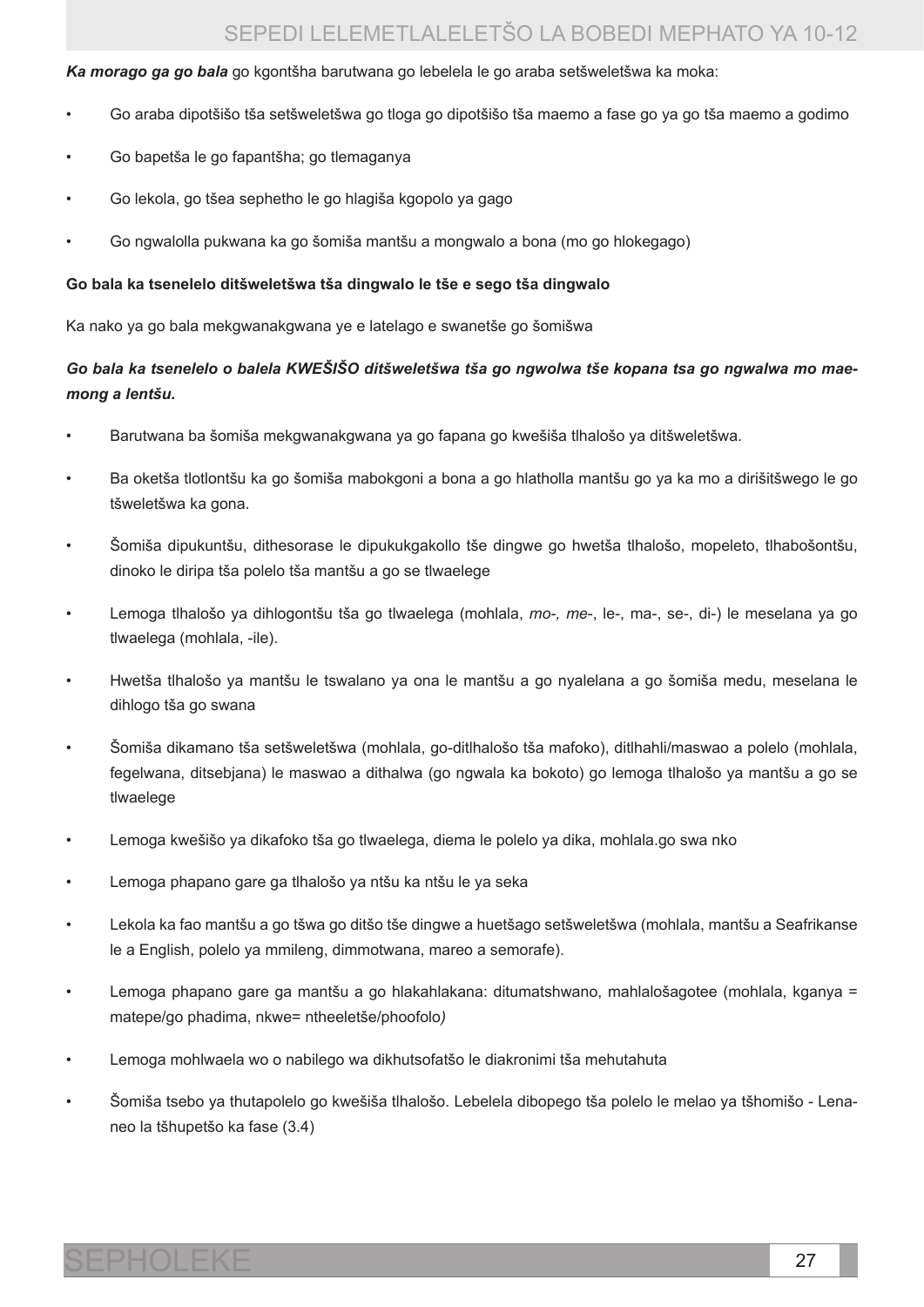*Go bala ka tsenelelo o balela KWEŠIŠO ditšweletšwa tša go ngwolwa tše kopana mo maemong a lefoko le a temana.* 

- Barutwana ba šomiša tsebo ya bona ya thutapolelo go kwešiša tlhamo ya mafoko le thulaganyo ya ditšweletšwa.
- Go ithuta setšweletšwa maemong a go tšweletša sebaka sa togaganyo ya go ruta dibopego tša polelo
- Lemoga, hlatholla le go sekaseka tlhalošo le mešomo ya dibopego tša polelo le melao ya tšhomišo go ditšweletšwa. Lebelela dibopego tša polelo le melao ya tšhomišo - Lenaneo la tšhupetšo ka fase.(3.4)
- Sekaseka sebopego sa ditšweletšwa seo se šomišeditšwego go merero ye e fapanego (mohlala, tlhathollo, tlhalošo, lebaka le phetho) go kgabaganya lenaneothuto le tswalano ya tšona le mantšu a phetolelo/a dika/ šupetša/ makopanyi, (mohlala, ka lehlakoreng le lengwe, sa pele, ka lebaka la gore). Lebelela Go ngwala le Go hlagiša ga mehuta ya maleba ya mehuta ya ditšweletšwa..

## *Go bala ka tsenelelo o balela KWEŠIŠO ditšweletšwa tša go ngwolwa tše kopana mo maemong a setšweletšwa ka moka.*

Barutwana ba šomiša tsebo ya bona ya dipuku le ditšweletšwa tša semmušo go kwešiša tlhalošo, maikemišetšo le kamego ya setšweletšwa ka moka.

- Nyalantšha setšweletšwa le boitemogelo bja bona
- Lemoga setšwelešwa le morero wa sona, mohlala, phenkgišano ye e nyakago go goketša
- Lemoga le go hlatholla maikutlo le maikemišetšo a mongwadi
- Sekaseka dikarolo tša dingwalo goba dingwalo ka moka gore go fihlelelwe sephetho
- Dira dithumo, go bopa kgopolo ya gago le go e netefatša
- Lekola mohola wa setšweletšwa go ya ka morero wa sona.
- Go bapetša le go fapantšha ditšweletšwa

#### *Go bala ka tsenelelo ditšweletšwa tša go ngwolwa tše kopana GO AKARETŠA LE DINOUTSE.*

Barutwana ba šomiša kwešišo ya bona ya diponagalo tša ditšweletšwa go akaretša setšweletšwa. Lebelela mekgwanakgwana ya go bala ka godimo.

- Go sekima le go sekena dikgopolokgolo le morero
- Go aroganya dikgopolokgolo go dikgopolotlaleletšo
- Go akaretša dikgopolokgolo (di ngwale ka mantšu a gago)
- Laetša tatelano ya mafoko le tšhomišo ya makopanyi le dikgokaganyi go di nyalalantšha ka go setšweletšwa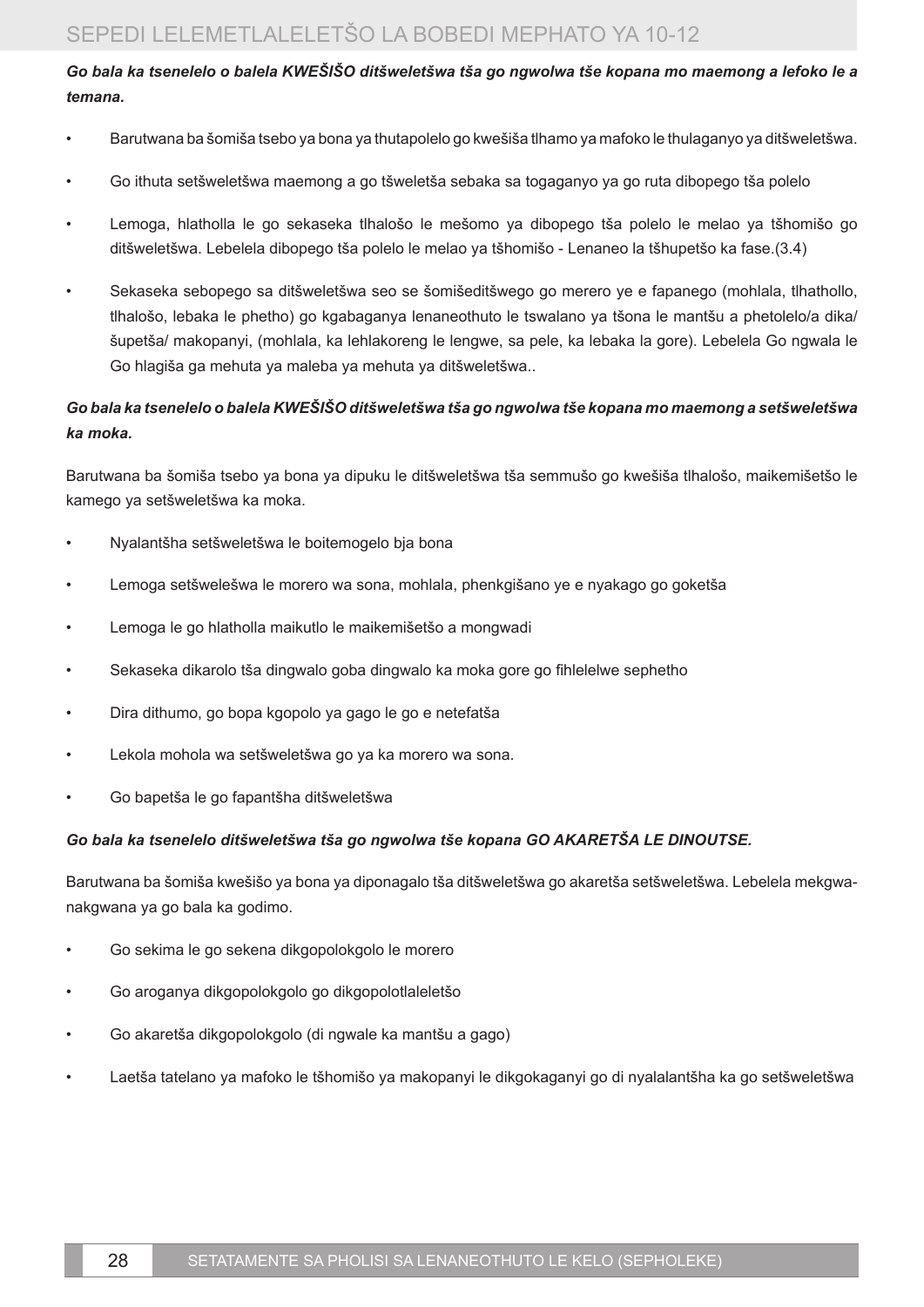## *Go bala ka tsenelelo dit*šweletšwa *tša go ngwolwa tše kopana o balela TEMOGO YA TŠHOMIŠO YA POLELO KA TSINKELO***.**

Barutwana ba šomiša kwešišo ya bona ya ka fao polelo e ka hlolago le go swarelela maatla a ditswalano gare ga mohlagiši wa setšweletšwa le mmadi. Ba sekaseka ntlhatebelelo yeo setšweletšwa se ngwadilwego go tšwa go yona.

- Laetša, sekaseka o be o lekole polelo ya go tsoša maikutlo le ya go jabetša
- Laetša, sekaseka o be o lekole polelo ya go sekamela ka lehlakoreng le tee le ya kgethologanyo, le ya go bona dilo ka leihlo le tee
- Laetša, sekaseka o be o lekole dikakanyo le go hlaloša khuetšo ya tšona
- Šupa, sekaseka o be o lekola tlhalošo ya pepeneneng le ya go iphihla
- Laetša, sekaseka o be o lekole tlhalošo ya ntšu ka ntšu le ya seka
- Šišinya mohola wa go tlogela goba go akaretša tshedimošo
- Lemoga ntlhatebelelo ya mongwadi/mohlagiši

## *Go bala ka tsenelelo DITŠWELETŠWA TŠA MAHLAKORENTŠI A DIKGOKAGANO LE TŠA GO BONWA*

(Ditšweletšwa tša mekgwantši di šomiša ditšweletšwa tša go bonwa le go ngwalwa setšweletšweng se tee mohlala, dipapatšo, dikhathune. Ba ka kopanya se le polelo ye e bolelwago le tirišo ya ditho tša mmele)

Barutwana ba šomiša tsebo ya bona ya diswantšho le dielemente tša go bonwa go kwešiša gore di thekga bjang mekgwantši ka go ngwala. Barutwana ba diriša tlotlontšu ya go sekaseka ya thuto ya filimi go ithuta le go kwešiša le go kgahlwa ke dielemente tša ditšweletšwa tša go bonwa le mohola wa tšona.

- Laetša, sekaseka le go lekola mokgwa wo dielemente tša go bonwa di logagantšhwago le ditšweletšwa tša go ngwalwa go dingwalo tša mekgwantši ya phetošo, mohlala, tlhamego, dithalwa, tshedimošo ya kerafo.
- Laetša, sekaseka le go lekola mohola le molaetša wa ditšweletšwa tša go bonwa go hwetša tshedimošo, mohlala, dikerafo, ditokumenthari/mananeo a tshedimošo a go rekhotwa, ditšhate le mebepe.
- Laetša, sekaseka le go lekola molaetša le mohola wa dielemente tša go bonwa tša dipapatšo le tswalano gare ga dielemente tša go ngwalwa le tša go bonwa.
- Laetša, sekaseka le go lekola mohola le molaetša go ditšweletšwa tša go bonwa tše di bontšhago ditswalano, mohlala, mmepe wa monagano, dithalwa, mebepe, dipeakanyo.
- Laetša, sekaseka le go lekola mohola, boleng bja bobotse le tlhamo ya ditšweletšwa tša go bonwa tše di hloletšwego manaka a kgahliša, mohlala, dinepe, filimi, tlhamo ya dielemente.
- Laetša, sekaseka le go lekola molaetša wa ditšweletšwa tša go bonwa tše di diretšwego go ipshina le go ithabiša, mohlala, filimi, dikhathuni, divideo tša mmino, dithalwa tša metlae.
- Laetša, sekaseka le go lekola molaetša le mohola wa ditšweletšwa tša go bonwa tša go thekga go bolela, mohlala, dithalwa, diphoustara, projektara ya data.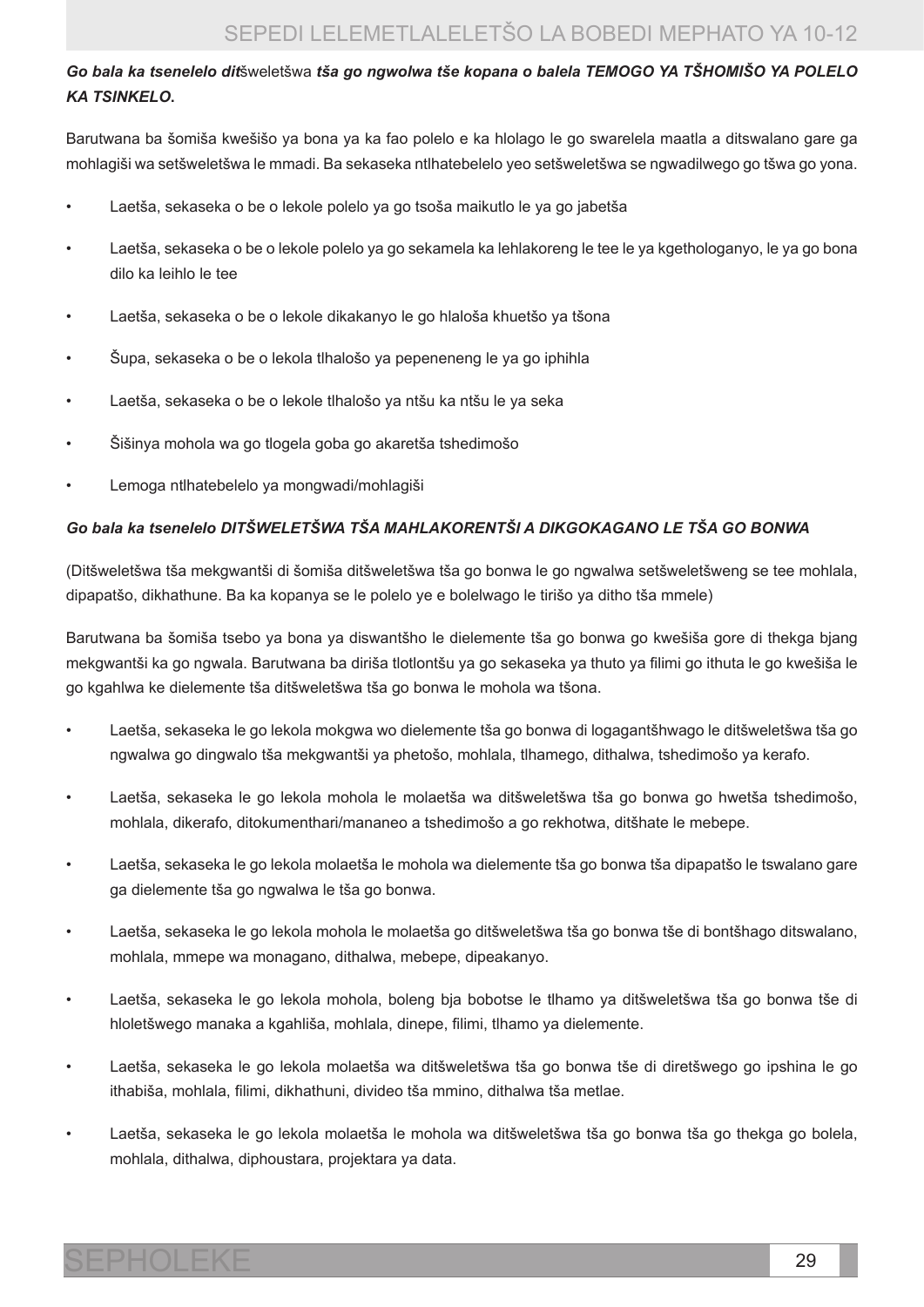• (Go tlaleletša thutofilimi) Laetša**,** kwešiša, sekaseka le go lekola tswalano gare ga medumo, polelo, ditiro, le dielemente tša go bonwa go filimi le mehuta ye mengwe ya go kwewa le go bonwa.

## *Go bala ka tsenelelo o tsepeletše GO ITHUTA DINGWALO KA MOKGWA WA SEMMUŠO*

Barutwana ba a bala, ba lekola, ba ba ba araba boleng bja bo botse bja dingwalo. Ba šomiša polelo ye ba e šomišago ge ba ithuta dingwalo go kwešiša le go kgahlwa ke dielemente tša tšona. Ngwaga wo mongwe le wo mongwe go kgethwa ditšweletšwa tše pedi go tšwa go dipuku tše di kgethilwego tša go fapana tše PEDI tše di tlo balwago le go šomišetšwa go lekola. Go mephato ya 10-12, go ithutwa dipuku tšeo di kgethilwego go tšwa go *National Literary Catalogue*: theto le/goba dikanegelokopana le /goba padi le /goba papadi le /goba ditšweletšwa tše dingwe tša go godiša tsebo. Lebelela 'Dingwalo tša go ithuta togaganyo ya mabokgoni a dipolelo' bofelong bja karolo ye.

HLOKOMELA**:** Kgatelelo ya dipuku tše di kgethilwego e tla fetošwago go ya ka go kgethwa ga tšona

- Kwešiša diponagalo tša go ikgetha tša dingwalo tše di fapanego, mohlala, dikokwana tša theto di fapana le tša padi.
- Kwešiša le go hlatholla polelo ya dika le dinatefiši tša polelo go re setšweletšwa se be le mohola bjalo ka ge di bonala ditšweletšweng tša go fapana, mohlala, tshwantšhišo, tshwantšhanyo, mothofatšo, poeletšomodumo, phetolaina, mainahlangwa ka medumo, pheteletšo, phapantšho, kgegeo, tshotlo, kodutlo, kgakantšho, sekai, papadišantšu, polelo ya go fihla taba, phefolo, polelo ya go fokotša bonnete bja se se bolelwago, mohlala, ba mmitša rabaki etšwe a ntšhitše magadi.
- Laetša le go hlaloša maikemišetšo a mongwadi/ mohlagiši
- Laetša le go hlatholla gore na kgetho le mohlodi wa **theto** di thekga bjang molaetša/ morero. Dielemente tšeo di ka akaretša dikapolelo, tshwantšhokgopolo, sebopego sa ka ntle le sa ka gare le ponagalo ya modumo, mohlala, morumokwano, poeletšo, mošito, poeletšomodumo.
- Hlatholla gore na kgetho le mohlodi wa **papadi/tiragatšo e** thekga bjang molaetša/ morero. Go tlaleletša dikapolelo le tshwantšhokgopolo, dielemente di ka akaretša dikapolelo, tšhwantšhokgopolo, dielemente tša sebopego, go swana le thulaganyo, sehloa, dimelo tša baanegwa, ditšhupasefala, kgegeotiragatšo, tikologo.
- Hlatholla gore na kgetho le mohlodi wa **dikanegelokopana/ padi / thutofilimi di** thekga bjang molaetša/ kgwekgwe. Go tlaleletša dikapolelo le tshwantšhokgopolo, dielemente di ka akaretša tema ya go kgathwa ke moanegi, dielemente tša sebopego, mohlala, thulaganyo, phekgogo, kgodišo ya bothata, thulano, sehloa, tlemollo ya lehuto, thumo, tikologo.
- **• Go tlaleletša go thutofilimi,** mošomo wa khamera le go phošolla, mohlala, kgauswi, bokgole bja go tšea diswantšho, mmino le modumo, mmala**,** go tšweletša molaetša/morero,

#### **Katološo ya go bala le go bogela ka go ikemela**

Barutwana ba itlwaetša ka mekgwanakgwana yeo e swantšhwago ka gare ga go bala ka tsenelelo le go ithutela go balela go ithabiša le go nyakišiša ka bobona go sa latelwe lenaneothuto. Tlhahlo ya morutiši e bohlokwa lenaneong la go bala.

- Go fihlelela bokgobapuku le go tseba melao ya go boloka dipuku
- Go fa bohlatse bja katološo ya go bala le go bogela ka mokgwa wa go fa polelo, poledišano le puku/filimi/ mananeotshwayatshwayo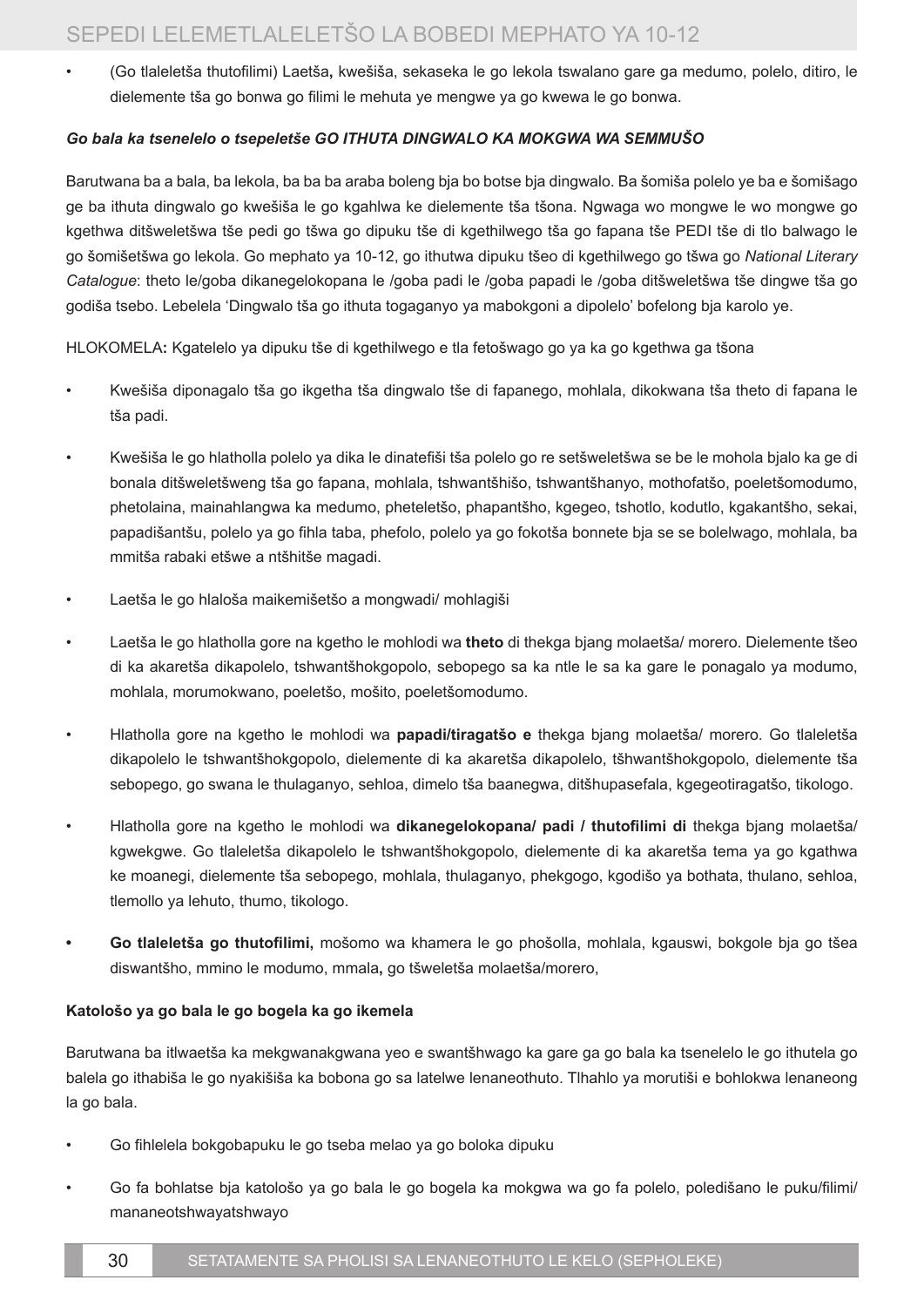• Go bala/go bogela mehutahuta ya dingwalo, mohlala, dipuku, dikgatišobaka, dikuranta, diwebsaete, difilimi, mananeo a tshedimošo a go rekhotwa, tiragalotatelano ya thelebišene, ka phapošing le ka morago ga sekolo.

#### **Mehlala ya mehuta ya dipotšišo tša go lekola go bala**

| Dipotšišo tša go nyaka tsebo   | Go diregile eng ka morago ga ? Efa leina la  Hlaloša se se dire-<br>gilego kua  Ke mang yo a boletšego le ? Tlhalošo yake eng?                            |
|--------------------------------|-----------------------------------------------------------------------------------------------------------------------------------------------------------|
| Dipotšišo tša go nyaka kwešišo | Moanegwathwadi e be e le mang ? Na o ka fa mohlala wa ? Na<br>o ka hlaloša ka mantšu a gago?                                                              |
| Dipotšišo tša go diragatša     | Na o ka nagana ka tiragalo ye nngwe moo ? Na o a gopola gore<br>re be re lebeletše tshwantšhišo - O ka hlaloša bjang tshwantšhišo<br>mothalothetong wo?   |
| Dipotšišo tša go sekaseka      | Na se se be se swana le  bjang? Na se se be se fapana le<br>bjang? Na kgwekgwe yae be e le eng? Ke ka lebaka la eng o<br>nagana gore ?                    |
| Dipotšišo tša go tlemaganya    | Re ithutile dilo tše dintši tša go fapana ka ga Leilane - Na o ka di<br>kgoboketša gotee gomme wa hlaloša semelo sa gagwe? Na ke<br>motho wa mohuta mang? |
| Dipotšišo tša go lekola        | Na e huetša bjang ? O ka nagana tsela ye kaone ya ? O rata<br>sefe sa direto tše pedi tše? Ka lebaka la eng?                                              |

# SEPHOLEKE 31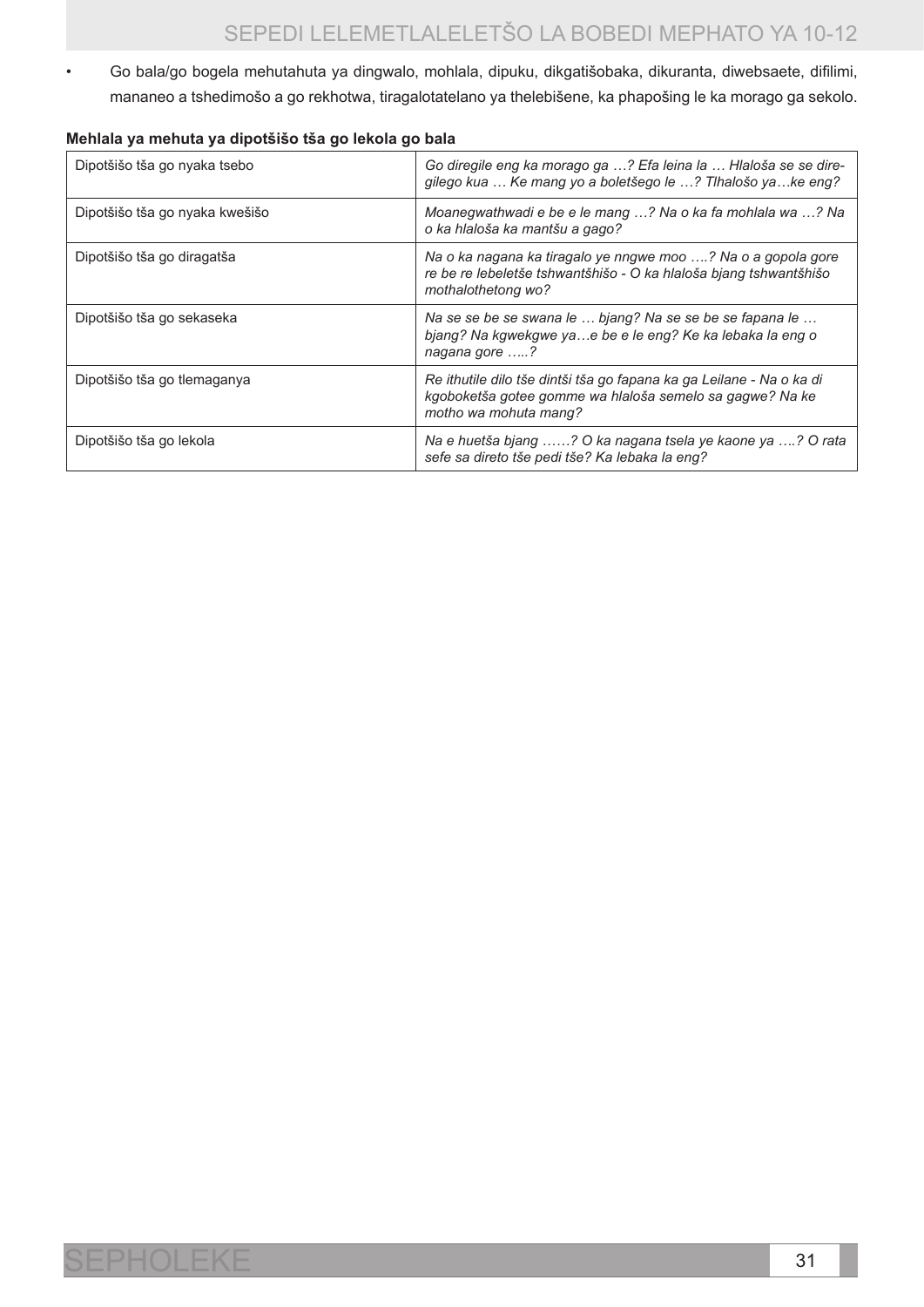### **DITŠWELETŠWA TŠE DI ŠOMIŠWAGO GE GO RUTWA KA TOGAGANYO YA MABOKGONI A**

#### **POLELO MEPHATO YA 10-12**

Go tlaleletša ditšweletšwa tša dingwalo tša dithuta tša semmušo, ditšweletšwa tšeo di swanetšego go rutwa Mephatong ya 10-12, di akaretša ditšweletšwa tša go bonwa le tša mahlakorentši tša merero ya go fapana. Ditšweletšwa tše dingwe di tla balelwa boleng bja bokgabo bja tšona, gomme tše dingwe tša balwa bjalo ka mehlala le dibopego tša go ngwala Barutiši ba swanetše go netefatša gore barutwana ba bala dingwalo tša go fapana le dipuku mo gare ga ngwaga. Go swanetše go ba le tekatekano gare ga ditšweletšwa tše kopana le tše telele le gare ga go balela merero ya go fapafapana, mohlala. go balela merero ya kgahlego (go ithuta ka ga setšweletšwa sa semmušo ka pukung) ditšweletšwa tša go gašetšwa mašabašaba go mediya, ditšweletšwa tša go bonwa tša go ithabiša

| Dingwalo tše di kgethetšwego go<br>ithuta ga semmušo.                    | Ditšweletšwa tša go ngwalwa tša<br>tshedimošo                           | Ditšweletšwa tša mediya tša<br>mahlakorentši/ tša go bonwa tša<br>tshedimošo |  |
|--------------------------------------------------------------------------|-------------------------------------------------------------------------|------------------------------------------------------------------------------|--|
| Mehutahuta ye swanetšego go                                              | Dipukuntšu                                                              |                                                                              |  |
| rutwa go Mephato ya 10-12.                                               | Ensaetlophedia                                                          | Ditšhate, mebepe                                                             |  |
| Dipuku tše di kgethilwego                                                | <b>Dišetule</b>                                                         | Dikerafo, dipapetla, ditšhate tša phae                                       |  |
| Tše PEDI tša dipuku tše di latelago<br>di kgethilwe gomme di tla hwetšwa | Pukutaetšo ya dinomoro tša megala                                       | Mebepe ya monagano, diswantšho                                               |  |
| ka go National Literature Catalogue:                                     | Dipukukgakollo                                                          | Diphoustara                                                                  |  |
| Padi                                                                     | Thesorase                                                               | Maphephetsebiši, diphamfolete,<br>diproutšhara                               |  |
| Dikanegelokopana                                                         | Tšhupadipaka                                                            | Maswao le dika                                                               |  |
| (Mphato wa10 - dikanegelokopana<br>tše $6)$                              | Pukutaetšo ya thelebišene                                               | Ditokumenthari tša thelebišene                                               |  |
| (Mphato wa 11 - dikanegelokopana<br>$t\$ {se}6                           | Ditšweletšwa tša go ngwalwa ka go<br>mediya                             | Matlakala a kgokagano (web), saete ya<br>inthanete                           |  |
|                                                                          | Diathikele tša dikgatišobaka                                            | Pukutaetšasefahlego le dikgokagano tše                                       |  |
| (Mphato wa 12 - dikanegelokopana<br>$t\$ {se}8                           | Diathikele tša kuranta                                                  | dingwe tša seleago                                                           |  |
| Papadi/Terama/Tiragatšo                                                  | Tša morulaganyi                                                         | Data protšektaraka                                                           |  |
| Theto                                                                    | Ditsebišo                                                               | Ditransperensi                                                               |  |
| (Mphato wa 10 - direto tše 6)                                            | Tša bophelo bja mohu                                                    | Ditšweletšwa tša mediya tša<br>mahlakorentši /ditšweletšwa tša go            |  |
| (Mphato wa 11 - direto tše 8)                                            | Ditshwayatshwayo                                                        | bonwa tša merero ya bokgabo                                                  |  |
| (Mphato wa 12 - direto tše 10)                                           | Diproutšhara                                                            | Difilimi                                                                     |  |
| Koketšatsebo                                                             | Dipapatšo (tša kgwebo le tše di                                         | Diswantšho                                                                   |  |
| Thuto ya difilimi                                                        | beakantšwego ka dikaroganyo)                                            | Ditaetšo                                                                     |  |
| Tiragatšotatelano ya Thelebišene ye<br>e kgethilwego/ditokumenthari      | Mehuta ya ditšweletšwa tša go ng-<br>walwa tša go kwewa                 | Ditšweletšwa tša mediya tša<br>mahlakorentši /ditšweletšwa tša go            |  |
|                                                                          | Dioledišano                                                             | bonwa tša boithabišo                                                         |  |
| Diterama tša seyalemoya<br>Ditaodišo                                     | Go fa polelo                                                            | Difilimi                                                                     |  |
|                                                                          | Dikoša                                                                  | Mananeo a thelebišene                                                        |  |
| Ditaodišophelo                                                           | Metlae                                                                  | Dibedio tša mmino                                                            |  |
| Boitaodišophelo                                                          | Ditšweletšwa tša tirišano tša go                                        | Dikhathuni                                                                   |  |
| Dinonwane tša kakanyotlhalošo,<br>tsholo le tša pheteletšannete          | ngwalwa le tsenelelano ya botho                                         | Meseto ya dikhomikhi                                                         |  |
|                                                                          | Mangwalo                                                                | Metlae (ye e laetšwago)                                                      |  |
|                                                                          | Dipukutšatši                                                            | Kerafiti                                                                     |  |
|                                                                          | Ditaletšo                                                               | Ditšweletšwa tša go kwewa                                                    |  |
|                                                                          | <b>Diimeili</b>                                                         | Mananeo a seyalemoya/radio                                                   |  |
|                                                                          | Melaetša ye mekopana                                                    | Go bala diterama                                                             |  |
|                                                                          | Digopodišo                                                              | Go bala dipadi goba dikanegelokopana                                         |  |
|                                                                          | Dipego                                                                  | Dipapatšo tša seyalemoya/radio,<br>Thelebišene, dikuranta le dimakasine      |  |
|                                                                          | Ditšweletšwa tša go ngwalwa tša tse-<br>nelelano ya botho go tša kgwebo |                                                                              |  |
|                                                                          | Mangwalo a semmušo                                                      |                                                                              |  |
|                                                                          | Metsotso le mananeothero                                                |                                                                              |  |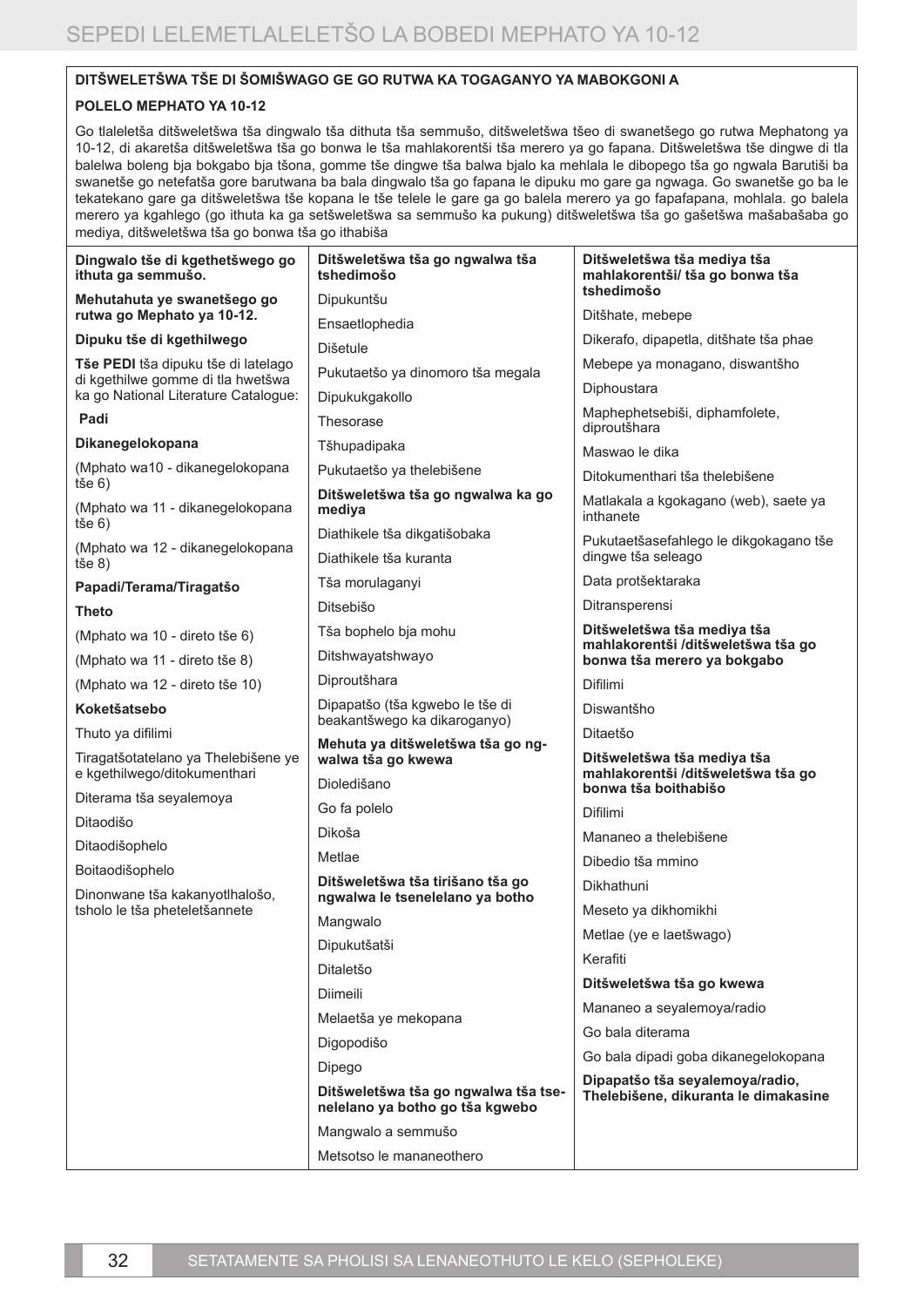**Botelele bja ditšweletšwa tša go ngwalwa tše di tlogo balelwa tsenelelo / tekatlhaologanyo le kakaretšo**

| <b>MOHUTA WA SETŠWELETŠWA</b> | <b>MEPHATO</b> | BOTELELE BJA SETŠWELETŠWA (MANTŠU)              |           |  |
|-------------------------------|----------------|-------------------------------------------------|-----------|--|
| Tekatlhaologanyo              | 10             | 300-350                                         |           |  |
|                               | 11             | 350-400                                         |           |  |
|                               | 12             | 400-500                                         |           |  |
| <b>MOHUTA WA SETŠWELETŠWA</b> | <b>MEPHATO</b> | <b>BOTELELE BJA KAKARETŠO</b><br>PALO YA MANTŠU |           |  |
| Kakaretšo                     | 10             | 150                                             |           |  |
|                               | 11             | 180                                             | $50 - 60$ |  |
|                               | 12             | 200                                             |           |  |

\*Tekatlhaologanyo: Go se šomišwe ditšweletšwa tša go feta tše tharo. Palo ya mantšu e laetša palomoka ya ditšweletšwa ka moka tše di šomišitšwego.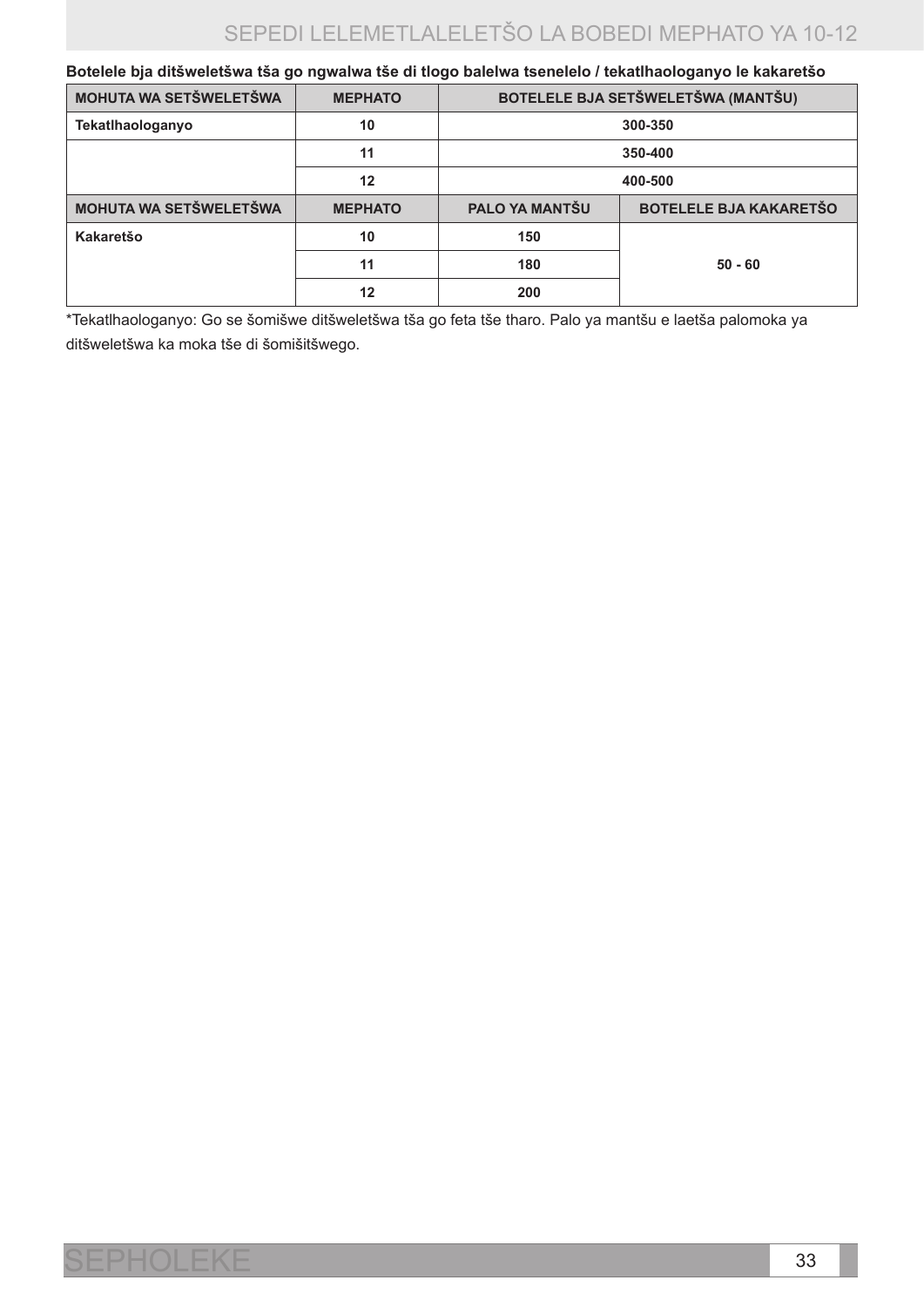#### $3.3$ **3.3 GO NGWALA LE GO HLAGIŠA**

#### **Magato a go ngwala**

Go ngwala le go hlagiša go hlakantšha dielemente tše tharo: 1) go šomiša magato a go ngwala; 2) go ithuta le go šomiša tsebo ya sebopego le diponagalo tša mehuta ya go fapana ya setšweletšwa; 3) go ithuta le go diriša tsebo ya sebopego sa ditemana le mafoko le maswaodikga.

Go ruta go ngwala gantši go akaretša go šoma ka magato a go ngwala. Le ge go le bjalo, ga se kgato ye nngwe le ye nngwe ya magato a ye e tla šomišwago mo mabakeng ka moka. Mohlala, ge barutwana ba ngwala setšweletšwa se se tlwaelegilego, go ka se hlokege go re ba sekaseke sebopego le diponagalo tša polelo tša sona ka botlalo. Go ka ba le mabaka ao barutiši ba swanetšego go nepiša go sebopego sa lefoko goba go go ngwala ditemana, goba barutwana ba ngwala ditšweletšwa ntle le go beakanya dingwalwakakanywa tša tlhahlobo.

#### **Tshepetšo ya magato a go ngwala**

### *Go beakanya/Pele ga go ngwala*

- Sekaseka sebopego, diponagalo tša polelo le retšistara ya mohuta wa setšweletšwa seo se kgethilwego
- Tšea sephetho ka morero le baamogedi ba tshedimošo le kamano ya setšweletšwa seo se kgethilwego
- Ntšha dikgopolo go ya le ka sererwa go šomišwa, mohlala, mmepe wa monagano
- Ahlaahla khraetheria tše di tla šomišwago go lekola sengwalwa seo
- Nyakišiša ka ga sererwa, mohlala, ka go etela bokgobapuku, gomme o kgethe tshedimošo ya maleba.
- Laetša dikgopolokgolo le dintlha tša go thekga ka botlalo
- Latelantšha dikgopolo ka peakanyo ye e kwešišegago go re di kgone go tšweletša tlhalošo

#### *Go ngwala dingwalwakakanywa*

- Ngwala sengwalwakakanywa sa mathomo se se akaretšago morero, baamogedi ba tshedimošo, sererwa le mohuta wa setšweletšwa.
- Kgetha mantšu a maleba, mohlala, ge go ngwalwa kanegelo šomiša mantšu le dikafoko tša go hlatholla le go hlohla, go dira gore go ngwala go kwešišege.
- Beakanya dikgopolo ka tatelano ya maleba gore phenkgišano e elele gabotse ka gare ga taodišo
- Beakanya dikgopolo le /goba dibopego go re kanegelo e kwešišege
- Hlama lentšu (ntlhatebelelo) la go lemogega le setaele. Bala dingwalwakakanywa ka tsinkelo gomme o humane dipoelo go tšwa go morutiši le barutwana ka phapošing

#### *Go boeletša, go hlokola, go phošolla le go hlagiša*

- Ba lekola dingwalwa tša bona le tša ba bangwe ka go šomiša khraetheria ye e beakantšwego go tšweletša kaonafatšo
- Thumeletša kgetho ya mantšu, sebopego sa mafoko le ditemana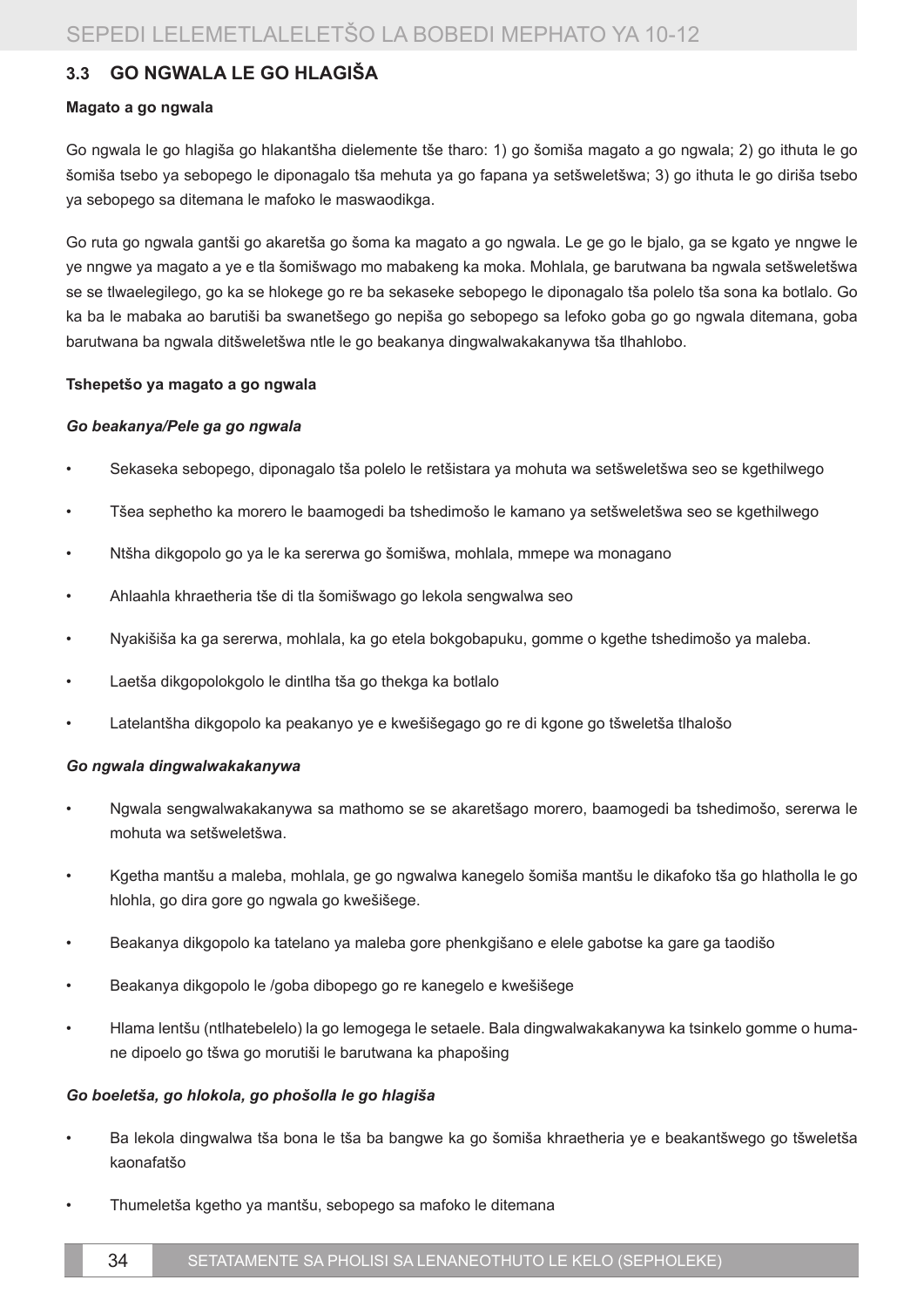- Latelantšha le go nyalanyatšha ditemana
- Tloša ditlhalošo tše dintši tša go hlola kgakanego, go balabala, polelo ya mmileng le polelo ya go kgopiša
- Šomiša thutapolelo, mopeleto le maswaodikga ka nepagalo
- Beakanya sengwalwakakanywa sa mafelelo go akaretša kalo, mohlala, dihlogo le difonte
- Hlagiša setšweletšwa.

#### **Dibopego le melao ya tšhomišo ya polelo nakong ya magato a go ngwala**

#### *Retšistara, setaele le segalo*

- **• Šomiša retšistara ya maleba: mohlala, polelo le setaele t**ša semmušo go lengwalo la semmušo (semmušo goba ao e sego a semmušo)
- Tšweletša ntlhatebelelo ya gago bjalo ka mongwadi (lentšu la gago)

### *Kgetho ya mantšu*

- Tseba le go šomiša mehuta ya go fapana ya tlotlontšu
- Tseba tlhalošothwii ya mantšu le tlhalošo ye e iphihlilego goba ya go rarela
- Tseba seripa sa polelo sa lentšu le tšhomišo ya lona lefokong
- Tseba ge eba lentšu ke la semmušo, le e sego la semmušo goba la polelo ya mebileng (goba ya go kgopiša) le go re na ba ka le šomiša bjang ka mokgwa wa maleba (goba ba se le šomiše le gatee).
- Peleta mantšu ka nepagalo
- Šomiša dipukuntšu tša go šomiša polelo e tee goba tše pedi goba thesorase go godiša tlotlontšu
- Eba le pukuntšu ya mong le puku ya tlotlontšu go godiša tlotlontšu

#### *Sebopego sa lefoko*

- Šomiša makopanyi go kopanya dithabe tša mafokontši: le, goba, ka gobane, bj.bj.hlogo, lediri, sedirwa, mabaka, modirišo, tumelo, kganetšo, mathuši, polelotiriši le polelotirišwa, polelotebanyi le polelotharedi go hlama mafoko.
- Šomiša mabotšiši (eng, neng, bjang, eng)
- Šomiša mehuta ye e fapanego ya mafoko, mohlala, setatamente, dipotšišo, mafokonolo, mafokontši, mafokofokwana.
- Šomiša makopanyi, mašala, mahlathi le mantšu a go kwantšha mafoko go hlama mafoko a go kgohlagana
- Šomiša mehutahuta ya mašala go bontšha tebano, kgatelelo, tirwa go tloša mantšu a mantši a go se nyakege.
- Šomiša tatelano ya go nepagala ya mantšu mafokong go laetša kgahlego le kgatelelo.
- Šomiša makgokedi ka nepagalo.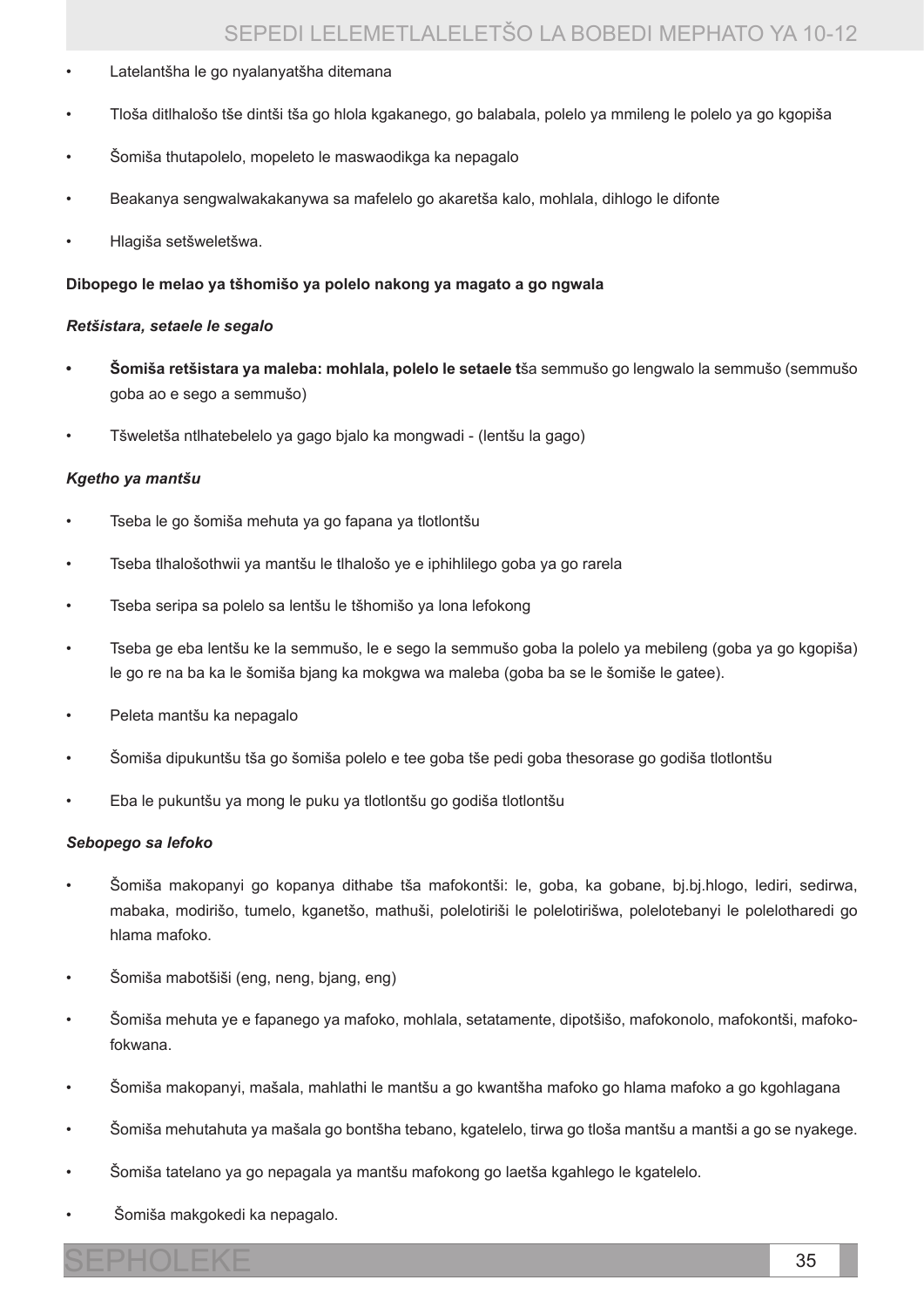- $\bullet$ • Hlama mafoko ka mabaka a go fapana, k.g.r. lebjale, lefetile le letlago
- Šomiša dikafoko tša dithabe-ina, dithabe-hlathi le dithabe-hlaodi go godiša tlotlontšu, mohlala, monna yo mogolo yo a swerego lehlotlo o be a sepela tseleng ye e theogelago
- Beakanya dikgopolo ka tatelano ya maleba gore phenkgišano e elele
	- o Latelantšha dithabe: kae, kae le kae
	- o Dithabe tša mokgwa
	- o Šomiša dithabetlhaodi tša go hlaola le tša go se hlaole

#### *Go ngwala ditemana*

- Ngwala ditemana tša go ba le matsenyagae a le mafoko a go thekga go ditšweletšwa tše e lego tša nnete
- Beakanya mafoko ka tatelano ya maleba go tšweletša temana ye e kgohlaganeng ye e swanetšego mohuta wa setšweletšwa.
- Šomiša mantšu a go kgokaganya go nyalant**šha** mafoko mo temaneng:
- Tatelano ya dikgopolo**:** la mathomo, la bobedi, la mafelelo.
	- o Tlaleletšo: kudu, go tlaleletša, go feta fao, bj.bj.
	- o Ka go swana: go swana le, bjalo, swana, bj.bj.
	- o Phapantšho: swana le, fapana, nnyane go, kgolo go, ka fao, fela
	- o Lebaka/phetho: ka gobane**:** ka gore, ka lebaka la, e sa le, gona ge, bjale ge, ge…gona
	- o Peelano : ge, ge fela, ge e se, bj.bj.
	- o Tatelano ka nako: ye e latelago, ka morago, ka mehla, mafelelong
	- o Šomiša dikgokaganyi tša maleba, mašala le poeletšo ya mantšumahlalošetšagotee le malatodi go bopa tlemagano. (mohlala, ditemana tše nago le kgokagano gomme di e sware mmogo go tliša hlalošo)

#### *Maswaodikga*

Tseba le go kgona go šomiša maswaodikga a a latelago ka nepagalo: khutlo, difegelwana, kgorwana, fegelwanakgorwana, tlami, lenalana, leswao la potšišo, leswao la makalo, mašakana, ditsebjana,.

### **Mehuta ya ditšweletšwa - sebopego le diponagalo tša polelo**

Barutiši ba swanetše go netefatša gore barutwana ba ngwala mehuta ya go fapana ya ditšweletšwa mo gare ga ngwaga. Go swanetše go be le tekatekano gare ga ditšweletšwa tše kopana le tše telele le go ngwalela merero ya go fapana: thutakwešišo, botlhami, mong/kgokagano ya batho le tswalano le mošomo. Barutiši ba swanetše go kgetha mohuta wa setšweletšwa le sererwa sa maleba seo go swanetšego go ngalwa ka sona, mohlala, taodišongangišano go sererwa, 'Dillathekeng di re tšeela bophelo'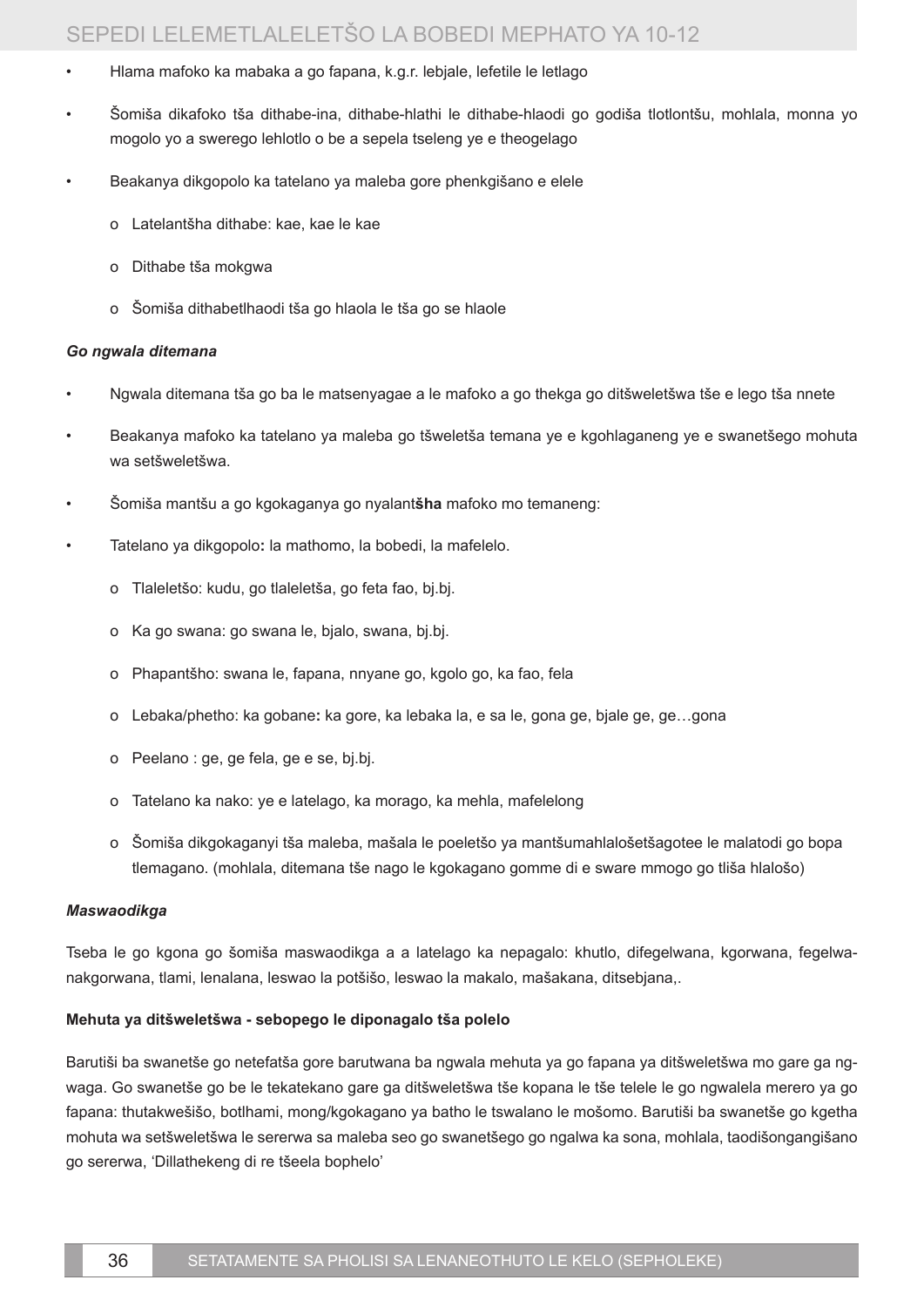Dinkatlapana tše di lego ka fase di hlatholla mehuta ya ditšweletšwa yeo barutwana ba swanetšego go rutwa go di ngwala go Mephato ya 10-12; ditšweletšwa tše dingwe le tšona di ka akaretšwa mo go swanelegilego.

### **Ditaodišo goba boitlhamelo**

| Mohuta wa<br>setšweletšwa    | <b>Mohola</b>                    | Sebopego sa setšweletšwa                                                                                                  | Diponagalo tša polelo                                                                        |
|------------------------------|----------------------------------|---------------------------------------------------------------------------------------------------------------------------|----------------------------------------------------------------------------------------------|
| Taodišokanegelo<br>(Taodišo) | Go thabiša                       | Tsebišo ye e tsebatšago baanegwa le<br>tikologo mohlala. Kgalekgale go be go na                                           | E ngwalwa ka motho wa pele<br>goba wa boraro                                                 |
|                              |                                  | le mokgekolo wa leino le le tee a dula ka<br>sethokgweng. O be a epa dihlare ka leino<br>leo.                             | E ngwalwa ka lebaka le le feti-<br>lego                                                      |
|                              |                                  | Ditiragalo tša go tliša tlhakahlakano,                                                                                    | Ditiragalo di hlalošwa ka tatelano                                                           |
|                              |                                  | mohlala, ka mehla ge le dikela, o konka<br>kutu ya moyo (baobab) ka lona a hutša<br>gore o tla ikhweletša se sengwe ka go | Dikgokantšhi tša go laetša nako<br>mohlala, ge le dikela, ka mehla,<br>ge le balama.         |
|                              |                                  | yona: Kgwedi ya boraro ge e balama, ka<br>go se lape, a ya mohlareng wa gagwe a                                           | Diriša poledišano                                                                            |
|                              |                                  | yo konka, o bethile gabedi, gararo, a phula<br>dikgomo tše dintši. Napile tlala ya tšwa ka<br>kgoro.                      | Polelo ya go hlola khuetšo<br>go mmadi, mohlala, mahlathi,<br>mahlaodi, diswantšho           |
| Taodišotlhaloši              | Go hlaloša selo                  | Go lemoga: go fa tsebišokakaretšo ya                                                                                      | E ka ngwalwa ka lebaka le le                                                                 |
| (Taodišo)                    | ka mokgwa wa<br>go dira go re se | sediri mohlala. Go be go na le lekgema le<br>legolo                                                                       | fetilego goba la bjale                                                                       |
|                              | bonagale goba se<br>kwešišege    | Tlhalošo: hlatholla semelo goba                                                                                           | E hlola seswantšho mo<br>mantšung                                                            |
|                              |                                  | dipharogantšho tša sediri, mohlala, lekge-<br>ma le legolo, le lekoto, la mahlo a magolo,                                 | Šomiša mahlaodi, mahlathi,                                                                   |
|                              |                                  | la lentšu la go tšhoša, ebile le nkga phuu!                                                                               | Somiša polelo ya dika, mohlala<br>tshwantšhišo, tshwantšhanyo,<br>mothofatšo, poeletšomodumo |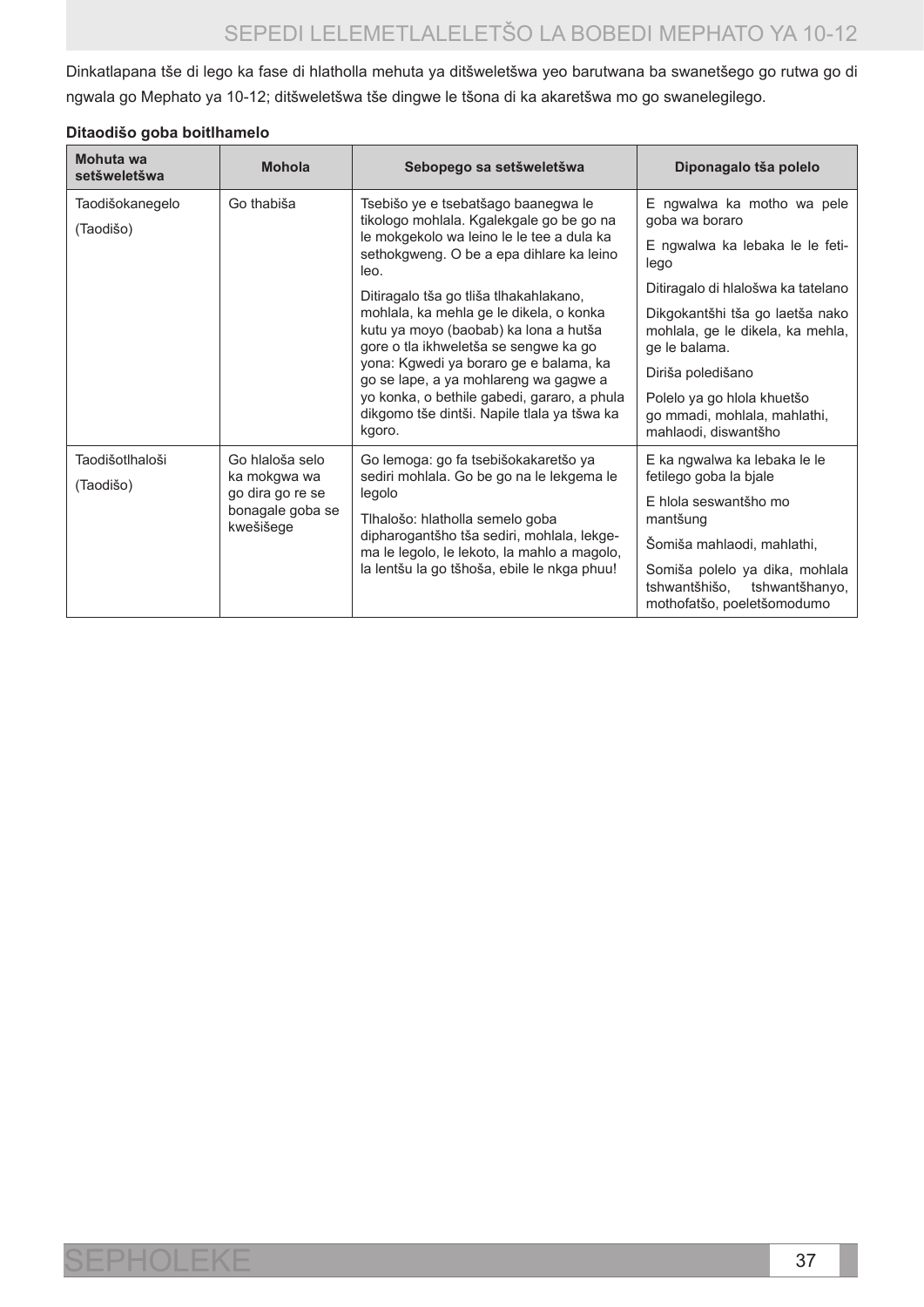### **Ditšweletšwa tša tirišano tše telele le tše kopana**

| <b>Mohuta</b> wa<br>setšweletšwa                              | <b>Mohola</b>                                                      | Sebopego sa setšweletšwa                                                                                                                                                    | Diponagalo tša polelo                                                                                                               |
|---------------------------------------------------------------|--------------------------------------------------------------------|-----------------------------------------------------------------------------------------------------------------------------------------------------------------------------|-------------------------------------------------------------------------------------------------------------------------------------|
| Ditshepetšo, (mo-<br>hlala, ditaelo,<br>ditšhupetšo le melao) | Go hlaloša goba<br>go laela ka fao<br>selo se dirwago              | Maikemišetšo: Setatamente se se<br>laetšago phihlelelo, mohlala, ka tsela yeo<br>bokantle bja photefolio bo dirwago ka                                                      | Ngwala ka modirišotaelo, mo-<br>hlala, Penta bokamorago bjo<br>botala                                                               |
| (Kopana)                                                      | go ya ka magato a<br>sona a go latelana                            | gona.<br>Didirišwa tše di nyakegago di ngwalwa<br>ka tatelano ya tšona, mohlala, pampiri ye                                                                                 | Ka tatelelano ya maleba mohla-<br>la,. La mathomo Gwa latela<br>$\cdots$                                                            |
|                                                               |                                                                    | kgolo ya bokgabo, pente, dipene bj.bj.<br>Magato a latelantšhwa go fihlelela                                                                                                | Šomiša dinomoro le dipulete go<br>laetša tatelano                                                                                   |
|                                                               |                                                                    | maikemišetšo, mohlala, La mathomo,<br>penta bokamorago bja pampiri ka moka ka<br>mmala wo motala.                                                                           | Nepiša didirišwa ka kakaretšo<br>tša batho go feta go šupa batho<br>ka maina                                                        |
|                                                               |                                                                    | Go ka tlišwa setšweletšwa sa go bonwa,<br>mohlala, boto ya kanegelo, dithalwa, bj.bj.                                                                                       | Ditlhalošo tša lebaka le phetho                                                                                                     |
| Ditshwayatshwayo<br>(mohlala, tša puku                        | Go akaretša,<br>sekaseka le go                                     | Dikamano: tshedimošo ya bokamorago<br>go swana le mongwadi, molaetši, mohuta                                                                                                | E ka ngwalwa ka lebaka le le<br>fetilego/ la bjale                                                                                  |
| goba filimi)<br>(Telele)                                      | iphetolela go<br>ditšweletšwa tša<br>dingwalo goba<br>ditiragatšo. | wa mošomo, Tlhalošo ya setšweletšwa: e<br>hlaloša dielemente tša setšweletšwa goba<br>tšweletšo bjalo ka moanegwathwadi, ti-<br>ragalo tše kgolo, le diponagalo tša setaele | Šomiša tlotlontšu ya go laetša<br>kgahlego go lekola setšweletšwa<br>mohlala, kgahliša, botse kudu,<br>bohlokwa, tshegiša, makatša, |
|                                                               |                                                                    | Kahlolo: tekolo ya mošomo ka go hlaloša<br>kgopolo goba go ahlola                                                                                                           |                                                                                                                                     |
| Pego ya Tshedimošo                                            | Go hlopha le go                                                    | Tlhalošo ya ponagalo go akaretšwa tše                                                                                                                                       | Ngwalwa ka lebaka le malebae                                                                                                        |
| (Telele)                                                      | hlaloša ponagalo                                                   | dingwe goba ka moka goba seripa sa<br>yona                                                                                                                                  | Go tloga go kakaretšo go ya go<br>nepišo                                                                                            |
|                                                               |                                                                    | Diponagalo mohlala, mokoko o tiile ebile o<br>na le lebelo.                                                                                                                 | A ka šomiša tlotlontšu ya<br>sethekniki, mohlala, Leyara                                                                            |
|                                                               |                                                                    | Go tlišwe diswantšho goba dithalwa tša<br>kgogo                                                                                                                             | (kgogo ya go beela mae)                                                                                                             |
| Pukutšatši/jenale<br>(Kopana)                                 | Go rekhota le go<br>lebelelamorago                                 | Gantši e ngwalwa ka pukung ye itšego<br>(pukutšatši goba jenale)                                                                                                            | Gantši e ngwalwa ka lebaka le<br>le fetilego                                                                                        |
|                                                               | ka maitemogelo a<br>gago                                           | Diteng di ngwalwa ka                                                                                                                                                        | Setaele sa mehleng / segwera                                                                                                        |
|                                                               |                                                                    | Mehla (mohlala. Tšatši ka                                                                                                                                                   | Mongwadi o a ingwalela                                                                                                              |
|                                                               |                                                                    | tšatši goba beke ka beke)                                                                                                                                                   |                                                                                                                                     |
|                                                               |                                                                    | Diteng di be le matšatšikgwedi                                                                                                                                              |                                                                                                                                     |
|                                                               |                                                                    | E ka šomiša mohuta wa setšweletša sa<br>pego ka mong.                                                                                                                       |                                                                                                                                     |
| Lengwalo la                                                   | Go tsebiša le                                                      | Tšhupabodulo, tšatšikgwedi le ditumedišo                                                                                                                                    | Gantši e ngwalwa ka setaele sa                                                                                                      |
| segwera/Mong<br>(telele)                                      | go swarelela<br>setswalle                                          | Sebopego sa molaetša se tla fapana go<br>ya ka morero (mohlala. Theeletša ditlalem-                                                                                         | mehleng fela di ka no fapana<br>mohlala. Lengwalo la                                                                                |
|                                                               |                                                                    | eso, akela, kwela bohloko)                                                                                                                                                  | matshedišo le tla ba ka mokgwa<br>wa semmušo                                                                                        |
|                                                               |                                                                    | E ka šomiša mohuta wa setšweletša sa<br>pego ka mong (lebelela ka fase)                                                                                                     | Diponagalo tša polelo di fapana<br>go ya ka morero le molaetša                                                                      |
|                                                               |                                                                    | Go tswalela, go saena,                                                                                                                                                      |                                                                                                                                     |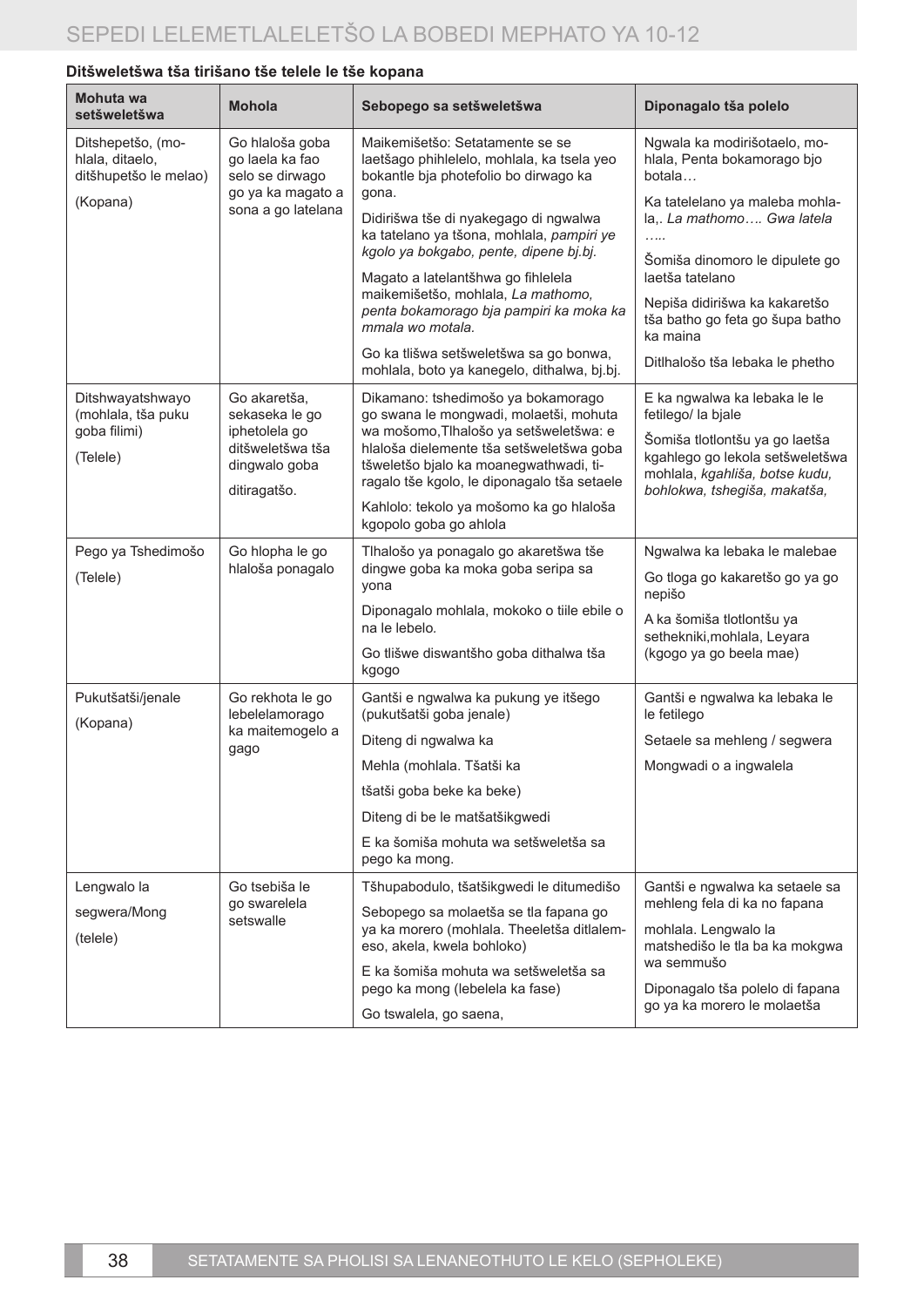| Taletšo, Memo/<br>Poskarata (le phe- | Mohlala: Go<br>laletša yo mongwe<br>go tsenela tiragalo<br>goba modiro goba<br>go dira se sengwe | E ka tšea sebopego sa lengwalo goba<br>karata ya taletšo. E akaretša:                | E ka šomiša setaele sa<br>semmušo goba seo e sego sa                          |  |
|--------------------------------------|--------------------------------------------------------------------------------------------------|--------------------------------------------------------------------------------------|-------------------------------------------------------------------------------|--|
| tolo)<br>(kopana)                    |                                                                                                  | Ka fao tiragalo e lego ka gona                                                       | semmušo                                                                       |  |
|                                      |                                                                                                  | Mo e tlo diragalago gona                                                             | Ka kakaretšo e be ye kopana - e<br>lebantšhe taba thwii                       |  |
|                                      | (taletšo e ka<br>amogelwa goba                                                                   | Letšatšikgwedi le nako                                                               |                                                                               |  |
|                                      | ya ganwa)                                                                                        | E ka akaretša le mohuta wa moaparo wo o<br>nyakegago                                 | E šomiše melao ya dikafoko,<br>mohlala. Ke rata go go mema                    |  |
|                                      |                                                                                                  | Leina la momemiwa                                                                    | Phetolo e be ka mokgwa wa go<br>laetša boikokobetšo mohlala. Ke               |  |
|                                      |                                                                                                  | E ka akaretša go nyakega ga phetolo                                                  | leboga taletšo fela ke maswabi                                                |  |
|                                      |                                                                                                  | E ka ba le elemente ya go bonwa, go                                                  | nka se kgone go ba gona                                                       |  |
|                                      |                                                                                                  | hlangwa                                                                              |                                                                               |  |
|                                      |                                                                                                  | Phetolo e ka ba ka mokgwa wa tsebišo<br>goba lengwalo                                |                                                                               |  |
| Lengwalo la<br>semmušo /Lengwalo     | Mehuta mohla-<br>la, go kgopela                                                                  | Aterese ya mongwadi, letšatšikgwedi,<br>aterese ya moamogedi, ditumedišo             | Gantši le šomiša setaele sa<br>semmušo                                        |  |
| la kgwebo                            | mošomo goba<br>pasari ; go ngon-                                                                 | Le ka ba le sererwa                                                                  | Le šomiša melao ya polelo,                                                    |  |
| (Telele)                             | gorega, kgopelo<br>bj.bj.                                                                        | Sebopego sa molaetša se tla fapana go ya<br>ka morero, mohlala. Lengwalo la go ya go | mohlala. Morena/mohumagadi,<br>wa lena                                        |  |
|                                      |                                                                                                  | morulaganyi,                                                                         | Le ngwalwa ka boripana-l e                                                    |  |
|                                      |                                                                                                  | tswalelo, go saena                                                                   | lebantšhe taba thwii                                                          |  |
| Go tlatša difomo                     | Mehuta mohlala.                                                                                  | Di tla fapana go ya ka morero                                                        | Motho yo a tlatšago fomo a ng-                                                |  |
| (Kopana)                             | Go dira kgope-<br>lo ya mošomo,                                                                  |                                                                                      | wale ka bokopana, ka tshwane-<br>lo, ka semmušo, ka bothakga                  |  |
|                                      | sekgoba yunibesi-                                                                                |                                                                                      | (mongwalo wa gagwe o balege)                                                  |  |
|                                      | thi, bj.bj,                                                                                      |                                                                                      |                                                                               |  |
| Lephephetsebiši,<br>phoustara        | Go hlohleletša<br>motho gore a reke                                                              | Bogolo bjo bonyane: mohlala. Letlakala la<br>A <sub>5</sub>                          | Di bolela thwii le mmadi                                                      |  |
| (Kopana)                             | se sengwe goba a<br>šomiše tirelo                                                                | Dihlogwanatšweletšo slokene goba                                                     | Polelo ye kopana                                                              |  |
|                                      |                                                                                                  | sešupo/loko ya go goga mahlo                                                         | Polelo e šomišwa go huetša<br>mmadi                                           |  |
|                                      |                                                                                                  | Tlhalošo ye kopana ya setšweletšwa                                                   | mohlala. mahlathi, mahla-                                                     |  |
|                                      |                                                                                                  | Lenaneo la dipoelo le tše di neelwago                                                | odi, polelo ya dika go swa-<br>na le poeletšomodumo le                        |  |
|                                      |                                                                                                  | Tshedimošo ya kgokagano mohlala. Web-<br>saete/ nomoro ya mogala                     | tshwantšhišo                                                                  |  |
|                                      |                                                                                                  | E ka ba le elemente ya go bonwa, ya go<br>hlangwa                                    |                                                                               |  |
| Papatšo                              | Go hlohleletša                                                                                   | E ka tšea dibopego tše di fapanego                                                   | Polelo ya dika le dikokwane                                                   |  |
| (Kopana)                             | motho gore a reke<br>se sengwe goba a<br>šomiše tirelo                                           | E šomiša dislokene goba sešupo/loko<br>(logo)                                        | tša theto di šomišwa go hlola<br>khuetšo le go dira gore polelo e<br>gopolege |  |
|                                      |                                                                                                  | E ka ba le elemente ya go bonwa, ya go<br>hlangwa                                    | mohlala. tshwantšhišo,<br>tshwantšhanyo, mothofatšo,                          |  |
|                                      |                                                                                                  | E Somiša dithekniki tša papatšo                                                      | poeletšo, mošito le morethetho                                                |  |
|                                      |                                                                                                  | Tlhamo ya yona e dira gore papatšo e be<br>le kgogedi e be e gopolege                |                                                                               |  |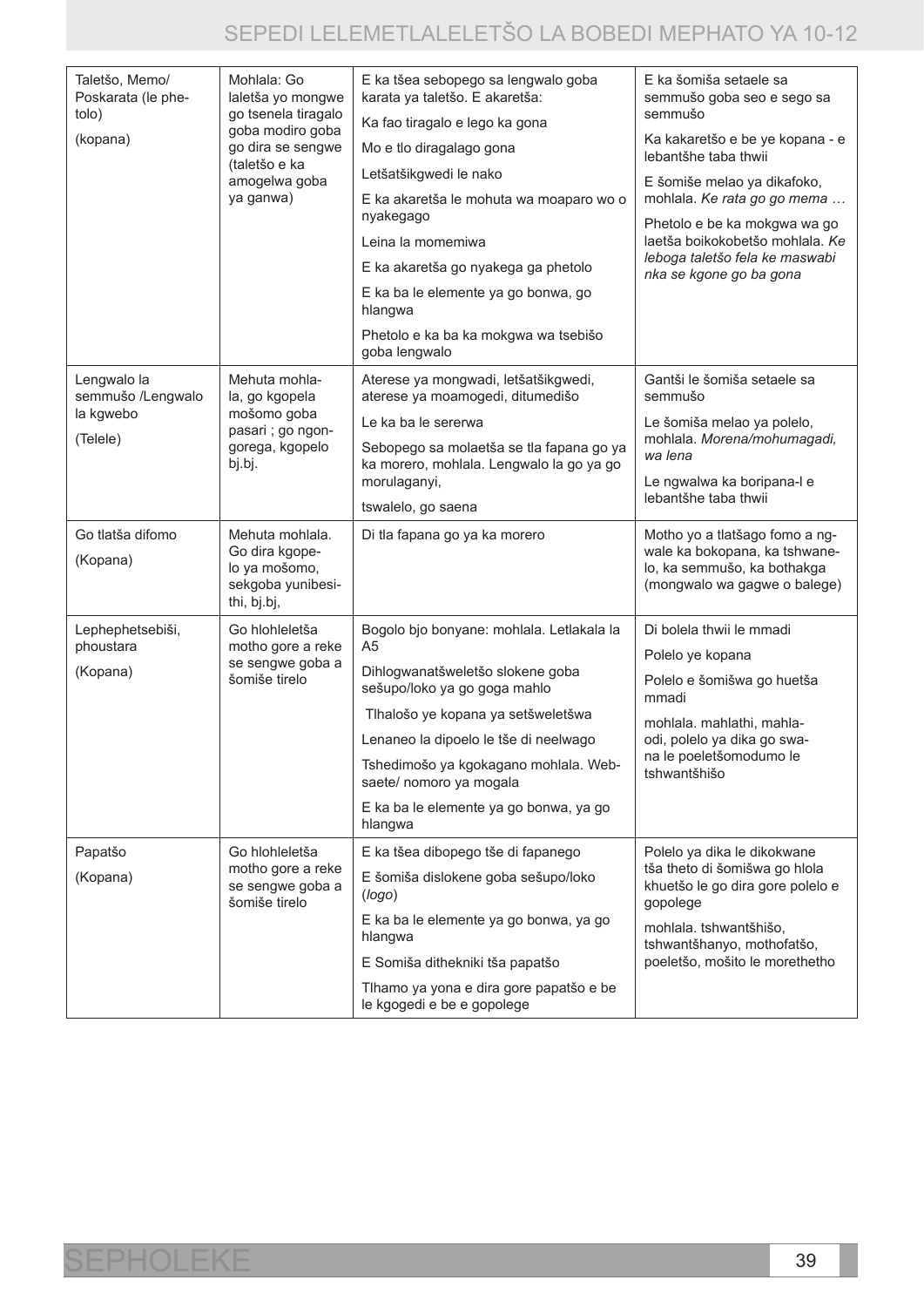| E-meili                                                                                                                                                                                                      | Go tsebiša le go<br>swarelela tswala-<br>no                                                   | • Aterese ya moamogedi- yeo mabakeng<br>a mantši e bago leina la moamogedi<br>le aterese ya tirelo go akaretša naga<br>yeo aterese ya tirelo e lego go yona.<br>Mohlala, lethaboj(leina)@gmail.(tirelo).<br>za (naga)<br>• CC: Ba e ka ba baamogedi ba bangwe<br>bao ba kgopelwago šedi ya go amogela<br>molaetša wa e-meili.<br>· Tabataba/Serutwa: Ye ke kakaretšo ya<br>diteng tša e-meili<br>• Molaetša<br>• Leina la moromedi<br>· Ela hloko: Aterese ya moromedi e<br>itšhupa othometiki goba ka go itiriša<br>ge e-meili e amogelwa. Moromedi a ka<br>kgetha go fa dikgokagano tše dingwe<br>ka botlalomafelelong a molaetša. Se se<br>bitšwa tshaeno. | Polelo-tshwano ya kgokagano                                                                                                                                                                                                                                                                                                                                                                                                                                                |  |
|--------------------------------------------------------------------------------------------------------------------------------------------------------------------------------------------------------------|-----------------------------------------------------------------------------------------------|---------------------------------------------------------------------------------------------------------------------------------------------------------------------------------------------------------------------------------------------------------------------------------------------------------------------------------------------------------------------------------------------------------------------------------------------------------------------------------------------------------------------------------------------------------------------------------------------------------------------------------------------------------------|----------------------------------------------------------------------------------------------------------------------------------------------------------------------------------------------------------------------------------------------------------------------------------------------------------------------------------------------------------------------------------------------------------------------------------------------------------------------------|--|
| Poledišano<br>(Telele)                                                                                                                                                                                       | Ke rekhoto ya go<br>abelana dikgop-<br>olo go tšwa go<br>ntlhatebelelo ya<br>seboledi         | Ge o ngwala poledišana:<br>*ngwala maina a bakgathatema ka let-<br>sogong la nngele la letlakala<br>*Šomiša leswao la kgorwana ka morago<br>ga leina la seboledi<br>*Šomiša mothaladi wo moswa go laetša<br>seboledi se sengwe le se sengwe se<br>seswa.<br>*Hlahla babadi ka go šomiša ditshupase-<br>fala tša go hlaloša seo bakgathatema ba<br>tlilego go se dira/bolela ka go laetša ka<br>mašakaneng<br>*Thala senario pele ga go ngwala                                                                                                                                                                                                                 | Ge poledišano e akaretša ba le-<br>loko goba bagwera ba kgauswai,<br>go šomišwa setaele sa tlwaelo.<br>Difomula tša go tsebega tša<br>dikgopelo, potšišo, ditaelo,<br>ditšhišinyo le dikamanogelo di a<br>šomišwa<br>Ge poledišano e ama batho<br>ba go se tlwaelege, setaele sa<br>poledišano se nyaka tlhalošo e<br>ntšinyana le boleta,<br>Ditshepetšo di tlaleletšwa difo-<br>mula tša go tsebega tša dikgo-<br>pelo, potšišo, ditaelo, ditšhišinyo<br>le dikamanogelo |  |
| Polelo ya go ngwalwa<br>(Telele)                                                                                                                                                                             | Go tsebiša /<br>hlohleletša<br>/ abelana le<br>go šireletša<br>ntlhatebelelo goba<br>kakanyo, | Thoma o be o beakanye setaele se se<br>tlogo šomišwa, neng? kae? ka lebaka la<br>eng? (nepo), mang? (baamogedi ba tshe-<br>dimoso) le eng?<br>Pulo e goga šedi.<br>Hlabolla dintlha gabotse, gomme tlo-<br>gela go šomiša mantšu/dikafoko go<br>fetiša tekanyo mo a bilego a lahlegelwa<br>kemohola.<br>Lekanetša ditshekatsheko le mahlakore a<br>tšhielanano a go a amogelega.<br>Thumo e bohlokwa, fela ga se kakaretšo<br>ya se se ngwadilwego.                                                                                                                                                                                                           | Šomiša mafoko a makopana a<br>dikgopolo tše bonolo, o diriša<br>mehlala ya go tlwaelega.                                                                                                                                                                                                                                                                                                                                                                                   |  |
| Koketšatsebo: Boitsebišophelo le lengwalo la go tiišetša goba kgopelo; melaetša ya SMS; e-meili; fekese, melaetša ye<br>mekopana; mohlala, motšhene wa go amogela melaetša; melaetša ya setšidifatši; bj, bj |                                                                                               |                                                                                                                                                                                                                                                                                                                                                                                                                                                                                                                                                                                                                                                               |                                                                                                                                                                                                                                                                                                                                                                                                                                                                            |  |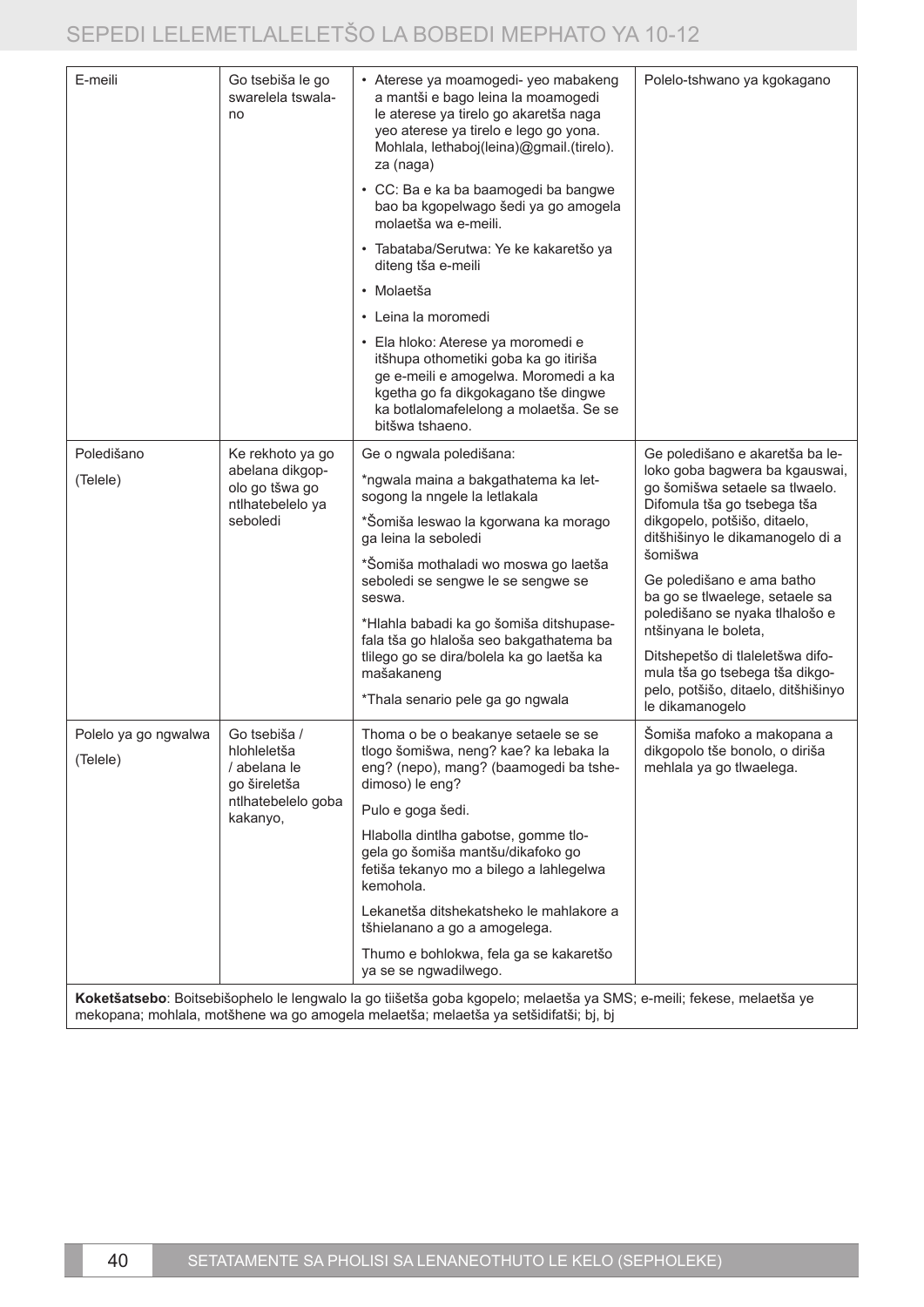| Botelele bja ditšweletšwa tše di tlogo tšweletšwa/ngwalwa                                                                                                                        |                |                      |  |  |
|----------------------------------------------------------------------------------------------------------------------------------------------------------------------------------|----------------|----------------------|--|--|
| <b>Ditšweletšwa</b>                                                                                                                                                              | <b>Mephato</b> | Palo ya mantšu       |  |  |
| Ditaodišo:                                                                                                                                                                       | 10             | 150-180              |  |  |
| Kanegelo, Ngangišano, Kahlaahlo, Tlhaloši, Kgadimo                                                                                                                               | 11             | 180-200              |  |  |
|                                                                                                                                                                                  | 12             | 200-250              |  |  |
|                                                                                                                                                                                  |                |                      |  |  |
| Ditšweletšwa tša tirišano tše telele:                                                                                                                                            | $10 - 12$      | 80-100 (diteng fela) |  |  |
| Mangwalo a segwera/semmušo (go dira kgopelo / pelaelo/<br>a kgwebo/ ditebogo/ lebogiša/ matsedišo) / pego e kopana /<br>tshwayotshwayo ya puku goba ya filimi//polelo/poledišano |                |                      |  |  |
|                                                                                                                                                                                  |                |                      |  |  |
| Ditšweletšwa tša tirišano tše kopana:                                                                                                                                            | $10 - 12$      | 50-70                |  |  |
| Dipapatšo/ Pukutšatši/ Diposkarata/ dikarata tša taletšo/ Go tlatša<br>difomo/Ditšhupetšo / Ditaelo/Maphephetsebiši/Diphoustara/die-<br>meile                                    |                |                      |  |  |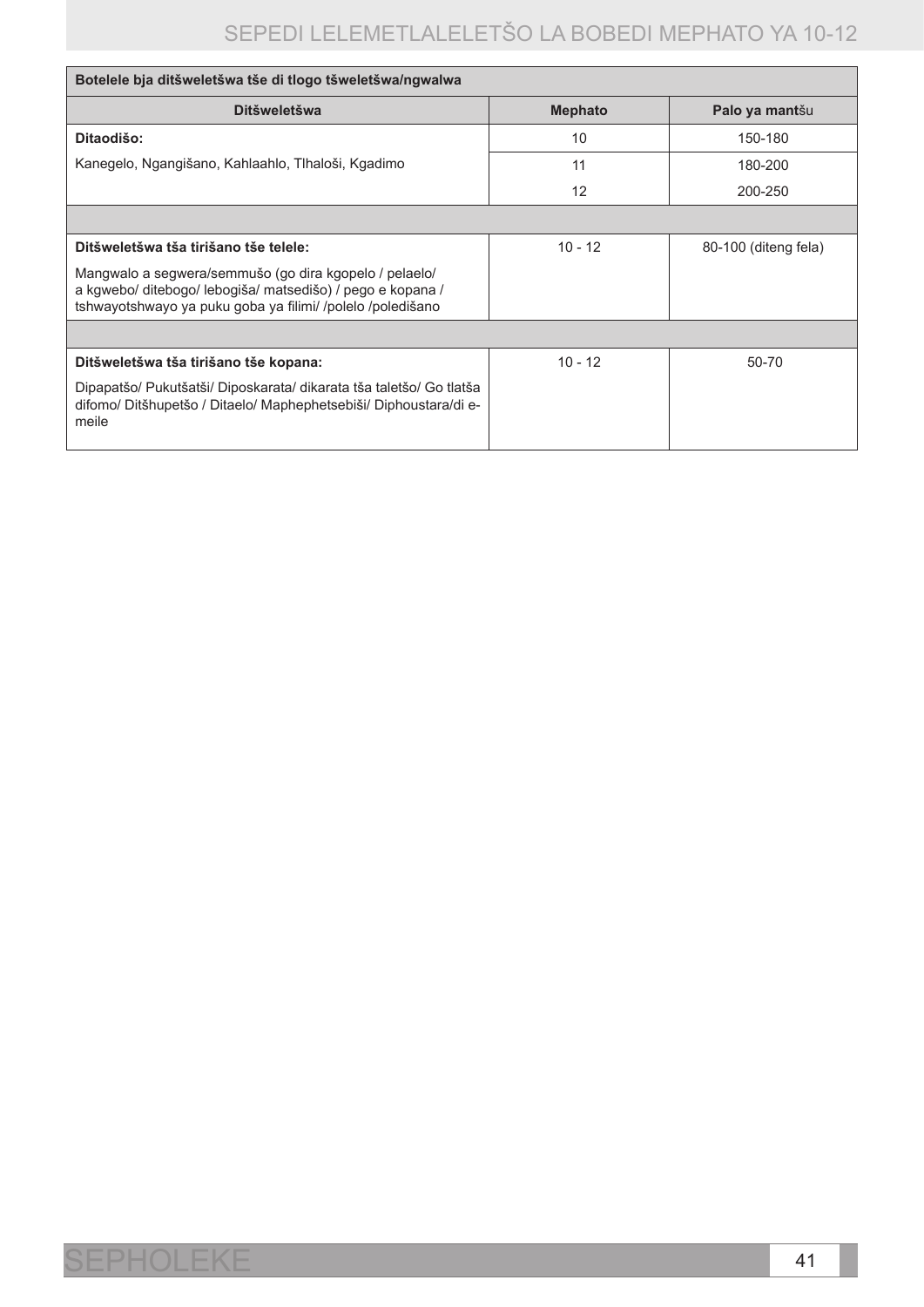#### $3.4$ **3.4 DIBOPEGO LE MELAO YA TŠHOMIŠO YA POLELO - LENANEO LA TŠHUPETŠO**

Dibopego le melao ya tšhomišo ya polelo ye e latelago e tla rutwa dikamanong tša go bala le go ngwala, gape bjalo ka karolo ya lenaneo peakanyo la thutapolelo. Tše dingwe tša dibopego le melao ya tšhomišo ya polelo di tla be di šetše di rutilwe go mephato ya go feta di ka nyaka go boeletšwa gape. Dibopego tše dingwe tša thutapolelo di thoma go rutwa go Mephato ya 10 - 12

#### **DIBOPEGO LE MELAO YA TŠHOMIŠO YA POLELO**

#### **Kgodišo ya tlotlontšu le tšhomišo ya polelo**

Mahlalošagotee, malatodi, diparonimi, pholisemi, homonimi, lentšu le tee sebakeng sa lefoko,

Dikapolelo (dika, diema, dikapolelo tshwantšhišo, tshwantšhanyo, mothofatšo, phetolaina, pheteletšo, kgegeo, tshotlo, phefolo)

*(Koketšatsebo: kodutlo, kgakantšho, papadišantšu, polelo ya go fihla taba, tlhagišo ya taba ka bohlale, lithosese, anthisese, mainahlangwa ka medumo)*

Dikapolelo / dika / diema

maadingwa, a a filwego, mantšu a mafsa (dineolotšiseme) le ethimolotši (tlhago ya mantšu)

Diripa tša lentšu: Dihlogo, medu le meselana

| Dibopego tša lefoko | <b>Mehuta</b>                                                                                                      |
|---------------------|--------------------------------------------------------------------------------------------------------------------|
| Maina               | Maina a go balega (mohlala. setulo/ditulo) le maina a go se balege (mohlala. meetse, mabu)                         |
|                     | Dinomoro (tša botee le bontši), ngwana/bana                                                                        |
|                     | Maina a go hloka botee le bontši, mohlala. meetse, madi                                                            |
|                     | Maina a tlhago (mohlala. Mosadi, monna, mohlare) le mainaina (mohlala. Tshwanelo, Kau)                             |
|                     | Mainakgopolo, mohlala. lerato, letšhogo, tlhompho, potego                                                          |
|                     | Marui, dijo tša bana, puku ya mošemane                                                                             |
|                     | Mainakgoboko (motšhitšhi wa dinose, mohlape wa dikgomo)                                                            |
| Dihlogo le meselana | Dihlogo tše fapanego go ya ka magoro a maina, mohlala basadi, gaTau                                                |
|                     | Meselana ye e hlomesetšwago diripeng tša polelo, mohlala: madiring, maineng, mahlathing;<br>ikgata, nokeng, gatela |
| Mašala              | Mašalašala: Nna, wena, yena, yona, rena, bona (mohlala. O bala puku.)                                              |
|                     | Mašalašupi: ba, yo, bao, bale, tše, tšeo, yola (Ke rekela yola nama)                                               |
|                     | Lešalašupi-leba: šeba, še, šefa, šele, šedio, mohlala (monna šo)                                                   |
|                     | Lešalaohle: yohle, ohle, tšohle, gohle, lohle, mohlala, (batho bohle ba ile)                                       |
|                     | Lešalathuo: ya ka, ya geno, ya gabo, ya gagwe, ya rena, mohlala, (dikgomo tšešo)                                   |
| Mahlathi            | Lehlathi la mokgwa, mohlala. O mmethile gampe                                                                      |
|                     | Lehlathi la nako, mohlala. Ba tlile maabane                                                                        |
|                     | Lehlathi la felo, mohlala. Koko o apea ka ntlong                                                                   |
| Mahlaodi            | Lehlaodi la sebopego- Letago ke mošemane yo mobotse                                                                |
|                     | Lehlaodi la mmala- Sefatanaga se sehubedu se fetile                                                                |
|                     | Lehlaodi la palo-O na le dikgomo tše tshela                                                                        |
| Maamanyi            | Sehlophantšu sa lediri:                                                                                            |
|                     | Leamanyidiri la tebanyi, mohlala, ba ba jago                                                                       |
|                     | Leamanyidiri la tharedi, mohlala, dikgomo tše mošemane a di dišago.                                                |
|                     | Sehlophantšu sa lehlathi:                                                                                          |
|                     | Leamanyiina le leamanyihlathi, mohlala lešela la boleta (leina), lešela le le bjang(lehlathi)                      |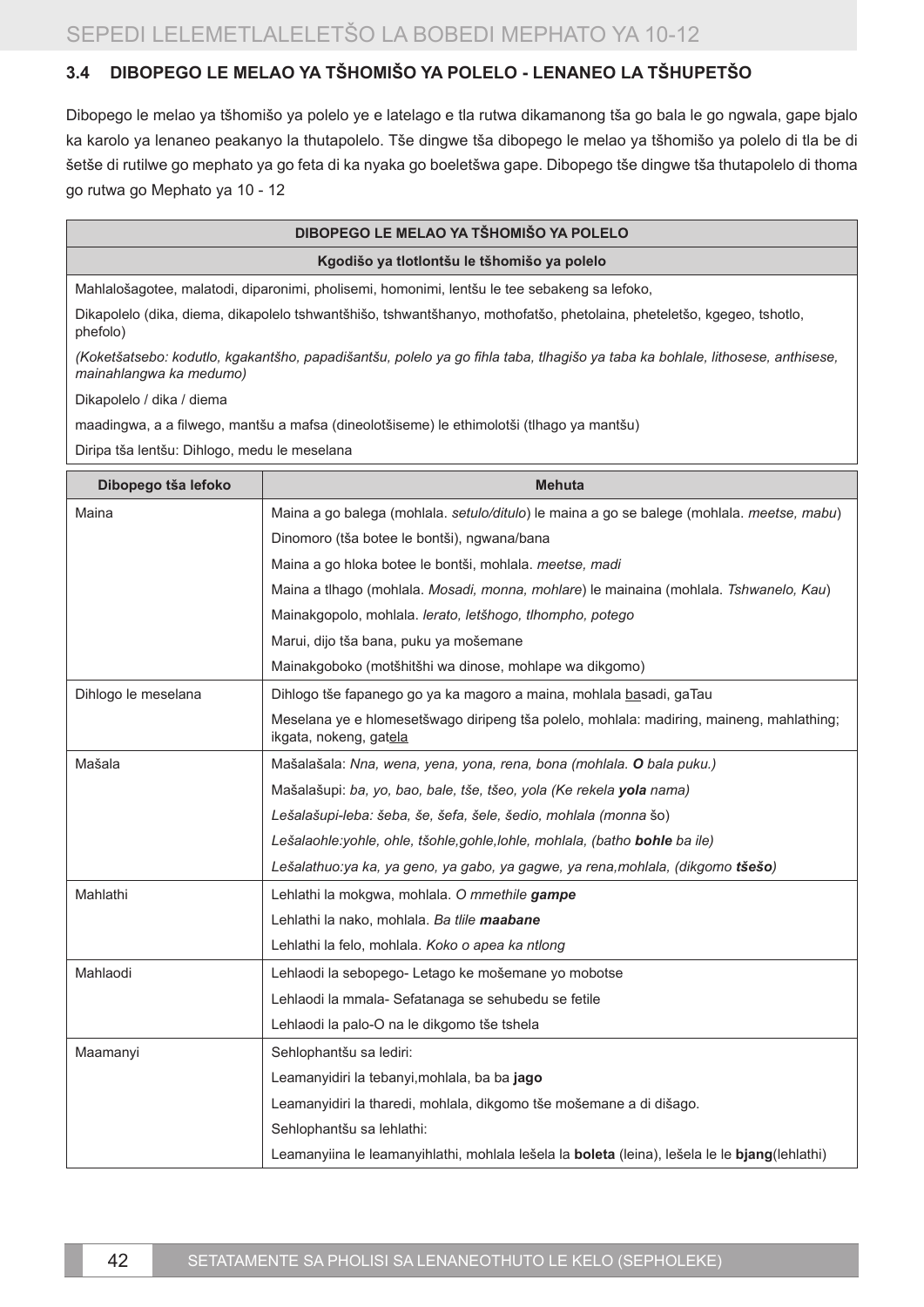| Madiri          | Lefetedi le lefeledi                                                                                                              |
|-----------------|-----------------------------------------------------------------------------------------------------------------------------------|
|                 | Lefeledi, mohlala, Ngwala o a lla                                                                                                 |
|                 | Lefetedi, mohlala. Ngwana o Ilela letswele.                                                                                       |
| Lebaka / mabaka | Lebjale mohlala, ke sepela le wena.                                                                                               |
|                 | Lefetile, mohlala, Ke sepetše le yena.                                                                                            |
|                 | Letlago, mohlala, Ke tla sepela le wena                                                                                           |
| Makgokedi       | Lekgoka sediri, mohlala mosadi o apeile.                                                                                          |
|                 | Lekgokasedirwa, mohlala, nama e apeliwe ke mosadi, ba mo file nama.                                                               |
|                 | Lekgokarui, mohlala, dikgomo tša ka.                                                                                              |
|                 | Poeletšo                                                                                                                          |
| Mathuši         | A tlhago, mohlala, napa, tšama, nama, (o tšama a opela)                                                                           |
|                 | A go ba madiri, mohlala, letšatši le šetše le sobetše                                                                             |
|                 | A go hlola modirišo, mohlala, o nyaka go sepela                                                                                   |
|                 | A go kopanafatšwa, mohlala, ke tlile go go botša > ke tlilo go botša                                                              |
| Medirišo        | Kgonego - lebopi la 'ka', tlwaelo - 'hlwa', 'fela',, peelano- mafoko a dithabe tše pedi - ye nn-<br>gwe e lithekgile ka ye nngwe. |
| Polelotirišwa   | Lebjale, mohlala. Mojako o notlelwa ka iri ya pele.                                                                               |
|                 | Lefetile, mohlala, mojako o be o notletšwe.                                                                                       |
|                 | Letlago, mohlala. Mojako o tla notlelwa ka iri ya pele.                                                                           |
|                 |                                                                                                                                   |

| Melao va tšhomišo va polelo              |                                                                                                                |  |  |
|------------------------------------------|----------------------------------------------------------------------------------------------------------------|--|--|
| Maswaodikga                              | Dihlakakgolo, fegelwana, ditsebjana, khutlopedi, go thalela, sekakhutlo, lenalana, tlami,<br>thaladi, mašakana |  |  |
| <b>Mopeleto</b>                          | Patrone ya mopeleto, Melao ya mopeleto le melao, Khutsofatšo, Diakronimi                                       |  |  |
| Kgokagano le kgaogano ya mantšu          |                                                                                                                |  |  |
| Temogo ya tšhomišo ya polelo ka tsinkelo |                                                                                                                |  |  |

• Polelo ya go tsoša maikutlo le ya go jabetša

• Polelo ya go sekamela ka lehlakoreng le tee le ya kgethologanyo, le ya go bona dilo ka leihlo le tee

• Dikakanyo le go hlaloša khuetšo ya tšona

• Tlhalošo ya go rarela le ya pepeneneng go tšwa go dintlha tše filwego

• Tlhalošothwii le ya seka

• Mohola wa go akaretša goba go tlogela tshedimošo

• Ntlhatebelelo ya mongwadi/mohlagiši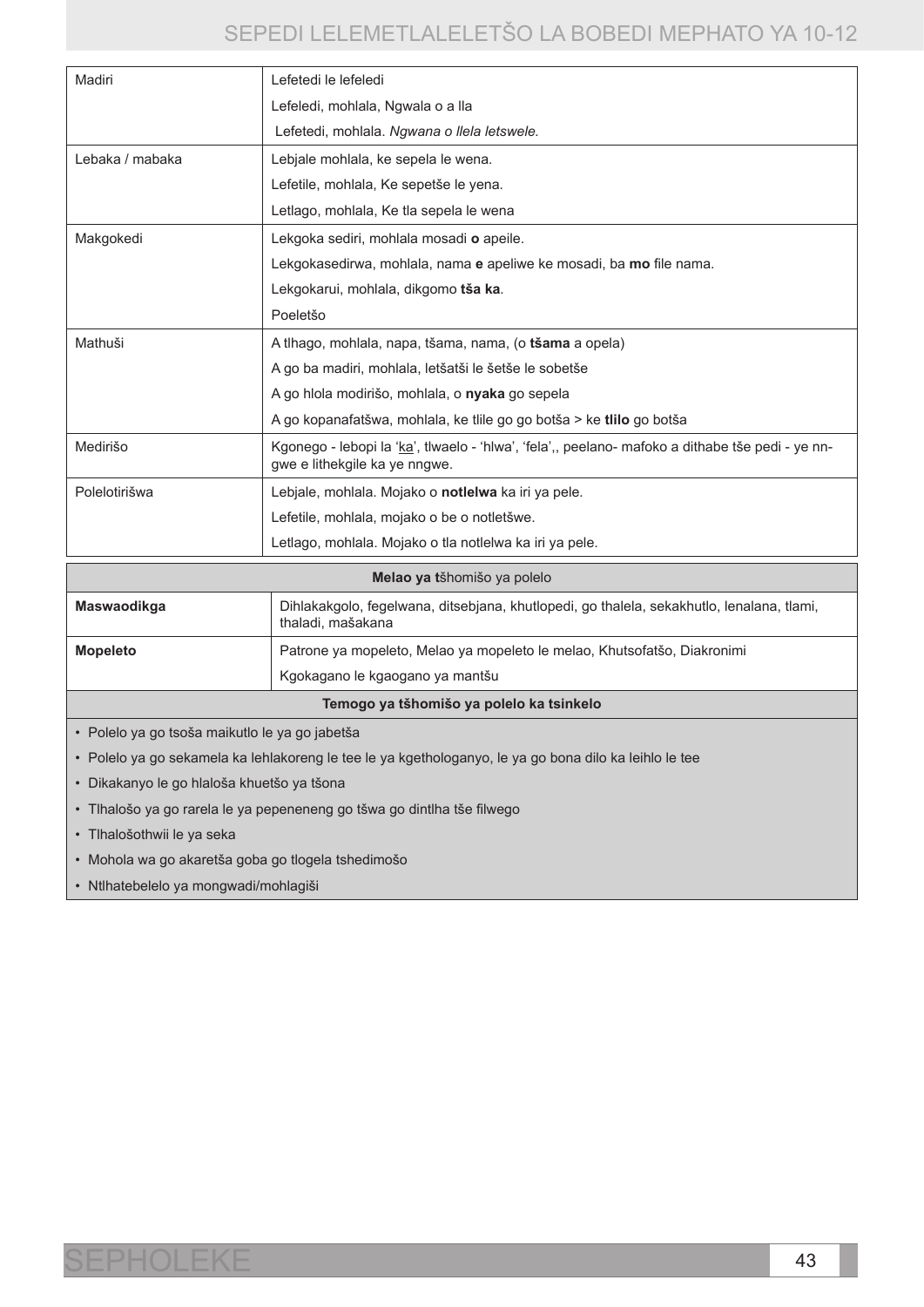### **3.5. PEAKANYO YA GO RUTA**

Tokomane ye e šišinya gore leboo le lengwe le le lengwe le tla akaretša yuniti e tee goba go feta fao yeo e nepišago mabokgoni a: go theeletša, go bolela, go bala, go bogela, go ngwala, go hlagiša le thutapolelo. Leboo le lengwe le le lengwe le tla tšweletšwa mešongwana yeo barutwana ba swanetšego go ithuta yona, go bala goba go bogela bontši bja ditšweletšwa tša bomolomo, tša go ngwalwa le tša go bonwa. Go leboo le lengwe le le lengwe mešongwana e tla dirwa go goka šedi ya morutwana go thutapolelo ye e nepagetšego le dibopego tša dipuku. Mo lebakeng la ngwaga ka moka, tekano ya maboo a a 18 e tla akaretša dikarolo ka moka tša lenaneothuto ka dibeke tše 36. Go tlaleletša seo, maemo a kgatelopele go makala ka moka a tla oketšega go tloga go kotara go ya go ye nngwe, le go tloga ngwageng go ya go wo mongwe, go feta mengwaga ye meraro, barutwana ba tla be ba loketše go ngwala Tlhahlobo ya mafelelo a ngwaga ya Mphato wa 12. Ka gona kgatelo pele e ba karolo ya peakanyo ya mananeo a go ithuta. Sebopego se se fa barutiši le barutwana dibaka tša go bopa dikamano, go lomaganya tlotlontšu le go itlwaetša dibopego tša polelo ka beke tše pedi pele ba ka fetela go mabokgoni a mangwe. Se sengwe gape, e tliša diphapano gomme e ka dirišetšwa dikgahlego tša sehlopha. Mohlala, "Kgwele ya maoto" e be e le morero wo o tlwaelegilego ka nako ya Sebjana sa lefase, fela e ka latelwa ke leboo la manyalo a setšo goba go tlhokomelo ye botse ya tikologo.

#### **Polelo ye e logagantšwego ya go ruta: leboo la go ruta**

Ka setlwaedi, togaganyo e akanya mehuta: mehuta ya mešongwana, ya ditšweletšwa le dikgwekgwe. Ge o hlama leboo la dibeke tše pedi ka togaganyo, morutiši a ka kgoboketša mešongwana ye e lego mabapi le sererwa, mohlala. Lefase la mošomo, taba, mohlala, phetogo ya tša leratadima, setšweletšwa, bokgoni go tšwa go lenaneongthuto, mohlala. Ngagišano, ngangišano ya go ngwalwa, dibopego tša ngangišano, goba setšweletšwa goba sehlopha sa ditšweletšwa go tšwa go " Ditšweletšwa tše di šomišitšwego go ruta mabokgoni a polelo ka togaganyo". Tatelano ya dithutišo tša leboo la dibeke tše pedi e ka latelana mokgwa wo mongwe le wo mongwe, mohlala. Leboo le ka thoma ka go bala, la tšwela pele ka kahlaahlo (go bolela) yeo e latelwago ke go ngwala. E ka ba setšweletšwa sa puku ye e kgethilwego (mo go hlokegago) goba setšweletšwa se sengwe se ka šomišwa mešongwaneng ye e hlalošitšwego ka fase.

Morutiši o swanetše go kgetha dipuku tša go bala thutong ya setšweletšwa sa dingwalo. E ka ba sehlopha sa direto, padi, sehlopha sa dikanegelokopana, terama goba thutofilimi (lebelela "Ditšweletšwa tše di šomišitšwego go ruta mabokgoni a polelo ka togaganyo.") Tše di tšwelela bjalo ka Go bala le Go bogela ka gare ga Peakanyo ya go Ruta e le **setšweletšwa sa tee-lesomeseswai (Mphato wa 12)**. Morutiši a ka kgetha go ruta setšweletšwa ka tatelano ye nngwe le ye nngwe goba a šielantšhe direto le dikanegelokopana**.** Ge morutiši a kgetha setšweletšwa se se telele sa go tšwele pele bjalo ka padi, terama goba thutofilimi go šišintšwe gore a tšwele pele ka go e ruta gore barutwana ba se lebale thulaganyo le baanegwa ka botlalo. Ge padi, terama goba thutofilimi e kgethilwe,morutiši o tla swanelwa ke go arola setšweletšwa ka diripa tše ntši tša go lekana nako ye e filwego ka gare ga Peakanyo ya Go ruta, mohlala, diyuniti tše 10 ge e le gore di swanetše go rutwa go dikotara tše pedi tša mathomo tša Mphato wa 10. Diyuniti tše di ka ba dikgaolo tše 10, dikarolo tše10 tša tiragatšo goba ditemana tše 10 tša thutofilimi yeo e dirišago mekgwanakgwana ya go bala ka tsenelelo go hwetša tlhalošo le mohola. Dikgaolo tša go tlaleletša tša mošomo di tla balwa bjalo ka mošomo wa gae goba karolo ya lenaneo la koketšo ya go bala.

Lenaneothuto le le hlagiša nepišo ya pepeneneng ya thutapolelo. Ka setlwaedi, thutapolelo e tla tšea tekanyo ye e ka bago iri e tee mo tekanong ya dibeke tše dingwe le tše dingwe tše pedi, seripa se sengwe se rutwa ka go dikamano ge go ngwalwa le ge go balwa, mola se sengwe se tla rutwa thwii. Go tlaleletša go ruta thutapolelo ye e beakantšwego, go tla ba le dithuto tša tlaleletšo goba diphošollo tša thutapolelo tše di tšwago go diphošo tša mešomo ya go ngwalwa ya barutwana.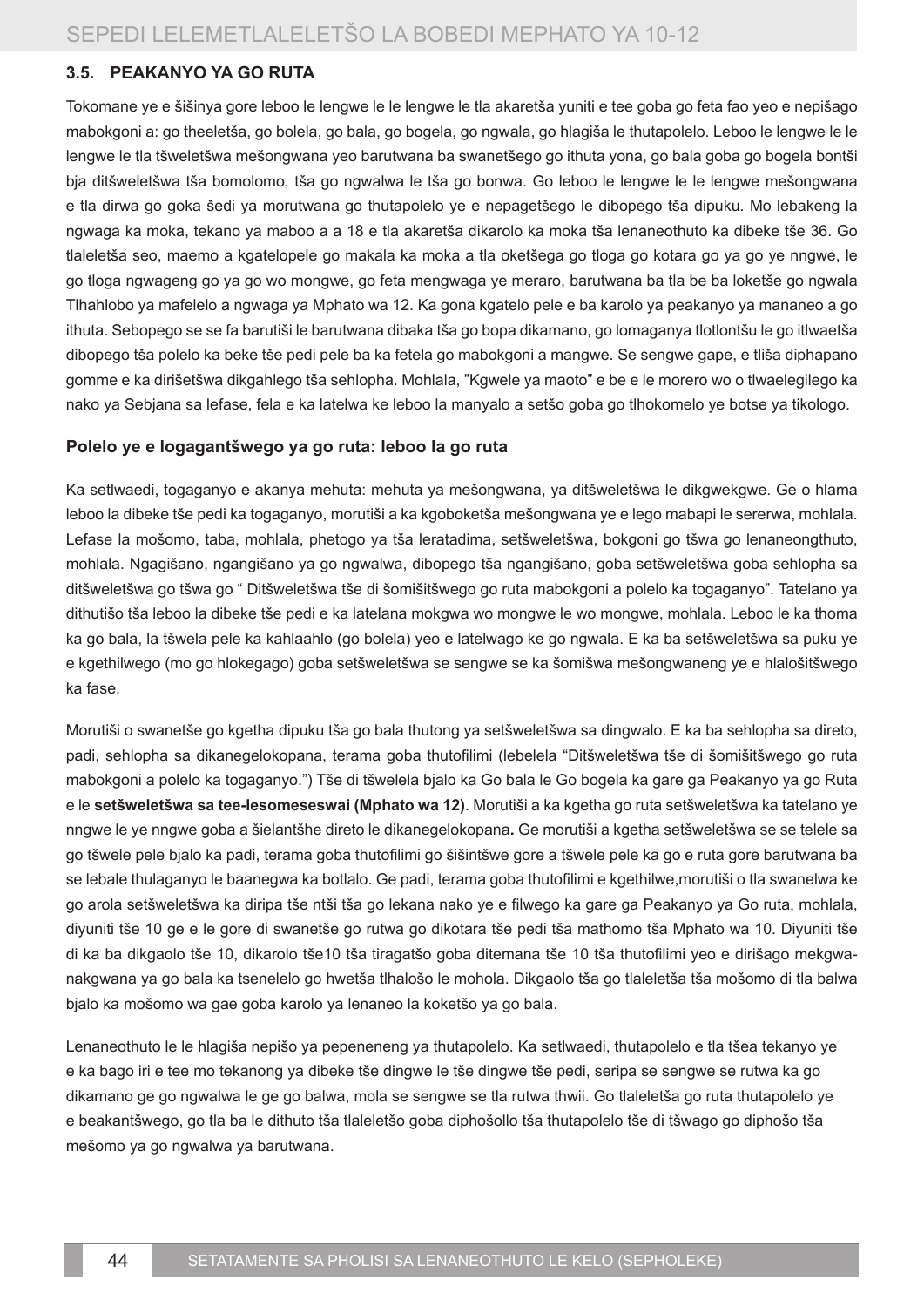| Dikgwekgwe tšeo di akantšwego - Lenaneo le le lebelelwago |                                     |  |  |
|-----------------------------------------------------------|-------------------------------------|--|--|
| • Kgokagano                                               | • Mmino                             |  |  |
| • Setšo                                                   | · Setšhaba sa gešo                  |  |  |
| • Ditoro                                                  | • Naga ya gešo                      |  |  |
| $\cdot$ Thuto                                             | • Tlhago / Tikologo                 |  |  |
| • Meletlo                                                 | • Dipolitiki                        |  |  |
| • Tša maphelo                                             | • Tša sedumedi                      |  |  |
| · Boitsebišo / botšo                                      | • Go ba mohlala / mmotlolo          |  |  |
| • Mešomo / tšhelete                                       | • Dipapadi                          |  |  |
| • Molao                                                   | • Teknolotši                        |  |  |
| · Boithabišo / Ditlošabodutu                              | • Tša boeti                         |  |  |
| • Lerato / Lethabo / Segwera                              | Bophelo bja setoropong / maeng<br>٠ |  |  |

### **Go fetolela Peakanyo ya go Ruta go mešongwana ya go ruta le go ithuta**

Mohlala wa go thewa godimo ga Peakanyo ya go Ruta ya Mphato wa 10, kotara ya 3, dibeke tša 23 le 24 (dithutišo tša metsotso ye 12 x 40) di lekana le diiri tše 8 tša go ruta.

| <b>Dibeke</b>           | Go theeletša le Go<br>bolela<br>Iri e tee                                                                                                                                                               | Go bala le Go bogela<br>Iri tše 4                                                                                                                                                    | Go ngwala le Go hlagiša<br>Iri tše 4                                                                                                                                                                                                                                                                                                                                                                         | Dibopego le tšhomišo<br>ya polelo<br>Iri e 1 (ka mokgwa<br>wa togaganyo le go<br>bonagala (ntle le<br>togaganyo)            |
|-------------------------|---------------------------------------------------------------------------------------------------------------------------------------------------------------------------------------------------------|--------------------------------------------------------------------------------------------------------------------------------------------------------------------------------------|--------------------------------------------------------------------------------------------------------------------------------------------------------------------------------------------------------------------------------------------------------------------------------------------------------------------------------------------------------------------------------------------------------------|-----------------------------------------------------------------------------------------------------------------------------|
| $\overline{a}$<br>23 le | Go theeleletša<br>kgokagano/tsenelelano:<br>Go theeletša le go<br>hlagiša, mohl, melaetša<br>ye mekopana/ ditaelo /<br>ditsebišo<br>Polelo ye e sego ya<br>semmušo:<br>Go bapala karolo ya yo<br>mongwe | Go balela kwešišo:<br>Kgodišo ya tlotlontšu le<br>tšhomišo ya polelo<br>Setšweletšwa sa<br>sengwalo / puku:<br>Go bala setšweletšwa<br>sa sengwalo o balela<br>kgahlegelo le kwešišo | Setšweletšwa sa tirišano<br>se sekopa:<br>Ngwala molaetša wo<br>mokopana, mohl, emeili/<br>molaetša wa setšidiftši/<br>molaetša wa motšhene<br>wa go araba melaetša<br>Tsepamela go:<br>Magato a go ngwala<br>Go beakanya, go ngwala<br>dingwalwakakanywa, go<br>boeletša, go hlokola, go<br>phošolla le go hlagiša<br>Sebopego sa<br>setšweletšwa le<br>diponagalo tša tšhomišo<br>ya polelo (lebelela 3.3) | Tiišetša taelo<br>Sebopego sa polelo:<br>Hlogotaba le dintlha tša<br>go thekga<br>Madiri a mabaka<br>Tlotlontšu go dikamano |

**Kgwekgwe ya leboo: Go fa le go iphetolela go dikakanyo. Kgwekgwetlaleletšo: fešene le mmele**

#### **Thutišo ya 1: (bomolomo/orale)**

- Matseno: Theeletša setšweletšwa sa go ba le tlotlontšu ya malebana le kgwekgwe.
- Hlaloša tlotlontšu ye e sa tlwaelegago.
- Mošomo wa gae: Mešongwana ya tlotlontšu ye e sa tlwaelegago.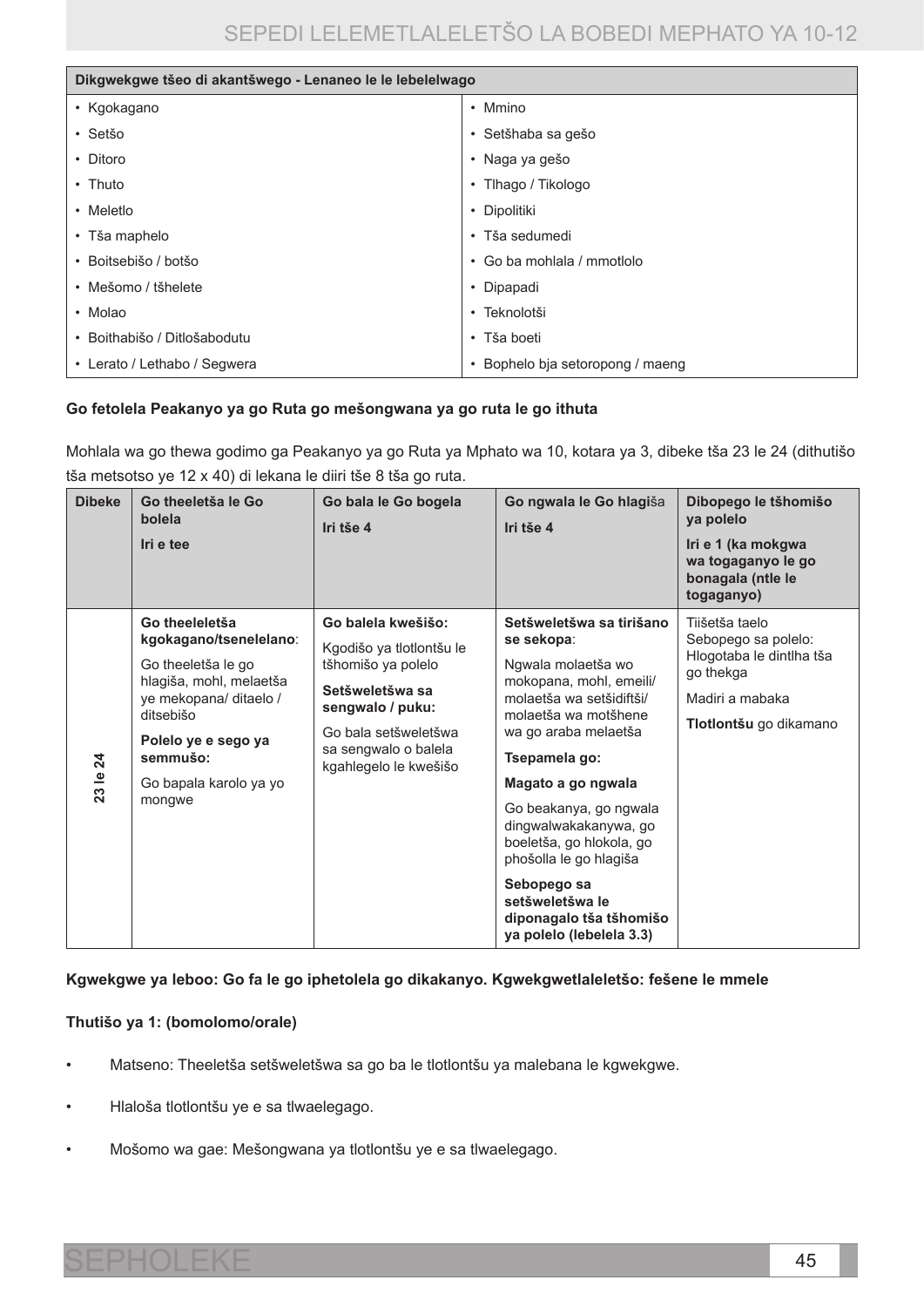### **Thutišo ya 2: (bomolomo/orale)**

• Theeletša (gararo) setšweletšwa, mohlala, melaetša yeo e tlogetšwego motšheneng wa go araba melaetša, Barutwana ba a theeletša gomme ba nagana ka mehlala ya bona ya melaetša ye mekopana, yeo ba abelanago le baMphato

Mošomo wa gae: Ngwala, mohlala, melaetša ye 2 ya mehlala ya bona ya melaetša ye mekopana

**Thutišo ya 3: (bomolomo/orale)** Mohlala, Bapala karolo ya yo mongwe ka go mema mogwera go ya lefelong le lengwe.

• Morutiši o dira lenaneo la diphošo tša go tlwaelega gomme a fe barutwana dikarabo ba ka

### **Thutišo ya 4: (go bala)**

- Bala mohlala, sereto ka ga segwera.
- Tlhalošo ya tlotlontšu ye e sa tlwaelegago. Hlatholla go netefatša kwešišo ya tekatlhaloganyo.

### **Thutišo ya 5 (go bala)**

- Dipotšišo tša tekatlhaloganyo (tša go ngwalwa)tša setšweletšwa sa thutišo ya 4.
- Bala melaetša e se mekae ya melaetša.
- Mošomo poeletšo wa thutapolelo go tšwa diphošong tša mošomo wo o swailwego thutišong ya 2. Mošomo wa gae.

#### **Thutišo ya 6: (go bala le thutapolelo)**

- Diponagalo tša setšweletšwa sa tše dingwe tša thutapolelo tše di logagantšwego.
- Sekaseka sebopego sa melaetša ya go fapana ye mekopana.
- Mošomo wa gae: Mešongwana ya thutapolelo. **Thutišo ya 7: (go bala le togaganyo ya thutapolelo)**

#### **Go swaya mošomo wa gae**

• Tiišetša diponagalo tša thutapolelo ya thutišo ya 6.

#### **Thutišo ya 8: (go ngwala)**

- Mošongwana wa pele ga go bala: Bala, mohlala, emaili ya mogwera ya go mema barutwana go tla moletlong,
- Hlatholla diponagalo tša go ngwala melaetša ye mekopana, mohlala, emeili / dinoutse setšidifatšing / melaetša motšheneng wa go araba.
- Mošomo wa gae: Tlotlontšu mantšu ao a sa tlwaelegago setšweletšweng (Mošomo wa Pukuntšu) Moithuti yo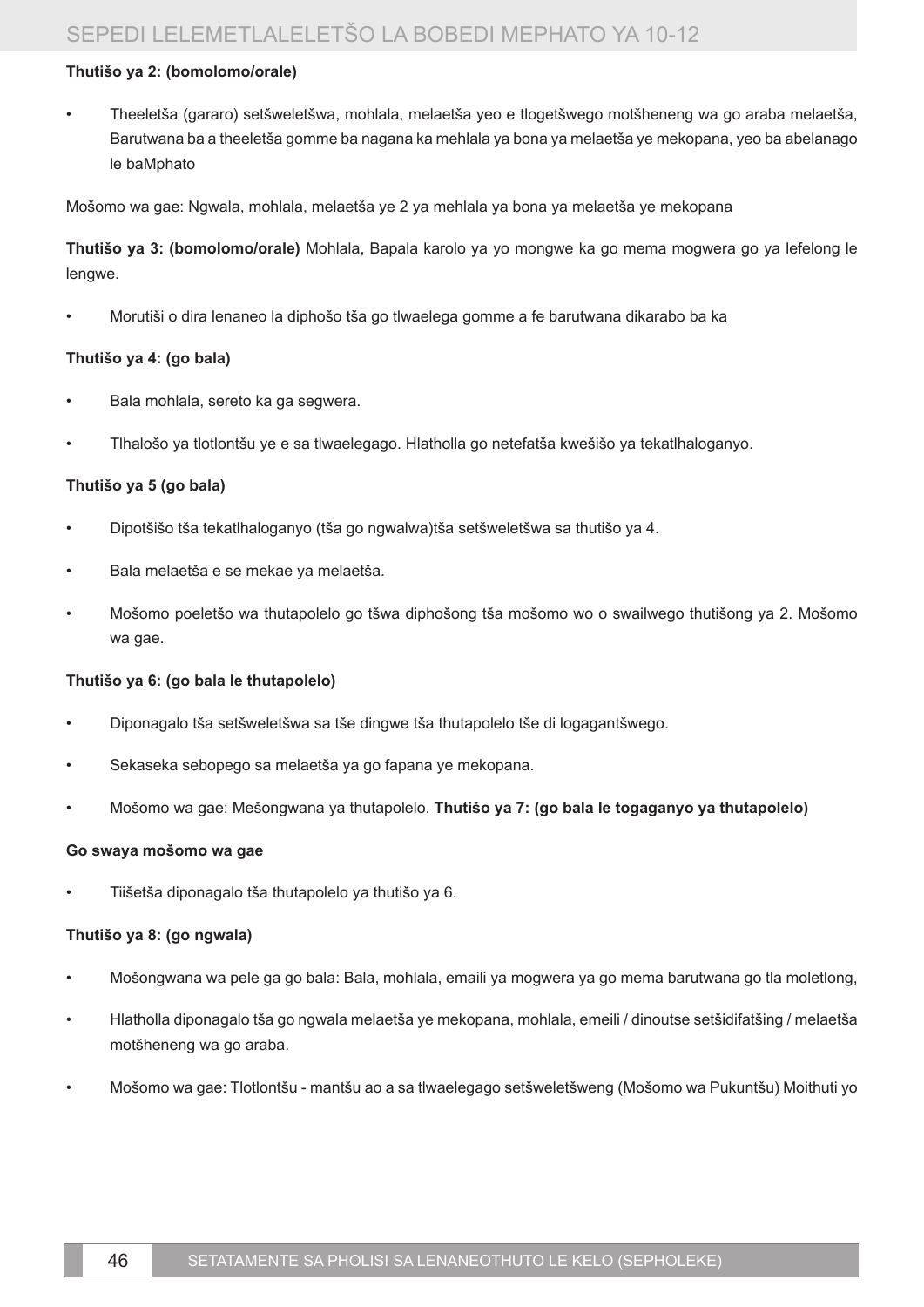### **Thutišo ya 9: (go ngwala)**

- Barutwana ba beakanya ka go ngwala, mohlala, ba araba lengwalo la mogwera mo go thutišo 8.
- Go ngwala sengwalwakakanywa sa mathomo.

#### **Thutišo ya 10: (hlakantšhitšwe)**

• Barutwana ba theeletša le go bala mohlala wa memo ya mohuta wo mongwe, mohlala, poledišano.

Barutwana ba memana go tla mafelong a go fapana ba diriša tlotlontšu ye e sa tlwaelegago ya thutišo 8 ba gopola le dipoelo tša thutišo 3 (bomolomo).

### **Thutišo ya 11 (hlakantšhitšwe)**

- Morutiši o fa dipoelo tša dophošo tše di tlwaelegilego ge go ngwalwa sengwalwakakanywa sa mathomo.
- Diponagalo tša thutapolelo tše di logagantšhitšwego.
- Mošomo poeletšo wa diponagalo tša thutapolelo.

### **Thutišo ya 12 (go ngwala)**

- Go ngwala setšweletšwa sa mafelelo.
- Barutwana ba bala mešongwana ya barutwana ba bangwe bjalo ka mošomo wa ka morago ga go ngwala.

Dipeakanyo tša go Ruta tša mephato ya 10, 11 le 12 di filwe matlakaleng a a latelago. Hle, ela hloko gore tše e no ba MEHLALA fela ya go beakanya ka fao go ka rutwago Lelemetlaleletšo la Bobedi nako ya ngwaga ka moka.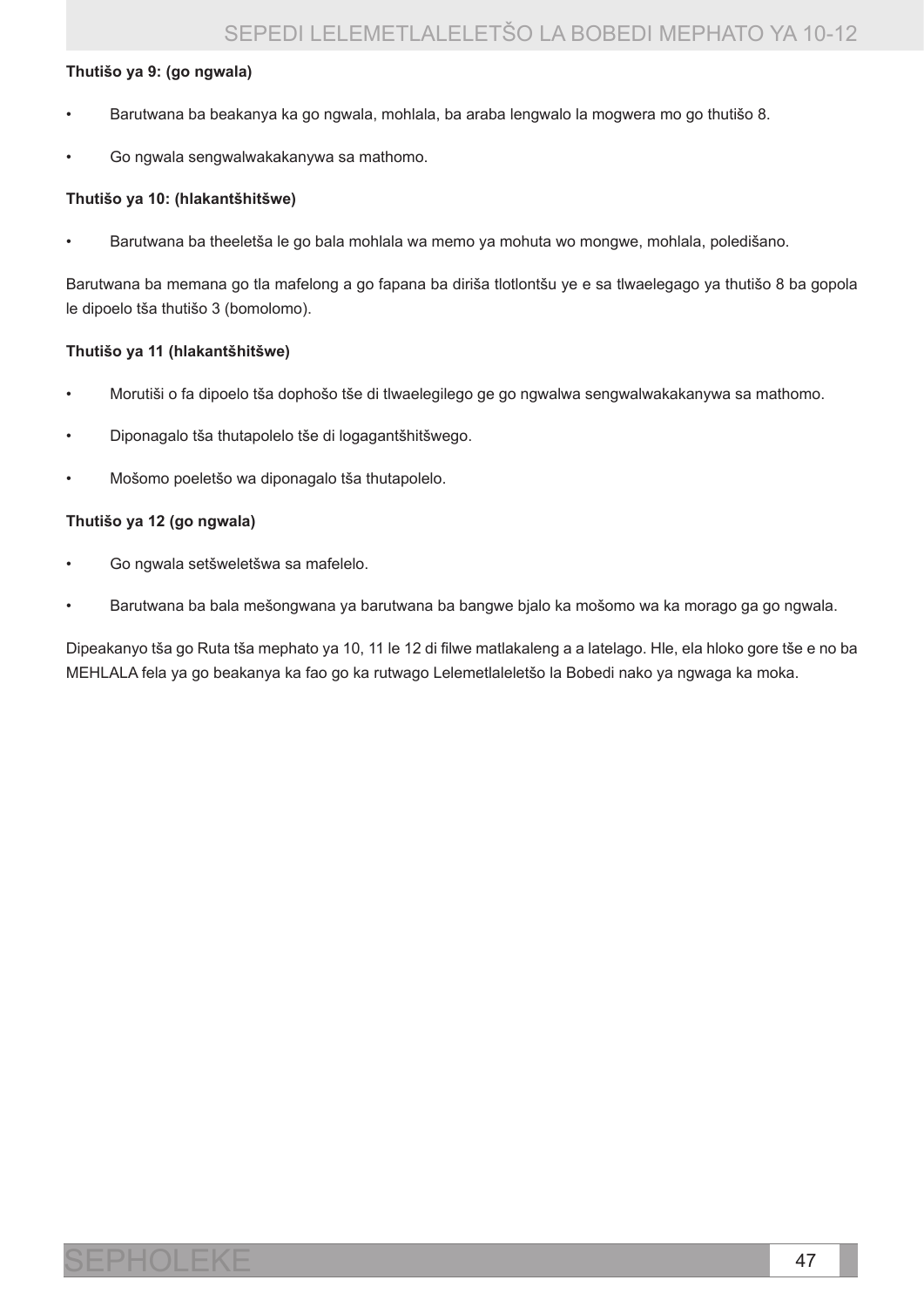### **3.5.1 PEAKANYO YA GO RUTA YA MPHATO WA 10**

|                    | <b>MPHATO WA 10 KOTARA YA 1</b>                                                                                                                                      |                                                                                                                                                                                                                                                                                                                                                                                                 |                                                                                                                                                                                                                                                                                                                                                                                                                                                                                                         |                                                                                                                                                                                                                                                                                                                |  |
|--------------------|----------------------------------------------------------------------------------------------------------------------------------------------------------------------|-------------------------------------------------------------------------------------------------------------------------------------------------------------------------------------------------------------------------------------------------------------------------------------------------------------------------------------------------------------------------------------------------|---------------------------------------------------------------------------------------------------------------------------------------------------------------------------------------------------------------------------------------------------------------------------------------------------------------------------------------------------------------------------------------------------------------------------------------------------------------------------------------------------------|----------------------------------------------------------------------------------------------------------------------------------------------------------------------------------------------------------------------------------------------------------------------------------------------------------------|--|
| <b>Dibeke</b>      | Go theeletša le Go<br>bolela<br>Iri e 2                                                                                                                              | Go bala le go Bogela<br>Diiri tše 3                                                                                                                                                                                                                                                                                                                                                             | Go ngwala le go Hlagiša<br>Diiri tše 2                                                                                                                                                                                                                                                                                                                                                                                                                                                                  | Dibopego le melao ya<br>tšhomišo ya polelo<br>Iri e 1 (ka mokgwa wa<br>togaganyo le go bona-<br>gala (ntle le gogagano)                                                                                                                                                                                        |  |
| $1$ le $2$         | Go theeleletša<br>tshedimošo le polelo ye<br>e sego ya semmušo:<br>Sethaka le phapoši ka<br>moka: Ruta thaka ya<br>phapošing ka go šomiša<br>tshedimošo ye e filwego | · Go balela kwešišo:<br>· Go bala setšweletšwa<br>se se kopana sa<br>kakaretšo le go ngwala<br>dinoutse ka tsenelelo.<br>· Bala setšweletšwa sa<br>go ba le tshedimošo<br>(mohl, temana ya go<br>tlhaloša)<br>· Lemoga le go tsebiša<br>dintlha tša bonolo tše<br>bohlokwa le dikakanyo<br>Katološo ya go bala ka<br>mang goba bowena / go<br>bogela:<br>Ruta projeke ya katološo<br>ya go bala | Temana ya go tlhaloša:<br>Ngwala temana ya go<br>tlhaloša. Nepiša go<br>tlotlontšu le tlhamo ya<br>mafoko ka tshwanelo<br>Tsepamela go:<br>Magato a go ngwala<br>Go beakanya, go ngwala<br>dingwalwakakanywa, go<br>boeletša, go hlokola, go<br>phošolla le go hlagiša<br>Sebopego sa<br>setšweletšwa le<br>diponagalo tša tšhomišo<br>ya polelo<br>(lebelela 3.3)                                                                                                                                      | Setatamente, sebopego<br>sa lefoko, (sediri-lediri -<br>sedirwa, mahlaodi)<br>Tšhomišo ya lebaka la<br>bjale<br>Tlotlontšu go tšwa go<br>ditšweletšwa tše go<br>ithutilwego ka tšona                                                                                                                           |  |
| 4<br>$\frac{1}{3}$ | Go theeleletša kakanyo:<br>Efa kakanyo ka<br>ga sererwa seo se<br>ahlaahlilwego ka<br>phapošing                                                                      | Setšweletšwa sa<br>sengwalo:<br>Go ruta dingwalo / dipuku<br>Ruta diponagalo tša<br>dingwalo<br>Go bala ka tsenelelo<br>o balela go kwešiša<br>setšweletšwa sa go<br>ngwalwa se sekopana<br>mo maemong a lefoko le<br>temana:<br>Nepiša go ponagalo e<br>tee ya go laetša le go<br>ahlaahla tšhomišo ya<br>yona<br>Bala le go ahlaahla<br>setšweletšwa                                          | Temana ya go anega:<br>Ngwala ditemana tše<br>pedi tša kanegelo tša<br>go tswalana le ditiragalo<br>tšeo di bonwego mo<br>setšweletšweng sa<br>sengwalo<br><b>GOBA</b><br>Ngwala ditemana tše<br>pedi ka ga sererwa seo<br>se ahlaahlilwego ka<br>phapošing<br>Tsepamela go:<br>Magato a go ngwala<br>Go beakanya, go ngwala<br>dingwalwakakanywa, go<br>boeletša, go hlokola, go<br>phošolla le go hlagiša<br>Sebopego sa<br>setšweletšwa le<br>diponagalo tša tšhomišo<br>ya polelo<br>(lebelela 3.3) | Go laetša maikutlo:<br>Mahlathi le mahlaodi<br>(Poeletšo)<br>Mošomo wa go alafa<br>ditlhohlo tša thutapolelo<br>go tšwa go mešomo<br>ngwalwa ya barutwana<br>Tlotlontšu:<br>Mahlathi a go bopša<br>(mohlala. kudu - o bolela<br>kudu) le mahlaodi<br>(mohlala. botse- kobo ye<br>botse)<br>Papetšo ya mahlaodi |  |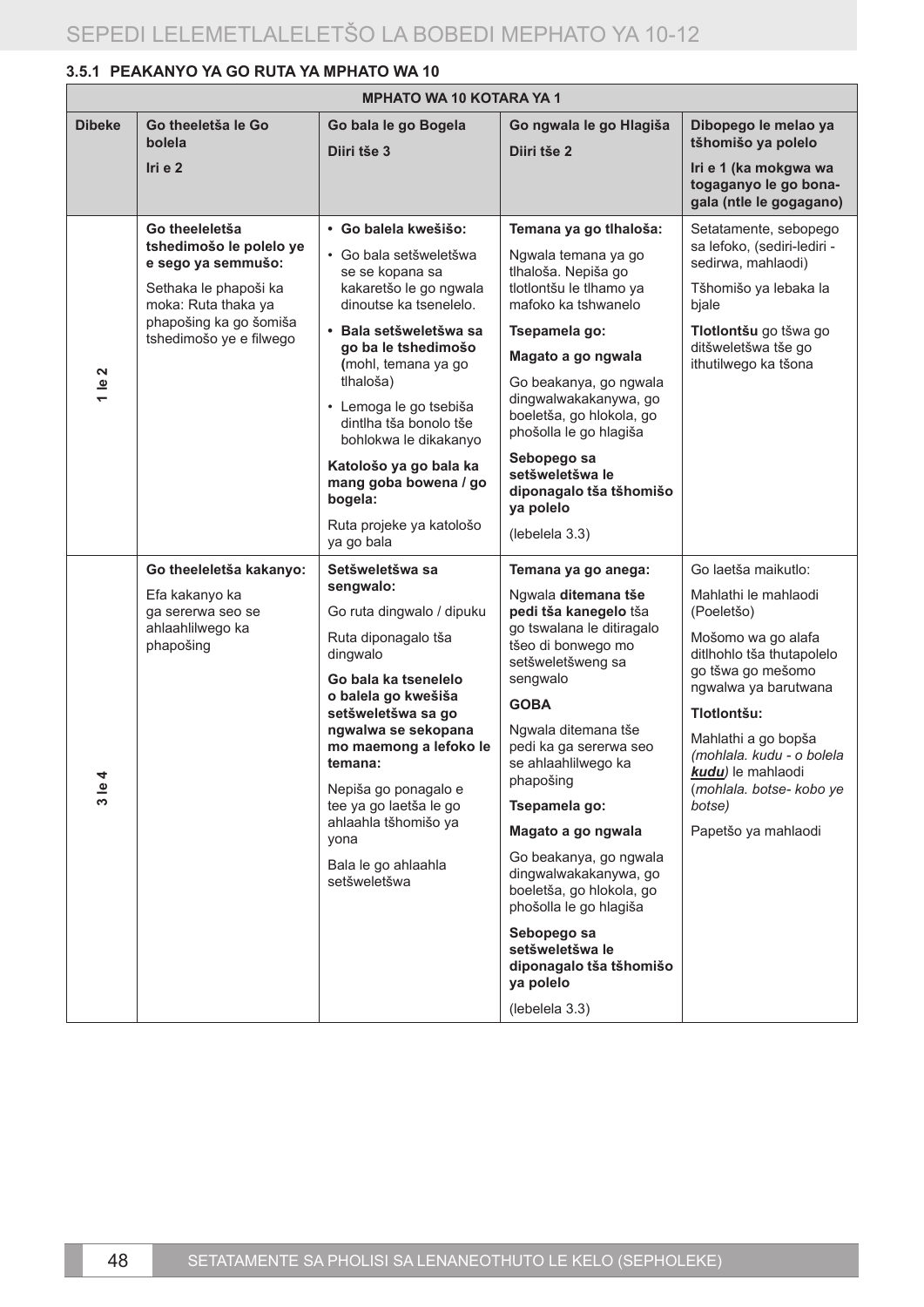| 5 le 6      | Go theeleletša<br>tshedimošo le kwešišo:<br>Ruta diponagalo tša go<br>theeleletša tshedimošo le<br>kwešišo<br>Go bala tekatlhaloganyo<br>Mohl, poledišano ye e<br>huetšwago ke moanegwa,<br>poledišano goba<br>kanegelokopana,<br>Go theeleletša kwešišo. | Go bala ka tsenelelo<br>o balela go kwešiša<br>setšweletšwa sa go<br>ngwalwa se sekopana<br>mo maemong a lefoko le<br>temana:<br>Kgodišo ya tlotlontšu ya<br>go bontšha kakanyo<br>Setšweletšwa sa go<br>bontšha kakanyo<br>Lemoga le go hlaloša<br>maikutlo le kakanyo tša<br>mongwadi.<br>Hlaloša le go fahlela<br>maikutlo/kakanyo ya<br>gagwe<br>Setšweletšwa se se ka<br>nyalantšhwa le kgwekgwe<br>ya sererwa se se<br>šomišitšwego nakong ya<br>go theeletša | Setšweletšwa sa<br>tirišano se setelele:<br>Poledišano<br>Tsepamela go:<br>Magato a go ngwala<br>Go beakanya, go ngwala<br>dingwalwakakanywa, go<br>boeletša, go hlokola, go<br>phošolla le go hlagiša<br>Sebopego sa<br>setšweletšwa le<br>diponagalo tša tšhomišo<br>ya polelo<br>(lebelela 3.3)                                                   | Dikafoko le sebopego sa<br>mafoko le melawana:<br>Maswaodikga a<br>polelotharedi le<br>poledišano<br>Mabotši<br>Tlotlontšu: ya<br>go sepelelana le<br>setšweletšwa sa go<br>balwa                                                                                                                   |  |
|-------------|-----------------------------------------------------------------------------------------------------------------------------------------------------------------------------------------------------------------------------------------------------------|---------------------------------------------------------------------------------------------------------------------------------------------------------------------------------------------------------------------------------------------------------------------------------------------------------------------------------------------------------------------------------------------------------------------------------------------------------------------|------------------------------------------------------------------------------------------------------------------------------------------------------------------------------------------------------------------------------------------------------------------------------------------------------------------------------------------------------|-----------------------------------------------------------------------------------------------------------------------------------------------------------------------------------------------------------------------------------------------------------------------------------------------------|--|
| 7le 8       | Go bolele go go sego ga<br>semmušo:<br>Poledišano kakaretšo                                                                                                                                                                                               | Setšweletšwa sa<br>sengwalo:<br>Latela go gola<br>ga moanegwa go<br>kanegelokopana<br>/ kahlaahlo ka ga<br>diponagalo tša sereto<br>Setšweletšwa sa<br>sengwalo:<br>Go bala setšweletšwa<br>sa sengwalo go hwetša<br>kgahlegelo le kwešišo                                                                                                                                                                                                                          | Setšweletšwa sa<br>tirišano se sekopana:<br>Go tlatša difomo mohl, tša<br>phadišano<br>Tsepamela go:<br>Magato a go ngwala<br>Go beakanya, go ngwala<br>dingwalwakakanywa, go<br>boeletša, go hlokola, go<br>phošolla le go hlagiša<br>Sebopego sa<br>setšweletšwa le<br>diponagalo tša tšhomišo<br>ya polelo<br>(lebelela 3.3)                      | Maswaodikga a<br>polelotebanyi le<br>polelotharedi (poeletšo)<br>Mošomo wa go alafa<br>ditlhohlo tša thutapolelo<br>go tšwa go mešomo<br>ngwalwa ya barutwana<br>Tlotlontšu: hwetša<br>tlhalošo ya mantšu ge go<br>balwa (pukuntšu)                                                                 |  |
| $9$ le $10$ | Go theeleletša<br>tshedimošo le kwešišo:<br>Theeletša ditšweletšwa<br>tša go fapana, mohl,<br>koša / mantšu a koša:.<br>Ahlaahla.<br><b>GOBA</b><br>Go bolela Kanegelo:<br>Katološo ya projeke ya<br>go bala                                              | Go bala ka tsenelelo<br>Setšweletšwa sa<br>mahlakorentši le sa go<br>bonwa:<br>Tšweletša diponagalo<br>tša setšweletšwa sa go<br>bonwa<br>Bogela le go ahlaahla<br>ditšweletšwa tša go<br>fapana tša go bonwa,<br>mohl, kerafo.<br>Sethalwa le seswantšho.                                                                                                                                                                                                          | Setšweletšwa sa<br>tirišano se se sekopana<br>phoustara/<br>Lephephetsebiši, mohl,<br>tiragalo ya mmino.<br>Tsepamela go:<br>Magato a go ngwala<br>Go beakanya, go ngwala<br>dingwalwakakanywa, go<br>boeletša, go hlokola, go<br>phošolla le go hlagiša<br>Sebopego sa<br>setšweletšwa le<br>diponagalo tša tšhomišo<br>ya polelo<br>(lebelela 3.3) | Poeletšo ya madiri,<br>mahlaodi le maina<br>ya go logagantšhwa le<br>go bala le go ngwala<br>- hlatholla tšhomišo<br>ya madiri, mahlaodi le<br>maina ao a dirišwago.<br>Mošomo wa go alafa<br>ditlhohlo tša thutapolelo<br>go tšwa go mešomo<br>ngwalwa ya barutwana.<br>Tlotlontšu:<br>go dikamano |  |
| 49          |                                                                                                                                                                                                                                                           |                                                                                                                                                                                                                                                                                                                                                                                                                                                                     |                                                                                                                                                                                                                                                                                                                                                      |                                                                                                                                                                                                                                                                                                     |  |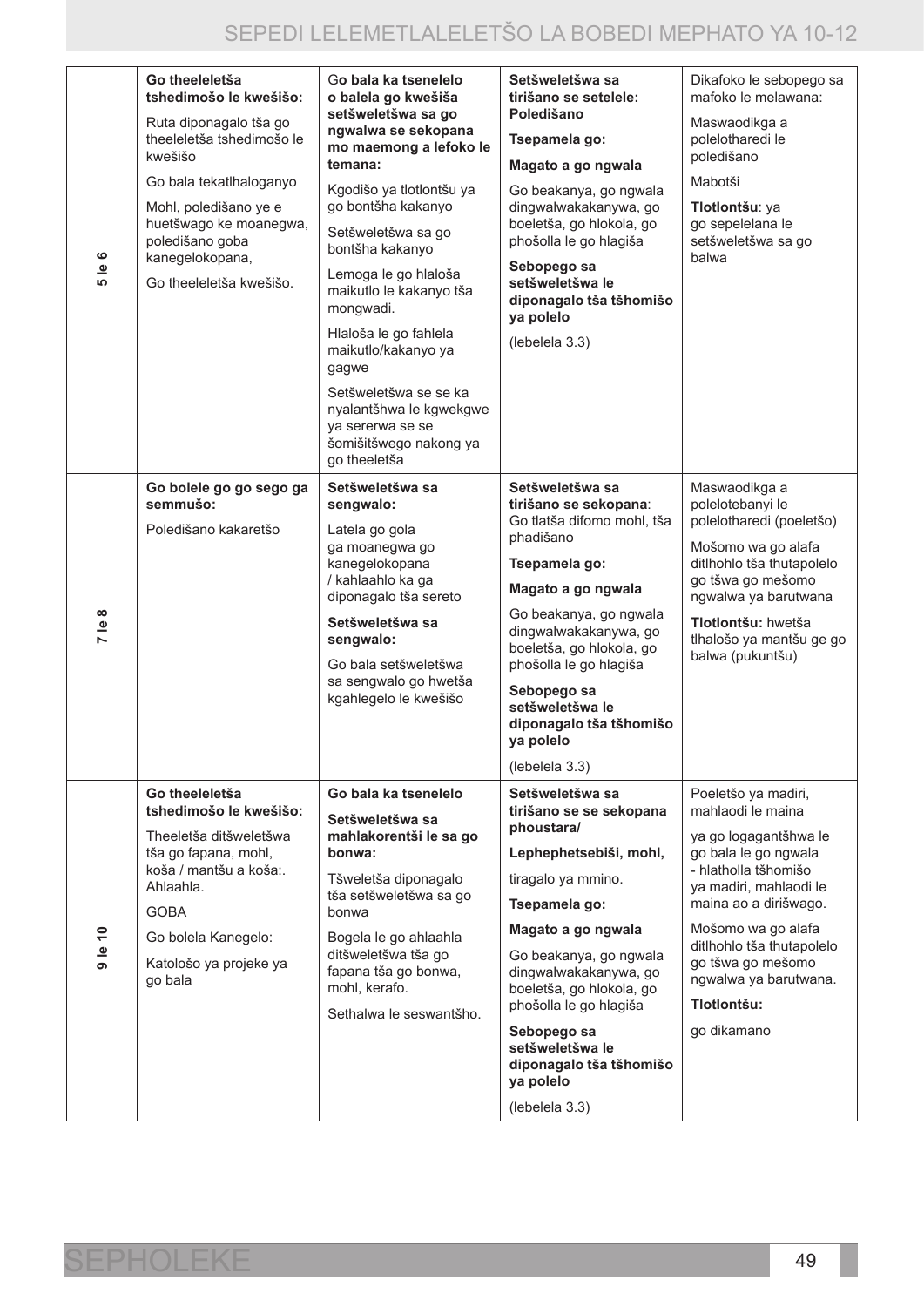| Kelo ya semmušo go Kotara ya 1       |                |                                                           |                                            |  |
|--------------------------------------|----------------|-----------------------------------------------------------|--------------------------------------------|--|
| Mošomo wa 1                          | Mošomo wa 2    | Mošomo wa 3                                               | Mošomo wa 4                                |  |
| Bomolomo/orale:                      | Bomolomo/orale | Go ngwala:                                                | Moleko1:                                   |  |
| Tekatlhaologanyo ya go<br>theeletšwa | Poledišano     | Setšweletšwa sa tirišano se<br>se telele mohl, poledišano | Tšhomišo ya polelo go<br>dikamano:         |  |
|                                      |                | <b>GOBA</b>                                               | Tekatlhaologanyo                           |  |
|                                      |                | Phoustara / lephephetsebiši                               | Kakaretšo                                  |  |
|                                      |                |                                                           | Dibopego le melao ya<br>tšhomišo ya polelo |  |

|               | <b>KOTARA YA 2 MPHATO WA 10</b>                                                                                                                                      |                                                                                                                                                                        |                                                                                                                                                                                                                                                                                                                                                          |                                                                                                                                                                                                                                                                                   |  |
|---------------|----------------------------------------------------------------------------------------------------------------------------------------------------------------------|------------------------------------------------------------------------------------------------------------------------------------------------------------------------|----------------------------------------------------------------------------------------------------------------------------------------------------------------------------------------------------------------------------------------------------------------------------------------------------------------------------------------------------------|-----------------------------------------------------------------------------------------------------------------------------------------------------------------------------------------------------------------------------------------------------------------------------------|--|
| <b>Dibeke</b> | Go theeletša le go<br>bolela                                                                                                                                         | Go bala le go Bogela<br>Diiri tše 4                                                                                                                                    | Go ngwala le go Hlagiša<br>Diiri tše 3                                                                                                                                                                                                                                                                                                                   | Dibopego le melao ya<br>tšhomišo ya polelo                                                                                                                                                                                                                                        |  |
|               | Iri e 2                                                                                                                                                              |                                                                                                                                                                        |                                                                                                                                                                                                                                                                                                                                                          | Iri e 1 (ka mokgwa<br>wa togaganyo le go<br>bonagala)                                                                                                                                                                                                                             |  |
| 11 le 12      | Go bolele go go sego ga<br>semmušo<br>Go fa ditaelo le<br>ditšhupetšo (mohl, go dira<br>teye) Ka dihlopha / ka<br>nnoši<br>wa monagano, go tlatša<br>dikgoba bj.bj.) | Go bala ka tsenelelo<br>o balela go kwešiša<br>setšweletšwa sa go<br>ngwalwa se sekopana<br>mo maemong a mantšu:<br>Go bala mehlala ya go fa<br>ditaelo le ditšhupetšo | Setšweletšwa sa<br>tirišano se se sekopana:<br>Ngwala ditaelo le<br>ditšhupetšo ka ga, mohl,<br>go dira teye<br>Tsepamela go:<br>Magato a go ngwala<br>Go beakanya, go ngwala<br>dingwalwakakanywa, go<br>boeletša, go hlokola, go<br>phošolla le go hlagiša<br>Sebopego sa<br>setšweletšwa le<br>diponagalo tša<br>tšhomišo ya polelo<br>(lebelela 3.3) | Taelo, Makopanyi<br>Dikgokagantšhi tša go<br>kwešišega tše di laetšago<br>tlholo (mohlala ka lebaka<br>la, ge, gona ge) le nako<br>(mohlala. Morago ga fao,<br>sa go latela, ka morago)<br>Makgokedi (Poeletšo)<br>Tlotlontšu: ya<br>go sepelelana le<br>setšweletšwa sa go balwa |  |
| 13 le 14      | Polelo ya semmušo le<br>hlagišo:<br>Kahlaahlo ya diponagalo<br>tša polelo ya boitokišetšo                                                                            | Setšweletšwa sa go<br>ngwalwa:<br>Balela go laetša le go<br>ahlaahla tšhomišo, mohl,<br>tsebišo ya mabaka                                                              | Setšweletšwa sa<br>tirišano se se setelele:<br>Polelo ya go itokišetšwa<br>Tsepamela go:<br>Magato a go ngwala<br>Go beakanya, go ngwala<br>dingwalwakakanywa, go<br>boeletša, go hlokola, go<br>phošolla le go hlagiša<br>Sebopego sa<br>setšweletšwa le<br>diponagalo tša<br>tšhomišo ya polelo<br>(lebelela 3.3)                                      | Poeletšo le tsebišo ya<br>mabaka<br>Mošomo wa go alafa<br>ditlhohlo tša thutapolelo<br>go tšwa go mešomo<br>ngwalwa ya barutwana.<br>Tlotlontšu go dikamano                                                                                                                       |  |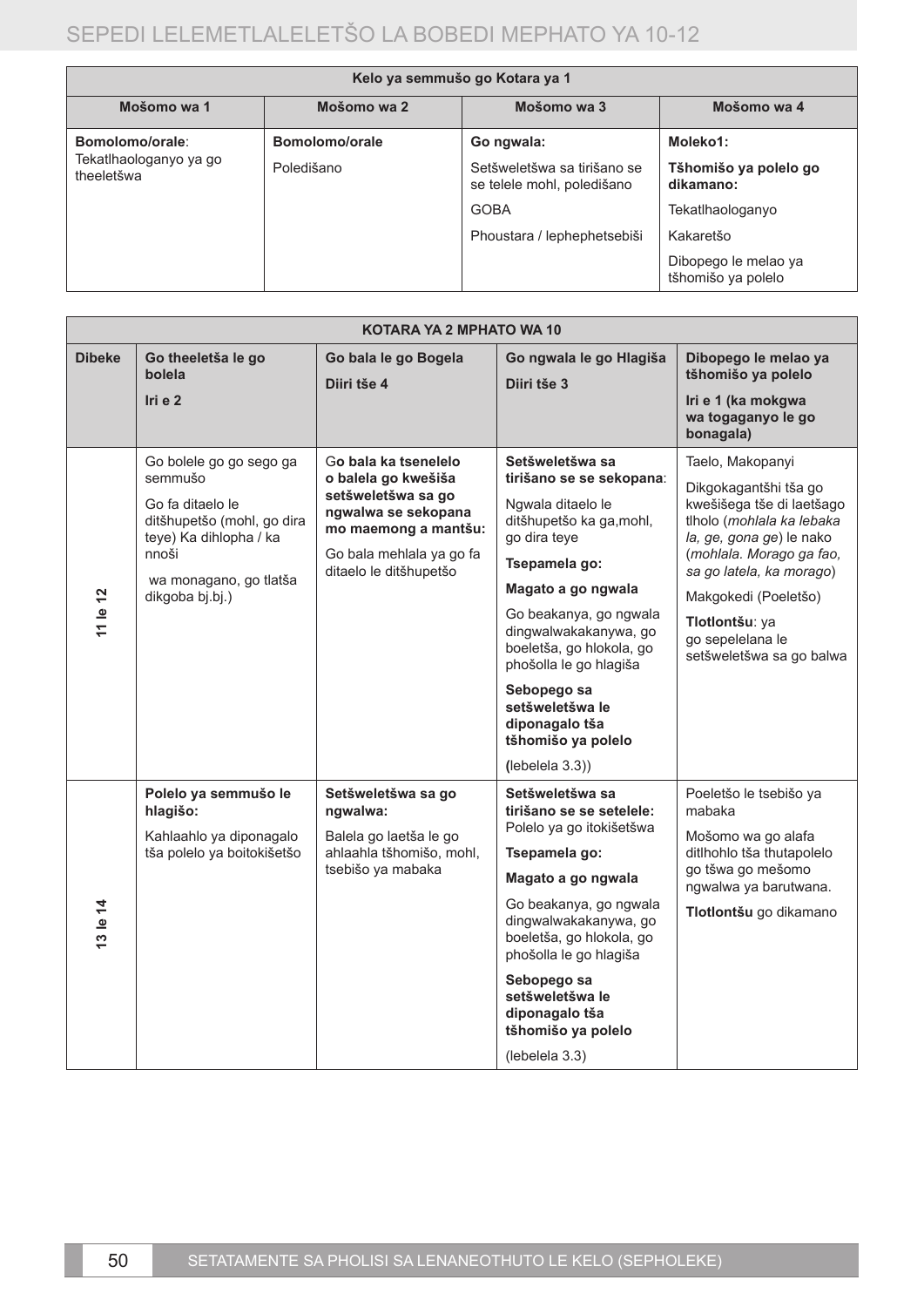| 15 le 16                                             | Go theeleletša<br>tshedimošo:<br>Tekatlhaloganyo ya go<br>theeletšwa<br>2 - Go theeleletša<br>tshedimošo ya go ikgetha<br>Mohl, kwalakwatšo ya go<br>kwewa goba poledišano | Setšweletšwa sa go<br>bonwa:<br>Bala le go hlatholla<br>diponagalo, mohl,<br>dikhathuni, mesetlo ya<br>metlae,/ mesetlo ya dibidio<br>Setšweletšwa sa<br>sengwalo:<br>Go bala setšweletšwa sa<br>sengwalo sa kgahlegelo le<br>kwešišo | Setšweletšwa sa<br>tirišano se se sekopana:<br><b>Ngwala</b><br>papatšo, poskarata,/<br>karata ya memo,<br>Tsepamela go:<br>Magato a go ngwala<br>Go beakanya, go ngwala<br>dingwalwakakanywa, go<br>boeletša, go hlokola, go<br>phošolla le go hlagiša |  | Sebopego sa dikafoko le<br>sa mafoko le melawana<br>ya tšona.<br>Mošomo wa go alafa<br>ditlhohlo tša thutapolelo<br>go tšwa go mešomo<br>ngwalwa ya barutwana<br>Tlotlontšu go dikamano |  |
|------------------------------------------------------|----------------------------------------------------------------------------------------------------------------------------------------------------------------------------|---------------------------------------------------------------------------------------------------------------------------------------------------------------------------------------------------------------------------------------|---------------------------------------------------------------------------------------------------------------------------------------------------------------------------------------------------------------------------------------------------------|--|-----------------------------------------------------------------------------------------------------------------------------------------------------------------------------------------|--|
|                                                      |                                                                                                                                                                            |                                                                                                                                                                                                                                       | Sebopego sa<br>setšweletšwa le<br>diponagalo tša<br>tšhomišo ya polelo<br>(lebelela 3.3)                                                                                                                                                                |  |                                                                                                                                                                                         |  |
|                                                      | Polelo ya semmušo le<br>hlagišo:<br>Go bapala karolo ya yo<br>mongwe molaetšeng<br>bjalo ka bohlatse<br>setšweletšweng sa<br>sengwalo                                      | Setšweletšwa sa<br>sengwalo:<br>Go bala setšweletšwa sa<br>sengwalo sa kgahlego le<br>kwešišo                                                                                                                                         | Temana ya go hlaloša<br>/ kanegelo: Ngwala<br>setšweletšwa sa<br>ditemana tše pedi<br>ka ga setšweletšwa<br>sa sengwalo seo se<br>ahlaahlilwego                                                                                                         |  | Laetša le go tiišetša<br>dibopego tša go fapana<br>le melawana ya tšhomišo<br>ya polelo<br>Tlotlontšu go dikamano                                                                       |  |
| 17 le 18                                             |                                                                                                                                                                            |                                                                                                                                                                                                                                       | Tsepamela go:<br>Magato a go ngwala<br>Go beakanya, go ngwala<br>dingwalwakakanywa, go<br>boeletša, go hlokola, go<br>phošolla le go hlagiša                                                                                                            |  |                                                                                                                                                                                         |  |
|                                                      |                                                                                                                                                                            |                                                                                                                                                                                                                                       | Sebopego sa<br>setšweletšwa le<br>diponagalo tša<br>tšhomišo ya polelo<br>(lebelela 3.3)                                                                                                                                                                |  |                                                                                                                                                                                         |  |
| $\overline{20}$<br>$\overline{\bullet}$<br><u>စု</u> |                                                                                                                                                                            | Tihahlobo ya gare ga ngwaga                                                                                                                                                                                                           |                                                                                                                                                                                                                                                         |  |                                                                                                                                                                                         |  |
|                                                      |                                                                                                                                                                            | Mošomo wa Kelo wa semmušo go Kotara ya 2                                                                                                                                                                                              |                                                                                                                                                                                                                                                         |  |                                                                                                                                                                                         |  |
|                                                      | Mošomo wa 5                                                                                                                                                                | Mošomo wa 6                                                                                                                                                                                                                           |                                                                                                                                                                                                                                                         |  | Mošomo wa 7                                                                                                                                                                             |  |
| Bomolomo/orale:<br>Polelo ya go itokišetšwa          |                                                                                                                                                                            | Dingwalo/Dipuku<br>Dipotšišo tša dikamano                                                                                                                                                                                             | Tihahlobo ya gare ga ngwaga:<br>Lephephe la 1: Tšhomišo ya polelo go<br>dikamano le Dingwalo / Dipuku<br>Lephephe la 2: Go ngwala                                                                                                                       |  |                                                                                                                                                                                         |  |
| 51                                                   |                                                                                                                                                                            |                                                                                                                                                                                                                                       |                                                                                                                                                                                                                                                         |  |                                                                                                                                                                                         |  |
|                                                      |                                                                                                                                                                            |                                                                                                                                                                                                                                       |                                                                                                                                                                                                                                                         |  |                                                                                                                                                                                         |  |

| <b>INUSURIU WA REIU WA SERRIULUSU YA KULAFA YA Z</b> |                        |                                                                       |  |
|------------------------------------------------------|------------------------|-----------------------------------------------------------------------|--|
| Mošomo wa 5                                          | Mošomo wa 6            | Mošomo wa 7                                                           |  |
| Bomolomo/orale:                                      | Dingwalo/Dipuku        | Tihahlobo ya gare ga ngwaga:                                          |  |
| Polelo ya go itokišetšwa                             | Dipotšišo tša dikamano | Lephephe la 1: Tšhomišo ya polelo go<br>dikamano le Dingwalo / Dipuku |  |
|                                                      |                        | Lephephe la 2: Go ngwala                                              |  |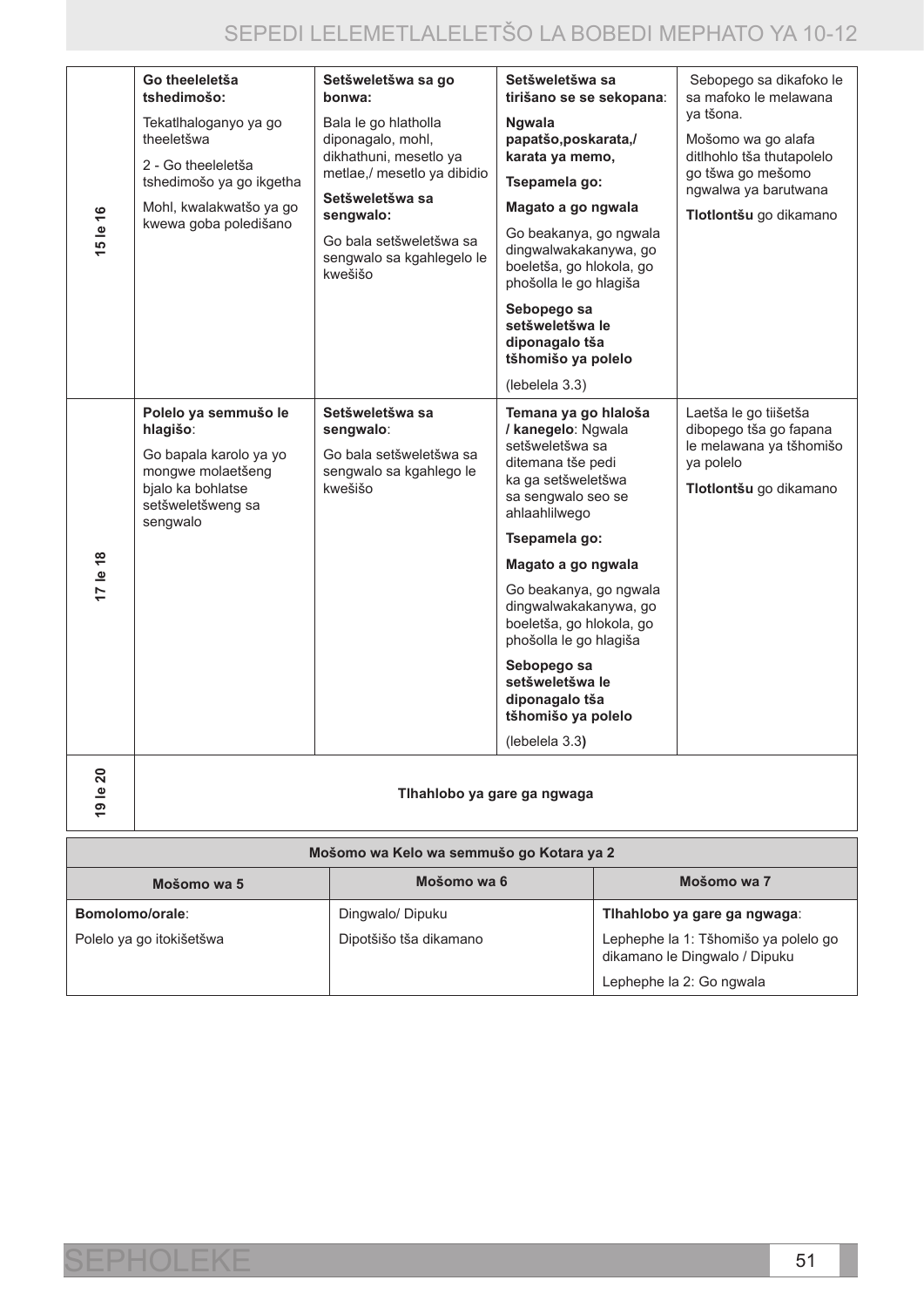|               |                                                                                                                                                                                            | <b>KOTARA YA 3 MPHATO WA 10</b>                                                                                                                                          |                                                                                                                                                                                                                                                                                                                                                                                                       |                                                                                                                                                                      |  |  |
|---------------|--------------------------------------------------------------------------------------------------------------------------------------------------------------------------------------------|--------------------------------------------------------------------------------------------------------------------------------------------------------------------------|-------------------------------------------------------------------------------------------------------------------------------------------------------------------------------------------------------------------------------------------------------------------------------------------------------------------------------------------------------------------------------------------------------|----------------------------------------------------------------------------------------------------------------------------------------------------------------------|--|--|
| <b>Dibeke</b> | Go theeletša le go<br>bolela                                                                                                                                                               | Go bala le go Bogela<br>Diiri tše 3                                                                                                                                      | Go ngwala le go Hlagiša<br>Diiri tše 3                                                                                                                                                                                                                                                                                                                                                                | Dibopego le melao ya<br>tšhomišo ya polelo                                                                                                                           |  |  |
|               | Iri tše 2                                                                                                                                                                                  |                                                                                                                                                                          |                                                                                                                                                                                                                                                                                                                                                                                                       | Iri e 1 (ka mokgwa<br>wa togaganyo le go<br>bonagala)                                                                                                                |  |  |
| 21 le 22      | Go balela godimo<br>ga go itokišetšwa ka<br>morero: Mohl, lengwalo<br>la segwera la go ngwalwa<br>ka nnoši/ sethaka goba<br>ba bangwe                                                      | Go bala ka tsenelelo<br>o balela go kwešiša<br>setšweletšwa sa go<br>ngwalwa se sekopana ka<br>moka<br>Go balela kgahlegelo:<br>Go bala mehlala ya<br>mangwalo a segwera | Setšweletšwa sa<br>tirišano se setelele:<br>Lengwalo la segwera<br>Tsepamela go:<br>Magato a go ngwala<br>Go beakanya, go ngwala<br>dingwalwakakanywa, go<br>boeletša, go hlokola, go<br>phošolla le go hlagiša<br>Sebopego sa<br>setšweletšwa le<br>diponagalo tša<br>tšhomišo ya polelo<br>(lebelela 3.3)                                                                                           | Tswalano ya sediri<br>le sedirwa le lediri le<br>mahlaodi dibopegong tša<br>lefoko<br>Peakanyo ya mantšu<br>lefokong<br>Tlotlontšu go dikamano                       |  |  |
| 23 le 24      | Go theeleletša<br>kgokagano<br>Go theeletša le go<br>hlagiša, mohl, melaetša<br>ye mekopana/ ditaelo /<br>ditsebišo<br>Polelo ye e sego ya<br>semmušo:<br>Go bapala karolo ya yo<br>mongwe | Go balela kwešišo:<br>Kgodišo ya tlotlontšu le<br>tšhomišo ya polelo<br>Setšweletšwa sa<br>sengwalo:<br>Go balela setšweletšwa<br>sa sengwalo kgahlegelo le<br>kwešišo   | Setšweletšwa sa<br>tirišano se sekopa:<br>Ngwala molaetša wo<br>mokopana, mohl, emeili/<br>molaetša wa setšidiftši/<br>molaetša wa motšhene<br>wa phetolo<br>Tsepamela go:<br>Magato a go ngwala<br>Go beakanya, go ngwala<br>dingwalwakakanywa, go<br>boeletša, go hlokola, go<br>phošolla le go hlagiša<br>Sebopego sa<br>setšweletšwa le<br>diponagalo tša<br>tšhomišo ya polelo<br>(lebelela 3.3) | Tiišetša taelo Sebopego<br>sa polelo: hlogotaba le<br>dintlha tša go thekga<br>Mabaka a madiri<br>Tlotlontšu go dikamano                                             |  |  |
| 25 le 26      | Go balela godimo ga go<br>itokišetšwa ka morero:<br>mohl, setšweletšwa se se<br>kgethilwego                                                                                                | Setšweletšwa sa<br>sengwalo:<br>Go balela setšweletšwa<br>sa sengwalo kgahlegelo le<br>kwešišo                                                                           | Taodišo kanegelo.<br>Mohl, Anega tiragalo ya<br>go makatša<br>Tsepamela go:<br>Magato a go ngwala<br>Go beakanya, go ngwala<br>dingwalwakakanywa, go<br>boeletša, go hlokola, go<br>phošolla le go hlagiša<br>Sebopego sa<br>setšweletšwa le<br>diponagalo tša<br>tšhomišo ya polelo<br>(lebelela 3.3)                                                                                                | Dibopego le melao ya<br>tšhomišo ya polelo<br>Mošomo wa go alafa<br>ditlhohlo tša thutapolelo<br>go tšwa go mešomo<br>ngwalwa ya barutwana<br>Tlotlontšu go dikamano |  |  |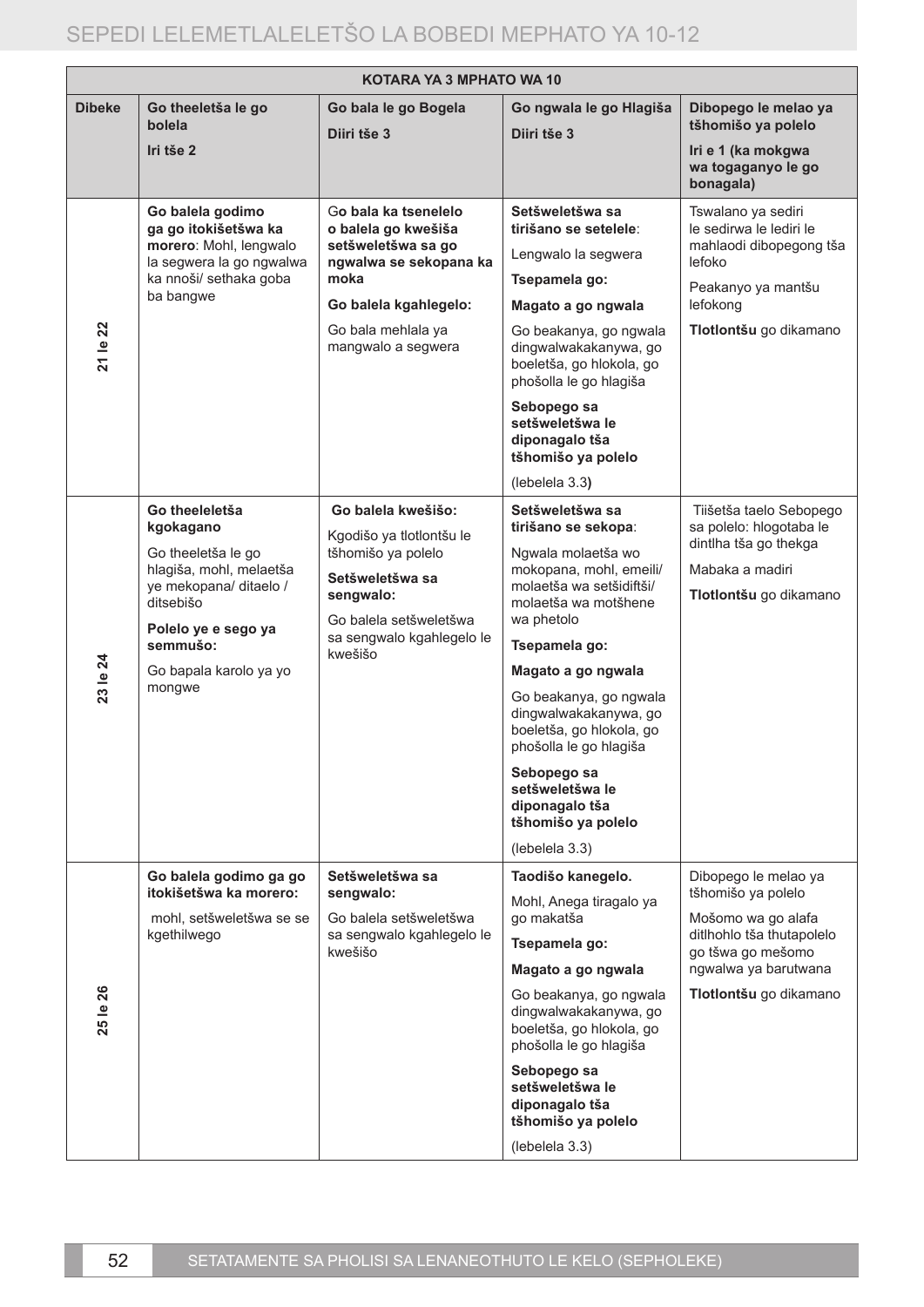| 27 le 28                                                                                                                                                                                                                                                                                  | Go theeleletša<br>tshedimošo le kwešišo:<br>Theeletša terama ya<br>seyalemoya / polelo ya<br>go rekhotwa/ go bapala<br>karolo ya yo mongwe / go<br>bala papadi. | Setšweletšwa sa<br>sengwalo:<br>Go balela kgahlegelo le<br>kwešišo setšweletšwa sa<br>sengwalo                                            | Ditemana tša go<br>Tlhaloša / Kanegelo:<br>Ngwala ditemana tše<br>pedi mo o tšweletšago<br>le go thekga kakanyo<br>ya gago tiragalong ye e<br>itšego.<br>Tsepamela go:<br>Magato a go ngwala<br>Go beakanya, go ngwala<br>dingwalwakakanywa, go<br>boeletša, go hlokola, go<br>phošolla le go hlagiša<br>Sebopego sa<br>setšweletšwa le<br>diponagalo tša<br>tšhomišo ya polelo<br>(lebelela 3.3) | Segalo, lentšu, mohola<br>wa mathuši<br>Tlotlontšu go dikamano                                                                                                                                |  |
|-------------------------------------------------------------------------------------------------------------------------------------------------------------------------------------------------------------------------------------------------------------------------------------------|-----------------------------------------------------------------------------------------------------------------------------------------------------------------|-------------------------------------------------------------------------------------------------------------------------------------------|---------------------------------------------------------------------------------------------------------------------------------------------------------------------------------------------------------------------------------------------------------------------------------------------------------------------------------------------------------------------------------------------------|-----------------------------------------------------------------------------------------------------------------------------------------------------------------------------------------------|--|
| 29 le 30                                                                                                                                                                                                                                                                                  | Go bolela go go sego ga<br>se mmušo:<br>Melawana ya go<br>sepelelana le<br>ditšweletšwa tša dingwalo                                                            | Setšweletšwa sa<br>sengwalo:<br>Go balela kgahlegelo le<br>kwešišo setšweletšwa sa<br>sengwalo<br>Katološo ya go bala /<br>bogela ka noši | Setšweletšwa sa<br>tirišano se sekopana:<br>Pukutšatši<br>Tsepamela go:<br>Magato a go ngwala<br>Go beakanya, go ngwala<br>dingwalwakakanywa, go<br>boeletša, go hlokola, go<br>phošolla le go hlagiša<br>Sebopego sa<br>setšweletšwa le<br>diponagalo tša<br>tšhomišo ya polelo<br>(lebelela 3.3)                                                                                                | Maina<br>Botee le bontši<br>Mošomo wa go alafa<br>ditlhohlo tša thutapolelo<br>go tšwa go mešomo<br>ngwalwa ya barutwana<br>Tlotlontšu: ya<br>go sepelelana le<br>setšweletšwa sa go<br>balwa |  |
|                                                                                                                                                                                                                                                                                           |                                                                                                                                                                 | Mešomo ya Kelo ya semmušo go Kotara ya 3                                                                                                  |                                                                                                                                                                                                                                                                                                                                                                                                   |                                                                                                                                                                                               |  |
|                                                                                                                                                                                                                                                                                           | Mošomo wa 8                                                                                                                                                     | Mošomo wa 9                                                                                                                               | Mošomo wa 10                                                                                                                                                                                                                                                                                                                                                                                      |                                                                                                                                                                                               |  |
| Bomolomo/orale:<br>Moleko wa 2:<br>Go ngwala:<br>Go balela godimo ga go itokišetšwa /<br>Taodišo<br>Tšhomišo ya polelo go dikamano:<br>poledišano<br>Tekatlhaologanyo<br>Kakaretšo<br>Dibopego le melawana ya tšhomišo ya polelo<br><b>GOBA</b><br>Dingwalo/ Dipuku: dipotšišo tša diteng |                                                                                                                                                                 |                                                                                                                                           |                                                                                                                                                                                                                                                                                                                                                                                                   |                                                                                                                                                                                               |  |
|                                                                                                                                                                                                                                                                                           |                                                                                                                                                                 |                                                                                                                                           |                                                                                                                                                                                                                                                                                                                                                                                                   |                                                                                                                                                                                               |  |

| Mešomo ya Kelo ya semmušo go Kotara ya 3 |             |                                            |  |
|------------------------------------------|-------------|--------------------------------------------|--|
| Mošomo wa 8                              | Mošomo wa 9 | Mošomo wa 10                               |  |
| Bomolomo/orale:                          | Go ngwala:  | Moleko wa 2:                               |  |
| Go balela godimo ga go itokišetšwa /     | Taodišo     | Tšhomišo ya polelo go dikamano:            |  |
| poledišano                               |             | Tekatlhaologanyo                           |  |
|                                          |             | Kakaretšo                                  |  |
|                                          |             | Dibopego le melawana ya tšhomišo ya polelo |  |
|                                          |             | <b>GOBA</b>                                |  |
|                                          |             | Dingwalo/Dipuku: dipotšišo tša diteng      |  |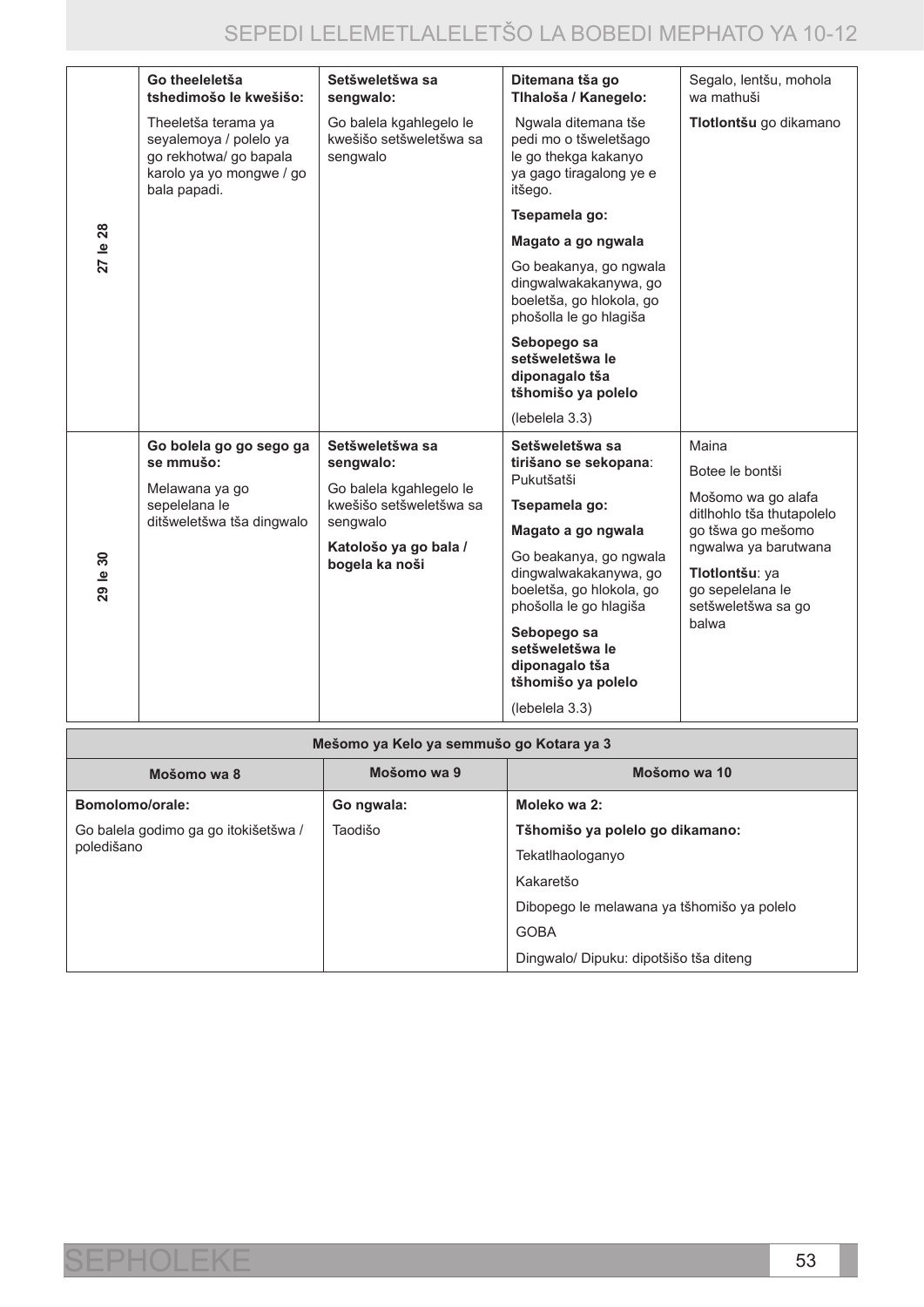| <b>KOTARA YA BONE MPHATO WA 10</b> |                                                                                                                                                      |                                                                                                                                                                                                                                              |                                                                                                                                                                                                                                                                                                                                                                                                                                                                                             |                                                                                                                                                                                     |
|------------------------------------|------------------------------------------------------------------------------------------------------------------------------------------------------|----------------------------------------------------------------------------------------------------------------------------------------------------------------------------------------------------------------------------------------------|---------------------------------------------------------------------------------------------------------------------------------------------------------------------------------------------------------------------------------------------------------------------------------------------------------------------------------------------------------------------------------------------------------------------------------------------------------------------------------------------|-------------------------------------------------------------------------------------------------------------------------------------------------------------------------------------|
| <b>Dibeke</b>                      | Go theeletša le go<br>bolela                                                                                                                         | Go bala le go Bogela<br>Diiri tše 3                                                                                                                                                                                                          | Go ngwala le go Hlagiša<br>Diiri tše 3                                                                                                                                                                                                                                                                                                                                                                                                                                                      | Dibopego le melao ya<br>tšhomišo ya polelo                                                                                                                                          |
|                                    | Iri e 2                                                                                                                                              |                                                                                                                                                                                                                                              |                                                                                                                                                                                                                                                                                                                                                                                                                                                                                             | Iri e 1 (ka mokgwa<br>wa togaganyo le go<br>bonagala)                                                                                                                               |
| 31 le 32                           | Go balela tshedimošo:<br>Kahlaahlo                                                                                                                   | Go balela temogo ya<br>tšhomišo ya polelo ka<br>tsinkelo,: mohlala, taetšo<br>ya maikutlo, melaetša<br>ya go fapana ya go<br>beakanyetša mmadi<br>Laetša polelo ya go se be<br>pepeneneng<br>Koketšatsebo: Go bala<br>ditiragalo ka tsinkelo | Setšweletšwa sa<br>tirišano se setelele:<br>Ngwala lengwalo la go<br>lebogiša mogwera / la go<br>leboga morutiši<br>Tsepamela go:<br>Magato a go ngwala<br>Go beakanya, go ngwala<br>dingwalwakakanywa, go<br>boeletša, go hlokola, go<br>phošolla le go hlagiša<br>Sebopego sa<br>setšweletšwa le<br>diponagalo tša<br>tšhomišo ya polelo                                                                                                                                                  | Polelotiriši le polelotirišwa<br>Tlhalošo ya pepeneneng<br>le ya gi iphihla<br>Tlotlontšu go dikamano                                                                               |
| le 34<br>33                        | Go theeleletša<br>tshedimošo:<br>Go theeleletša go<br>itlwaetša go ngwala<br>dinoutse.<br>Go theeleletša<br>dintlhakgolo, mehlala,<br>kanegelo bj.bj | Setšweletšwa sa<br>sengwalo:<br>Go balela kgahlegelo le<br>kwešišo setšweletšwa sa<br>sengwalo                                                                                                                                               | (lebelela 3.3)<br>Setšweletšwa sa<br>tirišano se sekopana:<br>Ngwala dinoutse ka<br>mafoko ao a feleletšego<br>Go ngwala kakaretšo:<br>• Ruta diponagalo tša go<br>ngwala kakaretšo<br>· Akaretša setšweletšwa<br>se o se filwego ka<br>dintlha<br>Tsepamela go:<br>Magato a go ngwala<br>Go beakanya, go ngwala<br>dingwalwakakanywa, go<br>boeletša, go hlokola, go<br>phošolla le go hlagiša<br>Sebopego sa<br>setšweletšwa le<br>diponagalo tša<br>tšhomišo ya polelo<br>(lebelela 3.3) | Poeletšo ya Polelotiriši le<br>polelotirišwa<br>Makopanyi<br>Mošomo wa go alafa<br>ditlhohlo tša thutapolelo<br>go tšwa go mešomo<br>ngwalwa ya barutwana<br>Tlotlontšu go dikamano |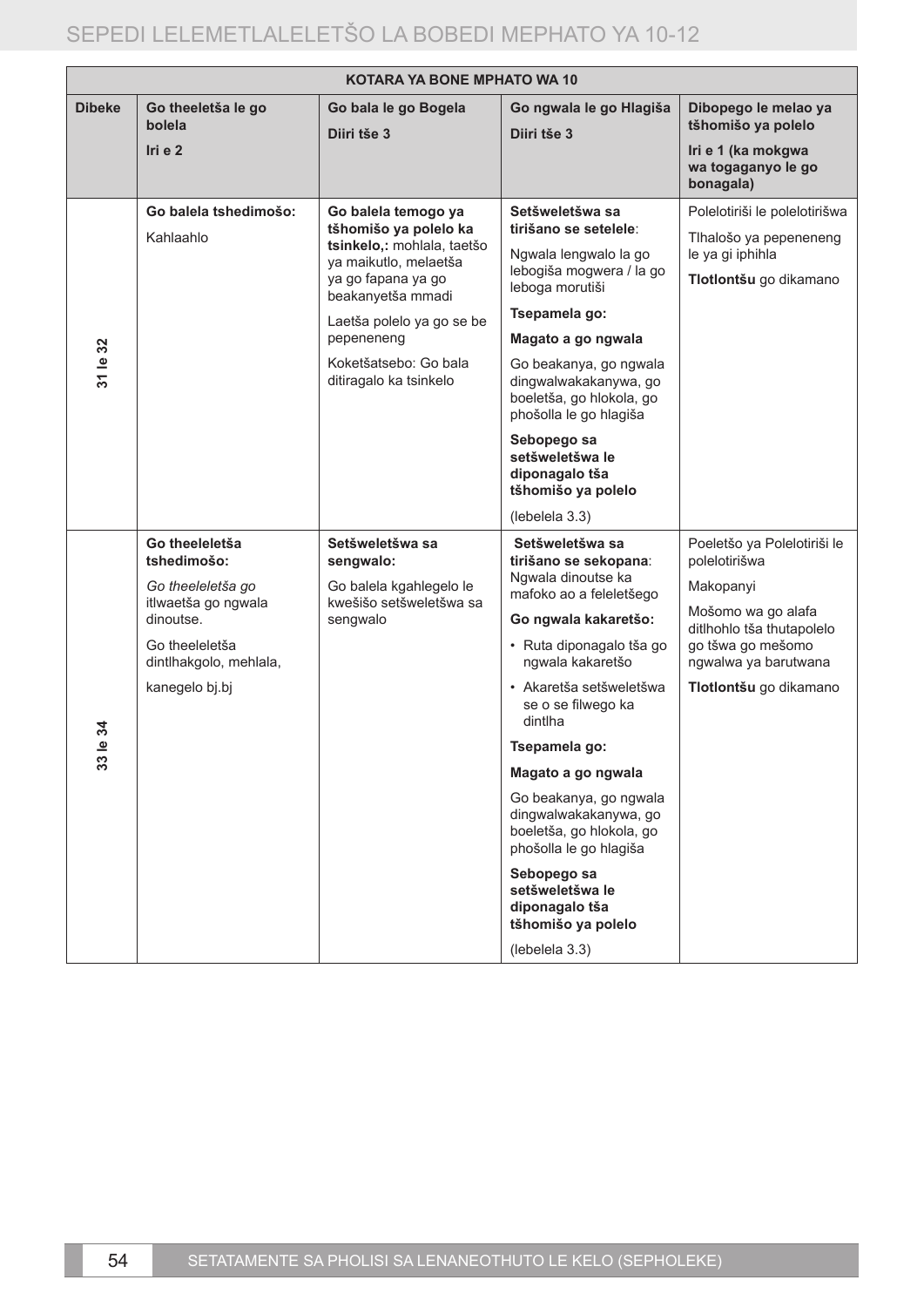| Setšweletšwa sa<br>Go itokišetša tlhahlobo:<br>Mošomo wa pukuntšu<br>Go bolela go go sego ga<br>se mmušo:<br>sengwalo: mošomo wa<br>/ go ithuta dika / diema<br>Ngwala go tšwa go<br>poeletšo<br>/ mebolelwana tsa go<br>Poeletšo: Dikahlaahlo tša<br>kgetho ya mehuta ya<br>sepelelana<br>go se be tša semmušo tša<br>boitlhamelo - kgetha<br>serewa le go abelana<br>ba mphato le sehlopha<br>le setšweletšwa sa go<br>nakong ya go itokišetša<br>dikgopolo / thala mmepe<br>balwa<br>ditlhahlobo.<br>wa monagano<br>Mošomo wa go alafa<br>ditlhohlo tša thutapolelo<br>Tsepamela go:<br>37 le 38<br>go tšwa go mešomo<br>Magato a go ngwala<br>ngwalwa ya barutwana<br>Go beakanya, go ngwala<br>Tlotlontšu go dikamano<br>dingwalwakakanywa, go<br>boeletša, go hlokola, go<br>phošolla le go hlagiša<br>Sebopego sa<br>setšweletšwa le<br>diponagalo tša<br>tšhomišo ya polelo<br>(lebelela 3.3)<br>39 le 40<br>Tihahlobo ya mafelelong a ngwaga<br>Mošomo wa Kelo wa semmušo go Kotara ya 4<br>Mošomo wa 11<br>Tlhahlobo ya mafelelong a ngwaga:<br>Lephephe la 1: Tšhomišo ya polelo le dikamano, le Dingwalo/Dipuku<br>Lephephe la 2: G ngwala<br>Lephephe la 3: Bomolomo/Orale<br>Moputsokgoboko wa ngwaga wa bomolomo/orale wa go bolela le go theeletša. Moputso wa mafelelo o akaretše mošomo o<br>tee wa polelo ya go itokišetšwa, o tee wa go theeletša, mohlala. Go bala ga go itokišetšwa / go bolela ga go se itokišetšwe /<br>polelo ya go se be ya semmušo ya go se itokišetšwe ka dihlopha.<br>55 | 35 le 36 | Go theeleletša<br>kgahlego: mohlala.<br>mmino, go bala go go<br>rekhotilwego, dikoša, go<br>reta, sereto | Katološo ya go bala /<br>bogela ka noši:<br>Go tliša kgahlego le go<br>ipshina. | Setšweletšwa sa<br>tirišano se setelele:<br>Lengwalo la go laetša<br>kgahlego / ditebogo/<br>go laetša lethabo(go<br>ipshina)<br>Tsepamela go:<br>Magato a go ngwala<br>Go beakanya, go ngwala<br>dingwalwakakanywa, go<br>boeletša, go hlokola, go<br>phošolla le go hlagiša<br>Sebopego sa<br>setšweletšwa le<br>diponagalo tša<br>tšhomišo ya polelo<br>(lebelela 3.3) | Polelo ya boikokobetšo<br>le dikafoko tša tebogo.<br>Tšhomišo ya polelo ya<br>setšo ka nepagalo<br>Retšistara<br>Tlotlontšu go dikamano |  |
|-----------------------------------------------------------------------------------------------------------------------------------------------------------------------------------------------------------------------------------------------------------------------------------------------------------------------------------------------------------------------------------------------------------------------------------------------------------------------------------------------------------------------------------------------------------------------------------------------------------------------------------------------------------------------------------------------------------------------------------------------------------------------------------------------------------------------------------------------------------------------------------------------------------------------------------------------------------------------------------------------------------------------------------------------------------------------------------------------------------------------------------------------------------------------------------------------------------------------------------------------------------------------------------------------------------------------------------------------------------------------------------------------------------------------------------------------------------------------------------------------------------------------|----------|----------------------------------------------------------------------------------------------------------|---------------------------------------------------------------------------------|---------------------------------------------------------------------------------------------------------------------------------------------------------------------------------------------------------------------------------------------------------------------------------------------------------------------------------------------------------------------------|-----------------------------------------------------------------------------------------------------------------------------------------|--|
|                                                                                                                                                                                                                                                                                                                                                                                                                                                                                                                                                                                                                                                                                                                                                                                                                                                                                                                                                                                                                                                                                                                                                                                                                                                                                                                                                                                                                                                                                                                       |          |                                                                                                          |                                                                                 |                                                                                                                                                                                                                                                                                                                                                                           |                                                                                                                                         |  |
|                                                                                                                                                                                                                                                                                                                                                                                                                                                                                                                                                                                                                                                                                                                                                                                                                                                                                                                                                                                                                                                                                                                                                                                                                                                                                                                                                                                                                                                                                                                       |          |                                                                                                          |                                                                                 |                                                                                                                                                                                                                                                                                                                                                                           |                                                                                                                                         |  |
|                                                                                                                                                                                                                                                                                                                                                                                                                                                                                                                                                                                                                                                                                                                                                                                                                                                                                                                                                                                                                                                                                                                                                                                                                                                                                                                                                                                                                                                                                                                       |          |                                                                                                          |                                                                                 |                                                                                                                                                                                                                                                                                                                                                                           |                                                                                                                                         |  |
|                                                                                                                                                                                                                                                                                                                                                                                                                                                                                                                                                                                                                                                                                                                                                                                                                                                                                                                                                                                                                                                                                                                                                                                                                                                                                                                                                                                                                                                                                                                       |          |                                                                                                          |                                                                                 |                                                                                                                                                                                                                                                                                                                                                                           |                                                                                                                                         |  |
|                                                                                                                                                                                                                                                                                                                                                                                                                                                                                                                                                                                                                                                                                                                                                                                                                                                                                                                                                                                                                                                                                                                                                                                                                                                                                                                                                                                                                                                                                                                       |          |                                                                                                          |                                                                                 |                                                                                                                                                                                                                                                                                                                                                                           |                                                                                                                                         |  |
|                                                                                                                                                                                                                                                                                                                                                                                                                                                                                                                                                                                                                                                                                                                                                                                                                                                                                                                                                                                                                                                                                                                                                                                                                                                                                                                                                                                                                                                                                                                       |          |                                                                                                          |                                                                                 |                                                                                                                                                                                                                                                                                                                                                                           |                                                                                                                                         |  |

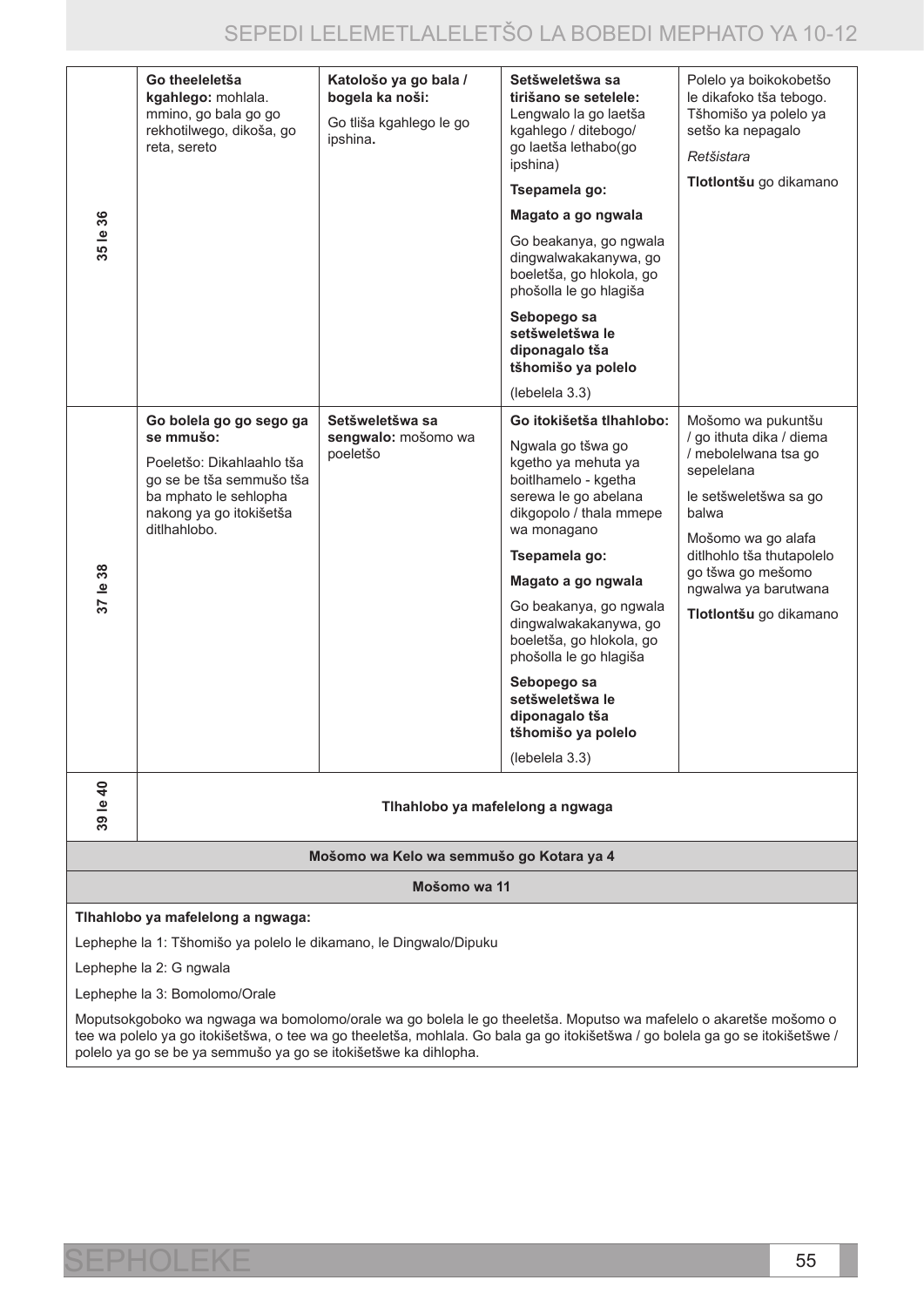#### $3.5.2$ **3.5.2 PEAKANYO YA GO RUTA YA MPHATO WA 11**

|               | <b>KOTARA YA 1 MPHATO WA 11</b>                                                                                                                                                                          |                                                                                                                                                                                                                                                                                                                                                                                                                                               |                                                                                                                                                                                                                                                                                                           |                                                                                                                                                                                                                                                            |
|---------------|----------------------------------------------------------------------------------------------------------------------------------------------------------------------------------------------------------|-----------------------------------------------------------------------------------------------------------------------------------------------------------------------------------------------------------------------------------------------------------------------------------------------------------------------------------------------------------------------------------------------------------------------------------------------|-----------------------------------------------------------------------------------------------------------------------------------------------------------------------------------------------------------------------------------------------------------------------------------------------------------|------------------------------------------------------------------------------------------------------------------------------------------------------------------------------------------------------------------------------------------------------------|
| <b>Dibeke</b> | Go theeletša le go<br>bolela<br>Iri e 2<br>G0 theeleletša<br>tshedimošo                                                                                                                                  | Go bala le go Bogela<br>Diiri tše 4                                                                                                                                                                                                                                                                                                                                                                                                           | Go ngwala le go<br><b>Hlagiša</b><br>Diiri tše 3                                                                                                                                                                                                                                                          | Dibopego le melao ya<br>tšhomišo ya polelo<br>Iri e 1 (ka mokgwa<br>wa togaganyo le go<br>bonagala)                                                                                                                                                        |
| $1$ le $2$    | Go theeleletša<br>tshedimošo<br>Sethaka le bamphato ka<br>moka<br>Ruta morutwana wa<br>mphato wa gago ka go<br>šomiša tshedimošo ye e<br>filwego.                                                        | Go bala setšweletšwa<br>se sekopana go ngwala<br>kakaretšo le dinoutse ka<br>tsenelelo.<br>Setšweletšwa sa<br>tshedimošo(mohl, temana<br>ya go hlaloša) Kakaretšo<br>ye bonolo ya dintlha tša<br>bohlokwa<br>Ntlha le kakanyo<br>Katološo ya go bala /<br>bogela:<br>Katološo ya projeke ya go<br>bala                                                                                                                                        | Taodišo Tlhaloši:<br>Tsepamela go:<br>Magato a go ngwala<br>Go beakanya, go ngwala<br>dingwalwakakanywa, go<br>boeletša, go hlokola, go<br>phošolla le go hlagiša<br>Sebopego sa<br>setšweletšwa le<br>diponagalo tša<br>tšhomišo ya polelo<br>(lebelela 3.3)                                             | Setatamente, sebopego<br>sa mafoko, (sediri-lediri-<br>sedirwa)<br>Šomiša ditaetši<br>Tlotlontšu go dikamano                                                                                                                                               |
| $3 \leq 4$    | Go theeleletša<br>tshedimošo le kwešišo:<br>Ruta diponagalo tša go<br>theeleletša tshedimošo le<br>kwešišo:<br>Mošomo wa go<br>theeleletša kwešišo                                                       | Go theeleletša kwešišo<br>Kgodišo ya tlotlontšu le<br>tšhomišo ya polelo<br>Setšweletšwa sa<br>sengwalo:<br>· Go ruta dingwalo.<br>· Nepiša go diponagalo le<br>kahlaahlo ya tšhomišo<br>· Go bala le go ahlaahla<br>setšweletšwa                                                                                                                                                                                                             | Taodišo Tlhaloši:<br>Ngwala taodišo tlhaloši<br>Tsepamela go:<br>Magato a go ngwala<br>Go beakanya, go ngwala<br>dingwalwakakanywa, go<br>boeletša, go hlokola, go<br>phošolla le go hlagiša<br>Sebopego sa<br>setšweletšwa le<br>diponagalo tša<br>tšhomišo ya polelo<br>(lebelela 3.3)                  | Go hlaloša/ taetšo ya<br>maikutlo:<br>Mahlathi le mahlaodi<br>(Poeletšo)<br>Tlotlontšu:<br>Tlhamo ya mahlathi<br>(mohl, ba dula ka nokeng)<br>mahlaodi, mošemane yo<br>motelele<br>Tekatekano                                                              |
| 5 le 6        | Go theeleletša<br>tshedimošo:<br>Go theeleletša kakanyo<br>Tšweletša kakanyo<br>ya sererwa ye e<br>ahlaahlilwego ka<br>phapošing<br>Polelo ya semmuišo le<br>hlagišo<br>Go bapala karolo ya yo<br>mongwe | Go bala ka tsenelelo<br>o balela kwešišo<br>setšweletšwa sa go<br>ngwalwa se sekopana<br>mo maemong a lefoko:<br>· Ruta tlotlontšu ya go<br>bontšha kakanyo<br>· Setšweletšwa sa go<br>bontšha kakanyo /<br>Lemoga le go hlaloša<br>maikutlo le kakanyo tša<br>mongwadi.<br>· Hlaloša le go fahlela<br>maikutlo/kakanyo ya<br>gagwe<br>· Setšweletšwa se se<br>ka nyalantšhwa le<br>kgwekgwe ya sererwa<br>se se šomišetšwago go<br>theeletša | Setšweletšwa sa<br>tirišano se setelele:<br>Ngwala poledišano<br>Tsepamela go:<br>Magato a go ngwala<br>Go beakanya, go ngwala<br>dingwalwakakanywa, go<br>boeletša, go hlokola, go<br>phošolla le go hlagiša<br>Sebopego sa<br>setšweletšwa le<br>diponagalo tša<br>tšhomišo ya polelo<br>(lebelela 3.3) | Melawana ya<br>maswaodikga a<br>polelotebanyi le<br>poledišano<br>Makopanyi<br>Mabotšiši<br>Tlotlontšu: ya<br>go sepelelana le<br>setšweletšwa sa go balwa<br>Mošomo wa go alafa<br>ditlhohlo tša thutapolelo<br>go tšwa go mešomo<br>ngwalwa ya barutwana |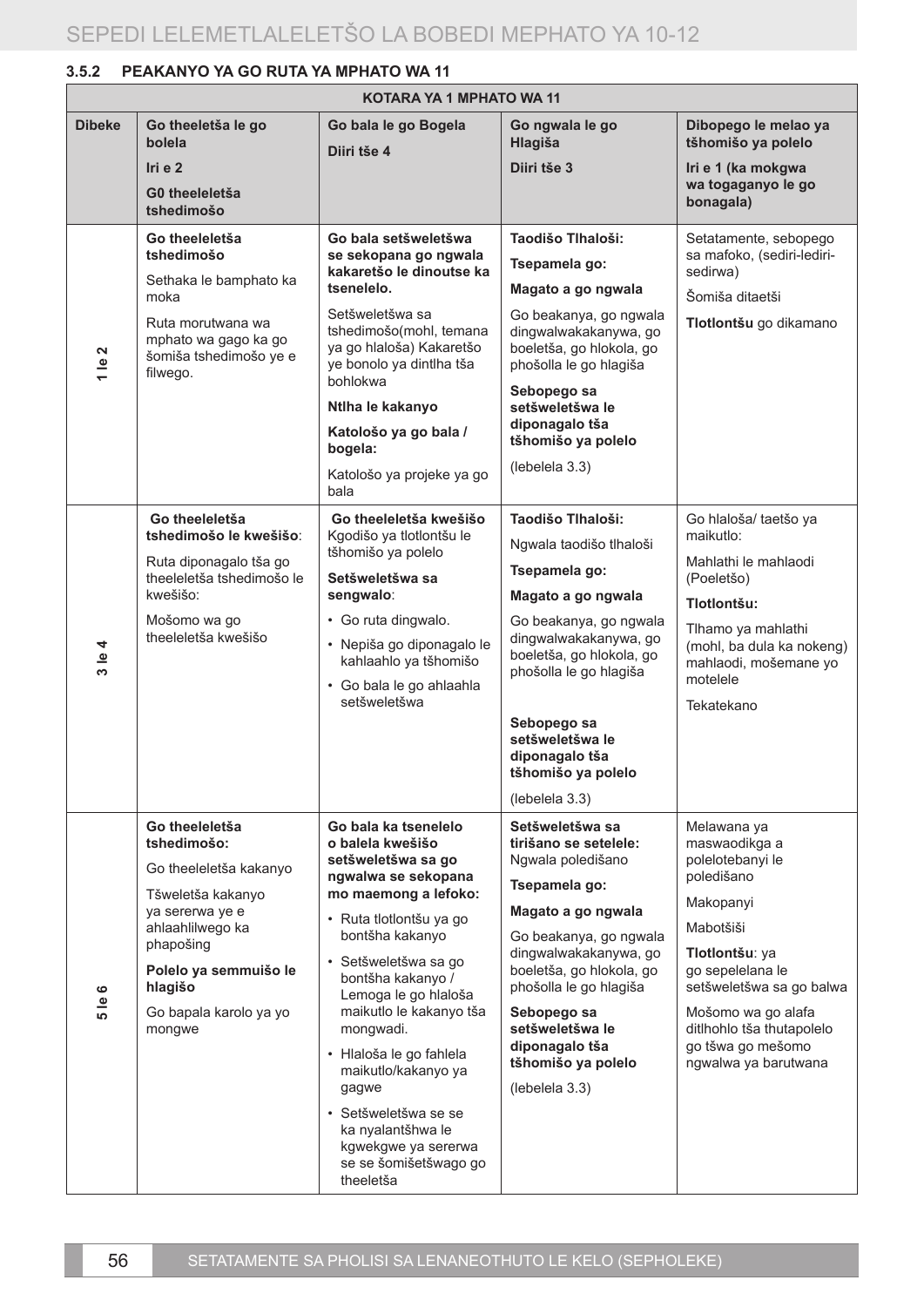| $7 \text{ le } 8$                                                     | Go bolela go go sego ga<br>semmušo:<br>Poledišano, diponagalo<br>tša setšweletšwa<br>sa sengwalo se go<br>ithutilwego ka sona                                                                              |                | Go balela kwešišo:<br>Kgodišo ya tlotlontšu le<br>tšhomišo ya polelo:<br>Setšweletšwa sa<br>sengwalo:<br>Go balela kgahlegelo le<br>kwešišo setšweletšweng<br>sa sengwalo<br>Latela kgolo ya<br>moanegwa go<br>kanegelokopana/<br>kahlaahlo ya diponagalo<br>tša sereto               |                                                       | Setšweletšwa sa tirišano<br>se sekopana: Go tlatša<br>difomo, mohl, kgopelo ya<br>mošomo<br>Tsepamela go:<br>Magato a go ngwala<br>Go beakanya, go ngwala<br>dingwalwakakanywa, go<br>boeletša, go hlokola, go<br>phošolla le go hlagiša<br>Sebopego sa<br>setšweletšwa le<br>diponagalo tša tšhomišo<br>ya polelo<br>(lebelela 3.3)                                                                |                                                                                                                                      | Maswaodikga<br>Polelotebanyi le<br>polelotharedi<br>Maina<br>Mašala<br>Mošomo wa go alafa<br>ditlhohlo tša thutapolelo<br>go tšwa go mešomo<br>ngwalwa ya barutwana<br>Tlotlontšu go dikamano                                                                                      |    |  |
|-----------------------------------------------------------------------|------------------------------------------------------------------------------------------------------------------------------------------------------------------------------------------------------------|----------------|---------------------------------------------------------------------------------------------------------------------------------------------------------------------------------------------------------------------------------------------------------------------------------------|-------------------------------------------------------|-----------------------------------------------------------------------------------------------------------------------------------------------------------------------------------------------------------------------------------------------------------------------------------------------------------------------------------------------------------------------------------------------------|--------------------------------------------------------------------------------------------------------------------------------------|------------------------------------------------------------------------------------------------------------------------------------------------------------------------------------------------------------------------------------------------------------------------------------|----|--|
| 9 le 10                                                               | Go theeleletša<br>tshedimošo le kwešišo:<br>Go theeletša ditšweletšwa<br>tša go fapana, mohl,<br>koša, mantšu a koša,<br>Kahlaahlo<br><b>GOBA</b><br>Go bolela kanegelo:<br>katološo ya go bala<br>projeke |                | Go bala ka tsenelelo<br>Ditšweletšwa tša go<br>šomiša ditsela tše dintši<br>tša kgokagano le tša go<br>bonwa:<br>· Ruta diponagalo tša<br>setšweletšwa sa go<br>bonwa<br>· Bogela le go ahlaahlaa<br>ditšweletšwa tša go<br>bonwa tša go fapana<br>Mohl, kerafo, seswantšho,<br>bj.bj |                                                       | Setšweletšwa sa<br>tirišano se sekopana:<br>phoustara, lephephetsebiši,<br>mohl, kgodišo ya<br>sekhwama ka mokgwa<br>wa go kgopela thušo ya<br>tšhelete<br>Tsepamela go:<br>Magato a go ngwala<br>Go beakanya, go ngwala<br>dingwalwakakanywa, go<br>boeletša, go hlokola, go<br>phošolla le go hlagiša<br>Sebopego sa<br>setšweletšwa le<br>diponagalo tša tšhomišo<br>ya polelo<br>(lebelela 3.3) |                                                                                                                                      | Maina, Madiri le<br>mahlaodi, poeletšo ye e<br>togaganego le go bala le<br>go ngwala mabaka<br>Hlalošo ya tšhomišo<br>ya maina, madiri le<br>mahlaodi<br>Mošomo wa go alafa<br>ditlhohlo tša thutapolelo<br>go tšwa go mešomo<br>ngwalwa ya barutwana<br>Tlotlontšu go<br>dikamano |    |  |
|                                                                       |                                                                                                                                                                                                            |                | Mešomo ya Kelo wa semmušo go Kotara ya 1                                                                                                                                                                                                                                              |                                                       |                                                                                                                                                                                                                                                                                                                                                                                                     |                                                                                                                                      |                                                                                                                                                                                                                                                                                    |    |  |
|                                                                       | Mošomo wa 1                                                                                                                                                                                                |                | Mošomo wa 2                                                                                                                                                                                                                                                                           |                                                       | Mošomo wa 3                                                                                                                                                                                                                                                                                                                                                                                         |                                                                                                                                      | Mošomo wa 4                                                                                                                                                                                                                                                                        |    |  |
| Bomolomo/orale:<br>Tekatlhaologanyo ya go<br>Poledišano<br>theeletšwa |                                                                                                                                                                                                            | Bomolomo/orale | kopana                                                                                                                                                                                                                                                                                | Go ngwala: Setšweletšwa<br>sa tirišano se se telele / |                                                                                                                                                                                                                                                                                                                                                                                                     | Moleko wa 1:<br>Tšhomišo ya polelo le<br>dikamano:<br>Tekatlhaologanyo<br>Kakaretšo<br>Dibopego le melawana ya<br>tšhomišo ya polelo |                                                                                                                                                                                                                                                                                    |    |  |
|                                                                       |                                                                                                                                                                                                            |                |                                                                                                                                                                                                                                                                                       |                                                       |                                                                                                                                                                                                                                                                                                                                                                                                     |                                                                                                                                      |                                                                                                                                                                                                                                                                                    |    |  |
|                                                                       |                                                                                                                                                                                                            |                |                                                                                                                                                                                                                                                                                       |                                                       |                                                                                                                                                                                                                                                                                                                                                                                                     |                                                                                                                                      |                                                                                                                                                                                                                                                                                    | 57 |  |

| Mešomo ya Kelo wa semmušo go Kotara ya 1 |                |                                      |                                               |  |  |  |
|------------------------------------------|----------------|--------------------------------------|-----------------------------------------------|--|--|--|
| Mošomo wa 1                              | Mošomo wa 2    | Mošomo wa 3                          | Mošomo wa 4                                   |  |  |  |
| Bomolomo/orale:                          | Bomolomo/orale | Go ngwala: Setšweletšwa              | Moleko wa 1:                                  |  |  |  |
| Tekatlhaologanyo ya go<br>theeletšwa     | Poledišano     | sa tirišano se se telele /<br>kopana | Tšhomišo ya polelo le<br>dikamano:            |  |  |  |
|                                          |                |                                      | Tekatlhaologanyo                              |  |  |  |
|                                          |                |                                      | Kakaretšo                                     |  |  |  |
|                                          |                |                                      | Dibopego le melawana ya<br>tšhomišo ya polelo |  |  |  |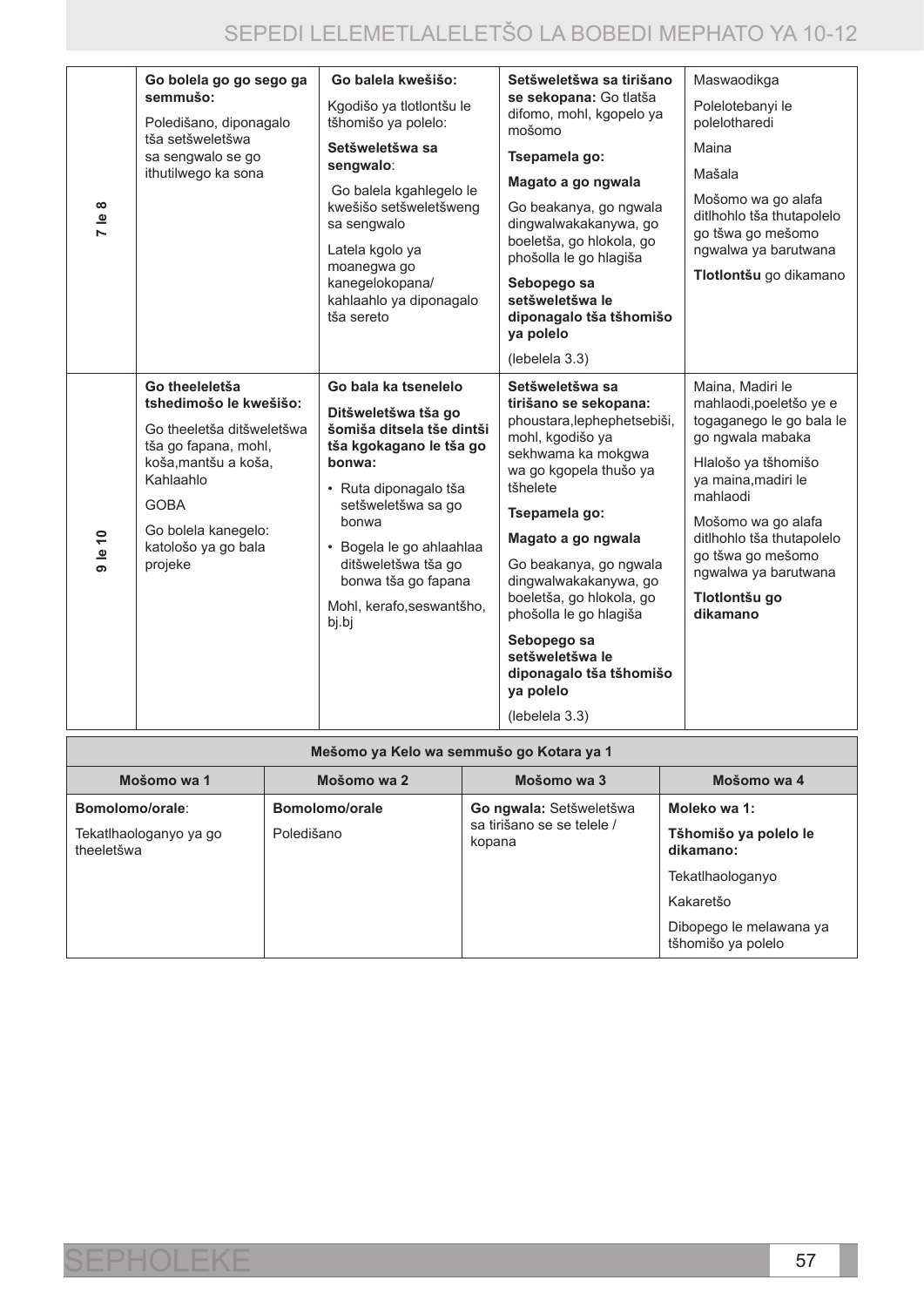| <b>KOTARA YA 2 MPHATO WA 11</b> |                                                                                                                                                                            |                                                                                                                                                                                                                                                |                                                                                                                                                                                                                                                                                                                                                                       |                                                                                                                                                                                                                            |  |  |
|---------------------------------|----------------------------------------------------------------------------------------------------------------------------------------------------------------------------|------------------------------------------------------------------------------------------------------------------------------------------------------------------------------------------------------------------------------------------------|-----------------------------------------------------------------------------------------------------------------------------------------------------------------------------------------------------------------------------------------------------------------------------------------------------------------------------------------------------------------------|----------------------------------------------------------------------------------------------------------------------------------------------------------------------------------------------------------------------------|--|--|
| <b>Dibeke</b>                   | Go theeletša le go bolela<br>Iri e 2                                                                                                                                       | Go bala le go Bogela<br>Diiri tše 4                                                                                                                                                                                                            | Go ngwala le go Hlagiša<br>Diiri tše 3                                                                                                                                                                                                                                                                                                                                | Dibopego le melao ya<br>tšhomišo ya polelo                                                                                                                                                                                 |  |  |
|                                 |                                                                                                                                                                            |                                                                                                                                                                                                                                                |                                                                                                                                                                                                                                                                                                                                                                       | Iri e 1 (ka mokgwa<br>wa togaganyo le go<br>bonagala                                                                                                                                                                       |  |  |
| 11 le 12                        | Go bolela go go sego ga<br>semmušo:<br>Go fa ditšhupetšo le<br>ditaelo (mohl, tšhupatsela<br>ya leeto la pese) ka<br>dihlopha / ka botee                                   | Go bala ka tsenelelo<br>o balela kwešišo<br>setšweletšwa sa go<br>ngwalwa se sekopana<br>mo maemong a mantšu:<br>Bala mehlala ya<br>ditšhupetšo le ditaelo                                                                                     | Setšweletšwa sa tirišano<br>se sekopana:<br>Ngwala ditaelo goba<br>ditšhupetšo, mohl,<br>tšhupatsela ya leeto la<br>pese)<br>Tsepamela go:<br>Magato a go ngwala<br>Go beakanya, go ngwala<br>dingwalwakakanywa, go<br>boeletša, go hlokola, go<br>phošolla le go hlagiša<br>Sebopego sa<br>setšweletšwa le<br>diponagalo tša tšhomišo<br>ya polelo<br>(lebelela 3.3) | Makopani, dikgokantšhi<br>bjalo ka morago ga moo,<br>ka fao, mohlomongwe,bj.<br>bj.<br>Mašala<br>Tlotlontšu go dikamano                                                                                                    |  |  |
| 13 le 14                        | Polelo ya semmušo le<br>hlagišo:<br>Ahlaahla diponagalo tša<br>polelo ya boitokišetšo<br>Polelo ya boitokišetšo                                                            | Go balela kwešišo:<br>Kgodišo ya tlotlontšu le<br>tšhomišo ya polelo<br>Go bontšha le go<br>ahlaahla tšhomišo ya<br>diripa tša polelo, mohl,<br>mahlathi, mahlaodi,<br>maina, madiri                                                           | Setšweletšwa sa tirišano<br>se sekopana:<br>Ngwala polelo ya<br>boitokišetšo<br>Tsepamela go:<br>Magato a go ngwala<br>Go beakanya, go ngwala<br>dingwalwakakanywa, go<br>boeletša, go hlokola, go<br>phošolla le go hlagiša<br>Sebopego sa<br>setšweletšwa le<br>diponagalo tša tšhomišo<br>ya polelo<br>(lebelela 3.3)                                              | Poeletšo ya mabaka<br>Lekgokedi<br>Poeletšo ya pukuntšu<br>Mošomo wa go alafa<br>ditlhohlo tša thutapolelo<br>go tšwa go mešomo<br>ngwalwa ya barutwana<br>Tlotlontšu go dikamano                                          |  |  |
| 15 le 16                        | Go theeleletša<br>tshedimošo:<br>Tekatlhaloganyo ya go<br>theeletšwa<br>2 - Go theeleletša<br>tshedimošo ya go ikgetha<br>Mohl, kwalakwatšo ya go<br>kwewa goba poledišano | Go balela kwešišo:<br>Go bala le go hiatholla<br>diponagalo tša, mohl,<br>ditšweletšwa tša go<br>bonwa, dikhathuni, dibidio<br>tša metlae:<br>Setšweletšwa sa<br>sengwalo:<br>Go balela tshedimošo le<br>kwešišo setšweletšweng<br>sa sengwalo | Setšweletšwa sa tirišano<br>se sekopana: Ngwala<br>papatšo/poskarata/karata<br>ya memo<br>Tsepamela go:<br>Magato a go ngwala<br>Go beakanya, go ngwala<br>dingwalwakakanywa, go<br>boeletša, go hlokola, go<br>phošolla le go hlagiša<br>Sebopego sa<br>setšweletšwa le<br>diponagalo tša tšhomišo<br>ya polelo<br>(lebelela 3.3)                                    | Sebopego sa dikafoko le<br>sa mafoko le melawana<br>ya tšona<br>Polelotiriši le<br>polelotirišwa<br>Mošomo wa go alafa<br>ditlhohlo tša thutapolelo<br>go tšwa go mešomo<br>ngwalwa ya barutwana<br>Tlotlontšu go dikamano |  |  |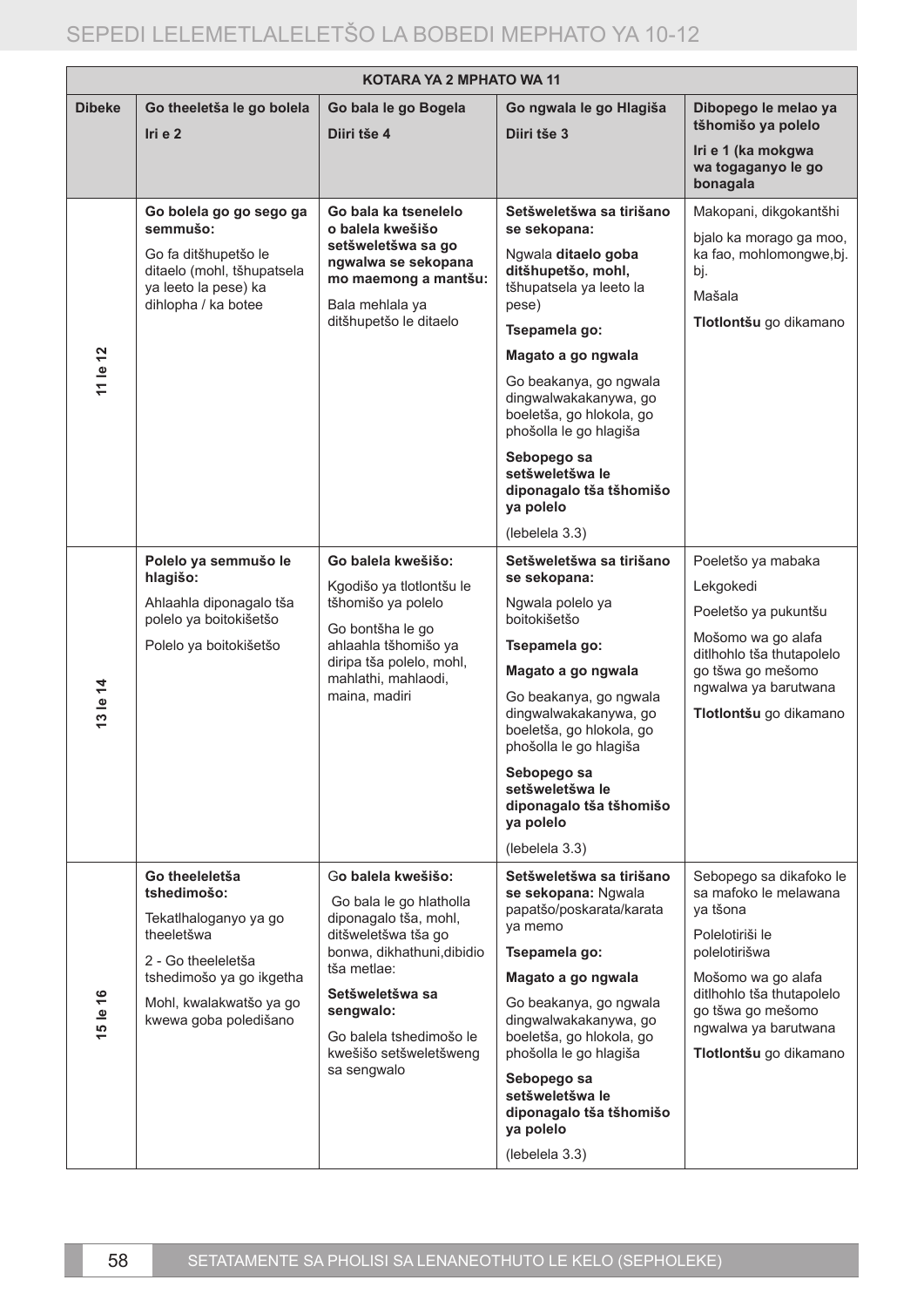| 17 le 18        | Polelo ya semmušo<br>le hlagišo: Go bapala<br>karolo ya yo mongwe go<br>molaetša wa setšweletšwa<br>sa sengwalo | Go balela kwešišo:<br>Kgodišo ya tlotlontšu le<br>tšhomišo ya polelo<br>Setšweletšwa sa sen-<br>gwalo:<br>Go balela kgahlegelo le<br>kwešišo setšweletšweng<br>sa sengwalo<br>mohlala | Setšweletšwa sa tirišano<br>se setelele: sekopana:<br>šomiša setšweletšwa sa<br>sengwalo bjalo ka motheo<br>wa go ngwala pukutšatši<br>goba lengwalo la segwera<br>Tsepamela go:<br>Magato a go ngwala<br>Go beakanya, go ngwala<br>dingwalwakakanywa, go<br>boeletša, go hlokola, go<br>phošolla le go hlagiša<br>Sebopego sa<br>setšweletšwa le dipona-<br>galo tša tšhomišo ya<br>polelo<br>(lebelela 3.3) |                                 | Laetša le go tiišetša<br>mehuta ya dibopego tša<br>polelo le melawana ya<br>tšhomišo ya polelo<br>Tlotlontšu go dikamano |    |
|-----------------|-----------------------------------------------------------------------------------------------------------------|---------------------------------------------------------------------------------------------------------------------------------------------------------------------------------------|---------------------------------------------------------------------------------------------------------------------------------------------------------------------------------------------------------------------------------------------------------------------------------------------------------------------------------------------------------------------------------------------------------------|---------------------------------|--------------------------------------------------------------------------------------------------------------------------|----|
| 19 le 20        |                                                                                                                 | Ditlhahlobo tša gare ga ngwaga                                                                                                                                                        |                                                                                                                                                                                                                                                                                                                                                                                                               |                                 |                                                                                                                          |    |
|                 |                                                                                                                 | Mešomo ya Kelo ya semmušo go Kotara ya 2                                                                                                                                              |                                                                                                                                                                                                                                                                                                                                                                                                               |                                 |                                                                                                                          |    |
|                 | Mošomo wa 5                                                                                                     | Mošomo wa 6                                                                                                                                                                           |                                                                                                                                                                                                                                                                                                                                                                                                               |                                 | Mošomo wa 7                                                                                                              |    |
| Bomolomo/orale: |                                                                                                                 | Dingwalo/Dipuku:                                                                                                                                                                      |                                                                                                                                                                                                                                                                                                                                                                                                               | Ditlhahlobo tša gare ga ngwaga: |                                                                                                                          |    |
|                 | Polelo ya boitokišetšo                                                                                          | Dipotšišo dikamanonjg                                                                                                                                                                 |                                                                                                                                                                                                                                                                                                                                                                                                               | dikamano le dingwalo            | Lephephe la 1: Tšhomišo ya polelo go                                                                                     |    |
|                 |                                                                                                                 |                                                                                                                                                                                       |                                                                                                                                                                                                                                                                                                                                                                                                               |                                 | Lephephe la 2: Go ngwala                                                                                                 |    |
|                 |                                                                                                                 |                                                                                                                                                                                       |                                                                                                                                                                                                                                                                                                                                                                                                               |                                 |                                                                                                                          |    |
|                 | SEPHOLEKE                                                                                                       |                                                                                                                                                                                       |                                                                                                                                                                                                                                                                                                                                                                                                               |                                 |                                                                                                                          | 59 |

| Mešomo ya Kelo ya semmušo go Kotara ya 2  |                       |                                                              |  |  |  |
|-------------------------------------------|-----------------------|--------------------------------------------------------------|--|--|--|
| Mošomo wa 6<br>Mošomo wa 7<br>Mošomo wa 5 |                       |                                                              |  |  |  |
| Bomolomo/orale:                           | Dingwalo/Dipuku:      | Ditlhahlobo tša gare ga ngwaga:                              |  |  |  |
| Polelo ya boitokišetšo                    | Dipotšišo dikamanonig | Lephephe la 1: Tšhomišo ya polelo go<br>dikamano le dingwalo |  |  |  |
|                                           |                       | Lephephe la 2: Go ngwala                                     |  |  |  |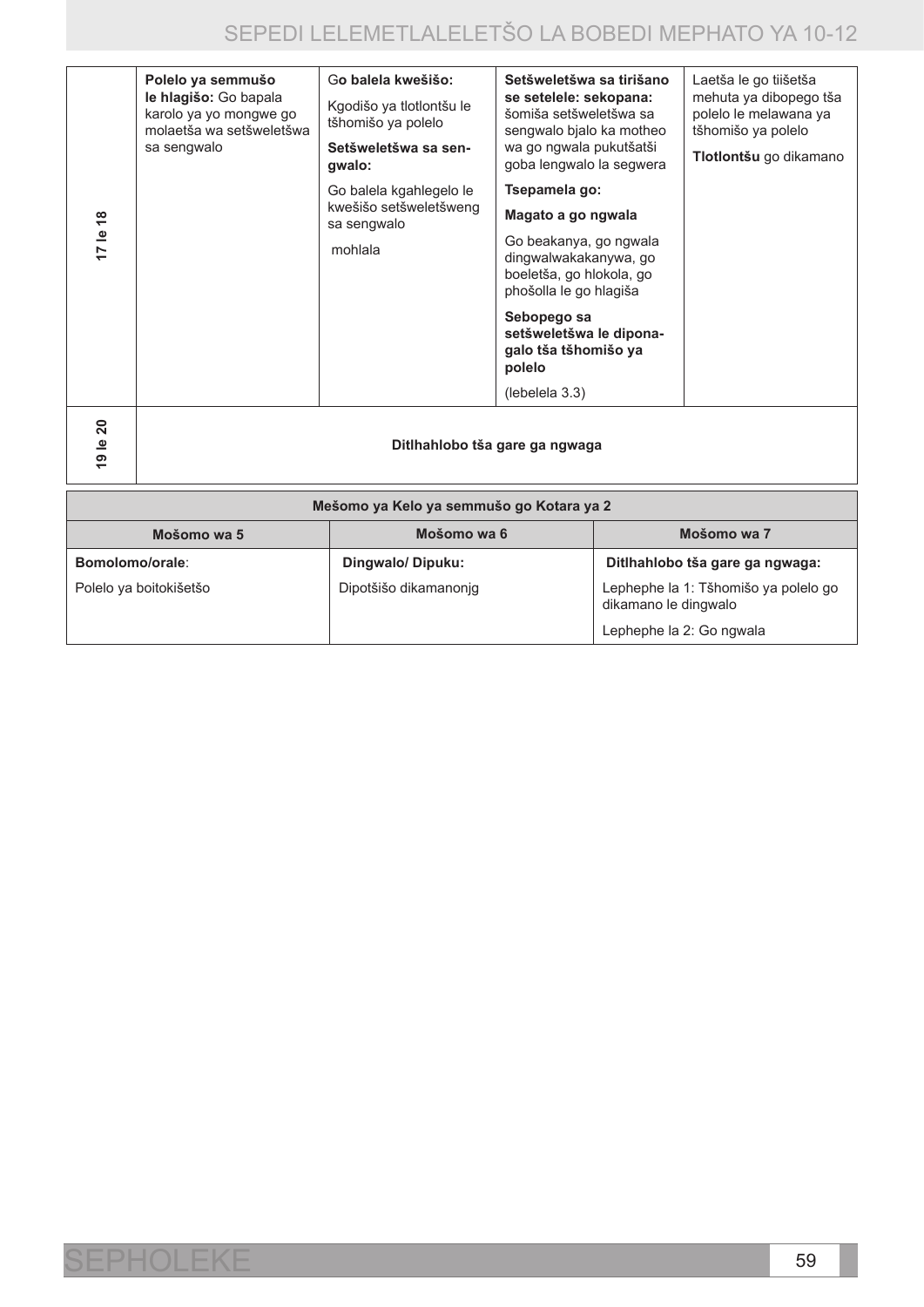|               | <b>KOTARA YA 3 MPHATO WA 11</b>                                                                                                                                                         |                                                                                                                                            |                                                                                                                                                                                                                                                                                                                                                                    |                                                                                                                                                                                       |  |  |
|---------------|-----------------------------------------------------------------------------------------------------------------------------------------------------------------------------------------|--------------------------------------------------------------------------------------------------------------------------------------------|--------------------------------------------------------------------------------------------------------------------------------------------------------------------------------------------------------------------------------------------------------------------------------------------------------------------------------------------------------------------|---------------------------------------------------------------------------------------------------------------------------------------------------------------------------------------|--|--|
| <b>Dibeke</b> | Go theeletša le go bolela<br>Iri e 2                                                                                                                                                    | Go bala le go Bogela<br>Diiri tše 3                                                                                                        | Go ngwala le go Hlagiša<br>Diiri tše 2                                                                                                                                                                                                                                                                                                                             | Dibopego le melao ya<br>tšhomišo ya polelo                                                                                                                                            |  |  |
|               |                                                                                                                                                                                         |                                                                                                                                            |                                                                                                                                                                                                                                                                                                                                                                    | Iri e 1 (ka mokgwa<br>wa togaganyo le go<br>bonagala                                                                                                                                  |  |  |
| 21 le 22      | Go balela godimo go<br>go itokišeditšwego ka<br>morero:<br>Go balela godimo ka<br>nepišo ya thelelo, hlabošo<br>le segalo<br>Mohl, lengwalo la segwera<br>leo le ngwadilwego ke<br>mong | Katološo ya go bala/<br>bogela:<br>Go balela kgahlego<br>Bala mehlala ya<br>mangwalo a semmušo                                             | Setšweletšwa sa tirišano<br>se setelele: Lengwalo la<br>semmušo<br>Tsepamela go:<br>Magato a go ngwala<br>Go beakanya, go ngwala<br>dingwalwakakanywa, go<br>boeletša, go hlokola, go<br>phošolla le go hlagiša<br>Sebopego sa<br>setšweletšwa le<br>diponagalo tša tšhomišo<br>ya polelo<br>(lebelela 3.3)                                                        | Tswalano ya sediri le<br>sedirwa go lediri le<br>mahlaodi dibopegong<br>tša lefoko<br>Makgokedi<br>Tatelano ya mantšu<br>Tlotlontšu go dikamano                                       |  |  |
| 23 le 24      | Go theeleletša<br>tsenelelano:<br>Go theeletša le go<br>hlagiša, mohl, melaetša<br>ye mekopana/ditšhupetšo<br>/ ditsebišo                                                               | Go balela kwešišo:<br>Kgodišo ya tlotlontšu le<br>tšhomišo ya polelo<br>Setšweletšwa sa<br>sengwalo:<br>Go balela tshedimošo le<br>kwešišo | Setšweletšwa sa tirišano<br>se sekopana:<br>emaili/ dinoutse tša<br>setšidifatši / melaetša ya<br>motšhene wa go araba<br>Tsepamela go:<br>Magato a go ngwala<br>Go beakanya, go ngwala<br>dingwalwakakanywa, go<br>boeletša, go hlokola, go<br>phošolla le go hlagiša<br>Sebopego sa<br>setšweletšwa le<br>diponagalo tša tšhomišo<br>ya polelo<br>(lebelela 3.3) | Tiišetša taelo<br>Sebopego sa polelo:<br>hlogotaba le dikgopolo<br>tša go thekga<br>Mabaka<br>Makgokedi<br>Tlotlontšu go dikamano                                                     |  |  |
| 25 le 26      | Go balela godimo go<br>go itokišeditšwego ka<br>morero:<br>Mohl, setšweletšwa se se<br>kgethilwego                                                                                      | Go balela kwešišo                                                                                                                          | Taodišo Kanegelo:<br>Mohl, Kanegelo ya tiragalo<br>ya go makatša<br>Tsepamela go:<br>Magato a go ngwala<br>Go beakanya, go ngwala<br>dingwalwakakanywa, go<br>boeletša, go hlokola, go<br>phošolla le go hlagiša<br>Sebopego sa<br>setšweletšwa le<br>diponagalo tša tšhomišo<br>ya polelo<br>(lebelela 3.3)                                                       | Dibopego tša polelo le<br>melawana ya tšhomišo<br>ya polelo<br>Mošomo wa go alafa<br>ditlhohlo tša thutapolelo<br>go tšwa go mešomo<br>ngwalwa ya barutwana<br>Tlotlontšu go dikamano |  |  |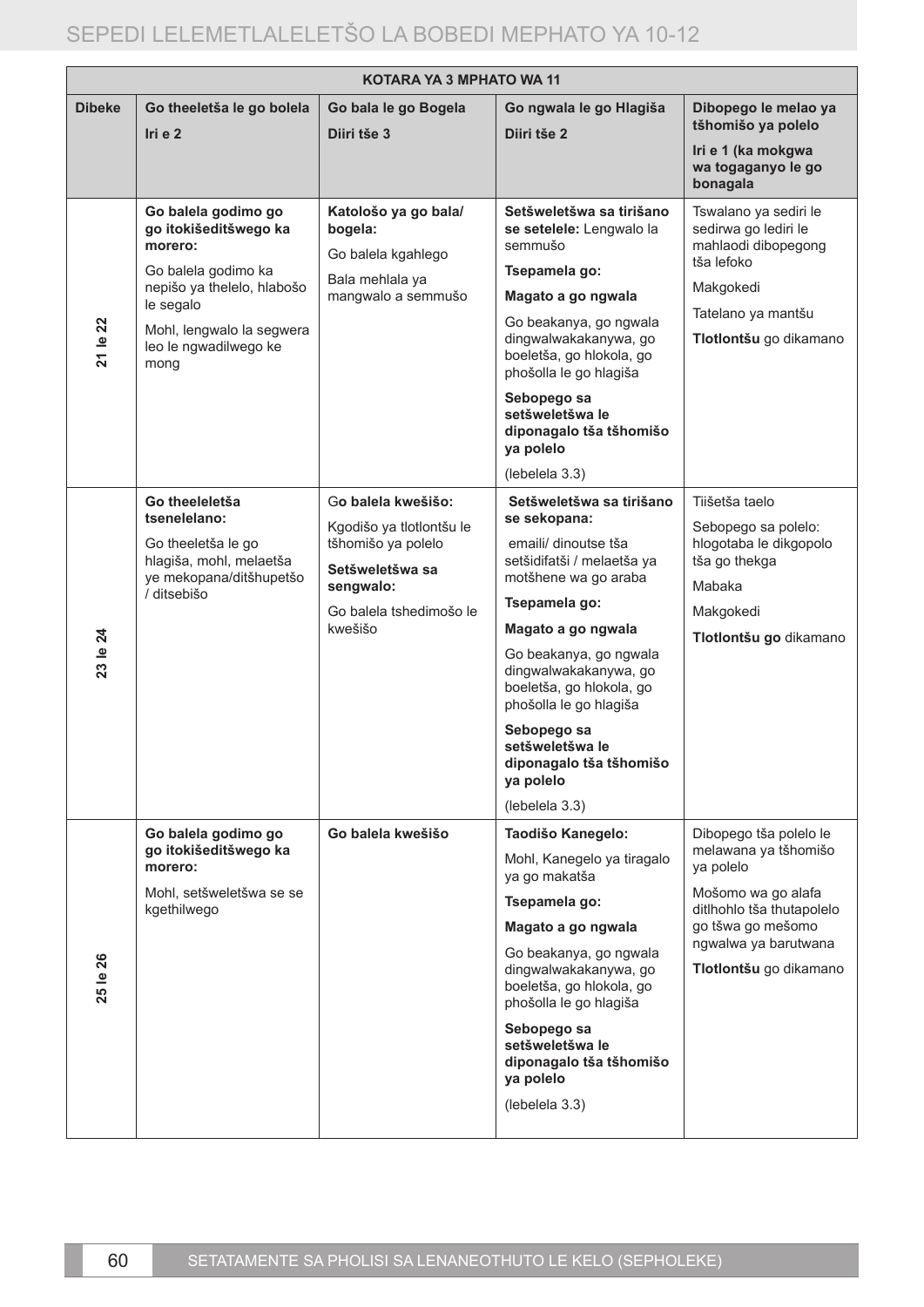| 27 le 28                                                     | Go theeleletša<br>kgahlegelo:<br>Theeletša terama ya<br>seyalemoya/ polelo ye e<br>rekhotilwego/ Go bapala<br>karolo ya yo mongwe/ Go<br>bapala/ go bala terama | Go balela kwešišo:<br>Kgodišo ya tlotlontšu le<br>tšhomišo ya polelo<br>Setšweletšwa sa<br>sengwalo<br>Go balela kgahlegelo le<br>kwešišo                                                      | Temana:<br>Ngwala temana yeo o<br>laetšago le go thekga<br>kakanyo ya gago mabapi le<br>tiragalo ye nngwe<br>Tsepamela go:<br>Magato a go ngwala<br>Go beakanya, go ngwala<br>dingwalwakakanywa, go<br>boeletša, go hlokola, go<br>phošolla le go hlagiša<br>Sebopego sa<br>setšweletšwa le<br>diponagalo tša tšhomišo<br>ya polelo<br>(lebelela 3.3) |  | Segalo, lentšu<br>Madiri<br>Tlotlontšu go dikamano                                                                                                                                                                     |    |
|--------------------------------------------------------------|-----------------------------------------------------------------------------------------------------------------------------------------------------------------|------------------------------------------------------------------------------------------------------------------------------------------------------------------------------------------------|-------------------------------------------------------------------------------------------------------------------------------------------------------------------------------------------------------------------------------------------------------------------------------------------------------------------------------------------------------|--|------------------------------------------------------------------------------------------------------------------------------------------------------------------------------------------------------------------------|----|
| 29 le 30                                                     | Polelo ya go se be ya<br>semmušo:<br>Poledišano ye<br>e nyalanago le<br>setšweletšwa sa sengwalo                                                                | Setšweletšwa sa<br>sengwalo:<br>Go bala kgahlegelo le<br>kwešišo setšweletšwa sa<br>sengwalo<br>Katološo ya go bala/<br>bogela:<br>Setšweletšwa sa<br>koketšatsebo, mohl, go<br>nagana, ditoro | Setšweletšwa sa<br>tirišano se sekopana:<br>Ngwala pukutšatši /<br>ditshwayotshwayo<br>Tsepamela go:<br>Magato a go ngwala<br>Go beakanya, go ngwala<br>dingwalwakakanywa, go<br>boeletša, go hlokola, go<br>phošolla le go hlagiša<br>Sebopego sa<br>setšweletšwa le<br>diponagalo tša tšhomišo<br>ya polelo<br>(lebelela 3.3)                       |  | Maina<br>Botee le bontši<br>Mabotšišo<br>Kganetšo<br>Mošomo wa go alafa<br>ditlhohlo tša thutapolelo<br>go tšwa go mešomo<br>ngwalwa ya barutwana<br>Tlotlontšu ya<br>go sepelelana le<br>setšweletšwa sa go<br>balwa. |    |
|                                                              |                                                                                                                                                                 | Mešomo ya Kelo ya semmušo go Kotara ya 3                                                                                                                                                       |                                                                                                                                                                                                                                                                                                                                                       |  |                                                                                                                                                                                                                        |    |
|                                                              | Mošomo wa 8                                                                                                                                                     | Mošomo wa 9                                                                                                                                                                                    |                                                                                                                                                                                                                                                                                                                                                       |  | Mošomo wa 10                                                                                                                                                                                                           |    |
| Bomolomo/orale:<br>Go balela godimo go go<br>itokišeditšwego |                                                                                                                                                                 | Go ngwala:<br>Taodišo tlhaloši / kanegelo                                                                                                                                                      | Moleko wa 2:<br>Tšhomišo ya polelo go dikamano:<br>Tekatlhaologanyo<br>Kakaretšo<br>Dibopego tša polelo le melawana ya<br>tšhomišo ya polelo<br><b>GOBA</b><br>Dingwalo / Dipuku: Dipotšišo dikama-<br>nong                                                                                                                                           |  |                                                                                                                                                                                                                        |    |
|                                                              |                                                                                                                                                                 |                                                                                                                                                                                                |                                                                                                                                                                                                                                                                                                                                                       |  |                                                                                                                                                                                                                        | 61 |

| Mešomo ya Kelo ya semmušo go Kotara ya 3 |                             |                                                          |  |  |  |
|------------------------------------------|-----------------------------|----------------------------------------------------------|--|--|--|
| Mošomo wa 8                              | Mošomo wa 9                 | Mošomo wa 10                                             |  |  |  |
| Bomolomo/orale:                          | Go ngwala:                  | Moleko wa 2:                                             |  |  |  |
| Go balela godimo go go                   | Taodišo tlhaloši / kanegelo | Tšhomišo ya polelo go dikamano:                          |  |  |  |
| itokišeditšwego                          |                             | Tekatlhaologanyo                                         |  |  |  |
|                                          |                             | Kakaretšo                                                |  |  |  |
|                                          |                             | Dibopego tša polelo le melawana ya<br>tšhomišo va polelo |  |  |  |
|                                          |                             | <b>GOBA</b>                                              |  |  |  |
|                                          |                             | Dingwalo / Dipuku: Dipotšišo dikama-<br>nong             |  |  |  |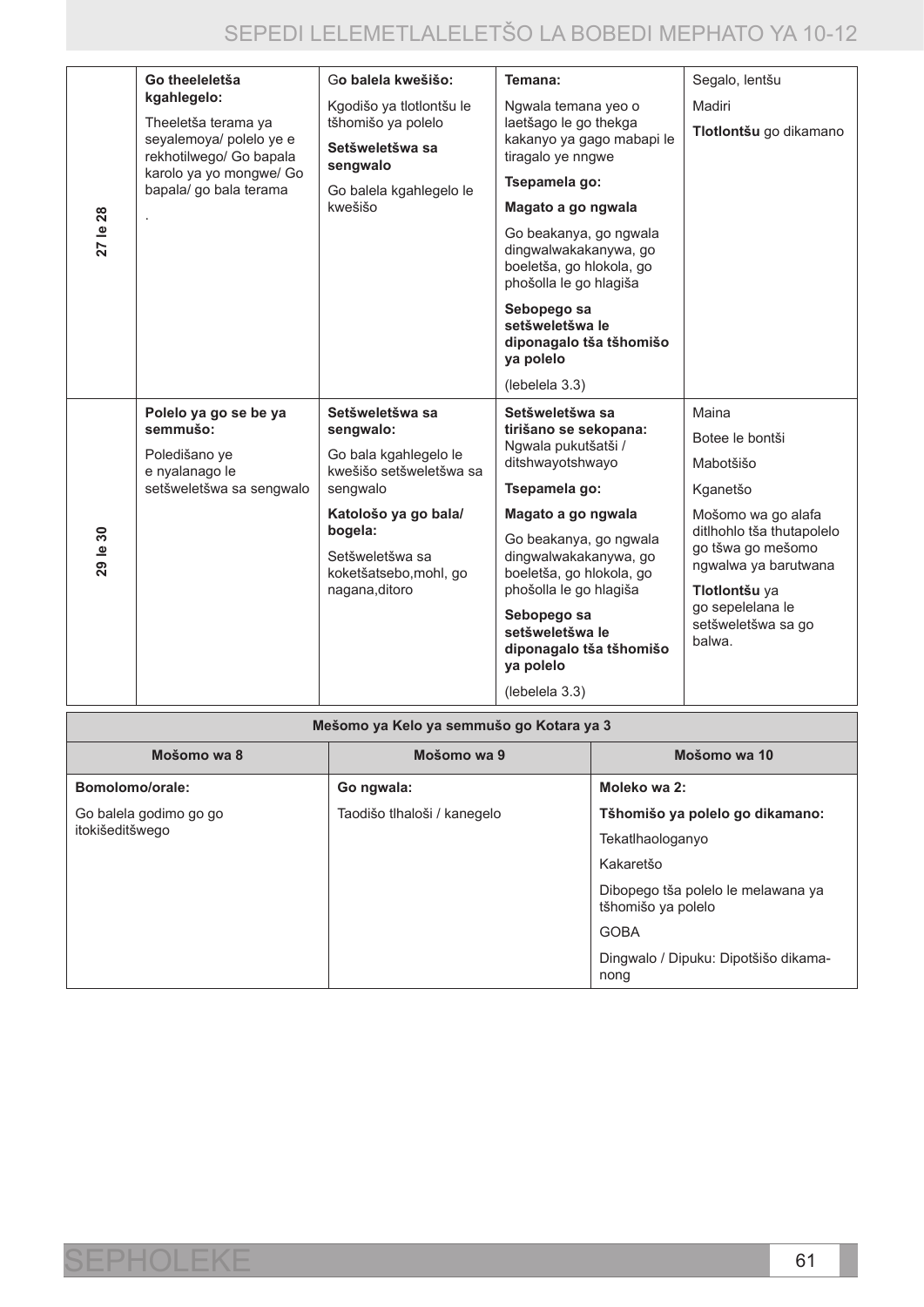| <b>KOTARA YA 4 MPHATO WA 11</b> |                                                                                                                                               |                                                                                                                                                                                                   |                                                                                                                                                                                                                                                                                                                                                                                                                                                                         |                                                                                                                                                                                                                                         |  |  |
|---------------------------------|-----------------------------------------------------------------------------------------------------------------------------------------------|---------------------------------------------------------------------------------------------------------------------------------------------------------------------------------------------------|-------------------------------------------------------------------------------------------------------------------------------------------------------------------------------------------------------------------------------------------------------------------------------------------------------------------------------------------------------------------------------------------------------------------------------------------------------------------------|-----------------------------------------------------------------------------------------------------------------------------------------------------------------------------------------------------------------------------------------|--|--|
| <b>Dibeke</b>                   | Go theeletša le go<br>bolela                                                                                                                  | Go bala le go Bogela<br>Diiri tše 3                                                                                                                                                               | Go ngwala le go Hlagiša                                                                                                                                                                                                                                                                                                                                                                                                                                                 | Dibopego le melao ya<br>tšhomišo ya polelo                                                                                                                                                                                              |  |  |
|                                 | Iri e 2                                                                                                                                       |                                                                                                                                                                                                   | Diiri tše 2                                                                                                                                                                                                                                                                                                                                                                                                                                                             | Iri e 1 (ka mokgwa<br>wa togaganyo le go<br>bonagala                                                                                                                                                                                    |  |  |
| 31 le 32                        | Go theeleletša<br>tshedimošo:<br>Go bolela go go sego ga<br>semmušo:<br>Dikahlaahlo, mehlala ya<br>mangwalo a kgopelo/<br>pelaelo             | Go Balela<br>tsebotsenelelo ya<br>polelo:<br>Koketšatsebo:<br>Go bala diteng ka<br>tsenelelo:Laetša polelo<br>ya pepeneneng<br>Setšweletšwa sa<br>sengwalo:<br>Go balela kgahlegelo le<br>kwešišo | Setšweletšwa sa tirišano<br>se telele: Ngwala lengwalo<br>la kgopelo / boipelaetšo<br>Tsepamela go:<br>Magato a go ngwala<br>Go beakanya, go ngwala<br>dingwalwakakanywa, go<br>boeletša, go hlokola, go<br>phošolla le go hlagiša<br>Sebopego sa<br>setšweletšwa le<br>diponagalo tša tšhomišo<br>ya polelo<br>(lebelela 3.3)                                                                                                                                          | Polelotiriši le<br>Polelotirišwa<br>Polelo ya pepeneneng le<br>ya dika<br>Temogo ya tšhomišo ya<br>polelo ka tsinkelo<br>Tlotlontšu go<br>dikamano                                                                                      |  |  |
| 33 le 34                        | Go theeleletša<br>tshedimošo:<br>Go theeletša tshepetšo<br>ya go ithuta go ngwala<br>dinoutse.<br>Go theeleletša<br>dikgopolokgolo le mehlala | Go balela kwešišo:<br>Kgodišo ya tlotlontšu le<br>tšhomišo ya polelo<br>Setšweletšwa sa<br>sengwalo:<br>Go balela kgahlegelo le<br>kwešišo                                                        | Setšweletšwa sa tirišano<br>se sekopana:<br>Ngwala melaetša go ba<br>mafoko ka botlalo/feletšego<br>Setšweletšwa sa tirišano<br>se sekopana:<br>Go ngwala kakaretšo:<br>Akaretša setšweletšwa se<br>o se filwego ka dintlha<br>Tsepamela go:<br>Magato a go ngwala<br>Go beakanya, go ngwala<br>dingwalwakakanywa, go<br>boeletša, go hlokola, go<br>phošolla le go hlagiša<br>Sebopego sa<br>setšweletšwa le<br>diponagalo tša tšhomišo<br>ya polelo<br>(lebelela 3.3) | Polelotiriši le<br>Polelotirišwa<br>(poeletšo)<br>Makopanyi<br>Temogo ya tšhomišo ya<br>polelo ka tsinkelo<br>Mošomo wa go alafa<br>ditlhohlo tša thutapolelo<br>go tšwa go mešomo<br>ngwalwa ya barutwana<br>Tlotlontšu go<br>dikamano |  |  |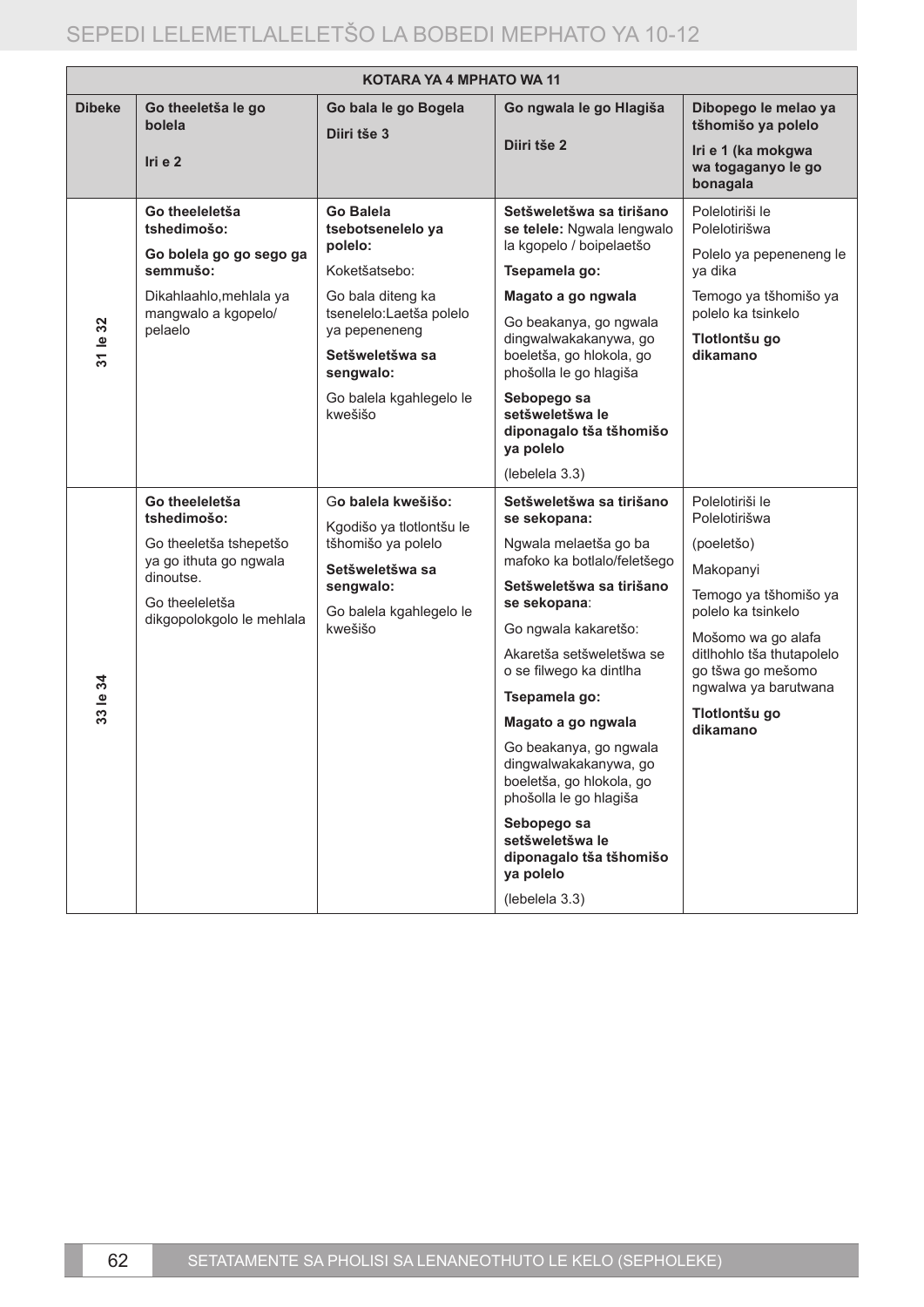|                                                                                                                                                                                                                                                                                                                                        | Go bolela go go sego ga<br>semmušo:                                                          | Go balela kwešišo                                                                | Temana:                                                                                                 | Mahlaodi                                                                          |    |
|----------------------------------------------------------------------------------------------------------------------------------------------------------------------------------------------------------------------------------------------------------------------------------------------------------------------------------------|----------------------------------------------------------------------------------------------|----------------------------------------------------------------------------------|---------------------------------------------------------------------------------------------------------|-----------------------------------------------------------------------------------|----|
|                                                                                                                                                                                                                                                                                                                                        | Dikahlaahlo: dikoša                                                                          | Kgodišo ya tlotlontšu le<br>tšhomišo ya polelo                                   | Ngwala temana ponagatši<br>ya ditemana tše pedi ka                                                      | Temogo ya tšhomišo ya<br>polelo ka tsinkelo                                       |    |
|                                                                                                                                                                                                                                                                                                                                        |                                                                                              | polelo ya mmino:<br>Setšweletšwa sa sen-<br>gwalo:<br>Tsepamela go:              |                                                                                                         | Mohuta wa setšo wa go<br>fa polelo ka mokgwa wa                                   |    |
|                                                                                                                                                                                                                                                                                                                                        |                                                                                              | Katološo ya go bala /                                                            | Magato a go ngwala                                                                                      | maleba.                                                                           |    |
|                                                                                                                                                                                                                                                                                                                                        |                                                                                              | bogela ka bowena                                                                 | Go beakanya, go ngwala                                                                                  | Retšistara                                                                        |    |
| 35 le 36                                                                                                                                                                                                                                                                                                                               |                                                                                              | Setšweletšwa sa seng-<br>walo sa go laetša lethabo<br>/ kgahlegelo le go ipshina | dingwalwakakanywa, go<br>boeletša, go hlokola, go<br>phošolla le go hlagiša                             | Tlotlontšu go dikamano                                                            |    |
|                                                                                                                                                                                                                                                                                                                                        |                                                                                              |                                                                                  | Sebopego sa<br>setšweletšwa le dipona-<br>galo tša tšhomišo ya<br>polelo                                |                                                                                   |    |
|                                                                                                                                                                                                                                                                                                                                        |                                                                                              |                                                                                  | (lebelela 3.3)                                                                                          |                                                                                   |    |
|                                                                                                                                                                                                                                                                                                                                        | Go bolela go go sego ga<br>semmušo:<br>Poeletšo: Dikahlaahlo tša<br>go se be tša semmušo tša | Setšweletšwa sa sen-<br>gwalo:<br>ditokišetšo tša tlhahlobo                      | Go itokišetša tlhahlobo.<br>Ngwala go tšwa kge-<br>thong ya dingwalwa tša<br>boitlhamelo-kgetha sererwa | Dibopego tša polelo le<br>melawana ya tšhomišo<br>ya polelo<br>Mošomo wa pukuntšu |    |
|                                                                                                                                                                                                                                                                                                                                        | bamphato le dihlopha ka<br>phapošing go itokišetša                                           |                                                                                  | o šomiš le mmepe wa<br>monagano                                                                         | dika / diema mebolel-<br>wana                                                     |    |
|                                                                                                                                                                                                                                                                                                                                        | go ngwala tlhahlobo.                                                                         |                                                                                  | Tsepamela go:                                                                                           | Mošomo wa go alafa                                                                |    |
| 37 le 38                                                                                                                                                                                                                                                                                                                               |                                                                                              |                                                                                  | Magato a go ngwala                                                                                      | ditlhohlo tša thutapolelo<br>go tšwa go mešomo                                    |    |
|                                                                                                                                                                                                                                                                                                                                        |                                                                                              |                                                                                  | Go beakanya, go ngwala<br>dingwalwakakanywa, go<br>boeletša, go hlokola, go                             | ngwalwa ya barutwana<br>Tlotlontšu go dika-                                       |    |
|                                                                                                                                                                                                                                                                                                                                        |                                                                                              |                                                                                  | phošolla le go hlagiša                                                                                  | mano.                                                                             |    |
|                                                                                                                                                                                                                                                                                                                                        |                                                                                              |                                                                                  | Sebopego sa<br>setšweletšwa le dipona-<br>galo tša tšhomišo ya<br>polelo                                |                                                                                   |    |
|                                                                                                                                                                                                                                                                                                                                        |                                                                                              |                                                                                  | (lebelela 3.3)                                                                                          |                                                                                   |    |
| $\overline{\mathbf{a}}$<br>≗<br>ၷ                                                                                                                                                                                                                                                                                                      |                                                                                              |                                                                                  | Tihahlobo ya mafelelong a ngwaga                                                                        |                                                                                   |    |
|                                                                                                                                                                                                                                                                                                                                        |                                                                                              | Mošomo wa Kelo wa semmušo go Kotara ya 4                                         |                                                                                                         |                                                                                   |    |
|                                                                                                                                                                                                                                                                                                                                        |                                                                                              | Mošomo wa 11                                                                     |                                                                                                         |                                                                                   |    |
|                                                                                                                                                                                                                                                                                                                                        | Tihahlobo ya mafelelong a ngwaga                                                             |                                                                                  |                                                                                                         |                                                                                   |    |
|                                                                                                                                                                                                                                                                                                                                        | Lephephe la 1: Tšhomišo ya polelo go dikamano le Dingwalo                                    |                                                                                  |                                                                                                         |                                                                                   |    |
|                                                                                                                                                                                                                                                                                                                                        | Lephephe la 2:Go ngwala phephe la 3: Bomolomo                                                |                                                                                  |                                                                                                         |                                                                                   |    |
| *Moputso wa ngwaga wa Bomolomo/orale wa go kgoboketšwa go tšwa go" Go bolela, Go theeletša" le go bala. Moputso<br>wa mafelelo o swanetše go akaretša mošomo wa polelo ya go itokišetšwa, Mošomo wa Go theeletša o tee le wo mongwe,<br>mohlala. go bala ga go se itokišetšwe/ go bolela ga go se itokišetšwe / poledišano ka dihlopha |                                                                                              |                                                                                  |                                                                                                         |                                                                                   |    |
|                                                                                                                                                                                                                                                                                                                                        |                                                                                              |                                                                                  |                                                                                                         |                                                                                   |    |
|                                                                                                                                                                                                                                                                                                                                        |                                                                                              |                                                                                  |                                                                                                         |                                                                                   |    |
|                                                                                                                                                                                                                                                                                                                                        |                                                                                              |                                                                                  |                                                                                                         |                                                                                   |    |
|                                                                                                                                                                                                                                                                                                                                        |                                                                                              |                                                                                  |                                                                                                         |                                                                                   |    |
|                                                                                                                                                                                                                                                                                                                                        |                                                                                              |                                                                                  |                                                                                                         |                                                                                   |    |
|                                                                                                                                                                                                                                                                                                                                        |                                                                                              |                                                                                  |                                                                                                         |                                                                                   |    |
|                                                                                                                                                                                                                                                                                                                                        |                                                                                              |                                                                                  |                                                                                                         |                                                                                   |    |
|                                                                                                                                                                                                                                                                                                                                        |                                                                                              |                                                                                  |                                                                                                         |                                                                                   |    |
|                                                                                                                                                                                                                                                                                                                                        |                                                                                              |                                                                                  |                                                                                                         |                                                                                   |    |
|                                                                                                                                                                                                                                                                                                                                        |                                                                                              |                                                                                  |                                                                                                         |                                                                                   | 63 |
|                                                                                                                                                                                                                                                                                                                                        |                                                                                              |                                                                                  |                                                                                                         |                                                                                   |    |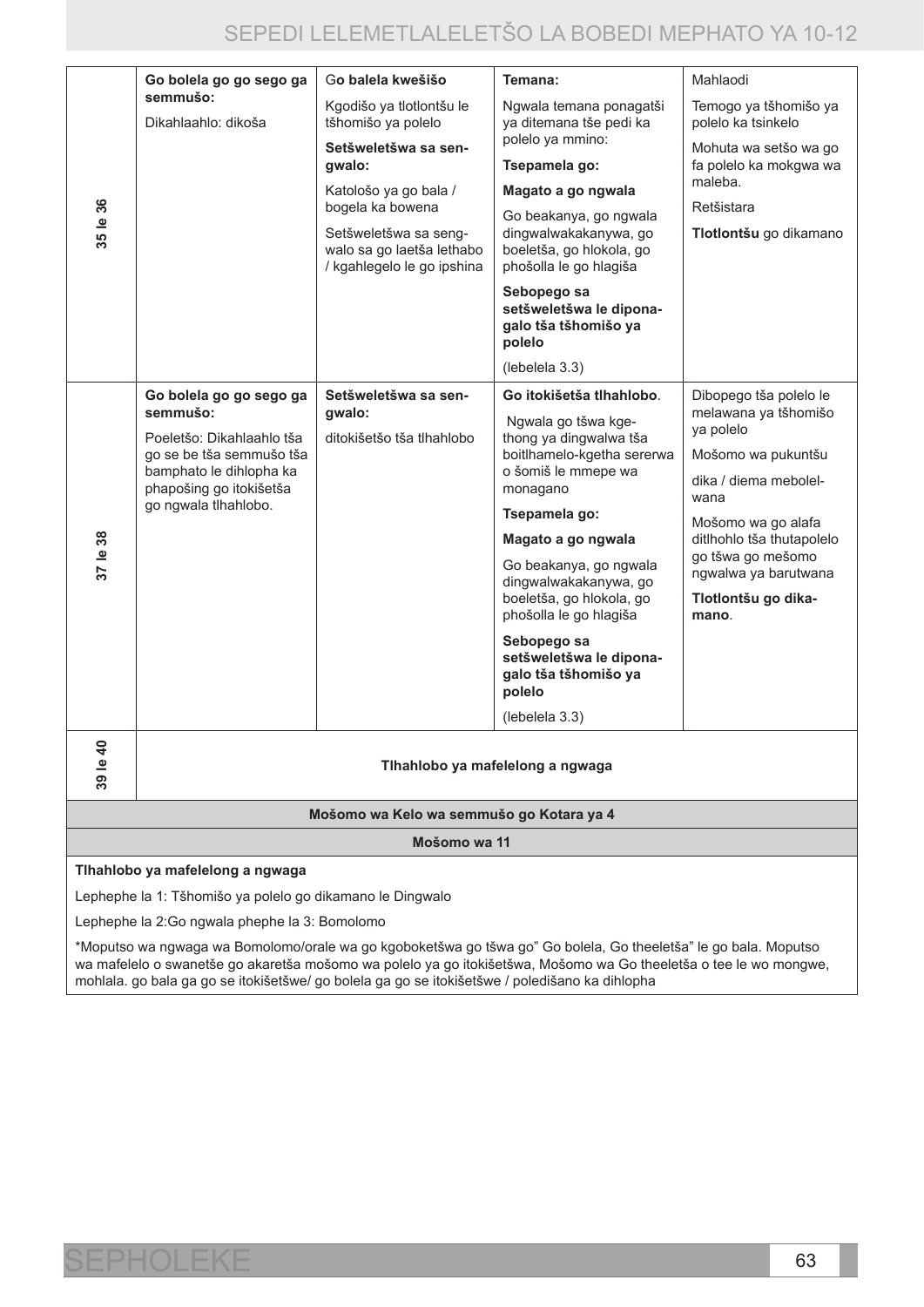### **3.5.3 PEAKANYO YA GO RUTA YA MPHATO WA 12**

Peakanyo ye ya ngwaga e laetša botlalonyane bja wo o swanetšego go phethagatšwa le go elwa.

Mphatong wa 12 dingwalo tša thuto ya semmušo (dipuku) di badilwe go ba tše 1 - 18, ke gore tekano ya iri tše pedi e beetšwe sereto goba kanegelokopana goba yuniti e tee ya padi goba tiragatšo. Ge tiragatšo goba padi e kgethilwe, morutiši o tla swanelwa ke go arola mošomo ka diyuniti tše di tlogo rutwa nakong yeo ka tshwanelo.

Nako ye ntši ya Mphato wa 12 e tla šomišetšwa mošomo wa Poeletšo le go lokišetša barutwana tlhahlobo ya ka ntle ya mafelelong a ngwaga.

| KOTARA YA 1 MPHATO WA 12 |                                                                                                                                                               |                                                                                                                                                                                                                                                                                                                                           |                                                                                                                                                                                                                                                                              |                                                                                                                                                                                                                                                                                                                                  |  |  |
|--------------------------|---------------------------------------------------------------------------------------------------------------------------------------------------------------|-------------------------------------------------------------------------------------------------------------------------------------------------------------------------------------------------------------------------------------------------------------------------------------------------------------------------------------------|------------------------------------------------------------------------------------------------------------------------------------------------------------------------------------------------------------------------------------------------------------------------------|----------------------------------------------------------------------------------------------------------------------------------------------------------------------------------------------------------------------------------------------------------------------------------------------------------------------------------|--|--|
| <b>Dibeke</b>            | Go theeletša le Go<br>bolela                                                                                                                                  | Go bala le Go bogela                                                                                                                                                                                                                                                                                                                      | Go ngwala le go hlagiša                                                                                                                                                                                                                                                      | Dibopego le melao ya<br>tšhomišo ya polelo                                                                                                                                                                                                                                                                                       |  |  |
|                          |                                                                                                                                                               |                                                                                                                                                                                                                                                                                                                                           |                                                                                                                                                                                                                                                                              | Iri e 1 (ka mokgwa<br>wa togaganyo le go<br>bonagala                                                                                                                                                                                                                                                                             |  |  |
| $1$ le $2$               | Go theeleletša<br>tshedimošo:<br>Sethaka le bamphato ka<br>moka<br>Tsebišo ya moithuti wa<br>phapoši ka botlalo ka go<br>diriša tshedimošo ye e<br>filwego    | Go bala<br>Setšweletšwa se seko-<br>pana ka tsenelelo go<br>akaretša le go ngwala<br>dinoutse:<br>• Setšweletšwa sa<br>tshedimošo<br>· Kakaretšo ya bonolo ya<br>dintlha tša bohlokwa<br>· Tšweletša ntlha le<br>kakanyo<br>Katološo ya go bala<br>/ bogela ka bowena/<br>nnoši:<br>Matsenyagae a ya<br>projeke ya katološo ya<br>go bala | Taodišo Kanegelo/<br>tlhaloši:<br>Tsepamela go:<br>Magato a go ngwala<br>Go beakanya, go ngwala<br>dingwalwakakanywa, go<br>boeletša, go hlokola, go<br>phošolla le go hlagiša<br>Sebopego sa<br>setšweletšwa le dipona-<br>galo tša tšhomišo ya<br>polelo<br>(lebelela 3.3) | Setatamente, sebopego<br>sa mafoko, (sediri-lediri-<br>sedirwa)<br>Šomiša ditaetši<br>Tlotlontšu go dikamano                                                                                                                                                                                                                     |  |  |
| $3 \leq 4$               | Go theeleletša<br>tshedimošo le kwešišo:<br>Ruta diponagalo tša go<br>theeleletša tshedimošo le<br>kwešišo<br>Mošomo wa tekatlhalog-<br>anyo ya go theeletšwa | Go balela kwešišo:<br>Kgodišo ya tlotlontšu le<br>tšhomišo ya polelo<br>Setšweletšwa sa sen-<br>qwalo:<br>• Matsenyagae a ding-<br>walo<br>· Nepiša go dipona-<br>galo le kahlaahlo ya<br>tšhomišo ya tšona<br>· Bala le go ahlaahla<br>setšweletšwa                                                                                      | Taodišo Kanegelo/<br>tlhaloši:<br>Tsepamela go:<br>Magato a go ngwala<br>Go beakanya, go ngwala<br>dingwalwakakanywa, go<br>boeletša, go hlokola, go<br>phošolla le go hlagiša<br>Sebopego sa<br>setšweletšwa le dipona-<br>galo tša tšhomišo ya<br>polelo<br>(lebelela 3.3) | Go hlaloša/ taetšo ya<br>maikutlo:<br>Mahlathi le mahlaodi<br>(Poeletšo)<br>Mošomo wa poeletšo<br>wa thutapolelo go tšwa<br>go tšeo barutwana ba di<br>ngwadilego<br>Tlotlontšu:<br>Mahlathi a go bopša<br>(mohlala. kudu - o bo-<br>lela <b>kudu</b> ) le mahlaodi<br>(mohlala. botse- kobo ye<br>botse)<br>Papetšo ya mahlaodi |  |  |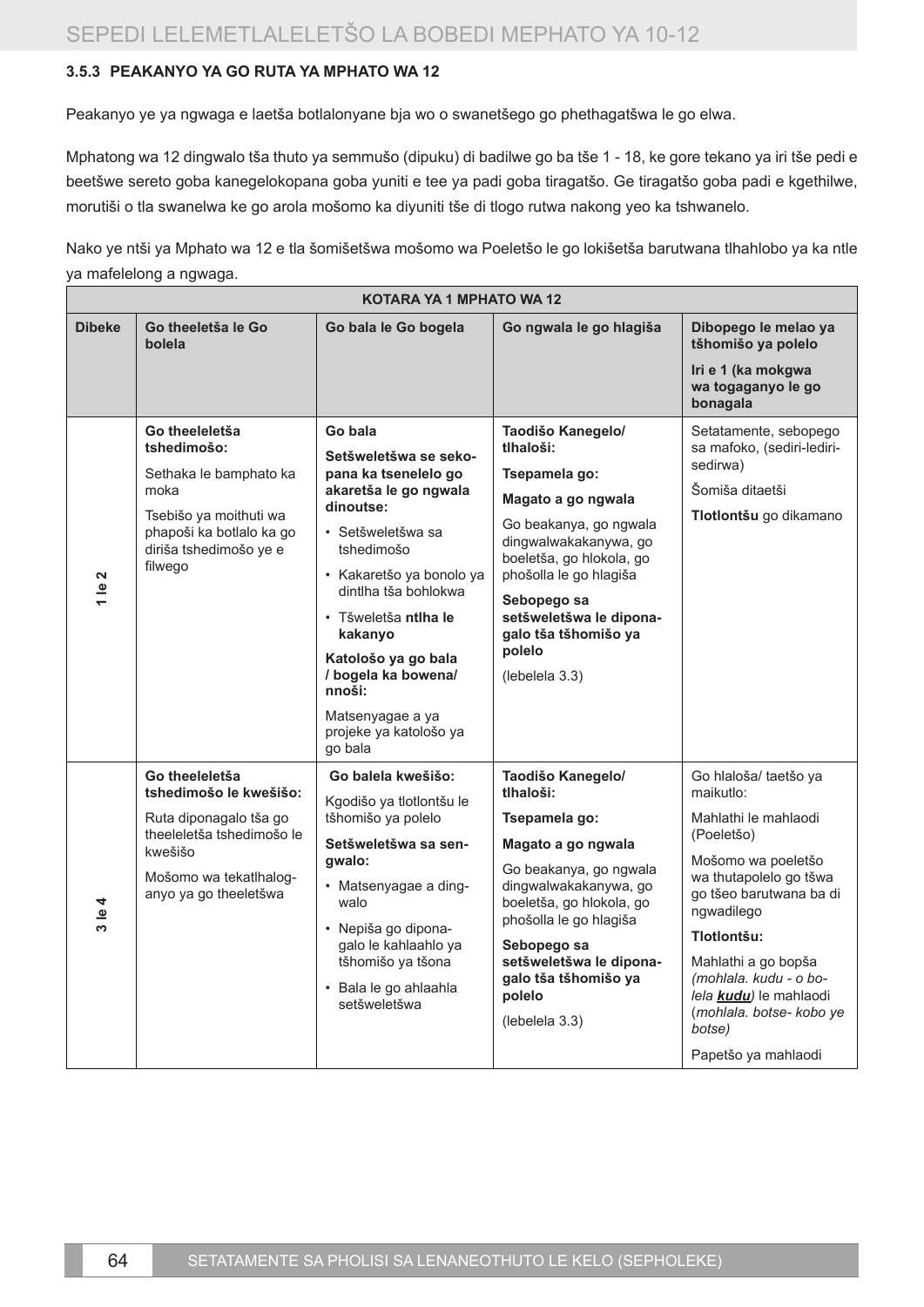| 5 le 6 | Polelo ya semmušo<br>le hlagišo: Hlagišo ya<br>bomolomo ya pego ye<br>kopana<br>Laetša kakanyo ka ga<br>sererwa seo se ahlaahlil-<br>wego ka phapošing | Go bala ka tsenele-<br>lo o balela kwešišo<br>setšweletšwa sa go<br>ngwalwa se sekopa-<br>na mo maemong a<br>mantšu:<br>• Ruta tlotlontšu ya go<br>laetša kakanyo le pego<br>· Setšweletšwa sa<br>go laetša kakanyo/<br>maikutlo<br>· Laetša le go hlaloša<br>kakanyo / maikutlo a<br>mongwadi<br>Hlaloša kakanyo /<br>maikutlo a gago<br>· Setšweletšwa se se<br>ka nyalantšhwa le<br>molaetša/morerowo o<br>bego o theeleditšwe | Setšweletšwa sa tirišano<br>se telele: Ngwala pego ye<br>kopana<br>Tsepamela go:<br>Magato a go ngwala<br>Go beakanya, go ngwala<br>dingwalwakakanywa, go<br>boeletša, go hlokola, go<br>phošolla le go hlagiša<br>Sebopego sa<br>setšweletšwa le dipona-<br>galo tša tšhomišo ya<br>polelo<br>(lebelela 3.3)                                                                                                                                                                                                             | Melawana ya maswao-<br>dikga a polelotebanyi le<br>poledišano<br>Poeletsa polelotiriši le<br>polelotirišwa<br>Makopanyi<br>Mabotšiši<br>Tlotlontšu go dikamano<br>Mošomo wa go alafa<br>ditlhohlo tša thutapolelo<br>go tšwa go mešomo<br>ngwalwa ya barutwana |    |
|--------|--------------------------------------------------------------------------------------------------------------------------------------------------------|-----------------------------------------------------------------------------------------------------------------------------------------------------------------------------------------------------------------------------------------------------------------------------------------------------------------------------------------------------------------------------------------------------------------------------------|---------------------------------------------------------------------------------------------------------------------------------------------------------------------------------------------------------------------------------------------------------------------------------------------------------------------------------------------------------------------------------------------------------------------------------------------------------------------------------------------------------------------------|----------------------------------------------------------------------------------------------------------------------------------------------------------------------------------------------------------------------------------------------------------------|----|
| 7leqsl | Go bolela go go sego ga<br>semmušo:<br>Poledišano, diponagalo<br>tša setšweletšwa sa seng-<br>walo se se rutilwego                                     | Go balela kwešišo:<br>Kgodišo ya tlotlontšu le<br>tšhomišo ya polelo<br>Setšweletšwa sa sen-<br>gwalo:<br>Latela kgolo ya moane-<br>gwa go kanegelokopana/<br>kahlaahlo ya diponagalo<br>tša sereto<br>Go balela kgahlegelo le<br>kwešišo                                                                                                                                                                                         | Setšweletšwa sa tirišano<br>se sekopana: Go tlatša<br>difomo, mohl, kgopelo ya<br>mošomo<br>Fetolela melaetša go ma-<br>foko ka botlalo/feletšego<br>Setšweletšwa sa tirišano<br>se setelele<br>Go ngwala kakaretšo:<br>Akaretša setšweletšwa se<br>o se filwego ka dintlha<br>Tsepamela go:<br>Magato a go ngwala<br>Go beakanya, go ngwala<br>dingwalwakakanywa, go<br>boeletša, go hlokola, go<br>phošolla le go hlagiša<br>Sebopego sa<br>setšweletšwa le dipona-<br>galo tša tšhomišo ya<br>polelo<br>(lebelela 3.3) | Maswaodikga<br>Polelotebanyi le polelo-<br>tharedi<br>Maina<br>Mašala<br>Mošomo wa go alafa<br>ditlhohlo tša thutapolelo<br>go tšwa go mešomo<br>ngwalwa ya barutwana<br>Tlotlontšu go dikamano                                                                |    |
|        | SEPHOLEI                                                                                                                                               |                                                                                                                                                                                                                                                                                                                                                                                                                                   |                                                                                                                                                                                                                                                                                                                                                                                                                                                                                                                           |                                                                                                                                                                                                                                                                | 65 |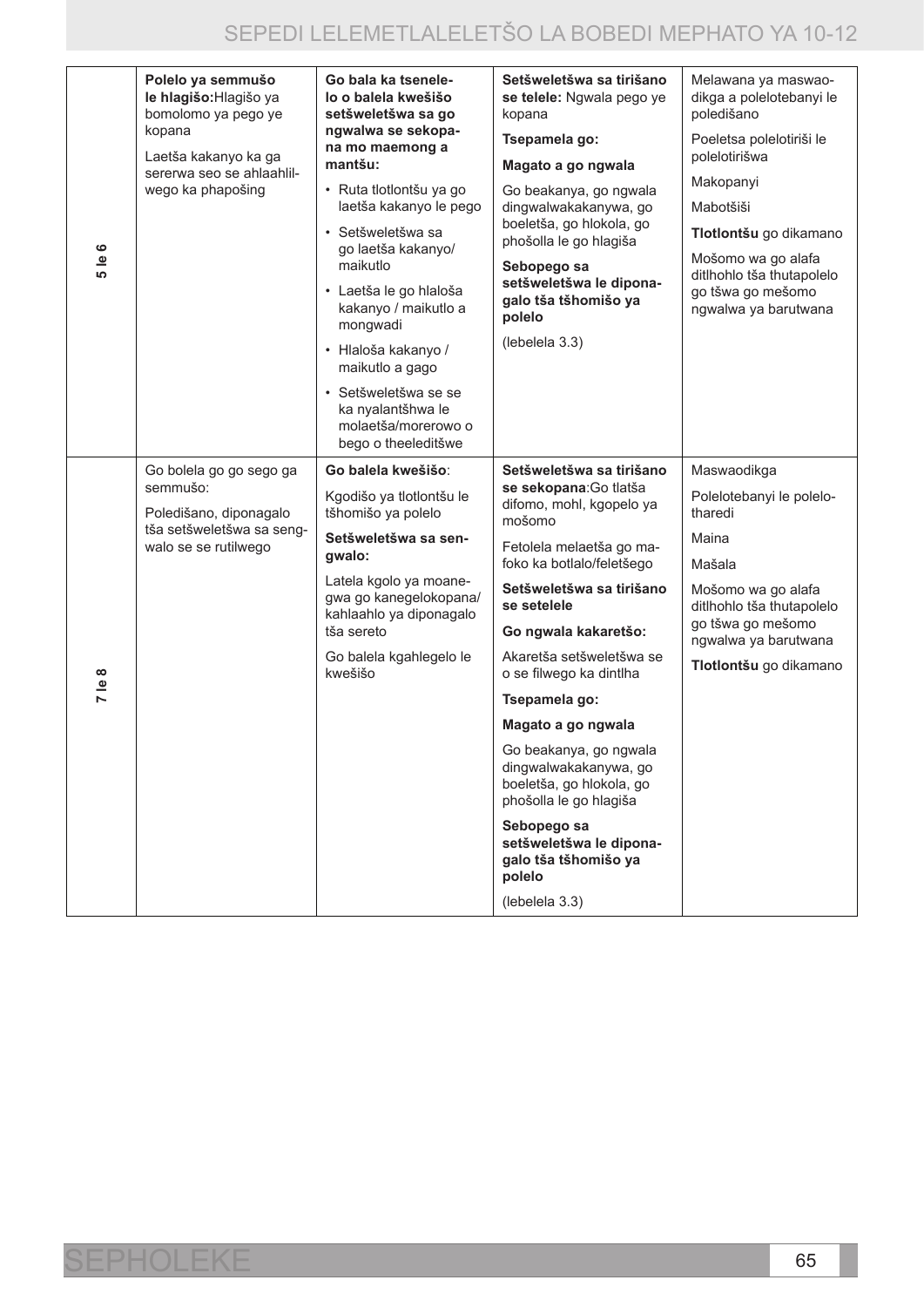| $\overline{\phantom{0}}$<br>$\frac{6}{9}$ | Go theeleletša kgahle-<br>go:<br>Theeletša ditšweletšwa<br>tša go fapana, mohl,<br>koša/ mantšu a koša. | Go bala ka tsenelelo<br>Ditšweletšwa tša go<br>šomiša ditsela tše<br>dintši tša kgokagano le<br>tša go bonwa:                                                      | Setšweletšwa sa tirišano<br>se sekopana: phoustara,<br>lephephetsebiši, mohl,<br>kgodišo ya sekhwama ka<br>mokgwa wa go kgopela<br>thušo va tšhelete | Maina, Madiri le mahla-<br>odi, poeletšo ye e<br>togaganego le go bala le<br>go ngwala<br>Mabaka                       |
|-------------------------------------------|---------------------------------------------------------------------------------------------------------|--------------------------------------------------------------------------------------------------------------------------------------------------------------------|------------------------------------------------------------------------------------------------------------------------------------------------------|------------------------------------------------------------------------------------------------------------------------|
|                                           | Kahlaahlo                                                                                               | • Ruta diponagalo tša<br>setšweletšwa sa go<br>bonwa<br>Bogela le go ahlaahlaa<br>ditšweletšwa tša go<br>bonwa tša go fapana<br>Mohl, kerafo,<br>seswantšho, bj.bj | Tsepamela go:                                                                                                                                        | Hlalošo ya tšhomišo ya<br>maina, madiri le mahlaodi                                                                    |
|                                           | <b>GOBA</b><br>Go bolela kanegelo:<br>Katološo ya projeke ya<br>go bala                                 |                                                                                                                                                                    | Magato a go ngwala<br>Go beakanya, go ngwala<br>dingwalwakakanywa, go<br>boeletša, go hlokola, go<br>phošolla le go hlagiša<br>Sebopego sa           | Mošomo wa go alafa<br>ditlhohlo tša thutapolelo<br>go tšwa go mešomo<br>ngwalwa ya barutwana<br>Tlotlontšu go dikamano |
|                                           |                                                                                                         |                                                                                                                                                                    | setšweletšwa le dipona-<br>galo tša tšhomišo ya<br>polelo<br>(lebelela 3.3)                                                                          |                                                                                                                        |

| Mešomo ya Kelo ya semmušo go Kotara ya 1 |                 |                                                 |                                                            |  |  |  |  |
|------------------------------------------|-----------------|-------------------------------------------------|------------------------------------------------------------|--|--|--|--|
| Mošomo wa 1                              | Mošomo wa 2     | Mošomo wa 3                                     | Mošomo wa 4: moleko wa                                     |  |  |  |  |
| Bomolomo/orale:                          | Bomolomo/orale: | Go ngwala:                                      | Tšhomišo ya polelo go                                      |  |  |  |  |
| Tekatlhaologanyo ya go                   | Poledišano      | Ditšweletšwa tša tirišano tše<br>kopana/ telele | dikamano:                                                  |  |  |  |  |
| theeletšwa                               |                 |                                                 | Tekatlhaologanyo                                           |  |  |  |  |
|                                          |                 |                                                 | Kakaretšo                                                  |  |  |  |  |
|                                          |                 |                                                 | Dibopego tša polelo le mela-<br>wana ya tšhomišo ya polelo |  |  |  |  |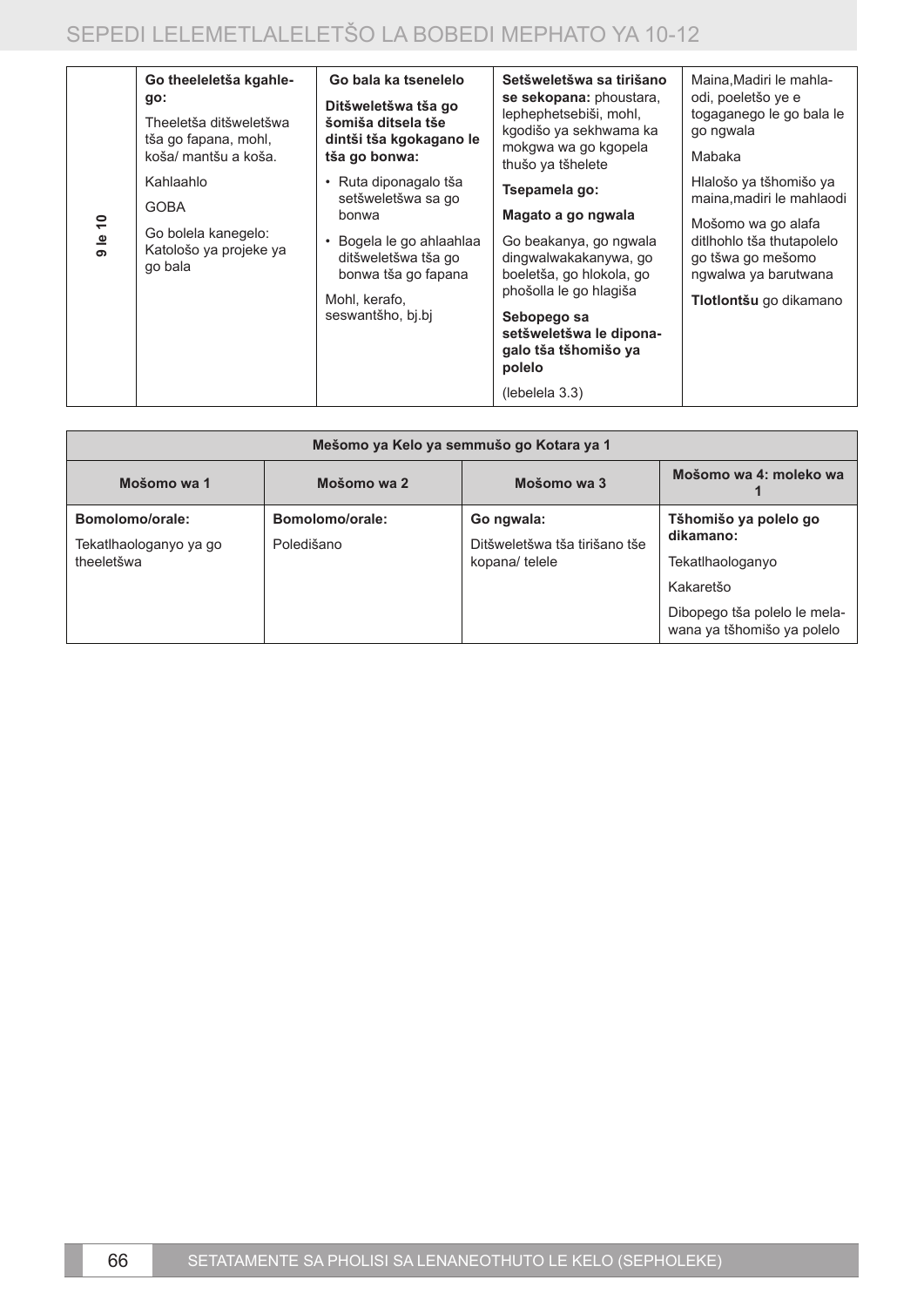| <b>KOTARA YA 2 MPHATO WA 12</b> |                                                                                                                                                                                                                                                                                             |                                                                                                                                                                                                                                                   |                                                                                                                                                                                                                                                                                                                                                                        |                                                                                                                                                                                                                                                                                                                                                           |  |  |
|---------------------------------|---------------------------------------------------------------------------------------------------------------------------------------------------------------------------------------------------------------------------------------------------------------------------------------------|---------------------------------------------------------------------------------------------------------------------------------------------------------------------------------------------------------------------------------------------------|------------------------------------------------------------------------------------------------------------------------------------------------------------------------------------------------------------------------------------------------------------------------------------------------------------------------------------------------------------------------|-----------------------------------------------------------------------------------------------------------------------------------------------------------------------------------------------------------------------------------------------------------------------------------------------------------------------------------------------------------|--|--|
| <b>Dibeke</b>                   | Go theeletša & Go<br>bolela                                                                                                                                                                                                                                                                 | Go bala & Go bogela                                                                                                                                                                                                                               | Go ngwala & go hlagiša                                                                                                                                                                                                                                                                                                                                                 | Dibopego le melao ya<br>tšhomišo ya polelo                                                                                                                                                                                                                                                                                                                |  |  |
|                                 |                                                                                                                                                                                                                                                                                             |                                                                                                                                                                                                                                                   |                                                                                                                                                                                                                                                                                                                                                                        | Iri ye 1 (ka mokgwa<br>wa togaganyo le go<br>bonagala)                                                                                                                                                                                                                                                                                                    |  |  |
| 11 le 12                        | Go bolela go go sego<br>ga semmušo:<br>Go fa ditšhupetšo le<br>ditaelo (mohl, tšhupatsela<br>ya leeto la pese) ka dihlo-<br>pha / ka botee                                                                                                                                                  | Go bala ka tsenele-<br>lo o balela kwešišo<br>setšweletšwa sa go<br>ngwalwa se sekopa-<br>na mo maemong a<br>mantšu:<br>Bala mehlala ya<br>ditšhupetšo le ditaelo                                                                                 | Setšweletšwa sa tirišano<br>se sekopana:<br>Ngwala ditaelo goba<br>ditšhupetšo, mohl,<br>tšhupatsela ya leeto la<br>pese<br>Tsepamela go:<br>Magato a go ngwala<br>Go beakanya, go ngwala<br>dingwalwakakanywa, go<br>boeletša, go hlokola, go<br>phošolla le go hlagiša<br>Sebopego sa<br>setšweletšwa le dipona-<br>galo tša tšhomišo ya<br>polelo<br>(lebelela 3.3) | Taelo, Makopanyi,<br>dikgokantšhi, bjalo ka<br>morago ga moo, ka fao,<br>mohlomongwe,bj.bj.<br>Mašala<br>Tlotlontšu go dikamano                                                                                                                                                                                                                           |  |  |
| 13 le 14                        | Polelo ya semmušo le<br>hlagišo:<br>Kahlaahlo ya sererwa le<br>go tšea karolo go dikah-<br>laahlo tša semmušo                                                                                                                                                                               | Go balela kwešišo ka<br>tsenelelo:<br>Kgodišo ya tlotlontšu le<br>tšhomišo ya polelo.<br>Go bontšha le go ahla-<br>ahla tšhomišo ya diripa<br>tša polelo, mohl, mahla-<br>thi, mahlaodi, maina,<br>madiri                                         | Setšweletšwa sa tirišano<br>se setelele: Ngwala polelo<br>ya biotokišetšo<br>Tsepamela go:<br>Magato a go ngwala<br>Go beakanya, go ngwala<br>dingwalwakakanywa, go<br>boeletša, go hlokola, go<br>phošolla le go hlagiša<br>Sebopego sa<br>setšweletšwa le dipona-<br>galo tša tšhomišo ya<br>polelo<br>(lebelela 3.3)                                                | Dibopego tša polelo le<br>melawana ya tšhomišo<br>ya polelo<br>Mošomo wa pukuntšu<br>dika / diema mebolel-<br>wana<br>Temogo ya tšhomišo ya<br>polelo ka tsinkelo<br>Mošomo wa go alafa<br>ditlhohlo tša thutapolelo<br>go tšwa go mešomo<br>ngwalwa ya barutwana<br>Tlotlontšu go dikamano                                                               |  |  |
| 15 le 16                        | Go theeleletša<br>tshedimošo:<br>Tekatlhaloganyo ya go<br>theeletšwa<br>2 - Go theeleletša<br>tshedimošo ya go ikgetha<br>Mohl, kwalakwatšo ya go<br>kwewa goba poledišano<br>Go bolela go go sego<br>ga semmušo<br>Poledišano maba-<br>pi le diponagalo tša<br>setšweletšwa sa go<br>bonwa | Go balela kwešišo:<br>Go bala le go hlatholla<br>diponagalo tša, mohl,<br>ditšweletšwa tša go<br>bonwa, dikhathuni, dibidio<br>tša metlae<br>Setšweletšwa sa sen-<br>gwalo:<br>Go balela / kgahlegelo le<br>kwešišo setšweletšweng<br>sa sengwalo | Setšweletšwa sa tirišano<br>se se sekopana: Ngwala<br>papatšo, poskarata, /karata<br>ya memo<br>Tsepamela go:<br>Magato a go ngwala<br>Go beakanya, go ngwala<br>dingwalwakakanywa, go<br>boeletša, go hlokola, go<br>phošolla le go hlagiša<br>Sebopego sa<br>setšweletšwa le dipona-<br>galo tša tšhomišo ya<br>polelo<br>(lebelela 3.3)                             | Poeletšo ya dibopego tša<br>polelo le melawana ya<br>tšhomišo ya polelo<br>Temogo ya tšhomišo ya<br>polelo ka tsinkelo<br>dibopego tša dikafoko le<br>tša polelo le melawana<br>ya tšhomišo<br>Polelotiriši le<br>Polelotirišwa<br>Mošomo wa go alafa<br>ditlhohlo tša thutapolelo<br>go tšwa go mešomo<br>ngwalwa ya barutwana<br>Tlotlontšu go dikamano |  |  |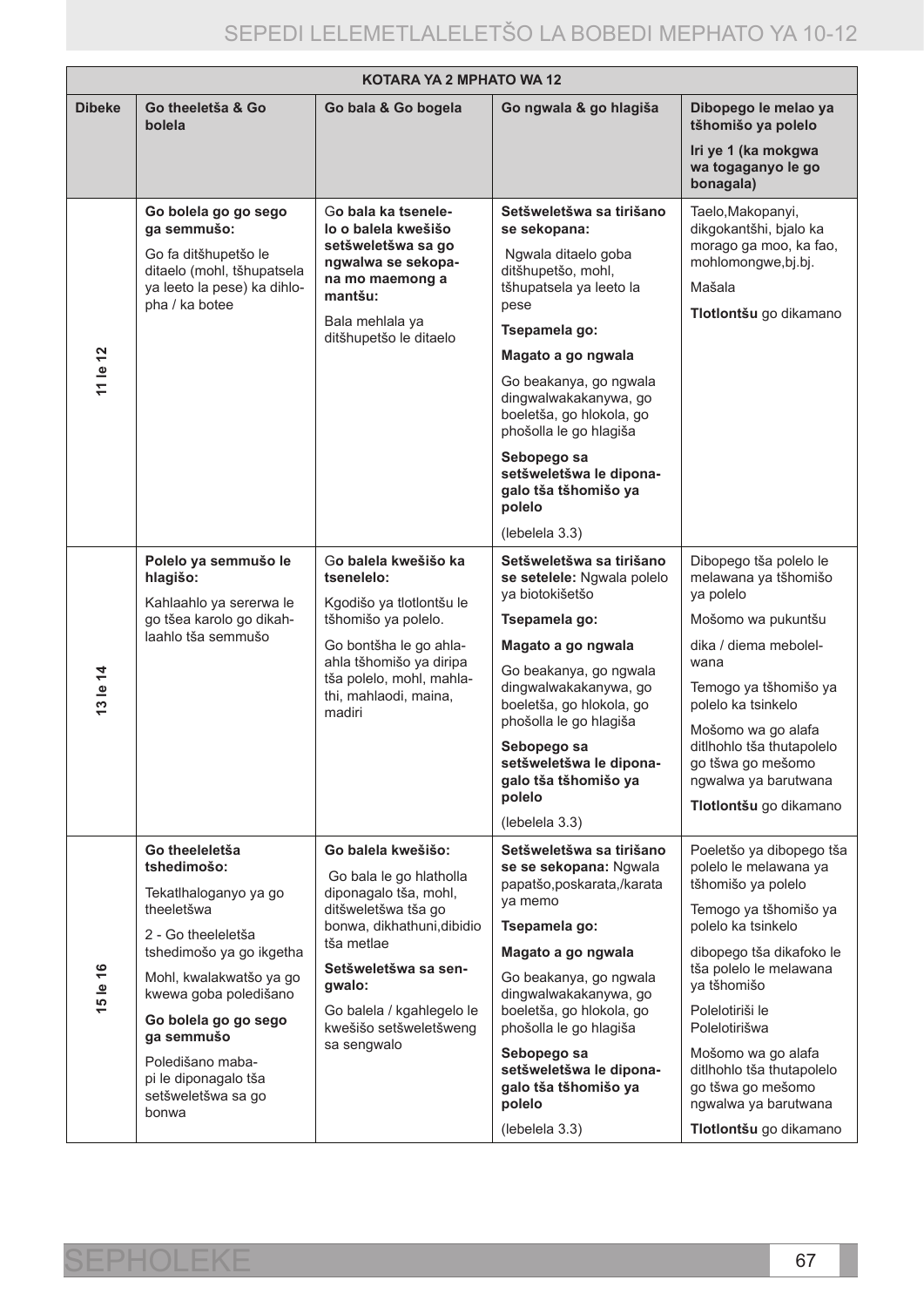| $\overline{20}$<br>$\overline{\bullet}$<br><u>စု</u> |                                                         |                                                                      | Tihahlobo ya gare ga ngwaga |                                                                                                                |
|------------------------------------------------------|---------------------------------------------------------|----------------------------------------------------------------------|-----------------------------|----------------------------------------------------------------------------------------------------------------|
|                                                      |                                                         |                                                                      |                             | Tlotlontšu go dikamano                                                                                         |
| $\underline{\bullet}$<br>$\overline{1}$              | gwalo                                                   | Go balela / kgahlegelo le<br>kwešišo setšweletšweng<br>sa sengwalo   |                             | Laetša le go tiišetša<br>mehuta ya go fapana ya<br>dibopego tša polelo le<br>melawana ya tšhomišo<br>ya polelo |
| $\frac{8}{1}$                                        | yo mongwe molaetšeng<br>wasetšweletšwa sa sen-          | Setšweletšwa sa sen-<br>qwalo:                                       |                             | Temogo ya tšhomišo ya<br>polelo ka tsinkelo                                                                    |
|                                                      | Polelo ya semmušo le<br>hlagišo:<br>Go bapala karolo ya | Go balela kwešišo:<br>Kgodišo ya tlotlontšu le<br>tšhomišo ya polelo |                             | Poeletšo ya dibopego tša<br>polelo le melawana ya<br>tšhomišo ya polelo                                        |
|                                                      |                                                         |                                                                      |                             |                                                                                                                |

| Mešomo ya Kelo ya semmušo go Kotara ya 2  |                        |                                   |  |
|-------------------------------------------|------------------------|-----------------------------------|--|
| Mošomo wa 6<br>Mošomo wa 5<br>Mošomo wa 7 |                        |                                   |  |
| Bomolomo/orale:                           | Dingwalo / Dipuku:     | Tihahlobo ya gare ga ngwaga:      |  |
| Go bolela ga go toikišetšwa               | Dipotšišo tša dikamano | Lephephe la 1: Tšhomišo ya polelo |  |
|                                           |                        | go dikamano le Dingwalo           |  |
|                                           |                        | Lephephe la 2: Go ngwala          |  |

**Ditlhahlobo tša gare ga ngwaga**: Mo go mphato wa 12, mošongwana yo tee wa Kotara ya 2 le/ goba Kotara ya 3 o swanetše go ba tlhahlobo ya ka gare. Mo go hwetšwago gore ye tee ya ditlhahlobo tše pedi tša ka gare e ngwalwa go Mphato wa 12, ditlhahlobo tše dingwe di swanetše go emelwa ke moleko mafelong a kotare (Mošongwana wa 7 le 10)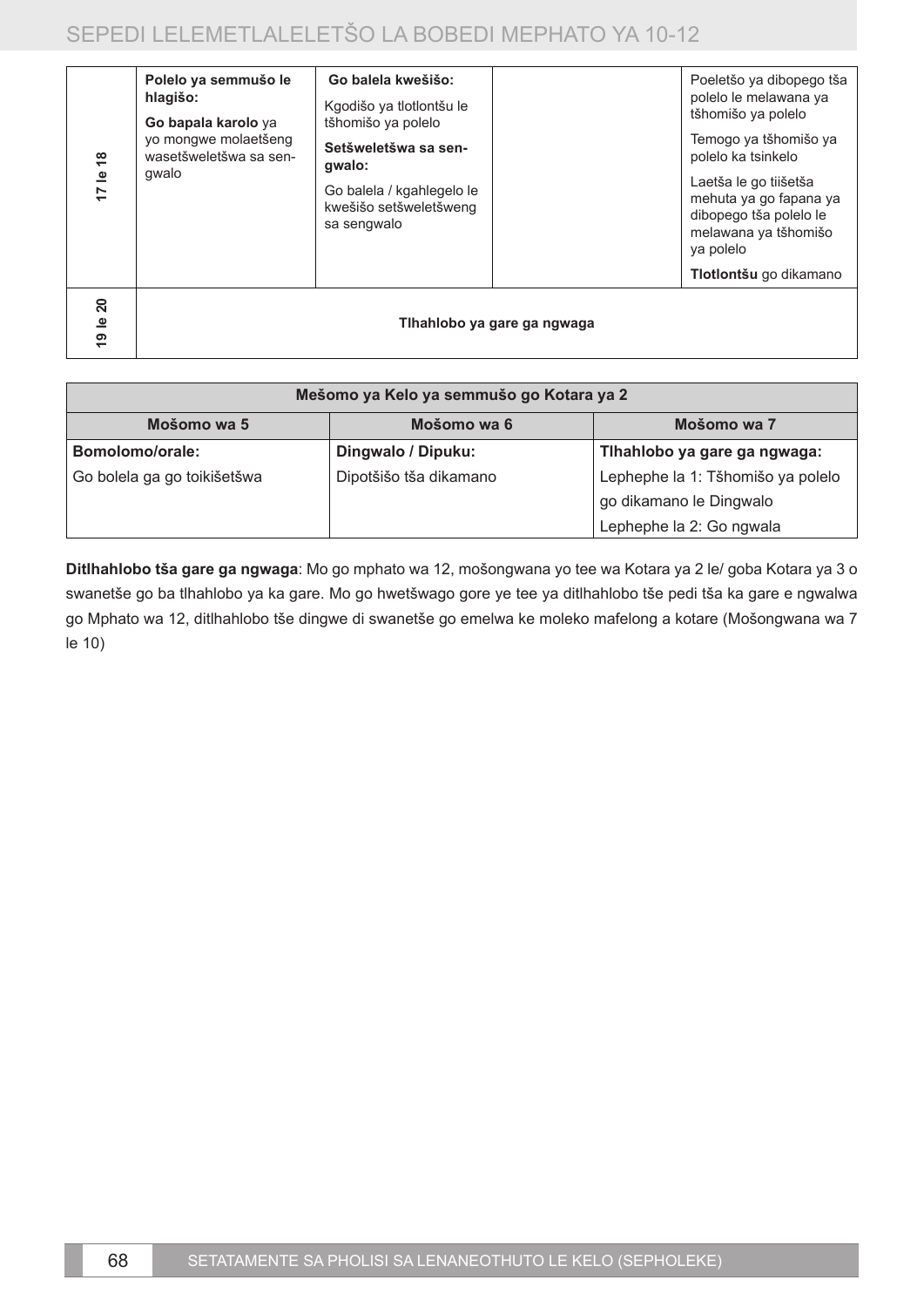|                           | <b>KOTARA YA 3 MPHATO WA 12</b>                                                                                                                                                                                                       |                                                                                                                                                                                                       |                                                                                                                                                                                                                                                                                                                                                                                                                                                                                         |                                                                                                                                                                                                                                                                           |  |
|---------------------------|---------------------------------------------------------------------------------------------------------------------------------------------------------------------------------------------------------------------------------------|-------------------------------------------------------------------------------------------------------------------------------------------------------------------------------------------------------|-----------------------------------------------------------------------------------------------------------------------------------------------------------------------------------------------------------------------------------------------------------------------------------------------------------------------------------------------------------------------------------------------------------------------------------------------------------------------------------------|---------------------------------------------------------------------------------------------------------------------------------------------------------------------------------------------------------------------------------------------------------------------------|--|
| <b>Dibeke</b>             | Go theeletša le go Go<br>bolela                                                                                                                                                                                                       | Go bala le Go bogela                                                                                                                                                                                  | Go ngwala le Go hlagiša                                                                                                                                                                                                                                                                                                                                                                                                                                                                 | Dibopego le melao ya<br>tšhomišo ya polelo                                                                                                                                                                                                                                |  |
|                           |                                                                                                                                                                                                                                       |                                                                                                                                                                                                       |                                                                                                                                                                                                                                                                                                                                                                                                                                                                                         | Iri e 1 (ka mokgwa wa<br>togaganyo le go bona-<br>gala)                                                                                                                                                                                                                   |  |
| 21 le 22                  | Go balela godimo go<br>go itokišeditšwego ka<br>morero:<br>Go balela godimo ka<br>nepišo ya thelelo, hlabošo<br>le segalo<br>Mohl, lengwalo<br>la segwera leo le<br>ngwadilwego ke mong                                               | Katološo ya go bala/<br>bogela:<br>Go balela kgahlego<br>Bala mehlala ya lengwalo<br>la segwera<br>Setšweletšwa sa<br>sengwalo:<br>Go balela / kgahlegelo le<br>kwešišo setšweletšweng<br>sa sengwalo | Setšweletšwa sa tirišano<br>se setelele:<br>Lengwalo la semmušo, la<br>go kgopela, kwelobohloko,<br>boipelaetši/dingongorego.<br>memo, tebogo, tebogišo<br>Tsepamela go:<br>Magato a go ngwala<br>Go beakanya, go ngwala<br>dingwalwakakanywa, go<br>boeletša, go hlokola, go<br>phošolla le go hlagiša<br>Sebopego sa<br>setšweletšwa le<br>diponagalo tša tšhomišo<br>ya polelo<br>(lebelela 3.3)                                                                                     | Poeletšo ya dibopego tša<br>polelo le melawana ya<br>tšhomišo ya polelo<br>Temogo ya tšhomišo ya<br>polelo ka tsinkelo<br>Tswalano ya sediri le<br>sedirwa go lediri le<br>mahlaodi dibopegong tša<br>lefoko<br>Tatelano ya mantšu<br>Makgokedi<br>Tlotlontšu go dikamano |  |
| $\overline{2}$<br>≗<br>23 | Go theeleletša<br>tsenelelano:<br>Go theeletša le go<br>hlagiša, mohl, melaetša<br>ye mekopana/ditšhupetšo<br>/ ditsebišo<br>Go bolela go go sego ga<br>semmušo<br>Poledišano, mohl,<br>mokgwa wa bjale le ya<br>sekgale wa go bolela | Go balela kwešišo:<br>Kgodišo ya tlotlontšu le<br>tšhomišo ya polelo<br>Setšweletšwa sa<br>sengwalo:<br>Go balela kgahlegelo le<br>kwešišo                                                            | Setšweletšwa sa tirišano<br>se sekopana: boeletsa<br>diponagalo tša melaetša<br>ye mekopan, mohl. emeili/<br>dinoutse tša setšidifatši /<br>melaetša ya motšhene wa<br>go araba<br><b>GOBA</b><br>Di taelo tša sererwa se se<br>kgethilwego<br>Tsepamela go:<br>Magato a go ngwala<br>Go beakanya, go ngwala<br>dingwalwakakanywa, go<br>boeletša, go hlokola, go<br>phošolla le go hlagiša<br>Sebopego sa<br>setšweletšwa le<br>diponagalo tša tšhomišo<br>ya polelo<br>(lebelela 3.3) | Poeletšo ya dibopego tša<br>polelo le melawana ya<br>tšhomišo ya polelo<br>Temogo ya tšhomišo ya<br>polelo ka tsinkelo<br>Sebopego sa polelo:<br>Hlogotaba le dikgopolo<br>tša go thekga<br>Mabaka a madiri<br>Makgokedi<br>Tlotlontšu go dikamano                        |  |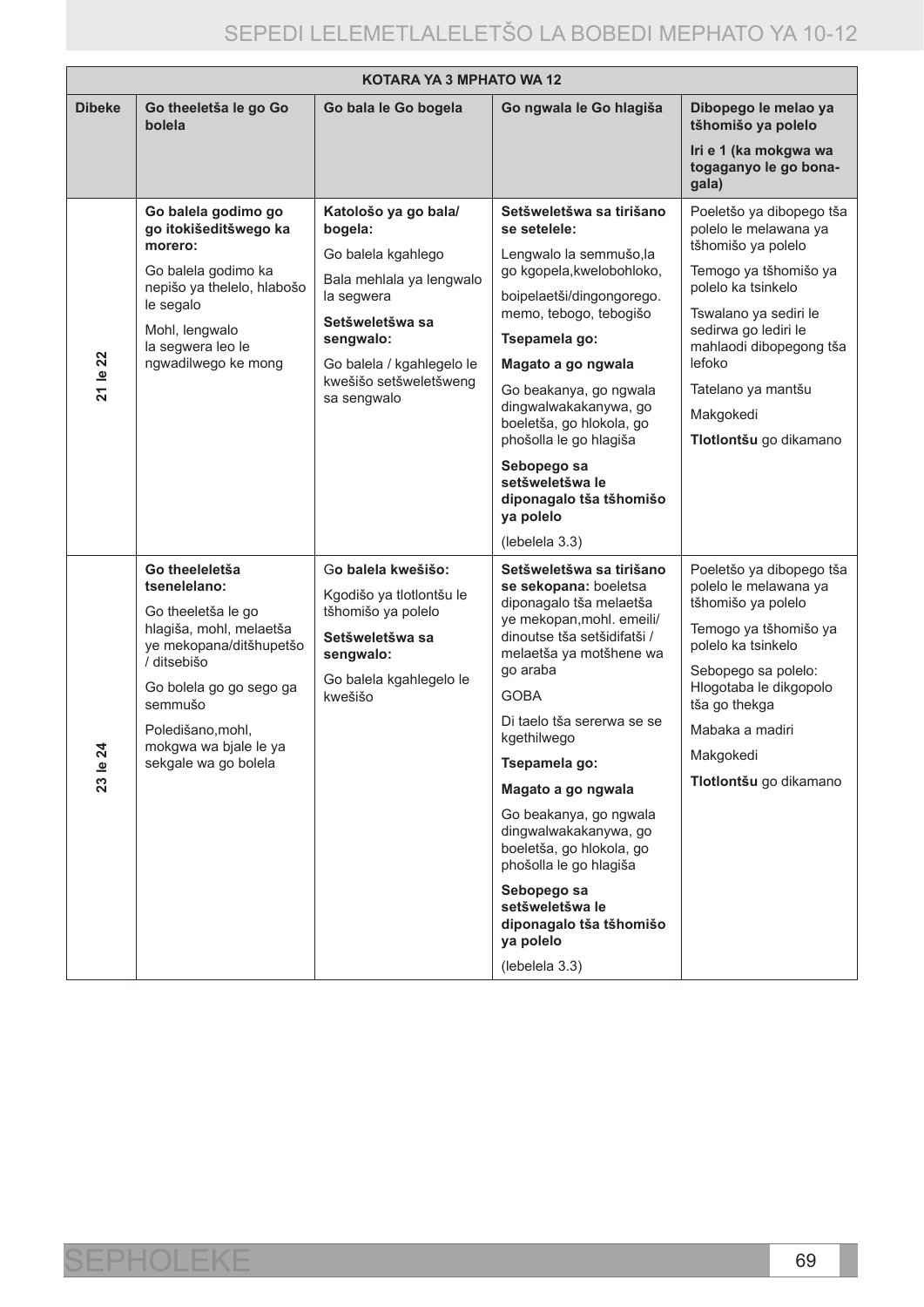| 25 le 26 | Go balela godimo go<br>go itokišeditšwego ka<br>morero:<br>Mohl, setšweletšwa se se<br>kgethilwego<br>Poledišano                                                                                                                                                              | Go balela kwešišo:<br>Kgodišo ya tlotlontšu le<br>tšhomišo ya polelo<br>Setšweletšwa sa<br>sengwalo<br>Go balela / kgahlegelo le<br>kwešišo setšweletšweng<br>sa sengwalo                                                                                                                                         | Taodišo Kanegelo:<br>Mohl, Maitemogelo a<br>tiragalo yeo e fetošitšego<br>bophelo bjaka<br>Tsepamela go:<br>Magato a go ngwala<br>Go beakanya, go ngwala<br>dingwalwakakanywa, go<br>boeletša, go hlokola, go<br>phošolla le go hlagiša<br>Sebopego sa<br>setšweletšwa le<br>diponagalo tša tšhomišo<br>ya polelo<br>(lebelela 3.3)                      | Dibopego tša polelo le<br>melawana ya tšhomišo<br>ya polelo.<br>Mošomo wa go alafa<br>ditlhohlo tša thutapolelo<br>go tšwa go mešomo<br>ngwalwa ya barutwana.<br>Tlotlontšu go dikamano                                                                                 |
|----------|-------------------------------------------------------------------------------------------------------------------------------------------------------------------------------------------------------------------------------------------------------------------------------|-------------------------------------------------------------------------------------------------------------------------------------------------------------------------------------------------------------------------------------------------------------------------------------------------------------------|----------------------------------------------------------------------------------------------------------------------------------------------------------------------------------------------------------------------------------------------------------------------------------------------------------------------------------------------------------|-------------------------------------------------------------------------------------------------------------------------------------------------------------------------------------------------------------------------------------------------------------------------|
| 27 le 28 | Go theeleletša kgahlego<br>Go Theeletša terama ya<br>seyelemoya/polelo ya<br>go rekhotwa/go bapala<br>karolo ya yo mongwe/ go<br>bala tiragatšo<br>Go bolele go go sa<br>itokišetšwago<br>Kahlaahlo ka dihlopha,<br>mohl, go fa kakanyo ka<br>ga setšweletšwa sa go<br>kwewa. | Go balela kwešišo<br>Kgodišo ya tlotlontšu le<br>tšhomišo ya polelo<br>Setšweletšwa sa<br>sengwalo<br>Go balela / kgahlegelo le<br>kwešišo setšweletšweng<br>sa sengwalo                                                                                                                                          | Setšweletšwa sa tirišano<br>se setelele:<br>Ngwala ditshwayotshwayo<br>tša puku ye e badilwego<br>Tsepamela go:<br>Magato a go ngwala<br>Go beakanya, go ngwala<br>dingwalwakakanywa, go<br>boeletša, go hlokola, go<br>phošolla le go hlagiša<br>Sebopego sa<br>setšweletšwa le<br>diponagalo tša tšhomišo<br>ya polelo<br>(lebelela 3.3)               | Poeletšo ya dibopego tša<br>polelo le melawana ya<br>tšhomišo ya polelo<br>Tsebotsenelelo ya polelo<br>Segalo, hlabošo,<br>Makgokedi<br>tlontšu go dikamano                                                                                                             |
| 29 le 30 | Go bolela go go sego<br>ga semmušo:<br>Melawana ya<br>ditšweletšwa tša dingwalo                                                                                                                                                                                               | Setšweletšwa sa<br>sengwalo:<br>Go balela / kgahlegelo le<br>kwešišo setšweletšweng<br>sa sengwalo<br>Katološo ya go bala/<br>bogela ka noši/bowena:<br>Setšweletšwa sa<br>go godiša: mohl,<br>boikgopolelo, ditoro<br>o sepelelanago le<br>setšweletvwa, mohlala.<br>polelo ya dika, sebopego,<br>moanegwa bj.bj | Setšweletšwa sa<br>tirišano se se sekopana:<br>Ngwala pukutšatši /<br>ditshwayotshwayo tša<br>kanegelokopana<br>Tsepamela go:<br>Magato a go ngwala<br>Go beakanya, go ngwala<br>dingwalwakakanywa, go<br>boeletša, go hlokola, go<br>phošolla le go hlagiša<br>Sebopego sa<br>setšweletšwa le<br>diponagalo tša tšhomišo<br>ya polelo<br>(lebelela 3.3) | Poeletšo ya dibopego tša<br>polelo le melawana ya<br>tšhomišo ya polelo<br>Tsebotsenelelo ya polelo<br>Maina<br>Botee le bontšhi<br>Mabotšiši<br>Mošomo wa go alafa<br>ditlhohlo tša thutapolelo<br>go tšwa go mešomo<br>ngwalwa ya barutwana<br>Tlotlontšu go dikamano |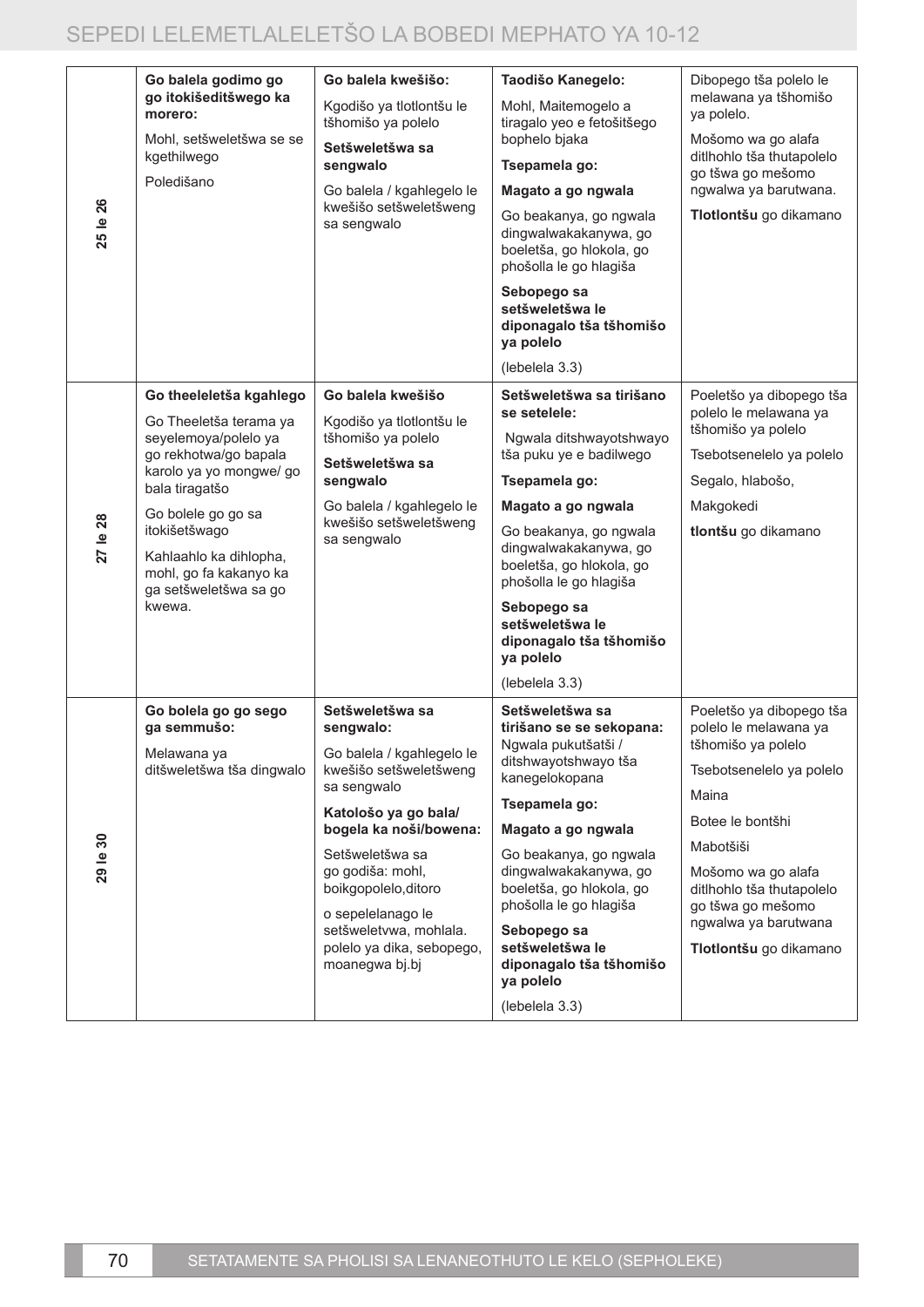| Mešomo ya Kelo ya semmušo go Kotara ya 3 |                                           |                                                              |  |  |
|------------------------------------------|-------------------------------------------|--------------------------------------------------------------|--|--|
| Mošomo wa 8                              | Mošomo wa 9: Tihahlobo ya<br>boitokišetšo | Mošomo wa 10                                                 |  |  |
| Bomolomo / Orale:                        | Go ngwala:                                | Molekwana 2:                                                 |  |  |
| Go balela godimo go go itokišeditšwego   | Taodišo                                   | Lephephe la 1: Tšhomišo ya polelo go<br>dikamano le Dingwalo |  |  |
|                                          |                                           | Lephephe la 2: Go ngwala                                     |  |  |
|                                          |                                           | <b>GOBA</b>                                                  |  |  |
|                                          |                                           | Moleko wa go ngwalwa                                         |  |  |

**Ditlhahlobo tša boitokišetšo**: Mo go mphato wa 12, mošongwana yo tee wa Kotara ya 2 le/ goba Kotara ya 3 o swanetše go ba tlhahlobo ya ka gare. Mo go hwetšwago gore ye tee ya ditlhahlobo tše pedi tša ka gare e ngwalwa go Mphato wa 12, ditlhahlobo tše dingwe di swanetše go emelwa ke moleko mafelong a kotare (Mošongwana 7 le 10)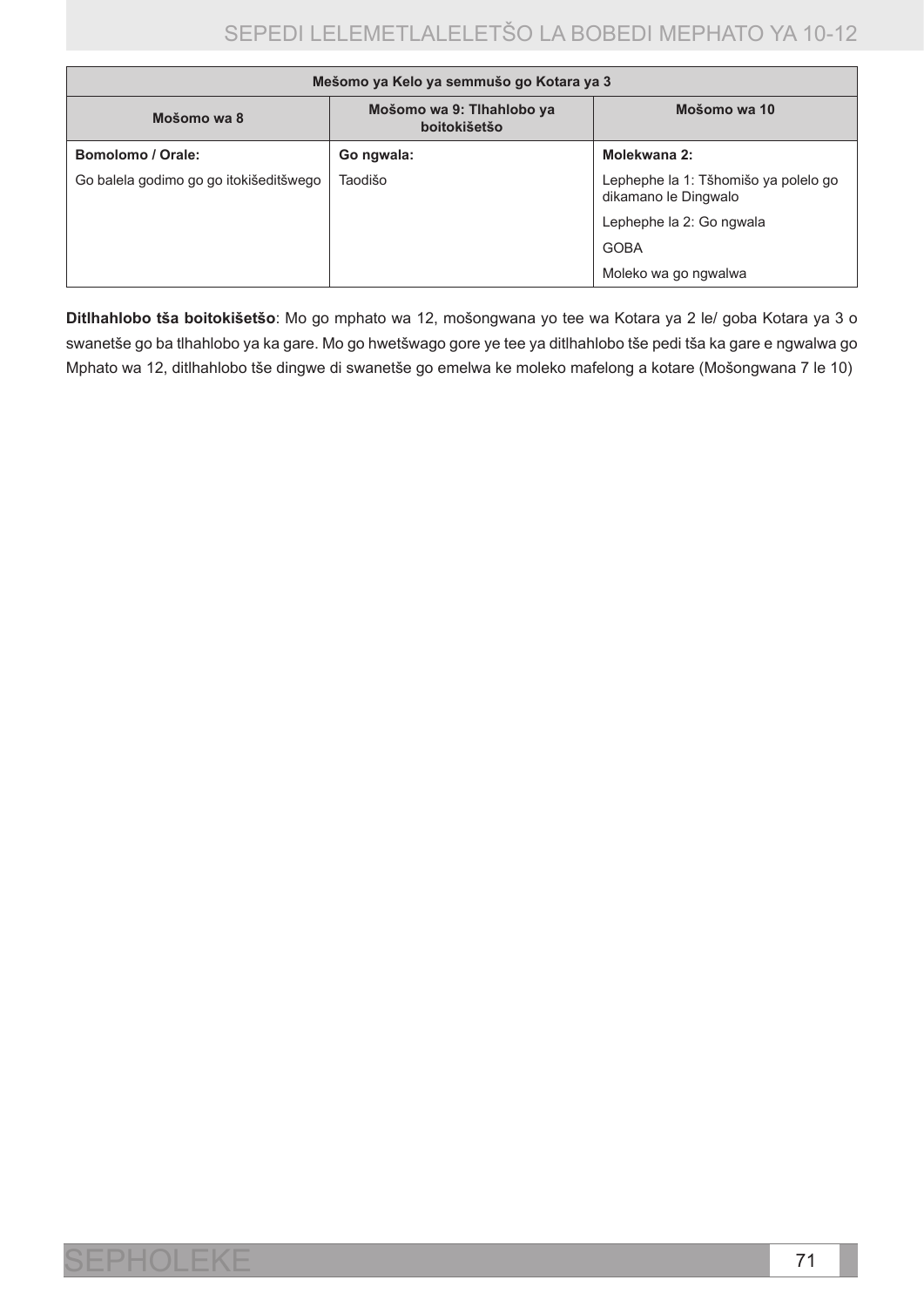|                    | KOTARA YA BONE MPHATO WA 12                                                                                                                     |                                                                                                                                                                                                                                                                                                                                        |                                                                                                                                                                                                                                                                                                                                                          |                                                                                                                                                                                                                                                                                                                                                             |  |
|--------------------|-------------------------------------------------------------------------------------------------------------------------------------------------|----------------------------------------------------------------------------------------------------------------------------------------------------------------------------------------------------------------------------------------------------------------------------------------------------------------------------------------|----------------------------------------------------------------------------------------------------------------------------------------------------------------------------------------------------------------------------------------------------------------------------------------------------------------------------------------------------------|-------------------------------------------------------------------------------------------------------------------------------------------------------------------------------------------------------------------------------------------------------------------------------------------------------------------------------------------------------------|--|
| <b>Dibeke</b>      | Go theeletša le Go<br>bolela                                                                                                                    | Go bala le Go bogela                                                                                                                                                                                                                                                                                                                   | Go ngwala le Go hlagiša                                                                                                                                                                                                                                                                                                                                  | Dibopego le melao ya<br>tšhomišo ya polelo                                                                                                                                                                                                                                                                                                                  |  |
|                    |                                                                                                                                                 |                                                                                                                                                                                                                                                                                                                                        |                                                                                                                                                                                                                                                                                                                                                          | Iri e 1 (ka mokgwa<br>wa togaganyo le go<br>bonagala)                                                                                                                                                                                                                                                                                                       |  |
| 31 le 32           | Go bolela go go<br>sego ga semmušo:<br>Kahlaahlo ya go se<br>be ya semmušo ya<br>phapoši le sehlopha<br>go itokišetša go ng-<br>wala tlhahlobo. | Go bala ka tsenele-<br>lo o balela kwešišo<br>setšweletšwa sa go<br>ngwalwa se sekopana<br>mo maemong a lentšu le<br>temana:<br>Šomiša maphephe a<br>ditlhahlobo tše di fetilego<br>go dira poeletšo ya<br>thuto ya setšweletšwa<br>sa semmušo le<br>mekgwanakgwana ya<br>go bala ka tsinkelo go<br>lokišetšwa tlhahlobo ya<br>ka ntle | Šomiša maphephe a<br>ditlhahlobo tše di fetilego go<br>dira poeletšo ya go lokišetša<br>tlhahlobo ya ka ntle<br>Tsepamela go:<br>Magato a go ngwala<br>Go beakanya, go ngwala ding-<br>walwakakanywa, go boeletša,<br>go hlokola, go phošolla le go<br>hlagiša<br>Sebopego sa setšweletšwa<br>le diponagalo tša tšhomišo<br>ya polelo<br>(lebelela 3.3)  | Poeletšo ya dibopego<br>tša polelo le melawana<br>ya tšhomišo ya polelo<br>Temogo ya tšhomišo ya<br>polelo ka tsinkelo<br>Somiša maphephe a<br>ditlhahlobo tše di fetilego<br>go dira poeletšo ya<br>thutapolelo go lokišetša<br>tlhahlobo ya ka ntle<br>Tlotlontšu ya go se-<br>pelelana le setšweletšwa<br>sa go tšwa go ditlhahlo-<br>bo tše di fetilego |  |
| 33 le 34           | Go bolela go go<br>sego ga semmušo:<br>Kahlaahlo ya go se<br>be ya semmušo ya<br>phapoši le sehlopha<br>go itokišetša go ng-<br>wala tlhahlobo  | Go bala ka tsenele-<br>lo o balela kwešišo<br>setšweletšwa sa go<br>ngwalwa se sekopana<br>mo maemong a mantšu:<br>Šomiša maphephe<br>a ditlhahlobo tše di<br>fetilego go boeletša<br>thuto ya setšweletšwa<br>sa semmušo le<br>mekgwanakgwana ya go<br>bala ka tsenelelo le go<br>itokišetša tlhahlobo ya ka<br>ntle                  | Šomiša maphephe a<br>ditlhahlobo tše di fetilego go<br>dira poeletšo ya go itokišetša<br>tlhahlobo ya ka nite<br>Tsepamela go:<br>Magato a go ngwala<br>Go beakanya, go ngwala ding-<br>walwakakanywa, go boeletša,<br>go hlokola, go phošolla le go<br>hlagiša<br>Sebopego sa setšweletšwa<br>le diponagalo tša tšhomišo<br>ya polelo<br>(lebelela 3.3) | Šomiša maphephe a<br>ditlhahlobo tše di fetilego<br>go dira poeletšo ya<br>thutapolelo go lokišetša<br>tlhahlobo ya ka ntle<br>Temogo ya tšhomišo ya<br>polelo ka tsinkelo<br>Tlotlontšu ya go se-<br>pelelana le setšweletšwa<br>sa go tšwa go ditlhahlo-<br>bo tše di fetilego                                                                            |  |
| 36<br>$35$ le $35$ | <b>TLHAHLOBO YA KA NTLE</b>                                                                                                                     |                                                                                                                                                                                                                                                                                                                                        |                                                                                                                                                                                                                                                                                                                                                          |                                                                                                                                                                                                                                                                                                                                                             |  |
| 37 le 38           | TLHAHLOBO YA KA NTLE                                                                                                                            |                                                                                                                                                                                                                                                                                                                                        |                                                                                                                                                                                                                                                                                                                                                          |                                                                                                                                                                                                                                                                                                                                                             |  |
| 39 le 40           | <b>TLHAHLOBO YA KA NTLE</b>                                                                                                                     |                                                                                                                                                                                                                                                                                                                                        |                                                                                                                                                                                                                                                                                                                                                          |                                                                                                                                                                                                                                                                                                                                                             |  |

Lephephe la 1: Tšhomišo ya polelo go dikamano

Lephephe la 2:Go ngwala

Lephephe la 3: Bomolomo / Orale

\* **Bomolomo/orale**:Moputso wa ngwaga wa Bomolomo/orale wa go kgoboketšwa go tšwa go Go bolela le Go theeletša. Moputso wa mafelelo o swanetše go akaretša mošomo wa polelo ya go itokišetšwa, Mošomo wa Go theeletša o tee le wo mongwe, mohlala. go bala ga go se itokišetšwe/ go bolela ga go se itokišetšwe / poledišano ka dihlopha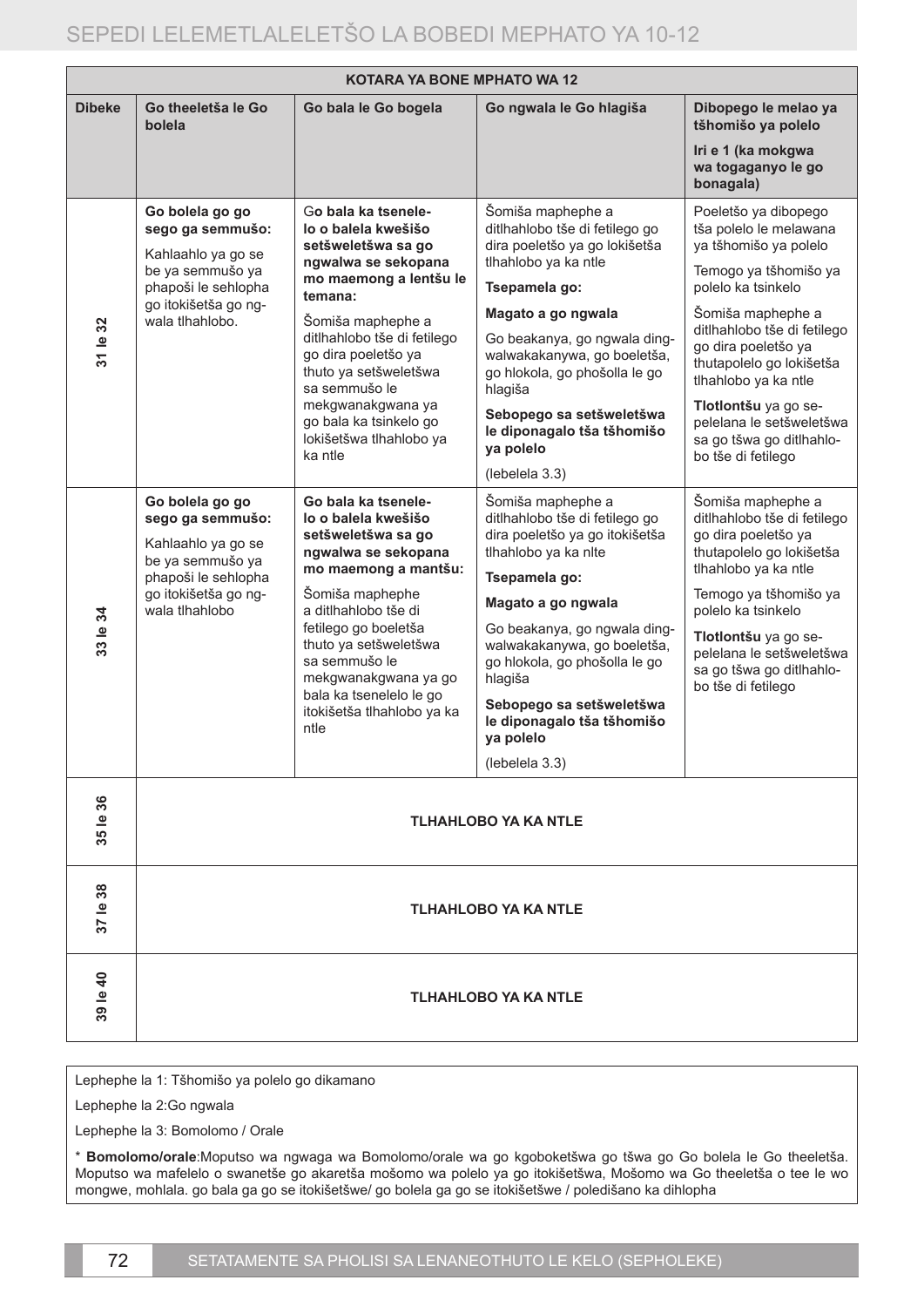# KAROLO YA 4: KELO YA LELEMETLALELETŠA LA BOBEDI

### **4.1 MATSENO**

Kelo ke tšwetšopele ya tshepetšo ye e beakantšwego ya go šupetša, kgoboketša le go hlatholla tshedimošo ka ga bokgoni bja barutwana, go šomišwa dibopego tše di fapanago tša kelo. E akaretša magato a mane: go hlama le go kgoboketša bohlatse bja phihlelelo; go lekola bohlatse bjoo; go bega tše di hweditšwego le go šomiša tshedimošo ye go kwešiša le go thuša tšwetšopele/tlhabollo ya barutwana go kaonafatša tshepetšo ya go ithuta le go ruta.

Kelo e swanetše go ba ya semmušo (Kelo ya go ithuta) le yeo e sego ya semmušo (Kelo ya go ruta). Mo mabakeng ka moka, barutwana ba swanetše go fiwa pego ya dipoelo tša bona ya ka mehla go rotoša maitemogelo a go ithuta.

Kelo ya mabokgoni a leleme e swanetše go logaganywa. Kelo ya temana ya tekatlhaologanyo e swanetše go tswalantšhwa le tšhomišo ya polelo. Kelo ya go ngwala e swanetše go akaretša direrwa ka ga dilo tšeo di diregago mo maemong a nnete a bophelo.

### **4.2 KELO YEO E SEGO YA SEMMUŠO GOBA KELO YA TŠATŠI KA TŠATŠI**

Kelo ya go ithuta e na le maikemišetšo a go kgoboketša tshedimošo ka ga bokgoni bja morutwana bjo bo ka šomišwago go kaonafatša go ithuta ga bona.

Kelo yeo e sego ya semmušo ke tekolo ya letšatši ka letšatši ya tšwelopele ya barutwana. Se se tšweletšwa ke ditemogo, dikahlaahlo, ditšhupetšo tša go itlwaetša, dikhonferense tša barutwana le barutiši, tsenelelano yeo e sego ya semmušo ya phapoši, bj.bj. Kelo ye e sego ya semmušo e bonolo go swana le go ema ka nako ya thutišo, go lebelela barutwana goba go ahlaahla le barutwana tsela yeo go ithuta go tšwelago pele ka gona. Kelo yeo e sego ya semmušo e swanetše go šomišwa go fa barutwana pego ya dipoelo le go laola peakanyo ya go ruta, fela ga se ya swanela go rekhotwa. Ga se ya swanela go bonwa e le yeo e kgaoganego le mešongwana ya go ngwalwa yeo e dirwago ka phapošing. Barutwana goba barutiši ba ka swaya mešongwana yeo ya kelo.

Kelo ya mong le kelo ka sethaka e dira gore barutwana ba tšee karolo ka mafolofolo go tekolo. Se se bohlokwa ka ge se dira gore barutwana ba ithute le go lebelela morago go bokgoni bja bona. Dipoelo tša kelo ya mešomo ya tšatši ka tšatši yeo e sego ya semmušo ga di rekhotwe semmušo ntle le ge morutiši a ka rata go dira seo. Dipoelo tša kelo ya mešomo ya tšatši ka tšatši ga di šomišetšwe go hlatloša barutwana le go ba fa setifikeiti.

### **4.3 KELO YA SEMMUŠO**

Mešomo ka moka ya kelo yeo e hlamago lenaneo la semmušo la kelo la ngwaga e bitšwa Kelo ya Semmušo. Morutiši o swaya le go rekhota semmušo mešomo ya semmušo ya kelo go mabaka a go hlatloša le go neelana ka ditifikeiti. Mešomo ka moka ya Kelo ya Semmušo e swanetše go lekolwa gore go tiišetšwe boleng le go netefatša gore maemo a maleba a tekanetšo a a tiišetšwa. Le ge mešomo ya kelo ya semmušo e ka dirwa ka ntle ga phapoši, mošomo wa mafelelo o swanetše go direlwa ka phapošing ka fase ga maemo a taolo ao a tseneletšego.

Kelo ya semmušo, e fa barutiši tsela ya peakanyo ya go lekanyetša ka tsela yeo barutwana ba tšwelago pele ka gona mo mphatong le ka thutong ye e itšego. Mehlala ya kelo ya semmušo e akaretša melekwana, ditlhahlobo, mešomongwana ya go ngwalwa, ditlhagišo tša bomolomo, ditšhupetšo, ditiragatšo, bj.bj.

Mešomo ya Kelo ya semmušo e bopa seripa sa Lenaneo la Kelo ya semmušo la tekano ya botelele bja ngwaga go Mphato le thuto ye nngwe le ye nngwe.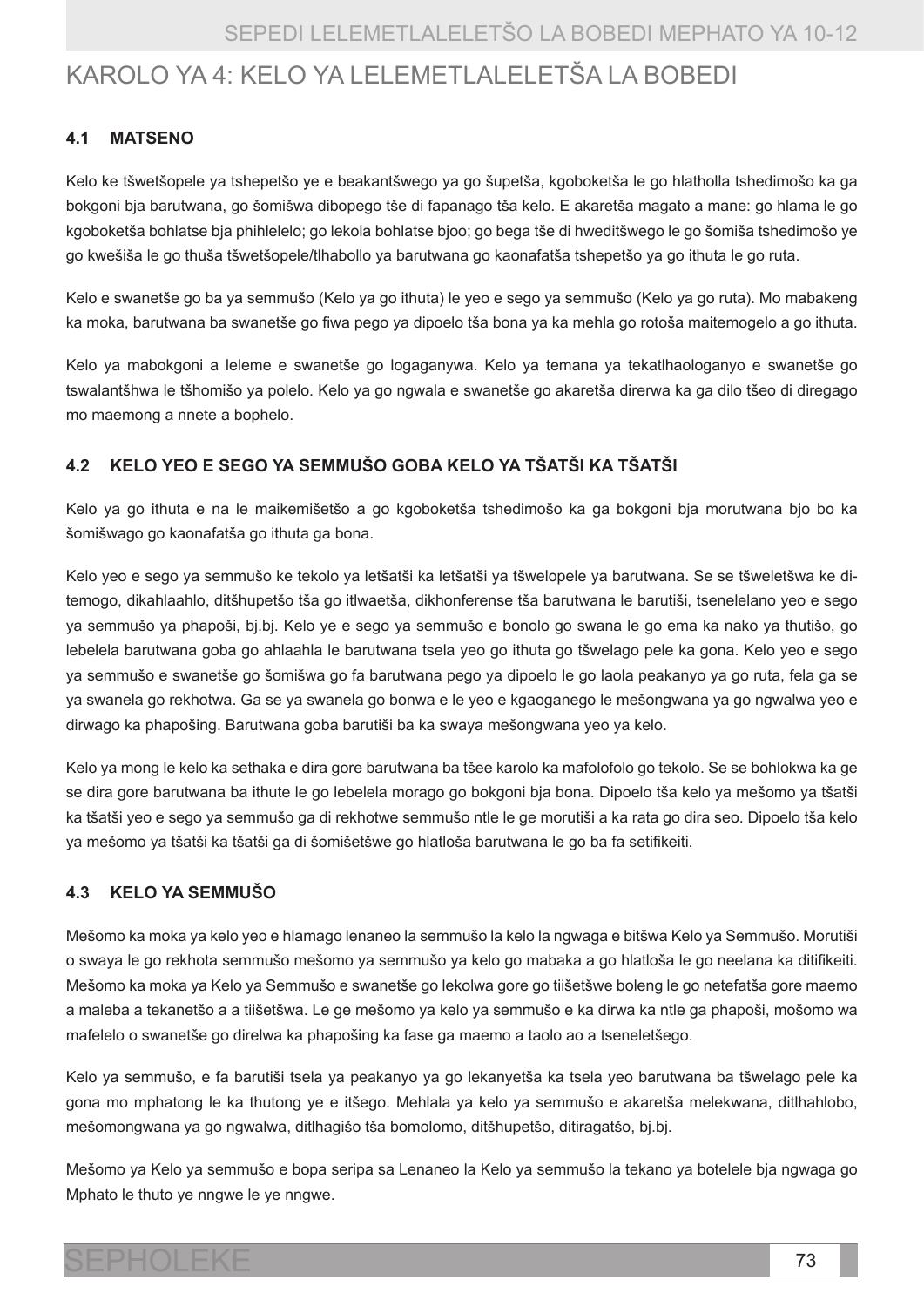Nkatlapana ye e latelago e tšweletša dinyakwa tša kelo ya semmušo tša Malemetlaleletšo a Pele:

### **Nkatlapana 1: Kakaretšo ya kelo ya semmušo ya Mephato ya 10 - 11**

| Kelo ya Semmušo                                                        |                                                                                                                                                                   |                                                                                                                                                                                                                                                              |  |  |
|------------------------------------------------------------------------|-------------------------------------------------------------------------------------------------------------------------------------------------------------------|--------------------------------------------------------------------------------------------------------------------------------------------------------------------------------------------------------------------------------------------------------------|--|--|
| Gare ga ngwaga                                                         | Tihahlobo ya Mafelelo a ngwaga                                                                                                                                    |                                                                                                                                                                                                                                                              |  |  |
| 25%                                                                    | 75%                                                                                                                                                               |                                                                                                                                                                                                                                                              |  |  |
| Kelo ye e Theilwego Sekolong (KTS)                                     | Maphephe a Tihahlobo ya Mafelelo a ngwaga                                                                                                                         |                                                                                                                                                                                                                                                              |  |  |
| 25%                                                                    | 50%                                                                                                                                                               | 25%                                                                                                                                                                                                                                                          |  |  |
| Melekwana ye 2<br>• Mešomo ye 7<br>• Tihahlobo (ya gare ga ngwaga) e 1 | Ditlhahlobo tša go ngwalwa<br>Lephephe la 1 (Diiri tše 2½) - Tšhomišo<br>ya polelo go dikamano le Dingwalo/<br>Dipuku<br>Lephephe la 2 (Diiri tše 2) - Go ngwala. | Mešomo ya kelo ya bomolomo:<br>Lephephe la 3<br>Go theeletša<br>Poledišano<br>Polelo ya go itokišetšwa<br>Go balela godimo ga go se itokišetšwe<br>Mešomo ya bomolomo yeo e dirwago<br>mo ngwageng e bopa karolo ya kelo ya<br>ka gare ya mafelelo a ngwaga. |  |  |

### **Nkatlapana 2:: Kakaretšo ya kelo ya semmušo ya Mphato wa 12**

| Kelo ya Semmušo                                                                                                     |                                                                                                                                                                              |                                                                                                                                                                                                                                                                 |  |  |
|---------------------------------------------------------------------------------------------------------------------|------------------------------------------------------------------------------------------------------------------------------------------------------------------------------|-----------------------------------------------------------------------------------------------------------------------------------------------------------------------------------------------------------------------------------------------------------------|--|--|
| Gare ga ngwaga                                                                                                      |                                                                                                                                                                              | Tihahlobo ya Mafelelo a ngwaga                                                                                                                                                                                                                                  |  |  |
| 25%                                                                                                                 |                                                                                                                                                                              | 75%                                                                                                                                                                                                                                                             |  |  |
| Kelo ye e Theilwego Sekolong (KTS)                                                                                  | Maphephe a Tihahlobo ya Mafelelo a ngwaga                                                                                                                                    |                                                                                                                                                                                                                                                                 |  |  |
| 25%                                                                                                                 | 50%                                                                                                                                                                          | 25%                                                                                                                                                                                                                                                             |  |  |
| $\cdot$ Moleko o 1<br>• Mešomo ye 7<br>Ditlhahlobo tše 2 (tša gare ga ng-<br>$\bullet$<br>waga le tša boitokišetšo) | Ditlhahlobo tša go ngwalwa<br>Lephephe la 1 (Diiri tše $2\frac{1}{2}$ ) -<br>Tšhomišo ya polelo go dikamano le<br>Dingwalo/Dipuku<br>Lephephe la 2 (Diiri tše 2) - Go ngwala | Mešomo ya kelo ya bomolomo: Lep-<br>hephe la 3:<br>Go theeletša<br>Poledišano<br>Polelo ya go itokišetšwa<br>Go balela godimo ga go se itokišetšwe<br>Mešomo ya bomolomo yeo e dirwago<br>mo ngwageng e bopa karolo ya kelo ya<br>ka gare ya mafelelo a ngwaga. |  |  |

Mehuta ya kelo ye e šomišitšwego e swanetše go lekana le kgolo le legato la kgodišo ya morutwana. Tlhamo ya mešongwana ye, e swanetšego go akaretša diteng tša thuto le mešongwana ya go fapana ye e hlametšwego go fihlelela maikemišetšo a thuto.

Mešongwana ya kelo ya semmušo e swanetše go akaretša maemo a kwešišo le bokgoni bja barutwana bjalo ka ge go laeditšwe ka fase: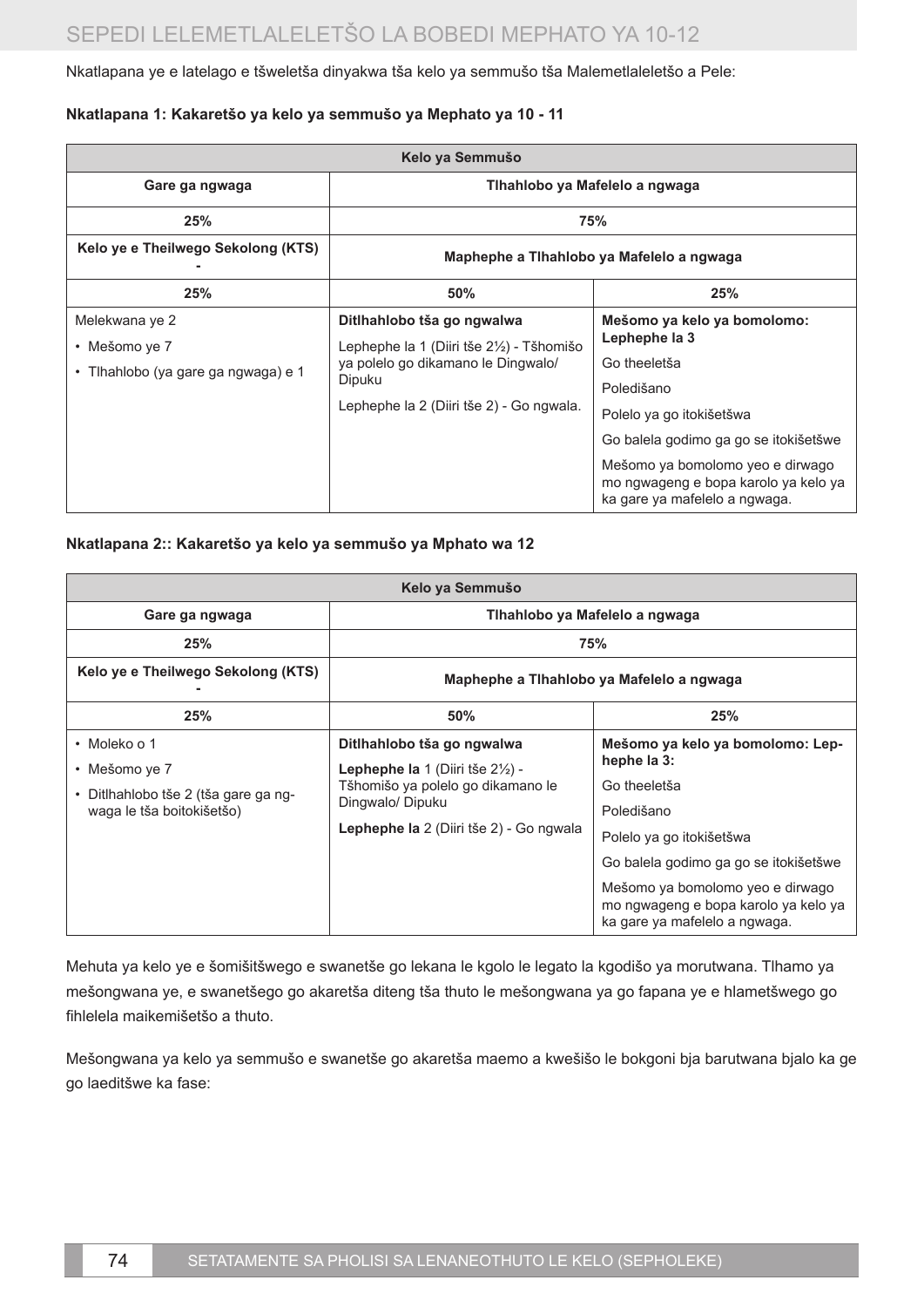### **Nkatlapana ya 3: Maemo a kwešišo (khoknitifi) a kelo**

| Maemo a kwešišo<br>(khoknitifi)                                                                | Mošongwana                                                                                                                                                                                                                                                            | Diphesente tša<br><b>Mošomo</b> |
|------------------------------------------------------------------------------------------------|-----------------------------------------------------------------------------------------------------------------------------------------------------------------------------------------------------------------------------------------------------------------------|---------------------------------|
| Potšišothwii<br>(Legato la 1)                                                                  | Dipotšišo tšeo di amanago le tshedimošo ye e begilwego thwii go<br>setšweletšwa                                                                                                                                                                                       | Magato a 1 le 2:<br>40%         |
| Peakanyoleswa<br>(Legato la 2)                                                                 | · Efa maina a dilo/batho/mafelo/di elemente<br>· Efa dintlha/mabaka/dikgopolo                                                                                                                                                                                         |                                 |
|                                                                                                | · Laetša mabaka/batho/ le tšeo di hlolago<br>• Efa dintlha/maina/mabaka                                                                                                                                                                                               |                                 |
|                                                                                                | · Hlaloša lefelo/motho/moanegwa                                                                                                                                                                                                                                       |                                 |
|                                                                                                | · Hlaloša tiragalo/karolo/maitemogelo<br>Dipotšišo tša go nyaka tshekatsheko, thulaganyo le peakanyo ya<br>tshedimošo ye e tšweleditšwego thwii go setšweletšwa.                                                                                                      |                                 |
|                                                                                                | · Akaretša dintlhakgolo/dikgopolo/ dikgonagalo                                                                                                                                                                                                                        |                                 |
|                                                                                                | · Hlopha dielemente tša go swana                                                                                                                                                                                                                                      |                                 |
|                                                                                                | · Laetša ditshwano le diphapano                                                                                                                                                                                                                                       |                                 |
|                                                                                                | · Efa tlhalošo ya                                                                                                                                                                                                                                                     |                                 |
| Go dira dithumo le go<br>tšea sephetho go ya ka<br>dintlha tše di filwego<br>go thekga kakanyo | Dipotšišo tša go nyaka gore morutwana a ikamanye le tshedimošo ye e<br>tšego kgakala ka go nyalanya tshedimošo ye e tšweleditšwego go dikarolo<br>tša go fapana tša setšweletšwa le tsebo ya bona ya pele goba go ya ka<br>boitemogelo bia gagwe le go tšea sephetho. | Legato la 3:40%                 |
| (Legato la 3)                                                                                  | · Hlaloša ka tsela yeo kgopolokgolo e nyalanago le morero/molaetša                                                                                                                                                                                                    |                                 |
|                                                                                                | · Bapetša dikgopolo/maikutlo/ditiro                                                                                                                                                                                                                                   |                                 |
|                                                                                                | · Maikemišetšo/maikutlo/tlhohleletšo/lebaka la mongwadi (goba<br>moanegwa) ke afe                                                                                                                                                                                     |                                 |
|                                                                                                | · Hlaloša lebaka le phetho la                                                                                                                                                                                                                                         |                                 |
|                                                                                                | · Na tiragalo/maikutlo/tshwayotshwayo (bj.bj) e re utollela eng mabapi le<br>moanegi/mongwadi/moanegwa                                                                                                                                                                |                                 |
|                                                                                                | · Na tshwantšhanyo/tshwantšhišo/tshwantšhokgopolo e ama kwešišo ya<br>gago bjang                                                                                                                                                                                      |                                 |
|                                                                                                | · Na o gopola gore poelo /phetho (bj.bj) ya tiro/maemo e tla ba efe                                                                                                                                                                                                   |                                 |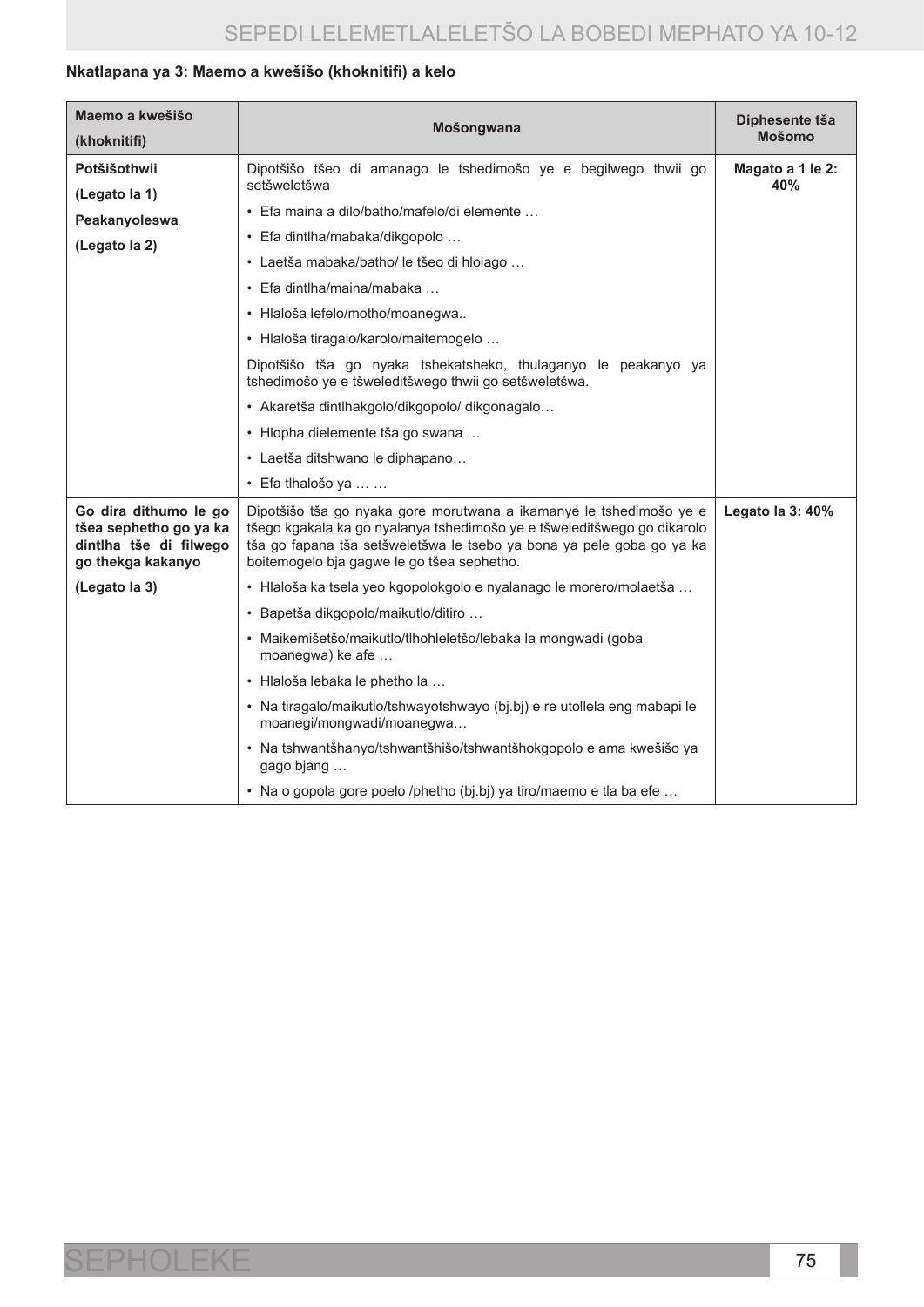| <b>Tekolo</b><br>(Legato la 4)<br>Kgahlego | Dipotšišo tše di šoma ka dikahlolo mabapi le meetlo le mohola. Tšona<br>di akaretša dikahlolo mabapi le nnete, go tshepega, dintlha le dikgopolo,<br>netefatšo, tlhaologanyo le go fahlela ka mabaka, le ditaba tša go swana le<br>kganyogelo ya dikgopolo le ditiro tša maitshwaro a go amogelega                 | Magato a 4 le 5:<br>20% |
|--------------------------------------------|--------------------------------------------------------------------------------------------------------------------------------------------------------------------------------------------------------------------------------------------------------------------------------------------------------------------|-------------------------|
| (Legato la 5)                              | · O nagana gore se se diragalago se a kgodiša/ke sa nnete/se a kgona-<br>gala $\ldots$ ?                                                                                                                                                                                                                           |                         |
|                                            | · Na mabaka a mongwadi ke a nnete/ a a kwešisega/ a go rumega                                                                                                                                                                                                                                                      |                         |
|                                            | · Ahlaahla/ swayaswaya ka tsinkelo ka ga tiragalo/ maikemišetšo /<br>tšhušumetšo/ maikutlo/ tšhišinyo                                                                                                                                                                                                              |                         |
|                                            | • Na o dumelelana le tebelelo/ setatamente/ temogo/ thathollo?                                                                                                                                                                                                                                                     |                         |
|                                            | · Go ya ka tebelelo ya gago, na mongwadi/moanegi/moanegwa o na le<br>maloka a go šišinya gore/bolela gore  (Thekga karabo ya gago/Efa<br>mabaka a go fahlela karabo ya gago.)                                                                                                                                      |                         |
|                                            | · Na o amogela maikutlo/maitshwaro/ditiro tša moanegwa? Efa mabaka a<br>karabo ya gago.                                                                                                                                                                                                                            |                         |
|                                            | · Na ditiro/maikutlo/tšhušumetšo ya moanegwa e laetša eng ka yena<br>ge go lebeletšwe dikamano tša meetlo ya kakaretšo?                                                                                                                                                                                            |                         |
|                                            | • Ahlaahla ka tsinkelo/swayaswaya ka dikahlolo tše bohlokwa tše di<br>dirilwego setšweletšwang                                                                                                                                                                                                                     |                         |
|                                            | Dipotšišo tše di nepišitše go ela go amega ga kgopolo le kgahlego ya<br>molekwa go setšweletšwa. Di nepiša dikarabo tše di laetšago maikutlo<br>go diteng, go ikamantšha le baanegwa goba ditiragalo, le go iphetolela<br>go tšhomišo ya polelo ya mongwadi (go swana le kgetho ya mantšu le<br>tshwantšhokgopolo) |                         |
|                                            | · Ahlaahla karabo ya gago go setšweletšwa/maemo/thulano/tiragalo                                                                                                                                                                                                                                                   |                         |
|                                            | · Na o kwešišana le moanegwa? Ke tiro goba sephetho sefe seo o bego<br>o ka se tšea ge o be o le maemong a bjalo?                                                                                                                                                                                                  |                         |
|                                            | · Ahlaahla/Swayaswaya tšhomišo ya polelo ya mongwadi                                                                                                                                                                                                                                                               |                         |
|                                            | · Ahlaahla bohlokwa bja setaele/matseno/thumo/ tshwantšhokgopolo/<br>tshwantšhišo/tirišo ya dithekniki tša theto/ditlabakelo tša dingwalo tša<br>mongwadi                                                                                                                                                          |                         |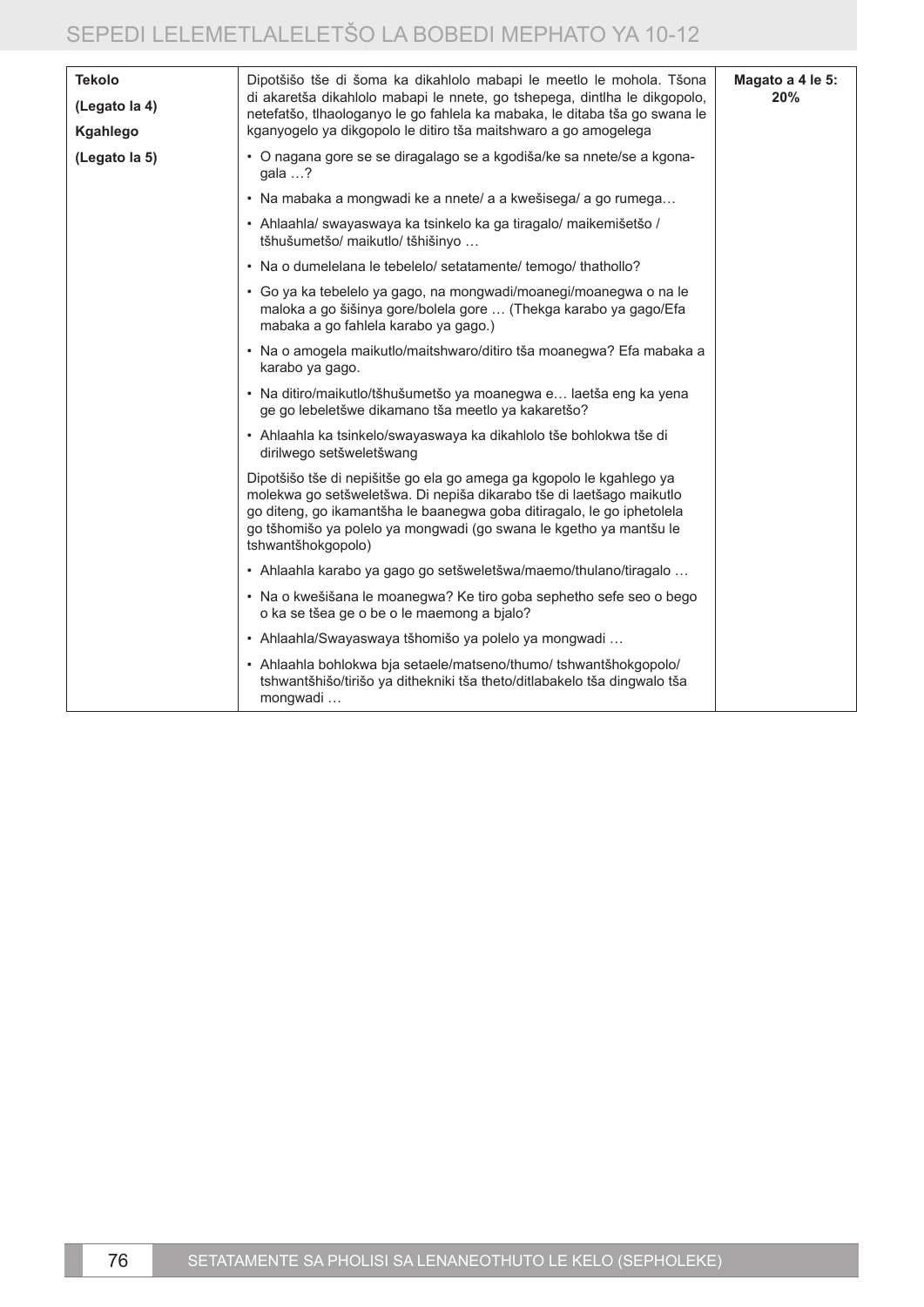### **4.4 LENANEO LA KELO**

Lenaneo la Kelo le hlametšwe go phatlalatša mešomo ya kelo ya semmušo mo dithutong tša ngwaga ka moka tša sekolo.

### **4.4.1 Kakaretšo ya dinyakwa**

Dinkatlapana tše di latelago di tšweletša kakaretšo ya dinyakwa tša Lenaneo la kelo tša Lelemetlaleletšo la Pele tša kotara ye nngwe le ye nngwe:

#### **Nkatlapana ya 1: Kakaretšo ya dinyakwa tša Kelo ya semmušo ya Mephato ya 10 - 11**

| Lenaneo la Kelo                                |                                                          |                          |                                                                         |  |
|------------------------------------------------|----------------------------------------------------------|--------------------------|-------------------------------------------------------------------------|--|
|                                                | Tihahlobo ya mafelelo a<br>ngwaga                        |                          |                                                                         |  |
| Kotara ya 1:                                   | Kotara ya 2:                                             | Kotara ya 3:             | Kotara ya 4:                                                            |  |
| Moleko wa go ngwalwa o<br>$1 +$<br>Mešomo ye 3 | Mešomo ye 2<br>$\ddot{}$                                 | Mešomo ve 2<br>$+$       | Tihahlobo ya ka gare ya<br>mafelelo a ngwaga e 1 yeo e<br>arotšwego ka: |  |
|                                                | Tihahlobo ya gare ga ngwa-<br>ga e 1 yeo e arotšwego ka: | Moleko wa go ngwalwa o 1 | Maphephe a 2:                                                           |  |
|                                                | Maphephe a 2:                                            |                          | Lephephe la 1: Tšhomišo ya<br>polelo go dikamano le Dipuku              |  |
|                                                | Lephephe la 1: Tšhomišo<br>ya polelo go dikamano le      |                          | Lephephe la 2: Go ngwala                                                |  |
|                                                | Dipuku                                                   |                          | $\ddot{}$                                                               |  |
|                                                | Lephephe la 2: Go ngwala                                 |                          | Lephephe la 3: Bomolomo/<br>Orale                                       |  |

**Moputso wa Kotara (Dikotara tše 1 - 3):** 

• Kotarareng ye nngwe le ye nngwe hlakantšha meputso e le bjalo le palomoka ya kelotšweledi ya sekolong gomme o fetolele go % go hwetša moputso wa kotara

• Moputso wa Tlhatlošo:

• Hlakantšha palomoka ya meputso ya mešongwana ya KTS go tloga go Kotara 1 go fihla go Kotara 3 gomme o fetolele go 25%,

• Fetolela Lephephe 1 go 30%,

• Fetolela Lephephe 2 go 20%

• Fetolela moputso wa Bomolomo/orale (Lephephe 3) go 25%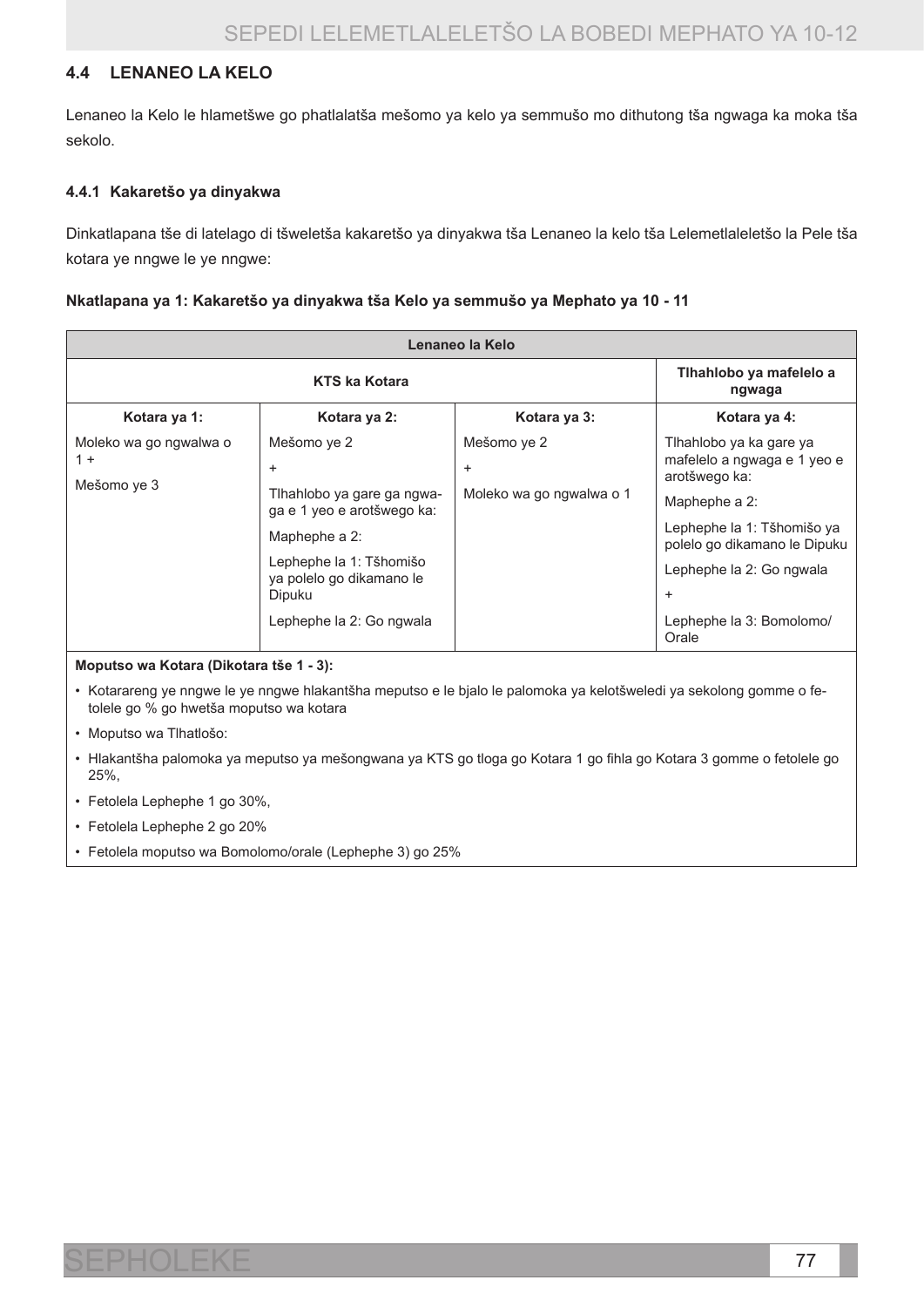### **Nkatlapana ya 2: Kelo ya semmušo ya Mephato ya 10 - 11**

| Mešomo ya kelo ya semmušo go Kotara ya 1                                                              |                                                                                                                         |                                                                                                                                                                                                                                                                                                                                                                                                                                                                      |                                                                                                                                         |  |
|-------------------------------------------------------------------------------------------------------|-------------------------------------------------------------------------------------------------------------------------|----------------------------------------------------------------------------------------------------------------------------------------------------------------------------------------------------------------------------------------------------------------------------------------------------------------------------------------------------------------------------------------------------------------------------------------------------------------------|-----------------------------------------------------------------------------------------------------------------------------------------|--|
| Mošomo wa 1                                                                                           | Mošomo wa 2                                                                                                             | Mošomo wa 3                                                                                                                                                                                                                                                                                                                                                                                                                                                          | Mošomo wa 4                                                                                                                             |  |
| *Bomolomo: (25 meputso)                                                                               | <b>Bomolomo:</b>                                                                                                        | Go ngwala: (20 meputso)                                                                                                                                                                                                                                                                                                                                                                                                                                              | **Moleko wa 1                                                                                                                           |  |
| Go theeletša/<br>Poledišano/<br>Polelo ya go itokišetšwa/<br>Go balela godimo ga go se<br>itokišetšwe | $(25$ meputso)<br>Go theeletša/<br>Poledišano/<br>Polelo ya go itokišetšwa/<br>Go balela godimo ga go se<br>itokišetšwe | Ditšweletšwa tša tirišano tše<br>telele/ kopana<br>Ditšweletšwa tša tirišano<br>tše telele: Lengwalo la<br>segwera/ semmušo (go<br>dira kgopela ya mošomo /<br>pelaelo/ lengwalo la kg-<br>webo/ tebogo/ lebogiša/<br>matshedišo) / pego e kopana<br>ditshwayotshwayo / polelo /<br>poledišano /<br>Ditšweletšwa tša tirišano<br>tše kopana: Papatšo/<br>Pukuntšu/Poskarata/<br>Karata ya memo le phetolo/<br>/ Ditšhupetšo/ Ditaelo /<br>Maphephetsebiši /Phoustara | $(40$ meputso):<br>** Tšhomišo ya polelo go<br>dikamano:<br>Tekatlhaologanyo<br>Kakaretšo<br>Dibopego le melao ya<br>tšhomišo ya polelo |  |
|                                                                                                       |                                                                                                                         | Go tlatša difomo                                                                                                                                                                                                                                                                                                                                                                                                                                                     |                                                                                                                                         |  |

| Mešomo ya kelo ya semmušo go Kotara ya 2 |                        |                                      |  |  |
|------------------------------------------|------------------------|--------------------------------------|--|--|
| Mošomo wa 5                              | Mošomo wa 6            | Mošomo wa 7                          |  |  |
| <b>Bomolomo</b>                          | Dingwalo/Dipuku        | Tihahlobo ya gare ga ngwaga          |  |  |
| $(25$ meputso)                           | (40 meputso)           | $(200$ meputso)                      |  |  |
| Go theeletša/                            | Dipotšišo tša dikamano | Lephephe la 1: Tšhomišo ya polelo go |  |  |
| Poledišano/                              |                        | dikamano le Dipuku                   |  |  |
| Polelo ya go itokišetšwa/                |                        | Lephephe la 2: Go ngwala             |  |  |
| Go balela godimo ga go se itokišetšwe    |                        |                                      |  |  |

| Mešomo ya kelo ya semmušo go Kotara ya 3 |                             |                                              |  |  |
|------------------------------------------|-----------------------------|----------------------------------------------|--|--|
| Mošomo wa 8                              | Mošomo wa 9<br>Mošomo wa 10 |                                              |  |  |
| * Bomolomo:                              | Go ngwala                   | **Moleko wa 2                                |  |  |
| (Meputso ye 25)                          | (Meputso ye 40)             | (Meputso 40)                                 |  |  |
| Go theeletša/                            | Kanegelo / tlhaloši         | Tšhomišo ya polelo go dikamano:              |  |  |
| Poledišano/                              |                             | Tekatlhaologanyo                             |  |  |
| Polelo ya go itokišetšwa/                |                             | Kakaretšo                                    |  |  |
| Go balela godimo ga go se itokišetšwe    |                             | Dibopego le melao ya tšhomišo ya<br>polelo   |  |  |
|                                          |                             | <b>GOBA</b>                                  |  |  |
|                                          |                             | Dingwalo/dipuku: Dipotšišo tša dika-<br>mano |  |  |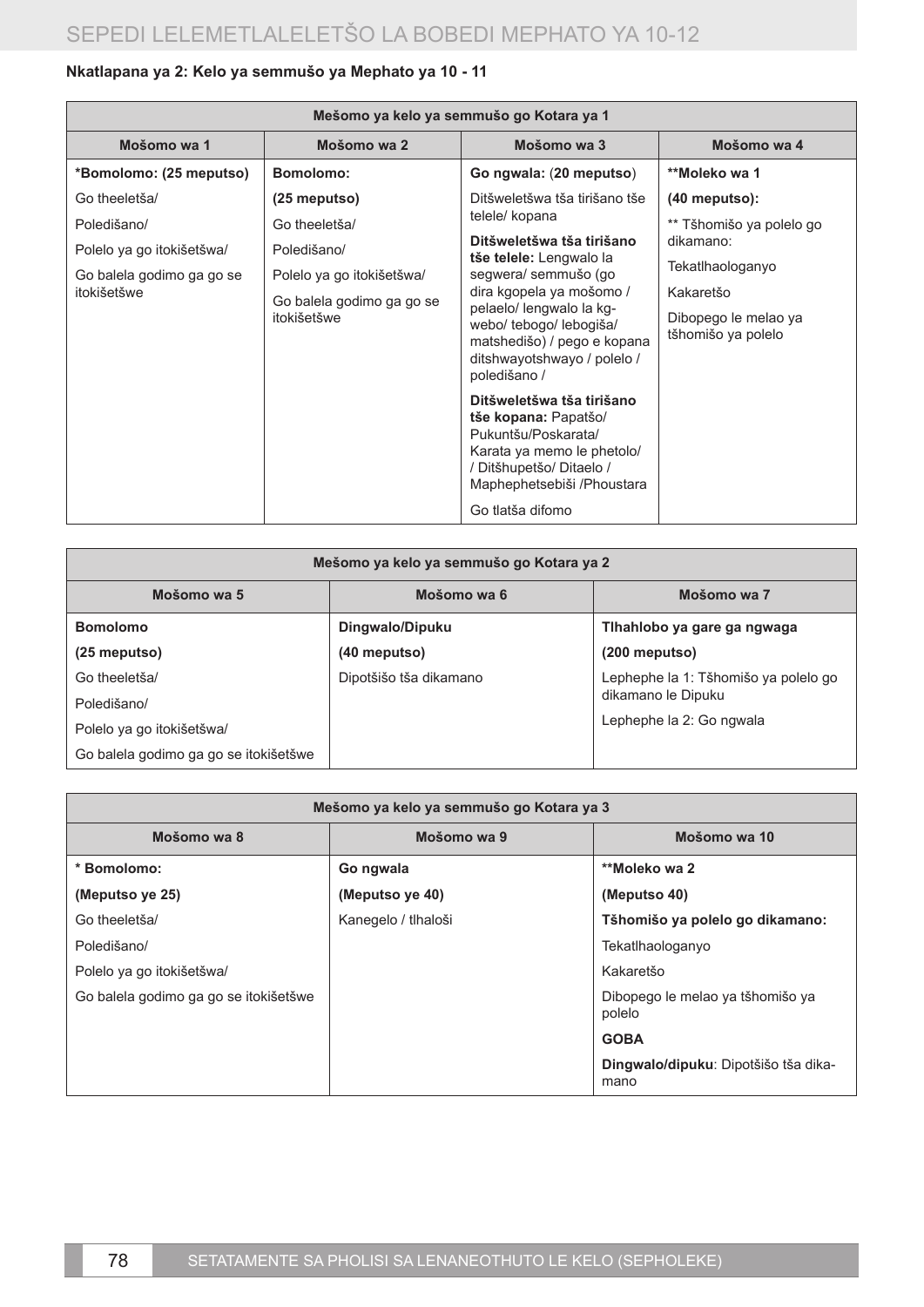| Mešomo ya kelo ya semmušo go Kotara ya 4                         |  |  |
|------------------------------------------------------------------|--|--|
| Mošomo wa 11: Tihahlobo ya mafelelo a ngwaga                     |  |  |
| Tihahlobo ya mafelelo a ngwaga: (300 meputso)                    |  |  |
| Lephephe la 1: Tšhomišo ya polelo go dikamano le Dingwalo/Dipuku |  |  |
| Lephephe la 2: Go ngwala                                         |  |  |
| Lephephe la 3: Bomolomo/orale                                    |  |  |
|                                                                  |  |  |

**Bomolomo/orale** :Moputso wa bomolomo wa ngwaga go tšwa go kgoboketšo ya go bolela le go theeletša le go bala. Moputso wa mafelelo o swanetše go akaretša bonnyane mošomo o tee wa polelo ye e itokišeditšwego, o tee wa go theeletša, o tee wa go balela godimo ga go itokišetšwa le o tee wa mošomo wa poledišano.

**\*\*Moleko wa 1** o ka hlangwa godimo ga **meputso ye 40** goba ge meputso e feta, e **fetolelwe go meputso ye 40. G**o šišintšwe go re *tekatlhaologanyo, kakaretšo le tšhomišo ya polelo go dikamano* di kopanywe, gomme barutiši ba hlohleletšwa go hlamakopantšho ya mahlakore ao a a nyalelanago le dinyakwa (peakanyo ya melekwana, nako yeo e filwego,bj.bj) tša sekolo.

Molekwana mo go Lenaneo la Kelo ga **se o swanele go bopša ke** melekwana ye mmalwa ye mennyane. Molekwana wo mongwe le wo mongwe o swanetše go akaretša karolo ya go tsebalega ya diteng, gomme **barutwana** ba fiwe nako ye e ka bago metsotso ye 45 - 60 ya go ngwala, o be o laetše magato a go fapana a kwešišo (khoknitifi) ao a laeditšwego go maphephe a ditlhahlobo.

|                            | Tihahlobo ya ka ntle                                                                                                           |                                                   |                                                     |
|----------------------------|--------------------------------------------------------------------------------------------------------------------------------|---------------------------------------------------|-----------------------------------------------------|
| Kotara ya 1:               | Kotara ya 2:                                                                                                                   | Kotara ya 3:                                      | Kotara ya 4:                                        |
| Moleko wa go ngwalwa o 1 + | Mešomo ye 2 +                                                                                                                  | Mešomo ye 2 +                                     | Tihahlobo e 1 ya ka ntle ye e                       |
| Mešomo ye 3                | Tihahlobo e 1 ya gare ga<br>ngwaga ye e akaretšago                                                                             | Tlhahlobo e 1 ya boitokišetšo<br>yeo e akaretšago | akaretšago Maphephe a 2;<br>Lephephe la 1: Tšhomišo |
| Maphephe a 2:              |                                                                                                                                | Maphephe a 2:                                     | ya polelo go dikamano le<br>Dipuku                  |
|                            | Lephephe la 1: Tšhomišo<br>Lephephe la 1: Tšhomišo<br>ya polelo go dikamano le<br>ya polelo go dikamano le<br>Dipuku<br>Dipuku |                                                   | Lephephe la 2: Go ngwala<br>$\ddot{}$               |
|                            | Lephephe la 2: Go ngwala<br>Lephephe la 2: Go ngwala                                                                           |                                                   | Lephephe la 3: Bomolomo:                            |
|                            | (Go ka ngwalwa ka Mei/<br>June)                                                                                                | (Go ka ngwalwa ka Agos-<br>tose/Setemere)         |                                                     |
|                            |                                                                                                                                | <b>GOBA</b>                                       |                                                     |
|                            |                                                                                                                                | Moleko +                                          |                                                     |
|                            |                                                                                                                                | Mošomo o 1                                        |                                                     |

### **Nkatlapana ya 3: Kakaretšo ya dinyakwa tša Lenaneo la Kelo la Mphato wa 12**

#### **Moputso wa Kotara (Dikotara tša 1 - 3):**

• Go kotara ye nngwe le ye nngwe, hlakantšha meputso e le bjalo le palomoka o fetolele go % go hwetša moputso wa kotara.

#### **Moputso wa KTS (Kelo ye e Theilwego Sekolong):**

• Hlakantšha palomoka ya meputso ya mešongwana ya kelo ya semmušo go tloga go Kotara ya 1 go fihla go Kotara 3 mme o e fetolele go 25%,

### **Tlhahlobo ya ka ntle**

- Fetolela Lephephe la 1 go 30%,
- Fetolela Lephephe la 2 go 20%,
- Fetolela moputso wa Bomolomo/orale (Lephephe la 3) go 25%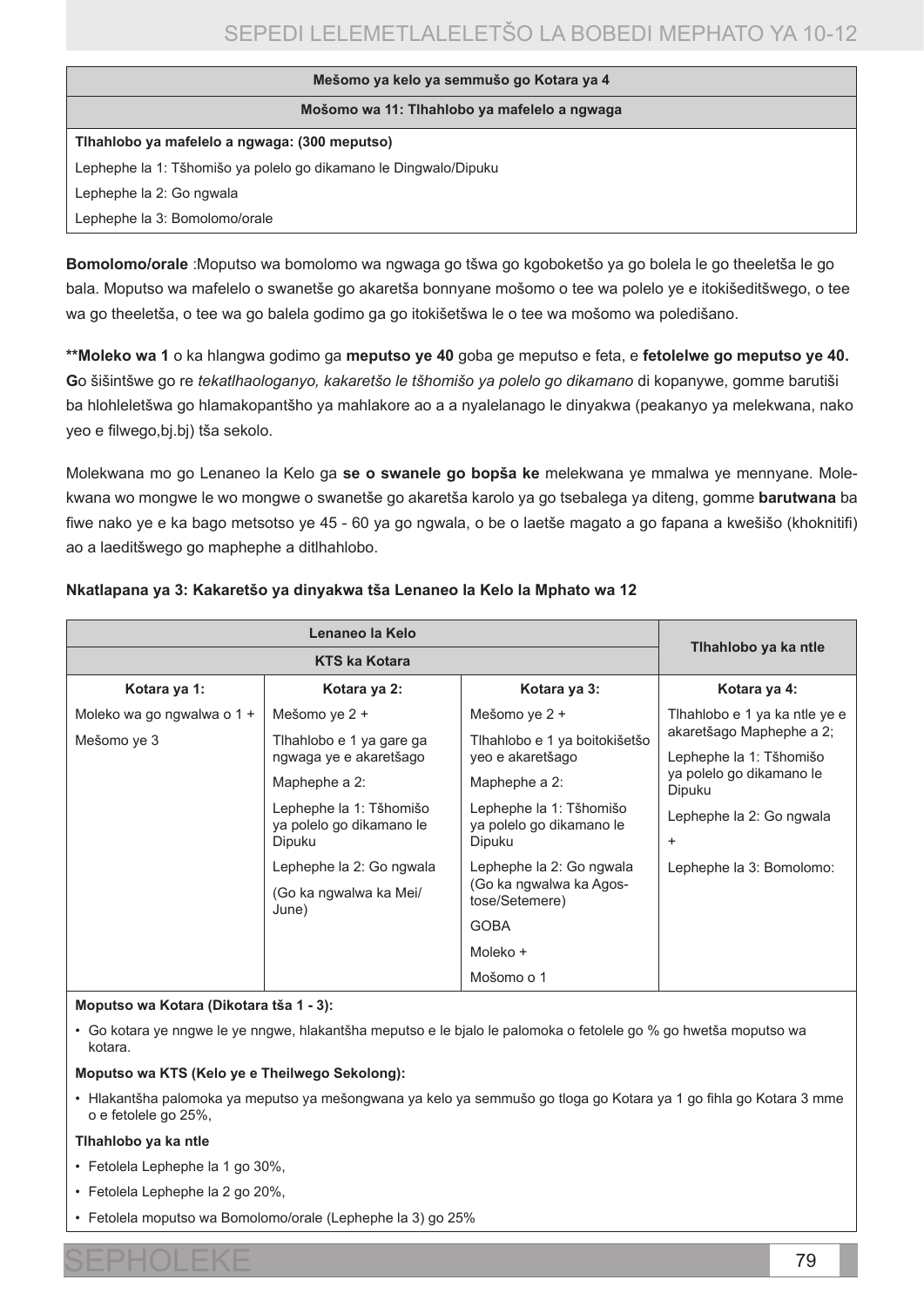### **Nkatlapana ya 4: Lenaneo la kelo la Mphato wa 12**

| Lenaneo la kelo                                                                    |                                          |                                                                                                                                   |                                                         |  |  |
|------------------------------------------------------------------------------------|------------------------------------------|-----------------------------------------------------------------------------------------------------------------------------------|---------------------------------------------------------|--|--|
| Mešomo ya kelo ya semmušo go kotara ya 1                                           |                                          |                                                                                                                                   |                                                         |  |  |
| Mošomo wa 1<br>Mošomo wa 2<br>Mošomo wa 3                                          |                                          |                                                                                                                                   | Mošomo wa 4                                             |  |  |
| * Bomolomo:                                                                        | Bomolomo:                                | Go ngwala:                                                                                                                        | **Moleko wa 1                                           |  |  |
| (Meputso ye 25)                                                                    | (Meputso ye 25)                          | (Meputso ye 40)                                                                                                                   | (Meputso ye 40)                                         |  |  |
| Go theeletša/                                                                      | Go theeletša/                            | Ditšweletšwa tša tirišano                                                                                                         | Tšhomišo ya polelo go                                   |  |  |
| Poledišano/                                                                        | Poledišano/                              | tše telele: Lengwalo la<br>segwera/ semmušo (go                                                                                   | dikamano:                                               |  |  |
| dira kgopela ya mošomo /<br>Polelo ya go itokišetšwa/<br>Polelo ya go itokišetšwa/ |                                          |                                                                                                                                   | Tekatlhaologanyo                                        |  |  |
| Go balela godimo ga go se<br>itokišetšwe                                           | Go balela godimo ga go se<br>itokišetšwe | pelaelo/ lengwalo la kg-<br>webo/ tebogo/ lebogiša/<br>matshedišo) / pego e kopana<br>ditshwayotshwayo / polelo /<br>poledišano / | Kakaretšo<br>Dibopego le melao ya<br>tšhomišo ya polelo |  |  |
|                                                                                    |                                          | Ditšweletšwa tša Tirišano<br>tše kopana:                                                                                          |                                                         |  |  |
|                                                                                    |                                          | Papatšo/ Pukuntšu/<br>Poskarata/ Karata ya memo<br>le phetolo/ / Ditšhupetšo/<br>Ditaelo/ Maphephetsebiši/<br>Phoustara           |                                                         |  |  |
|                                                                                    |                                          | Go tlatša difomo                                                                                                                  |                                                         |  |  |

| Mešomo ya kelo ya semmušo go Kotara ya 2 |                        |                                      |  |  |
|------------------------------------------|------------------------|--------------------------------------|--|--|
| Mošongwana wa 5                          | Mošomo wa 6            | Mošomo wa 7                          |  |  |
| *Bomolomo:                               | Dingwalo/Dipuku:       | ***Ditlhahlobo tša gare ga ngwaga:   |  |  |
| (Meputso ye 25)                          | (Meputso ye 35)        | (Meputso ye 200)                     |  |  |
| Go theeletša/                            | Dipotšišo tša dikamano | Lephephe la 1: Tšhomišo ya polelo go |  |  |
| Poledišano/                              |                        | dikamano le Dipuku                   |  |  |
| Polelo ya go itokišetšwa/                |                        | Lephephe la 2: Go ngwala             |  |  |
| Go balela godimo ga go se itokišetšwe    |                        |                                      |  |  |

| Mešomo ya kelo ya semmušo go Kotara ya 3                         |               |                                      |  |  |  |
|------------------------------------------------------------------|---------------|--------------------------------------|--|--|--|
| Mošomo wa 8                                                      | Mošomo wa 9   | Mošomo wa 10                         |  |  |  |
| Bomolomo:                                                        | Go ngwala:    | ***Tlhahlobo ya boitokišetšo:        |  |  |  |
| (Meputso ye 25)                                                  | Meputso ye 40 | (Meputso ye 200)                     |  |  |  |
| Go theeletša/                                                    |               | Lephephe la 1: Tšhomišo ya polelo go |  |  |  |
| Poledišano/                                                      |               | dikamano le Dipuku                   |  |  |  |
| Polelo ya go itokišetšwa/                                        |               | Lephephe la 2: Go ngwala             |  |  |  |
| Go balela godimo ga go se itokišetšwe                            |               | <b>GOBA</b>                          |  |  |  |
|                                                                  |               | Moleko wa go ngwalwa                 |  |  |  |
| Mošomo wa 11                                                     |               |                                      |  |  |  |
| Lephephe la 1: Tšhomišo ya polelo go dikamano le Dingwalo/Dipuku |               |                                      |  |  |  |
| Lephephe la 2: Go ngwala                                         |               |                                      |  |  |  |
| Lephephe la 3: Bomolomo/orale                                    |               |                                      |  |  |  |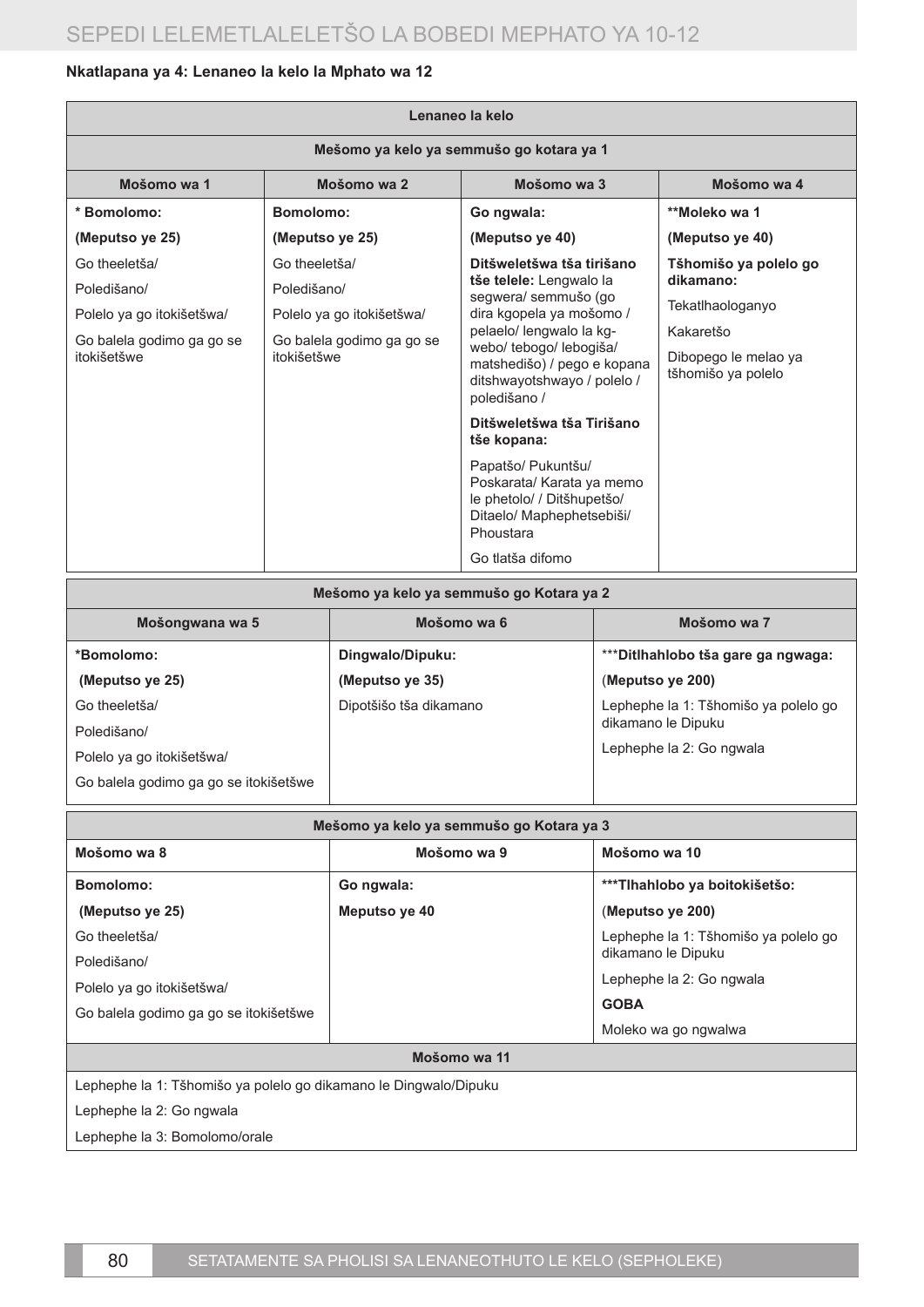\* **Bomolomo/orale**:Moputso wa bomolomo wa ngwaga go tšwa go kgoboketšo ya go bolela, go theeletša le go bala. Moputs**o** wa mafelelo o swanetše go akaretša bonnyane mošomo o motee wa go bolela ga go itokišetšwa o motee wa go theeletša le o mongwe o motee wa go bala ga go itokišetšwa/ go bolela ga go se itokišetšwe/ go bolela go go sego ga semmušo ka sehlopha mo ngwageng.

**Moleko wa 1** o ka hlangwa godimo ga **meputso ye 40** goba ge meputso e feta, e **fetolelwe go meputso ye 40. G**o šišintšwe go re *tekatlhaologanyo, kakaretšo le tšhomišo ya polelo go dikamano* di kopanywe, gomme barutiši ba hlohleletšwa go hlamakopantšho ya mahlakore ao a a nyalelanago le dinyakwa (peakanyo ya melekwana, nako yeo e filwego,bj.bj) tša sekolo.

Molekwana mo go Lenaneo la Kelo ga **se o swanele go bopša ke** melekwana ye mmalwa ye mennyane. Molekwana wo mongwe le wo mongwe o swanetše go akaretša karolo ya go tsebalega ya diteng, gomme **barutwana** ba fiwe nako ye e ka bago metsotso ye 45 - 60 ya go ngwala, o be o laetše magato a go fapana a kwešišo (khoknitifi) ao a laeditšwego go maphephe a ditlhahlobo.

**\*\*\*Ditlhahlobo tša Gare ga ngwaga le tša Boitokišetšo**: Mo Mphatong wa 12 wo mongwe wa mešongwana ya kotara ya 2 le/ goba kotara ya 3 o swanetše go ba tlhahlobo ya ka gare. Sebakeng seo go ngwalwago tlhahlobo ya ka gare e 1 fela go tše 2 mphatong wa 12, tlhahlobo ye nngwe e swanetše go emelwa ke molekwana mafelelong a kotara (mošongwana wa 8 le 10)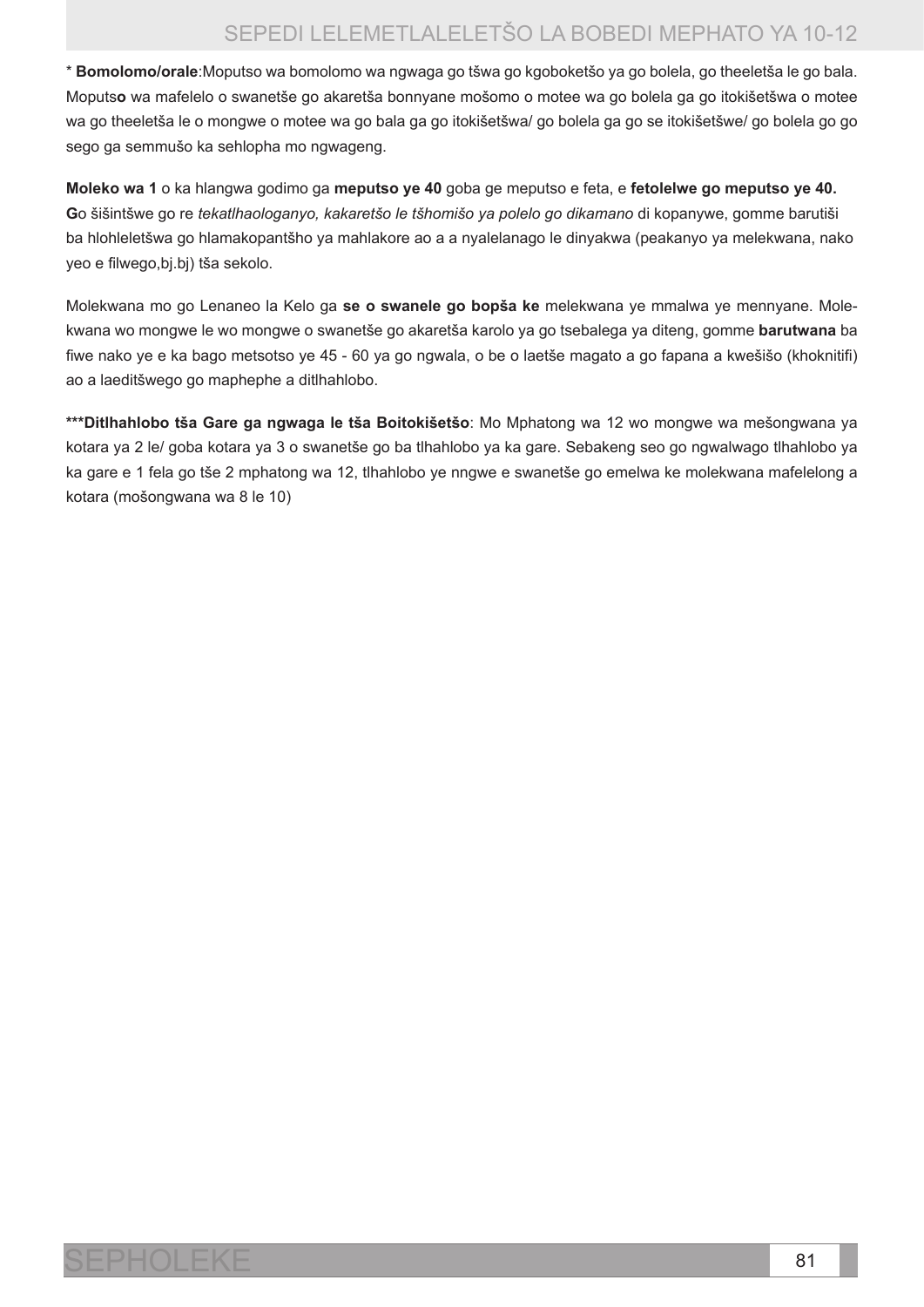### **4.4.2 Ditlhahlobo**

### **Tlhamego ya Maphephe a Tlhahlobo a 1, 2 le 3.**

| <b>LEPHEPHE</b>                                      | <b>KAROLO</b>        |                                                                                                        | <b>MEPUTSO</b>                                                           |        | <b>NAKO</b> |                       |
|------------------------------------------------------|----------------------|--------------------------------------------------------------------------------------------------------|--------------------------------------------------------------------------|--------|-------------|-----------------------|
|                                                      | A: Tekatlhaologanyo  |                                                                                                        |                                                                          |        | 120         | Mephato               |
|                                                      |                      | (Ditšweletšwa tša mehuta ya go fapafapana di ka šomišwa go<br>akaretšwa tša go bonwa le tša go thalwa) |                                                                          |        |             | ya 10-12<br>Diiri tše |
|                                                      |                      | Botelele bja Disetšweletšwa                                                                            |                                                                          |        |             | $2\frac{1}{2}$        |
|                                                      | <b>Mephato</b>       |                                                                                                        | (Mantšu)                                                                 | 30     |             |                       |
|                                                      | 10                   |                                                                                                        | $200 - 300$                                                              |        |             |                       |
|                                                      | 11                   |                                                                                                        | $300 - 400$                                                              |        |             |                       |
|                                                      | 12                   |                                                                                                        | 400 -500                                                                 |        |             |                       |
|                                                      |                      |                                                                                                        | B: Kakaretšo: Temana e se ke ya tšewa go tšwa go tekatlhaologanyo        |        |             |                       |
| 1. Tšhomišo ya polelo go dikamano le Dingwalo/Dipuku | <b>Mephato</b>       | Botelele bja<br>setšweletšwa                                                                           | (Mantšu)                                                                 |        |             |                       |
|                                                      | 10                   | Mantšu a e ka<br>bago a 150                                                                            | 50-60                                                                    | 10     |             |                       |
|                                                      | 11                   | Mantšu a e ka<br>bago a 180                                                                            |                                                                          |        |             |                       |
|                                                      | 12                   | Mantšu a e ka<br>bago a 200                                                                            |                                                                          |        |             |                       |
|                                                      |                      | C. Dibopego le melao ya tšhomišo ya polelo                                                             |                                                                          |        |             |                       |
|                                                      |                      | · Tlotlontšu le tšhomišo ya polelo                                                                     |                                                                          | 40     |             |                       |
|                                                      | · Sebopego sa lefoko |                                                                                                        |                                                                          |        |             |                       |
|                                                      |                      | · Temogo ya tšhomišo ya polelo ka tsinkelo.                                                            |                                                                          |        |             |                       |
|                                                      | D. Dingwalo/Dipuku   |                                                                                                        |                                                                          | 40     |             |                       |
|                                                      |                      | E TEE ya tše di latelago:                                                                              |                                                                          |        |             |                       |
|                                                      | pedi)                |                                                                                                        | Dikanegelokopana (Dipotšišo tša dikamano go tšwa go dikanegelo tše       | (2x20) |             |                       |
|                                                      | <b>GOBA</b>          |                                                                                                        |                                                                          |        |             |                       |
|                                                      |                      | go tšwa go direto tše pedi tša go bonwa)                                                               | Theto (Dipotšišo tša dikamano go tšwa go direto t(Dipotšišo tša dikamano | 2x20   |             |                       |
|                                                      | <b>GOBA</b>          |                                                                                                        |                                                                          |        |             |                       |
|                                                      |                      | Padi ye kopana (Dipotšišo tša dikamano)                                                                |                                                                          | 40     |             |                       |
|                                                      | <b>GOBA</b>          |                                                                                                        |                                                                          |        |             |                       |
|                                                      |                      |                                                                                                        | Papadi/Terama ye kopana (Dipotšišo tša dikamano)                         | 40     |             |                       |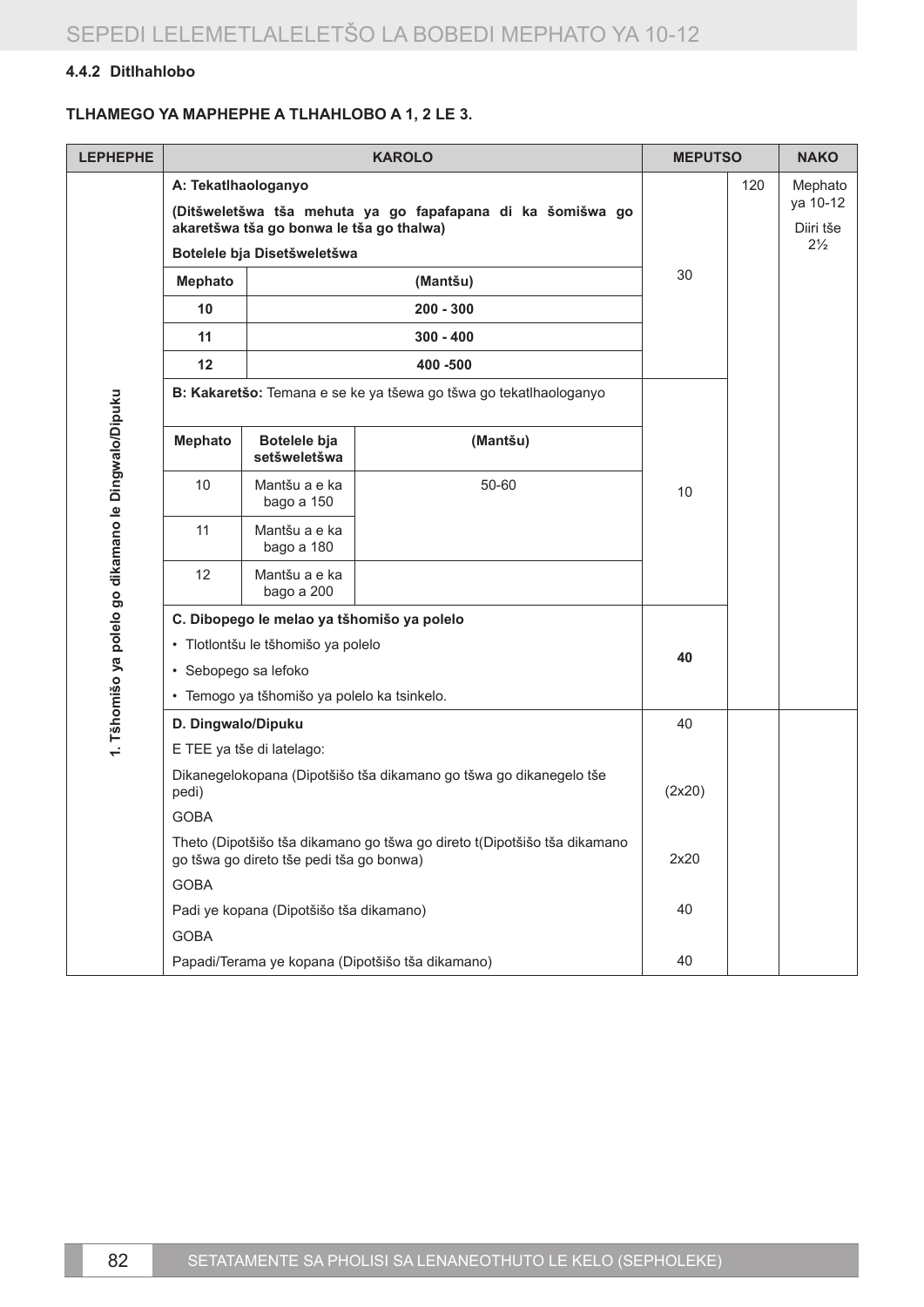| <b>LEPHEPHE</b> | <b>KAROLO</b>                                                                                                                                                                       |                                                                   | <b>MEPUTSO</b> |  | <b>NAKO</b> |  |
|-----------------|-------------------------------------------------------------------------------------------------------------------------------------------------------------------------------------|-------------------------------------------------------------------|----------------|--|-------------|--|
|                 | A: Taodišo - Taodišo e tee                                                                                                                                                          |                                                                   | 40             |  |             |  |
|                 | Kanegelo / tlhaloši                                                                                                                                                                 |                                                                   |                |  |             |  |
|                 | Botelele bja setšweletšwa                                                                                                                                                           |                                                                   |                |  |             |  |
|                 | <b>Mephato</b>                                                                                                                                                                      | Mantšu                                                            |                |  |             |  |
|                 | 10                                                                                                                                                                                  | 150 - 180                                                         |                |  |             |  |
|                 | 11.                                                                                                                                                                                 | 180 - 200                                                         |                |  |             |  |
|                 | 12                                                                                                                                                                                  | $200 - 250$                                                       |                |  |             |  |
|                 | Lekola tše di latelago:                                                                                                                                                             |                                                                   |                |  |             |  |
|                 | · Diteng le peakanyo (60%)                                                                                                                                                          |                                                                   |                |  |             |  |
|                 | · Polelo, setaele le go hlokola (30%)                                                                                                                                               |                                                                   |                |  | Mephato ya  |  |
|                 | · Sebopego (10%)                                                                                                                                                                    |                                                                   | 80<br>20       |  | $10 - 12$   |  |
| 2. Go ngwala    |                                                                                                                                                                                     | B: Setšweletšwa sa tirišano se se telele - Setšweletšwa se se tee |                |  | Diiri tše 2 |  |
|                 | Mangwalo a segwera /semmušo (boipelaetšo / kgopelo ya mošomo<br>/ kgwebo/ditebogo/go akela/ kwelobohloko) /pego e kopana/<br>ditshwayotshwayo/ polelo ye e ngwadilwego / poledišano |                                                                   |                |  |             |  |
|                 | <b>Mphato</b>                                                                                                                                                                       | Botelele bja setšweletšwa                                         |                |  |             |  |
|                 | $10 - 12$                                                                                                                                                                           | Mantšu a 80 - 100 - Diteng fela                                   |                |  |             |  |
|                 | Lekola tše di latelago:                                                                                                                                                             |                                                                   |                |  |             |  |
|                 | · Diteng, peakanyo, le sebopego (60%)                                                                                                                                               |                                                                   |                |  |             |  |
|                 | · Polelo, setaele le go hlokola (40%)                                                                                                                                               |                                                                   |                |  |             |  |
|                 | C: Ditšweletšwa tša tirišano tše kopana - Setšweletšwa se se tee                                                                                                                    |                                                                   |                |  |             |  |
|                 | Dipapatšo / Pukutšatši / Diposkarata / Dikarata tša taletšo / Go tlatša<br>difomo / Ditaelo/Ditšhupetšo / Maphephetsebiši / Diphoustara                                             |                                                                   | 20             |  |             |  |
|                 | <b>Mephato</b>                                                                                                                                                                      | Botelele bja setšweletšwa (Mantšu)                                |                |  |             |  |
|                 | $10 - 12$                                                                                                                                                                           | $50 - 80$                                                         |                |  |             |  |
|                 | Lekola tše di latelago:                                                                                                                                                             |                                                                   |                |  |             |  |
|                 | · Diteng, peakanyo, le sebopego (60%)                                                                                                                                               |                                                                   |                |  |             |  |
|                 | · Polelo, setaele le go hlokola (40%)                                                                                                                                               |                                                                   |                |  |             |  |
|                 |                                                                                                                                                                                     |                                                                   |                |  |             |  |

### **Diteng tše di tlogo akaretšwa**

Kelo e šetša diteng bjalo ka ge di tšwelela tokomaneng ye. Diteng le mabokgoni go tloga go mephato ya 10 - 12, di tla elwa maphepheng a ka ntle mafelelong a mphato wa 12 ka lebaka la kgatelo pele ya go gola ga bokgoni ya diteng go kgabaganya mephato,

### **Mešomo ya Kelo ya Bomolomo/orale: Lephephe la 3**

Mešomo ya kelo ya bomolomo/orale yeo e phethagatšwago gare ga ngwaga e hlama karolo ya kelo ya ka ntle ya mafelelong a ngwaga ka go Kreiti ya 12. E akararetša meputso ye 50 go ye 300 ya kelo ya ka ntle ya mafelelong a ngwaga. Diteng ka botlalo tša mešongwana ya bomolomo, tšeo di rutwago gare ga ngwaga, di ka tsela ye e latelago: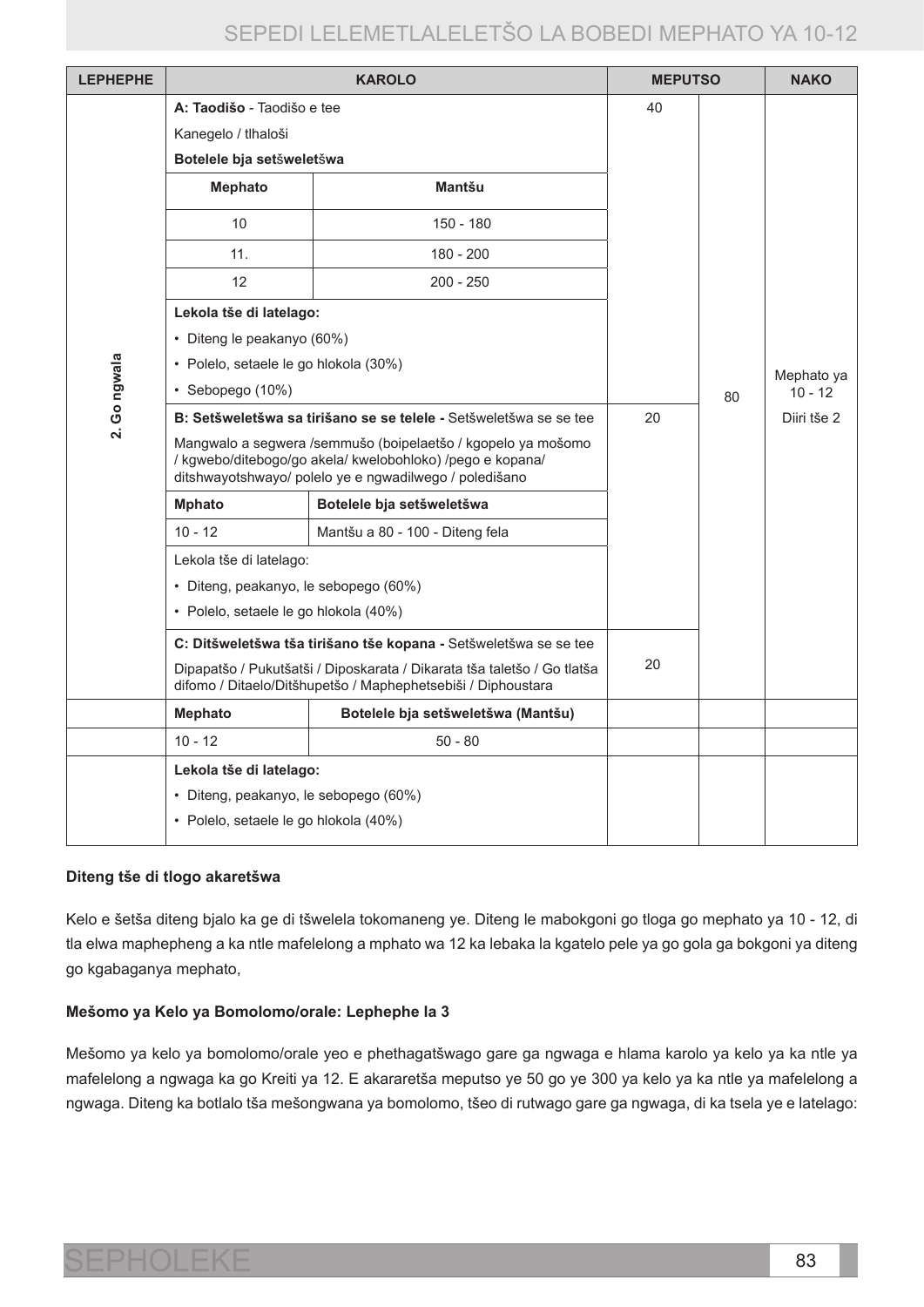| Lephephe       | <b>DITENG KA BOTLALO</b>                                                                                                                                                                                                                                                       |    | <b>MEPUTSO</b> |
|----------------|--------------------------------------------------------------------------------------------------------------------------------------------------------------------------------------------------------------------------------------------------------------------------------|----|----------------|
|                | *Tekolo ya Bomolomo e tla hlangwa ka gare,ya lekolwa ka gare le go lekanetšwa ka ntle.                                                                                                                                                                                         | 25 | 100            |
|                | Go bolela:                                                                                                                                                                                                                                                                     |    |                |
|                | Polelo ya go itokišetšwa                                                                                                                                                                                                                                                       |    |                |
|                | Lekola: mabokgoni a go nyakišiša, peakanyo le thulaganyo ya diteng, segalo, go bolela, le<br>mabokgoni a go hlagiša,go lemoga šedi ya polelo le tšhomišo ya yona ka tsinkelo, kgetho,<br>tlhamo le tirišo ya dithuši tša go theeletšwa, le tša go theeletšwa e bile di bogelwa |    |                |
|                | Poledišano                                                                                                                                                                                                                                                                     | 25 |                |
| Bomolomo/Orale | Lekola: Diteng, segalo, mabokgoni a go bolela, go lemoga polelo le tšhomišo ya yona ka<br>tsinkelo.                                                                                                                                                                            |    |                |
|                | Go bala:                                                                                                                                                                                                                                                                       | 25 |                |
| က              | Go bala ga go itokišetšwa                                                                                                                                                                                                                                                      |    |                |
|                | Lekola: Diteng, segalo, go bolela le mabokgoni a go hlagiša, go lemoga polelo le tšhomišo ya<br>yona ka tsinkelo.                                                                                                                                                              |    |                |
|                | Go theeletša:                                                                                                                                                                                                                                                                  | 25 |                |
|                | Tekatlhaologanyo ya go theeletšwa                                                                                                                                                                                                                                              |    |                |
|                | Lekola: Go theeleletša kwešiša ka tsinkelo, tshedimošo le tekolo                                                                                                                                                                                                               |    |                |

\*Moputso wa ngwaga wa bomolomo go tšwa go kgoboketšo ya go bolela, theeletša le go bala. Moputso wa mafelelo o swanetše go akaretša bonnyane mošomo wa go bolela o itokišeditše o tee, o tee wa go theeletša le wo mongwe, mohlala, go bala ga go itokišetšwa/go bolela ga go se itokišetšwe/ go bolela mo go sego ga semmušo ga sehlopha.

### **4.5 GO ReKHoTA LE gO BegA**

Go rekhota ke tshepetšo yeo morutiši a ngwalago le go lota maemo a bokgoni bja moithuti go mošomo wo o itšego wa kelo. Go laetša kgatelopele ya moithuti ya go ikhweletša tsebo bjalo ka ge e hlalošwa ka go Setatamente sa Pholisi sa Lenaneothuto le Kelo. Bokgoni bja moithuti bjo bo begilwego bo swanetše go bontšha bohlatse bja kgatelo pele mphatong le gore o loketše go tšwelapele goba go hlatlošwa go ya mphatong wo o latelago. Direkhoto tša bokgoni bja moithuti di swanetše go šomišwa gape go kgonthišiša kgatelopele ye e dirilwego ke barutiši le barutwana tshepetšong ya go ruta le go ithuta.

Go bega ke magato a go kgokagana le barutwana, batswadi, dikolo le bakgathatema ba bangwe ka ga bokgoni bjoo barutwana ba bo fihleletšego. Bokgoni bja moithuti bo ka begwa ka ditsela tše ntši. Ditsela tšeo di akaretša dikarata tša go bega, dikopano tša batswadi, matšatši a go etela dikolo, dikhonferense tša batswadi le barutiši, diteletšo tša megala, mangwalo, mangwalo a ditaba phapoši goba sekolo, bj.bj. Barutiši ba dikreiti ka moka ba bega dipoelo tša thuto ka diperesente. Maemo a phihlelelo a go fapana le maemo a diphesente ao a nyalelanago le ona a laeditšwe nkatlapaneng ya ka fase: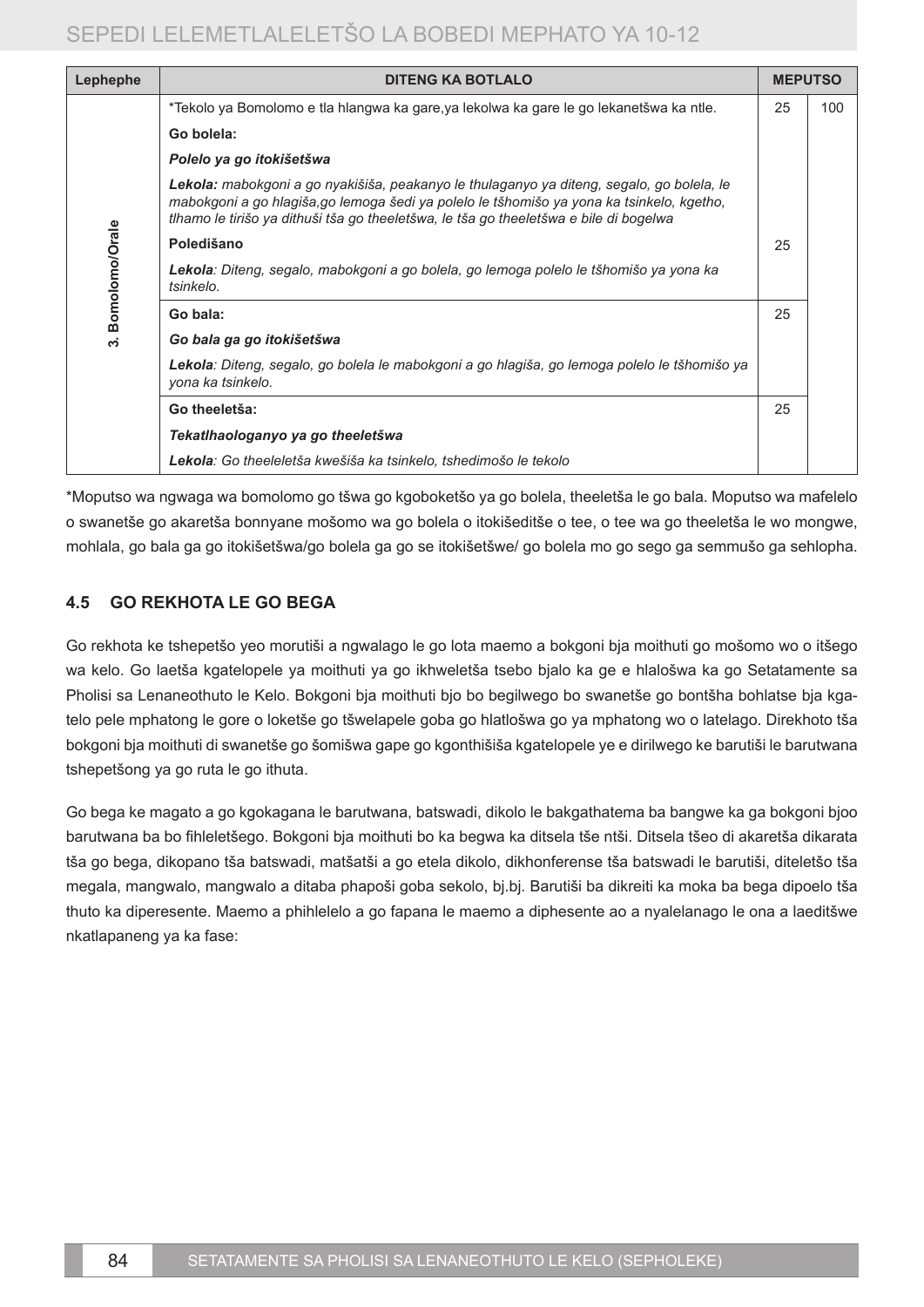### **DIKHOUTU LE DIPERESENTE TŠA GO REKHOTA LE GO BEGA**

| KHOUTU YA TEKANYETŠO | <b>DITLHALOŠI TŠA BOKGONI</b> | <b>PHESENTE</b> |
|----------------------|-------------------------------|-----------------|
|                      | Bokgoni bjo bo botse kudukudu | $80 - 100$      |
| 6                    | Bokgoni bjo bo botse kudu     | 70 - 79         |
| 5                    | Bokgoni bja go kgotsofatša    | $60 - 69$       |
| 4                    | Bokgoni bjo bo lekanego       | $50 - 59$       |
| 3                    | Bokgoni bja go amogelega      | $40 - 49$       |
| $\mathcal{P}$        | Bokgoni bja go išega          | $30 - 39$       |
|                      | O hlolegile                   | $0 - 29$        |

Barutiši ba tla rekhota meputso ya nnete malebana le mošomo ka go šomiša lephephe la go rekhota; gomme ba bega diphesente go lebana le thuto ka dikarateng tša barutwana tša pego.

### **4.6 TEKANYETŠO YA KELO**

Tekanyetšo e laetša tshepetšo yeo e netefatšago gore kelo ya mešomo e a amogelega, ke ya nnete ebile e a botega. Tekanyetšo e swanetše go phethagatšwa maemong a sekolo, selete, profense le a bosetšhaba. Ditiragatšo tša tekanyetšo ya botlalo ye e nepagetšego di swanetše go šetšwa gore go tle go kgonthišišwe boleng bja kelo ya dithuto.

### **4.6.1 Kelo ya Semmušo (KTS)**

- Meleko le tlhahlobo ya Mephato ya 10 le 11 e lekolwa ka gare. Mohlahli wa thuto o swanetše go lekanyetša sešupo sa mešomo ye a e lekotšego nakong ya ge a etela dikolo go netefatša maemo a tekanyetšo a mešomo ya ka gare.
- Mphatong wa 12 melekwana le tlhahlobo di swanetše go lekolwa ke profense. Mošomo wo o laolwa ke Kgoro ya Thuto ya profense.
- Bahlahli ba thuto ba swanetše go lekanyetša dišupo tša maphephe a dipotšišo a melekwana le ditlhahlobo pele barutwana ba ka ngwala go netefatša maemo le go hlahla barutiši ka go hlama dipotšišo tša mešomo ye.

### **4.6.2 Mešomo ya Kelo ya Bomolomo/orale**

- **Mephato ya 10 le 11**: Mošomo wo mongwe le wo mongwe wa bomolomo/orale wo o tlogo šomišwa bjalo ka karolo ya Lenaneo la Kelo o swanetše go lekanyetšwa ke hlogo ya thuto yeo pele barutwana ba ka o phethagatša. Barutiši ba lekola mešomo ya bomolomo/orale mephatong ya 10 le 11. Mohlahli wa thuto o swanetše go lekanyetša sešupo sa mešomo ya bomolomo/orale nakong ya ge a etetše dikolo go netefatša maemo a mešomo le tekanyetšo ya ka gare.
- **• Mphato wa 12**: Mešomo ya bomolomo e swanetše go hlangwa ka gare, e elwe ka gare gomme e lekanyetšwe **ka ntle**. Mošomo wo mongwe le wo mongwe wa bomolomo/orale wo o tlogo šomišwa bjalo ka karolo ya Lenaneo la Kelo o swanetše go lekanyetšwa ke hlogo ya thuto yeo pele barutwana ba ka o phethagatša. Barutiši ba lekola mešomo ya bomolomo/orale. Mohlahli wa thuto o swanetše go lekanyetša sešupo sa mešomo ya bomolomo/orale nakong ya ge a etetše dikolo go netefatša maemo a mešomo le tekanyetšo ya ka gare. Sešupo/ sa barutwana go tšwa sekolong se sengwe le se sengwe e swanetše go lekanyetšwa go netefatša maemo a bokgoni bja bona bja bomolomo.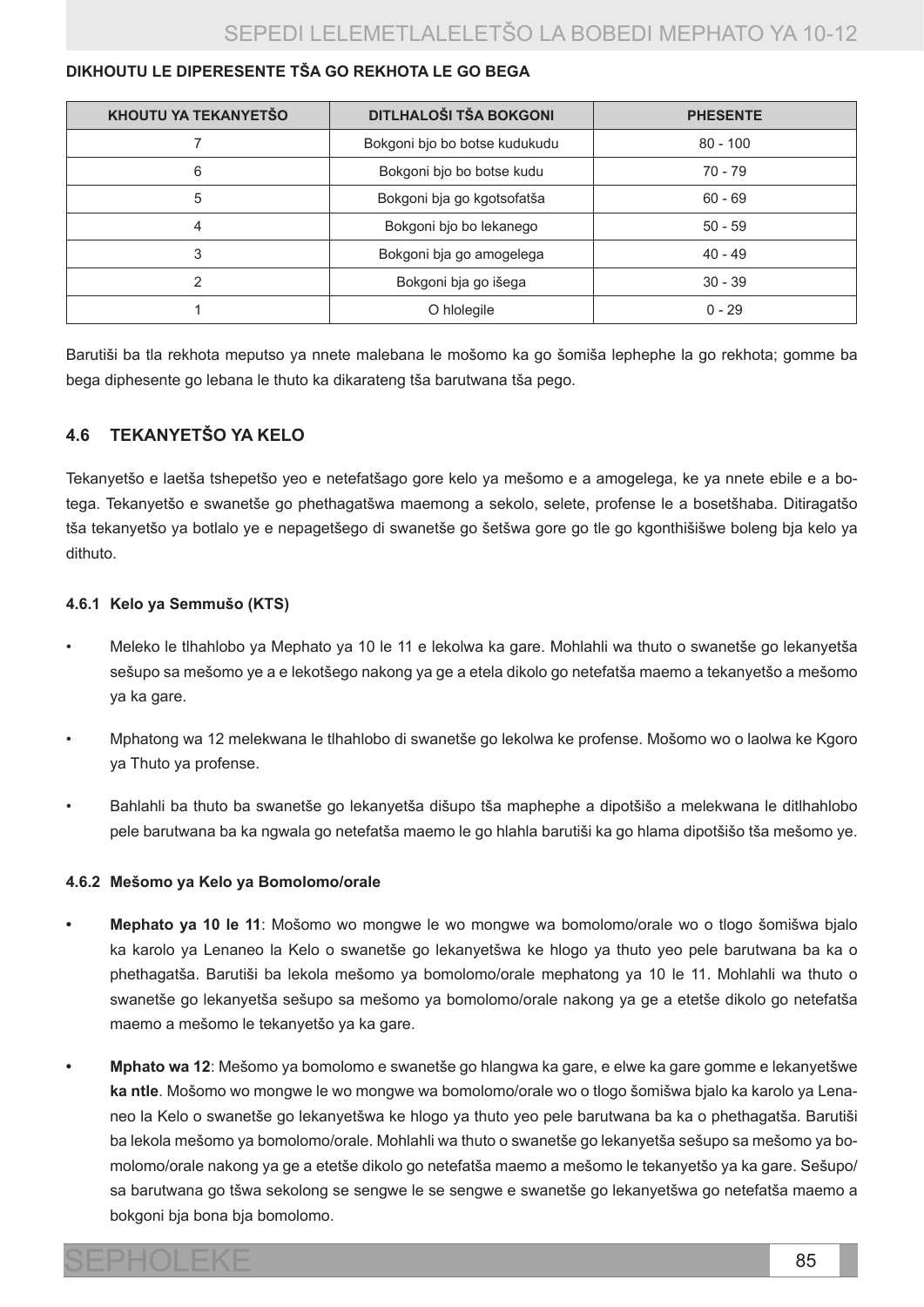### **4.7 KAKARETŠO**

Tokomane ye e balwe mmogo le:

- 4.7.1 *National policy pertaining to the programme and promotion requirements of the National Curriculum Statement Grades R-12*; le
- 4.7.2 Tokomane ya pholisi, *National Protocol for Assessment Grades R-12.*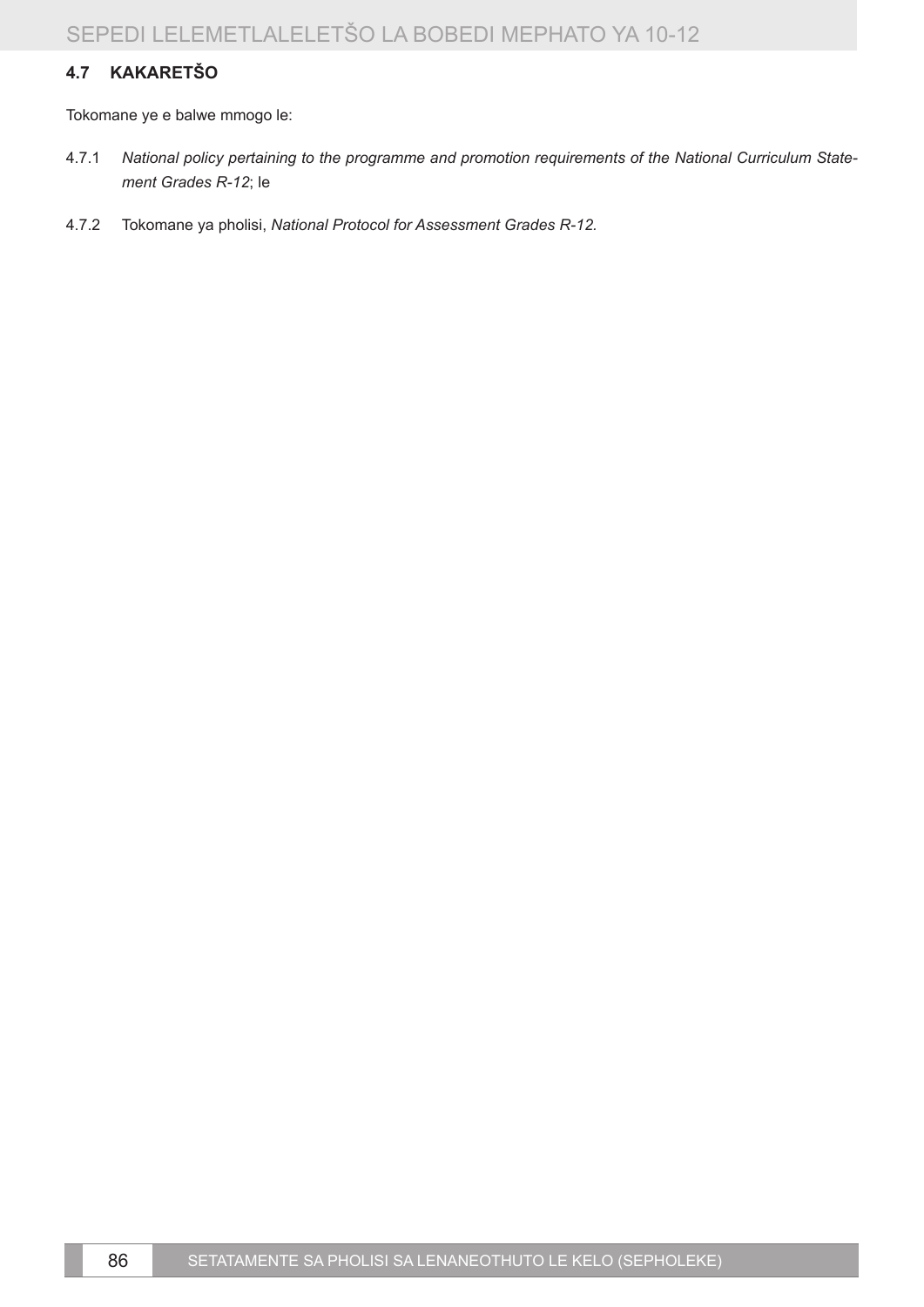# TLHALOŠONTŠU

**Aekone** - leswao goba seswantšho se sennyane letlakaleng goba sekirining sa khomphutara la go šomišwa go laetša goba go thoma tiragalo, mohlala. *Go bula faele, kgotla go aekhone yeo.*

**aneketote**-Dikanegelo tša ditiragalo tše nnyane tše di anegwago go fa tshedimošo, boithabišo, tshegišo,goba go utolla moanegwa

**akronimi-** lentšu la go bitšega leo le bopilwego ka tlhaka goba ditlhaka tša mathomo tša sekafoko goba mo go khutšofatšo ya leina

**ditšhupasefala** - taelo ya go ngwalelwa modiragatši gore a dire se sengwe tiragatšong

**elemente** - ke setho sa ponagalo ya peakanyo ka moka, seripa sa mošomo, bj.bj. kudu seo e lego sa motheo goba sa bohlokwa

**Go bona ka leihlokgopolo** - go bopa seswantšho sa motho goba selo ka monaganong

**gopolela** - selo se o naganago gore ke nnete ka baka la tshedimošo ye o nago nayo

**homonimi** - lentšu la go peletwa le go bitšwa go swana le le lengwe fela tlhalošo ya ona e fapana, mohlala, *thaba* e ka ra lethabo goba thaba ya mogoši

**Kelo ye e theilwego sekolong** - (KTS) Mešongwana ya kelo ye e beakantšwego gomme e swanetše go rekhotwa le go šomišetšwa go hlatlošetša morutwana go mphato wa godingwana mafelelong a ngwaga

**kgahlegelo** - lethabo leo le hlalošago ge o lemoga gore selo se lokile, se na le mohola, goba se dirilwe gabotse; kwešišo ya bohlokwa goba bohlokwa bja selo

**kgegeo** - setatamente goba maemo ao a nago le tlhalošo ya go se amogelege ya go fapana le tlhalošothwii

**kgegeophetogi/ mafelelo -** mafelelo a papadi ao a bego a sa lebelelwa goba a akanywa gore papadi e ka rungwa/ fetšwa ka tselayeo.

**kgegeotiragatšo/kgegeoteramatiki** - e direga ge moamogedi/mmadi/mmogedi a tseba kudu ka ga maemo le ditlamorago tša setšweletšwa go feta baanegwa bao ba amegago; e tsoša maikutlo a letšhogo, a lethabo le gore baamogedi ba tšee karolo

**Kgegeotiragatšo - ge babogedi ba papadi ba tseba t**šeo di tlogo diragalela baanegwa mola bona ba sa tseba.

**kgegeotiragatšo/kgegeoteramatiki** - e direga ge moamogedi/mmadi/mmogedi a tseba kudu ka ga maemo le ditlamorago tša ona go feta baanegwa bao ba amegago; e tsoša maikutlo a letšhogo, a lethabo le gore baamogedi ba tšee karolo

**kgethollo** -Go tšea lehlakore; go rata selo, kgopolo, mokgwa goba motho o tee go feta yo mongwe go dira gore go be bothata go dira kelo ya go amogelega

**kgohlagano** - 1. Tswalano ya tatelano ye e kgokagantšhago dikgopolo,gomme ya fa temana botee

2. Koketšo. E ka hlaloša gape popopolelo ya maleba go tliša tlhalošo, goba popafoko ya maswanedi. Popopolelo ya go hlakahlakana e dira gore setatamente se se kgohlagane.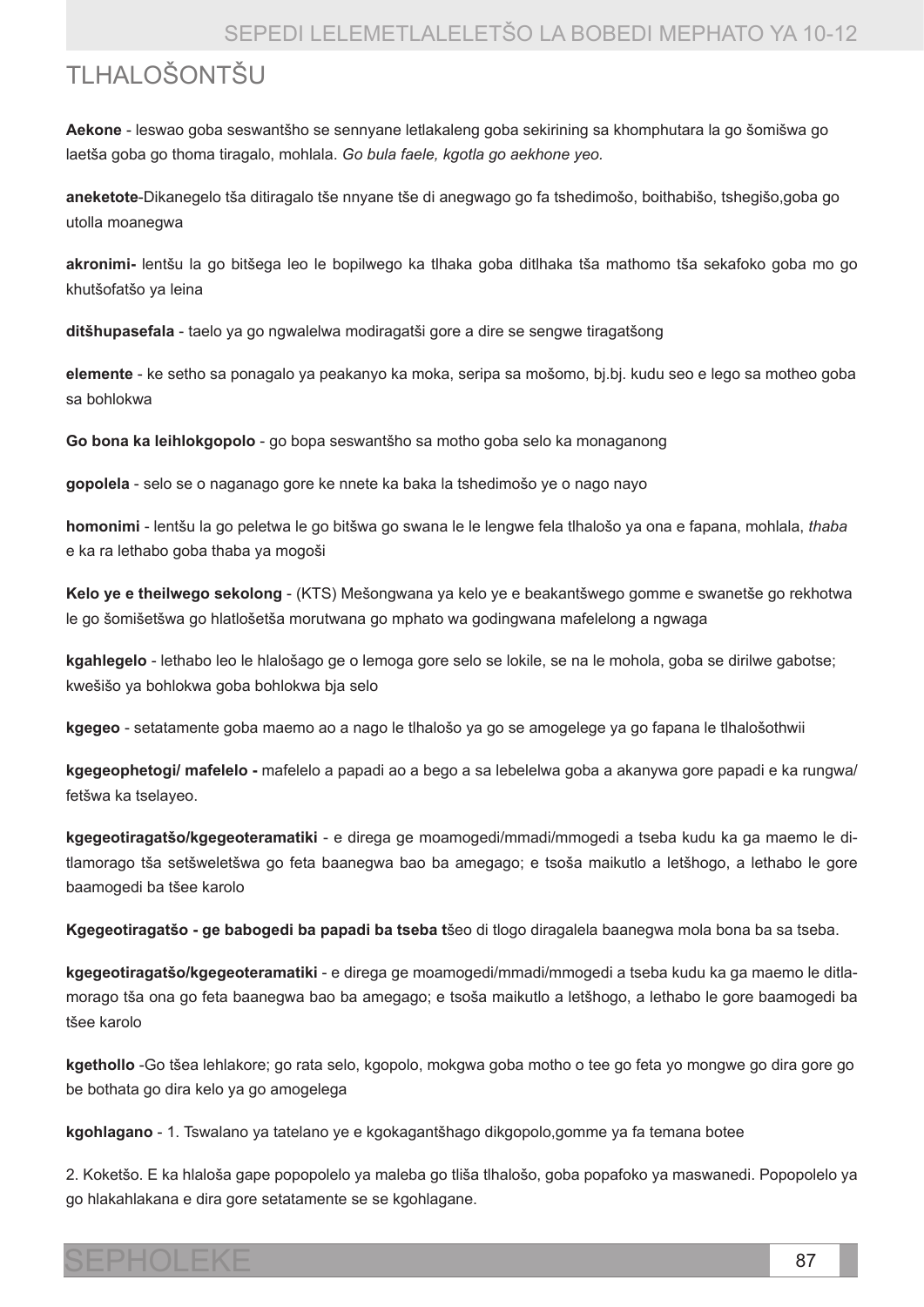**kgokagano** -kgokagano ya mafoko goba ditemana ka go diriša makopanyi, mašala goba poeletšo*.*

**kgokagano ya motheo le ba bangwe** - mabokgoni a motheo ao a ba thušago go kgokagana ka tsenelelo le ba bangwe **kodutlo** -1. polelo ya kgegeo goba tlhabošo ya lentšu ye e šomišitšwego go laetša go se loke goba go kgahliša ka yo mongwe

2. polelo ya lenyatšo le go hlohla maikutlo a go galefa

**khuetšo** - khuetšo yeo tiragalo e nago nayo mothong goba selong

**lebelo** (mohlala. lebelo la polelo) - lebelo leo mantšu a go bolelwa a tšwago ka lona goba go diragatša sereto

**lehlalošetšagotee** (go fapana le **lelatodi/leganetši**) - lentšu leo le nago le tlhalošo ya go swana le le lengwe polelong e tee. Mahlalošagotee mo *Sesothong sa Leboa a tliša diphapano tše bohlokwa tlhalošong*

**mabokgoni a kgokagano ya tsenelano ya mong** - mabokgoni a polelo ao a go thušago go ithuta le go kgokagana (tsenelelano) le ba bangwe

**mabokgoni a khoknitifi (thutokwe**šišo) - mabokgoni a polelo go ruta go putlaganya lenaneothuto

**mahlakorentši** - setšweletšwa sa go hlangwa gore se šomišwe ka mekgwa ya go fapana mohlala. modumo, pampiri ya go tlanywa, diswantšho le polelo ya dika**tshekamelo ka lehlakoreng le tee** - Go lebelela dilo ka leihlo le letee gomme o tšea lehlakore

**maikutlo** - Kamego ya maikutlo

**makgethepolelo** - potšišo ya go botšišetšwa kgatelelo, ga e nyake karabo, mohlala. *Afa o a tseba gore o mahlatse bjang?*

**mekgwanakgwana** - ditiragalo tše di beakantšwego go fihlelela se sengwe

**Melao ya go šielana** - ditlwaelo tša maitshwaro le mekgwa yeo batho ba e amogelago gore ba kwane le go boledišana

**metara** - go beakanya medumo thetong ka patrone ya mošito, e hlola morethetho

**mohuta wa setšweletšwa**- tlhopho ya go naba ya dingwalotša go hlalošwa go ya ka mohola, sebopego, le diponagalo tša polelo mohlala. tshepetšo, pego ya tshedimošo, kanegelo, tlhathollo, kahlaahlo

**mokgwatirišo (mode)** - mokgwa/tsela ya go hlagiša, ya go boledišana (mohlala. Mokgwatirišo wa go ngwalwa, mokgwatirišo wa bomolomo/orale, mokgwatirišo wa Go bogela (wa go akaretša dithalwa tša go swana le dikaratapapetla)); tshedimošo e ka fetošwa go tšwa go mokgwatirišowo mongwe go ya go wo mongwe (mohlala. Go fetolela kerafo temaneng)

**ntlhatebelelo** - ka fao moanegwa a bonwago ka gona mabapi le ditaba tša *padi goba papadi*

**Papadišantšu (phane)**- papadišo ya mantšu ao swanago goba a nago le modumo wa go swana go hlama tshegišo (mohlala. 'Barwadi ba melora ba lala ba lora ba rwala melora bošego.')*.*

**phefolo** - lentšu la go šomišwa go efoga thogako goba seila, mohlala. *Hlokofala sebakeng sa go hwa*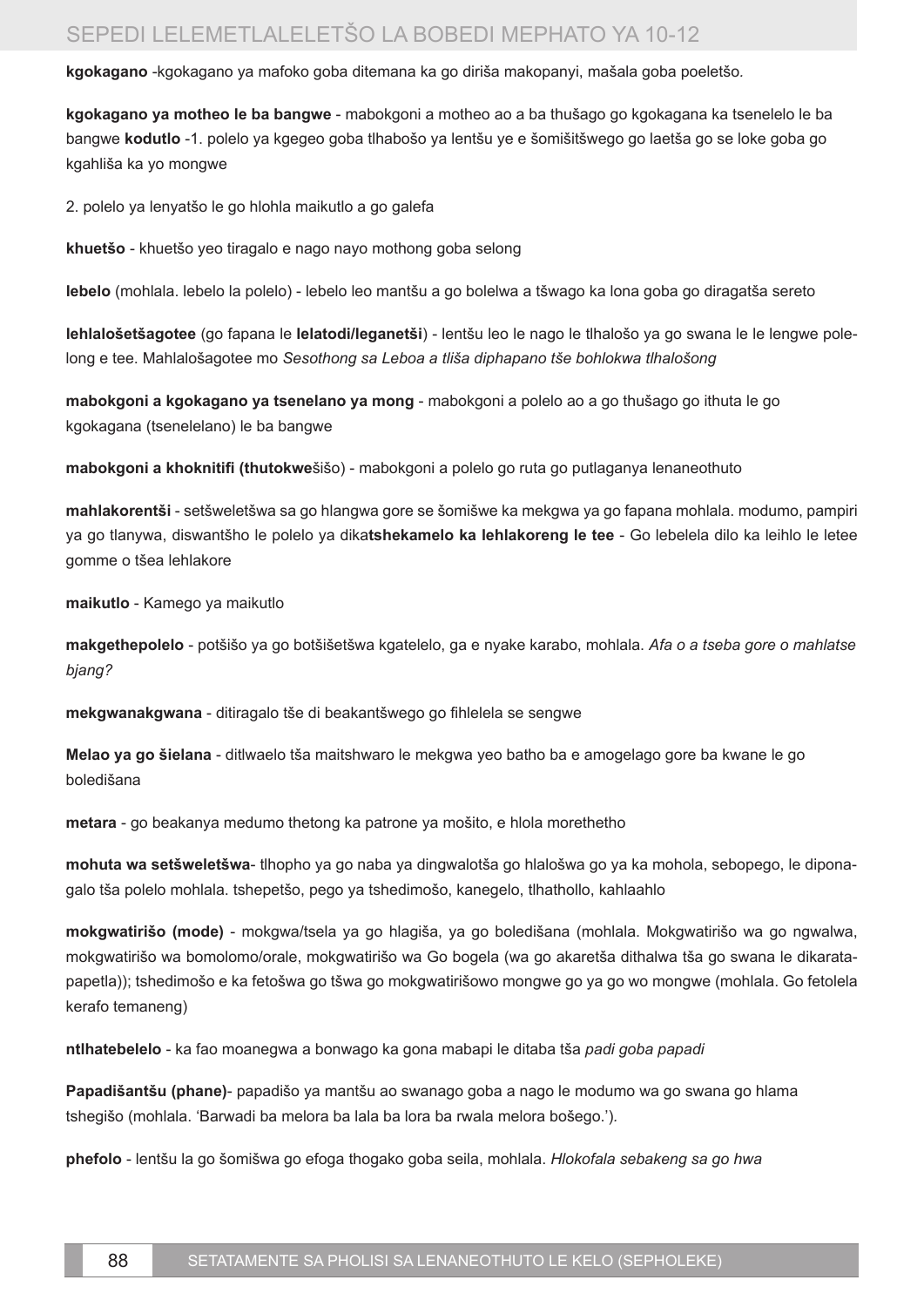**pheteletšo** - go feteletša, mohlala. go hlaloša selo gore se bonale nke ke se segolo go feta ka fao se lego ka gona, mohlala, o mphile thaba ya dijo.

**phetolamodumo** - go fetola modumo wa lentšu la gago

**Poeletšo** - karolo ya koša goba sereto ye e boeletšwago, kudu mafelelong temana ye nngwe le ye nngwe

**poeletšomodumo-** paterone ya modumo ya go akaretša poeletšo ya ditumammogo. Poeletšo e ka humanwa mathomong a mantšu a go latelelana goba ka gare ga mantšu **mohlala,** Tshwanelo o swanelwa ke roko

**polelo ya go hlalefetša** - polelo yeo maikemišetšo a yona e lego go jabetša goba go ba le khuetšo godimo ga batho ba bangwe mohlala. Dipapatšo, polelo ya go rekiša, polelo ya sepolitiki **Jakone ya polelo** - polelo (goba mareo) a go šomišwa go bolela ka ga polelo, mohlala. *kgegeo, lediri, poeletšomodumo*

**tebelelo** - tsela ya go nagana ka selo, kudu tsela ya go nagana ya go huetšwa ke gore o motho wa mohuta mang

**temogo ya tshekatsheko ya polelo** - tshekatsheko ya ka fao tlhalošo e bopilwego, le kwešišo ya dikamano tša maatla ka gare ga/lemagareng ga maleme; e kgontšha moithuti go gana go hlalefetšwa le go šomišapolelo ka tlhoko

**tharollo ya lehuto** - e ra ditiragalo tše di diregago ka morago ga sehloa

**thulano** - kgakgano ye e tsogago gare ga baanegwa goba batho le mabaka a bona; thulano

dingwalong e ka rotoga go tšwa dikganyogong tša go thulana goba go mekgwa ye e lego monaganong wa moanegwa

**Tiragalo ye e golago** - mathomong a tiragalo, padi, kanegelokopana goba thutofilimi go hlolega thulano e tee goba go feta fao. Ka lebaka la tiragalo ya thulano ye e golago, tiragalo yeo e bolelwa e 'gola' go ya sehlweng.

**retšistara** - go šomiša mantšu, setaele, popopolelo le segalo sa go fapana dikamanong goba maemong a go fapana (mohlala. Ditokomane tša semmušo di ngwadilwe ka retšistara ya semmušo mola mangwalo a segwera a ngwalwa ka retšistara ya go se be ya semmušo)

**segalo** - 1. Paterone ya segalo goba tlhabošo ya medumo yeo e laetšago dibopego tša popopolelo go swana le mantšu le mafoko

2. Koketšo. E tliša phapano gare ga ditatamente le dipotšišo, ya ba ya laetša maikutlo a seboledi

3. boleng bja tšweletšo ya lentšu bja go tliša molaetša wa maikutlo wa setšweletšwa sa go bolelwa. Ditšweletšweng tša go ngwalwa, *se fihlelelwa ka mantšu a go tliša maikutlo a mongwadi*. Ka go filimi, segalo se ka hlolwa ke koša goba diswantšho ge di bogetšwe.

**sekena -** go bala ka tsinkelo go hwetša kgopolokgolo (mohl. direrwa tša kuranta)

**sekima** - go bala ka go kitimiša mahlo go hwetša tshedimošo ya maleba (mohl. pukung ya dinomoro tša mogala, go hwetša tshedimošo ya motho yo a nyakwago)

**simpolo** - selo se se emago sebakeng sa se sengwe. Leeba ke seka sa khutšo